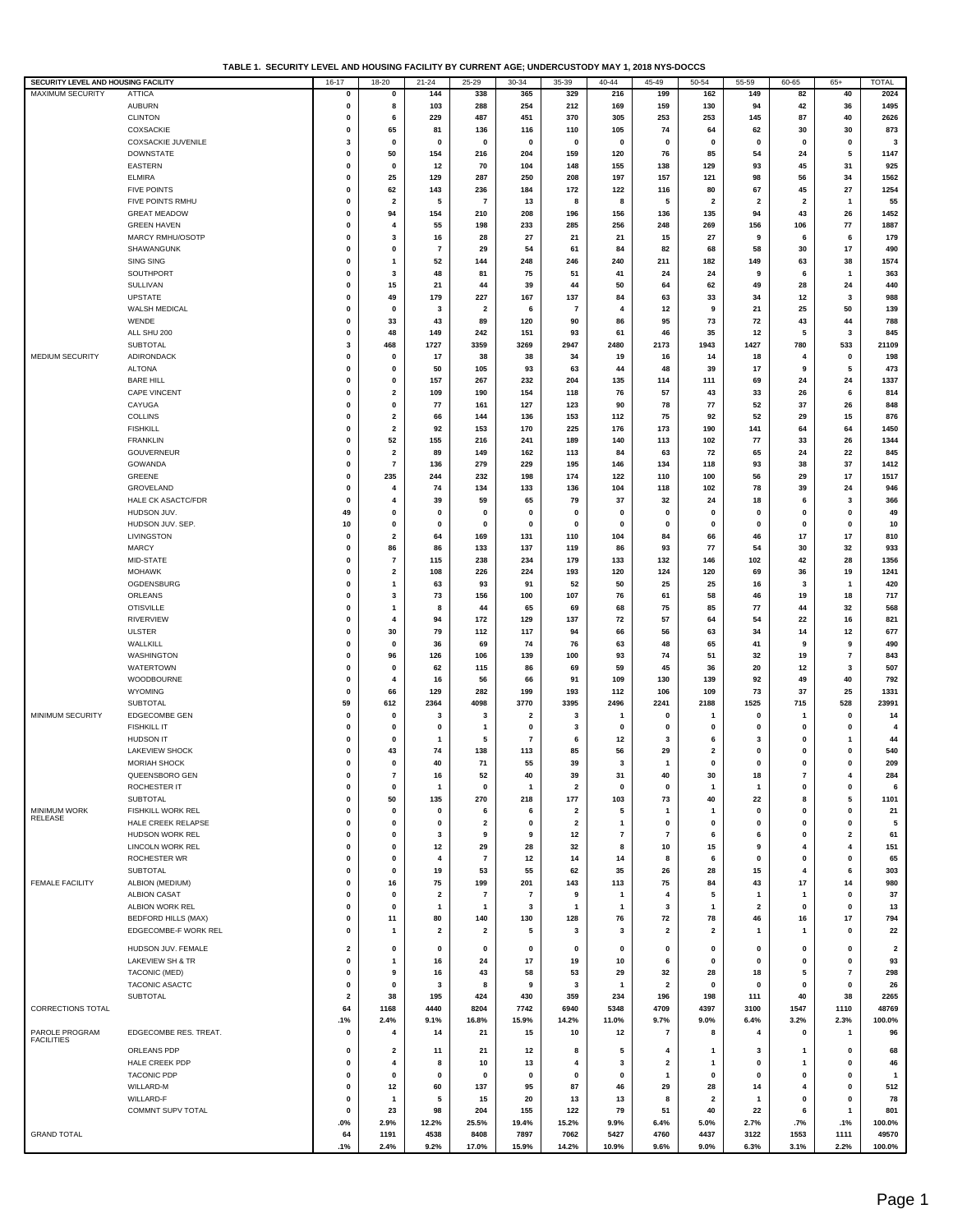**TABLE 2. SECURITY LEVEL AND HOUSING FACILITY BY ETHNIC STATUS; UNDERCUSTODY MAY 1, 2018 NYS-DOCCS**

| SECURITY LEVEL AND HOUSING FACILITY |                                | WHITE                   | <b>AFRICAN</b><br>AMERICAN | <b>HISPANIC</b>         | <b>NATIVE</b><br>AMERICAN | <b>ASIAN</b>            | <b>OTHER</b> | <b>TOTAL</b>            |
|-------------------------------------|--------------------------------|-------------------------|----------------------------|-------------------------|---------------------------|-------------------------|--------------|-------------------------|
| <b>MAXIMUM SECURITY</b>             | <b>ATTICA</b>                  | 428                     | 1153                       | 398                     | 14                        | 6                       | 25           | 2024                    |
|                                     | <b>AUBURN</b>                  | 302                     | 821                        | 323                     | 13                        | $\overline{7}$          | 29           | 1495                    |
|                                     | <b>CLINTON</b>                 | 512                     | 1346                       | 686                     | 18                        | 16                      | 48           | 2626                    |
|                                     | <b>COXSACKIE</b>               | 195                     | 396                        | 250                     | 8                         | 3                       | 21           | 873                     |
|                                     | <b>COXSACKIE JUVENILE</b>      | 0                       | $\overline{\mathbf{2}}$    | 0                       | 0                         | 0                       | 1            | 3                       |
|                                     | <b>DOWNSTATE</b>               | 241                     | 529                        | 287                     | 14                        | 3                       | 73           | 1147                    |
|                                     | <b>EASTERN</b>                 | 96                      | 531                        | 256                     | 7                         | 14                      | 21           | 925                     |
|                                     | <b>ELMIRA</b>                  | 366                     | 826                        | 323                     | 19                        | 5                       | 23           | 1562                    |
|                                     | <b>FIVE POINTS</b>             | 265                     | 648                        | 303                     | 4                         | 3                       | 31           | 1254                    |
|                                     | FIVE POINTS RMHU               | 13                      | 29                         | 11                      | 0                         | 0                       | 2            | 55                      |
|                                     | <b>GREAT MEADOW</b>            | 234                     | 812                        | 356                     | 8                         | 11                      | 31           | 1452                    |
|                                     | <b>GREEN HAVEN</b>             | 245                     | 1047                       | 533<br>43               | 11<br>2                   | 21<br>0                 | 30<br>3      | 1887                    |
|                                     | MARCY RMHU/OSOTP<br>SHAWANGUNK | 58<br>67                | 73<br>272                  | 140                     | 3                         | $\mathbf{2}$            | 6            | 179<br>490              |
|                                     | <b>SING SING</b>               | 186                     | 898                        | 445                     | 6                         | 9                       | 30           | 1574                    |
|                                     | SOUTHPORT                      | 52                      | 208                        | 95                      | 5                         | 0                       | 3            | 363                     |
|                                     | <b>SULLIVAN</b>                | 87                      | 226                        | 116                     | 2                         | 5                       | 4            | 440                     |
|                                     | <b>UPSTATE</b>                 | 136                     | 546                        | 277                     | 8                         | 3                       | 18           | 988                     |
|                                     | WALSH MEDICAL                  | 69                      | 44                         | 23                      | 2                         | 0                       | 1            | 139                     |
|                                     | WENDE                          | 178                     | 414                        | 168                     | 5                         | 6                       | 17           | 788                     |
|                                     | ALL SHU 200                    | 235                     | 359                        | 227                     | 12                        | $\overline{\mathbf{2}}$ | 10           | 845                     |
|                                     | <b>SUBTOTAL</b>                | 3965                    | 11180                      | 5260                    | 161                       | 116                     | 427          | 21109                   |
| MEDIUM SECURITY                     | ADIRONDACK                     | 54                      | 85                         | 51                      | 2                         | 1                       | 5            | 198                     |
|                                     | <b>ALTONA</b>                  | 122                     | 197                        | 136                     | 0                         | 4                       | 14           | 473                     |
|                                     | <b>BARE HILL</b>               | 289                     | 658                        | 352                     | 10                        | 3                       | 25           | 1337                    |
|                                     | CAPE VINCENT                   | 164                     | 402                        | 225                     | 3                         | 1                       | 19           | 814                     |
|                                     | CAYUGA                         | 258                     | 422                        | 145                     | 16                        | $\overline{\mathbf{2}}$ | 5            | 848                     |
|                                     | <b>COLLINS</b>                 | 385                     | 299                        | 168                     | 12                        | $\overline{\mathbf{2}}$ | 10           | 876                     |
|                                     | <b>FISHKILL</b>                | 313                     | 697                        | 395                     | 13                        | 8                       | 24           | 1450                    |
|                                     | <b>FRANKLIN</b>                | 353                     | 602                        | 348                     | 11                        | 5                       | 25           | 1344                    |
|                                     | <b>GOUVERNEUR</b>              | 219                     | 406                        | 195                     | 9                         | 3                       | 13           | 845                     |
|                                     | GOWANDA                        | 499                     | 550                        | 303                     | 16                        | 15                      | 29           | 1412                    |
|                                     | <b>GREENE</b>                  | 320                     | 728                        | 417                     | 18                        | 11                      | 23           | 1517                    |
|                                     | GROVELAND                      | 408                     | 355                        | 157                     | 14                        | 0                       | 12           | 946                     |
|                                     | HALE CK ASACTC/FDR             | 91                      | 163                        | 103                     | 3                         | 1                       | 5            | 366                     |
|                                     | HUDSON JUV.                    | 4                       | 33                         | 8                       | 0                         | $\pmb{0}$               | 4            | 49                      |
|                                     | HUDSON JUV. SEP.               | 1                       | 8                          | 1                       | 0                         | 0                       | 0            | 10                      |
|                                     | LIVINGSTON                     | 238                     | 403                        | 148                     | 6                         | 5                       | 10           | 810                     |
|                                     | <b>MARCY</b>                   | 336                     | 367                        | 203                     | 12                        | $\overline{\mathbf{2}}$ | 13           | 933                     |
|                                     | MID-STATE                      | 490                     | 558                        | 259                     | 15                        | 9                       | 25           | 1356                    |
|                                     | <b>MOHAWK</b>                  | 423                     | 497                        | 274                     | 15                        | 5                       | 27           | 1241                    |
|                                     | OGDENSBURG                     | 85                      | 198                        | 124                     | 3                         | 1                       | 9            | 420                     |
|                                     | ORLEANS                        | 188                     | 377                        | 135                     | 6                         | 0                       | 11           | 717                     |
|                                     | <b>OTISVILLE</b>               | 88                      | 305                        | 162                     | 1                         | 6                       | 6            | 568                     |
|                                     | RIVERVIEW                      | 181                     | 385                        | 232                     | 5                         | 3                       | 15           | 821                     |
|                                     | <b>ULSTER</b>                  | 92                      | 291                        | 247                     | 0                         | 8                       | 39           | 677                     |
|                                     | WALLKILL                       | 68                      | 268                        | 141                     | 6                         | $\mathbf{1}$            | 6            | 490                     |
|                                     | WASHINGTON                     | 203                     | 398                        | 213                     | 8                         | 6                       | 15           | 843                     |
|                                     | WATERTOWN                      | 109                     | 225                        | 156                     | 5                         | 1                       | 11           | 507                     |
|                                     | WOODBOURNE                     | 147                     | 363                        | 256                     | 2                         | 8                       | 16           | 792                     |
|                                     | <b>WYOMING</b><br>SUBTOTAL     | 302<br>6430             | 680<br>10920               | 317<br>5871             | 13<br>224                 | 6<br>117                | 13<br>429    | 1331<br>23991           |
| MINIMUM SECURITY                    | EDGECOMBE GEN                  | 0                       | 9                          | 3                       | 0                         | 1                       | 1            | 14                      |
|                                     | <b>FISHKILL IT</b>             | 0                       | $\overline{\mathbf{2}}$    | $\overline{\mathbf{2}}$ | 0                         | 0                       | 0            | 4                       |
|                                     | <b>HUDSON IT</b>               | 15                      | 18                         | 8                       | 1                         | $\mathbf{1}$            | 1            | 44                      |
|                                     | <b>LAKEVIEW SHOCK</b>          | 167                     | 197                        | 152                     | 4                         | 4                       | 16           | 540                     |
|                                     | MORIAH SHOCK                   | 79                      | 84                         | 45                      | $\bf{0}$                  | $\mathbf{0}$            | 1            | 209                     |
|                                     | QUEENSBORO GEN                 | 19                      | 164                        | 90                      | 0                         | $\mathbf{1}$            | 10           | 284                     |
|                                     | ROCHESTER IT                   | $\overline{\mathbf{2}}$ | $\overline{4}$             | $\mathbf{0}$            | 0                         | $\pmb{0}$               | $\mathbf{0}$ | 6                       |
|                                     | SUBTOTAL                       | 282                     | 478                        | 300                     | 5                         | $\scriptstyle\rm 7$     | 29           | 1101                    |
| MINIMUM WORK                        | <b>FISHKILL WORK REL</b>       | 2                       | 14                         | 4                       | 1                         | $\mathbf 0$             | 0            | 21                      |
| RELEASE                             | HALE CREEK RELAPSE             | 2                       | 3                          | 0                       | 0                         | 0                       | 0            | 5                       |
|                                     | HUDSON WORK REL                | 25                      | 25                         | 8                       | 1                         | 0                       | 2            | 61                      |
|                                     | LINCOLN WORK REL               | 29                      | 53                         | 64                      | 0                         | 1                       | 4            | 151                     |
|                                     | ROCHESTER WR                   | 28                      | 30                         | $\overline{7}$          | 0                         | $\pmb{0}$               | 0            | 65                      |
|                                     | <b>SUBTOTAL</b>                | 86                      | 125                        | 83                      | 2                         | 1                       | 6            | 303                     |
| <b>FEMALE FACILITY</b>              | ALBION (MEDIUM)                | 533                     | 298                        | 115                     | 4                         | 6                       | 24           | 980                     |
|                                     | <b>ALBION CASAT</b>            | 22                      | 11                         | $\overline{\mathbf{4}}$ | 0                         | 0                       | $\mathbf{0}$ | 37                      |
|                                     | ALBION WORK REL                | 10                      | $\mathbf{1}$               | $\overline{2}$          | 0                         | $\pmb{0}$               | $\mathbf 0$  | 13                      |
|                                     | BEDFORD HILLS (MAX)            | 303                     | 326                        | 121                     | 8                         | $\overline{7}$          | 29           | 794                     |
|                                     | EDGECOMBE-F WORK REL           | 8                       | 11                         | 3                       | 0                         | 0                       | 0            | 22                      |
|                                     | HUDSON JUV. FEMALE             | $\mathbf{1}$            | $\mathbf 0$                | $\mathbf{1}$            | 0                         | 0                       | $\mathbf{0}$ | $\overline{\mathbf{2}}$ |
|                                     | <b>LAKEVIEW SH &amp; TR</b>    | 53                      | 25                         | 11                      | 1                         | $\mathbf{0}$            | 3            | 93                      |
|                                     | TACONIC (MED)                  | 125                     | 108                        | 52                      | 2                         | 3                       | 8            | 298                     |
|                                     | TACONIC ASACTC                 | 16                      | 9                          | 1                       | 0                         | $\mathbf 0$             | 0            | 26                      |
|                                     | SUBTOTAL                       | 1071                    | 789                        | 310                     | 15                        | 16                      | 64           | 2265                    |
| CORRECTIONS TOTAL                   |                                | 11834                   | 23492                      | 11824                   | 407                       | 257                     | 955          | 48769                   |
|                                     |                                | 24.3%                   | 48.2%                      | 24.2%                   | .8%                       | .5%                     | 2.0%         | 100.0%                  |
| PAROLE PROGRAM                      | EDGECOMBE RES. TREAT.          | 5                       | 63                         | 25                      | 0                         | 0                       | 3            | 96                      |
| <b>FACILITIES</b>                   |                                |                         |                            |                         |                           |                         |              |                         |
|                                     | ORLEANS PDP                    | 23                      | 38                         | 5                       | 1                         | 0                       | 1            | 68                      |
|                                     | HALE CREEK PDP                 | 19                      | 17                         | 7                       | 2                         | 0                       | 1            | 46                      |
|                                     | <b>TACONIC PDP</b>             | 0                       | $\mathbf{1}$               | 0                       | 0                         | 0                       | 0            | 1                       |
|                                     | WILLARD-M                      | 230                     | 188                        | 79                      | 5                         | 0                       | 10           | 512                     |
|                                     | WILLARD-F                      | 66                      | $\overline{7}$             | 5                       | 0                         | 0                       | 0            | 78                      |
|                                     | COMMNT SUPV TOTAL              | 343                     | 314                        | 121                     | 8                         | $\mathbf{0}$            | 15           | 801                     |
|                                     |                                | 42.8%                   | 39.2%                      | 15.1%                   | 1.0%                      | .0%                     | 1.9%         | 100.0%                  |
| <b>GRAND TOTAL</b>                  |                                | 12177                   | 23806                      | 11945                   | 415                       | 257                     | 970          | 49570                   |
|                                     |                                | 24.6%                   | 48.0%                      | 24.1%                   | .8%                       | .5%                     | 2.0%         | 100.0%                  |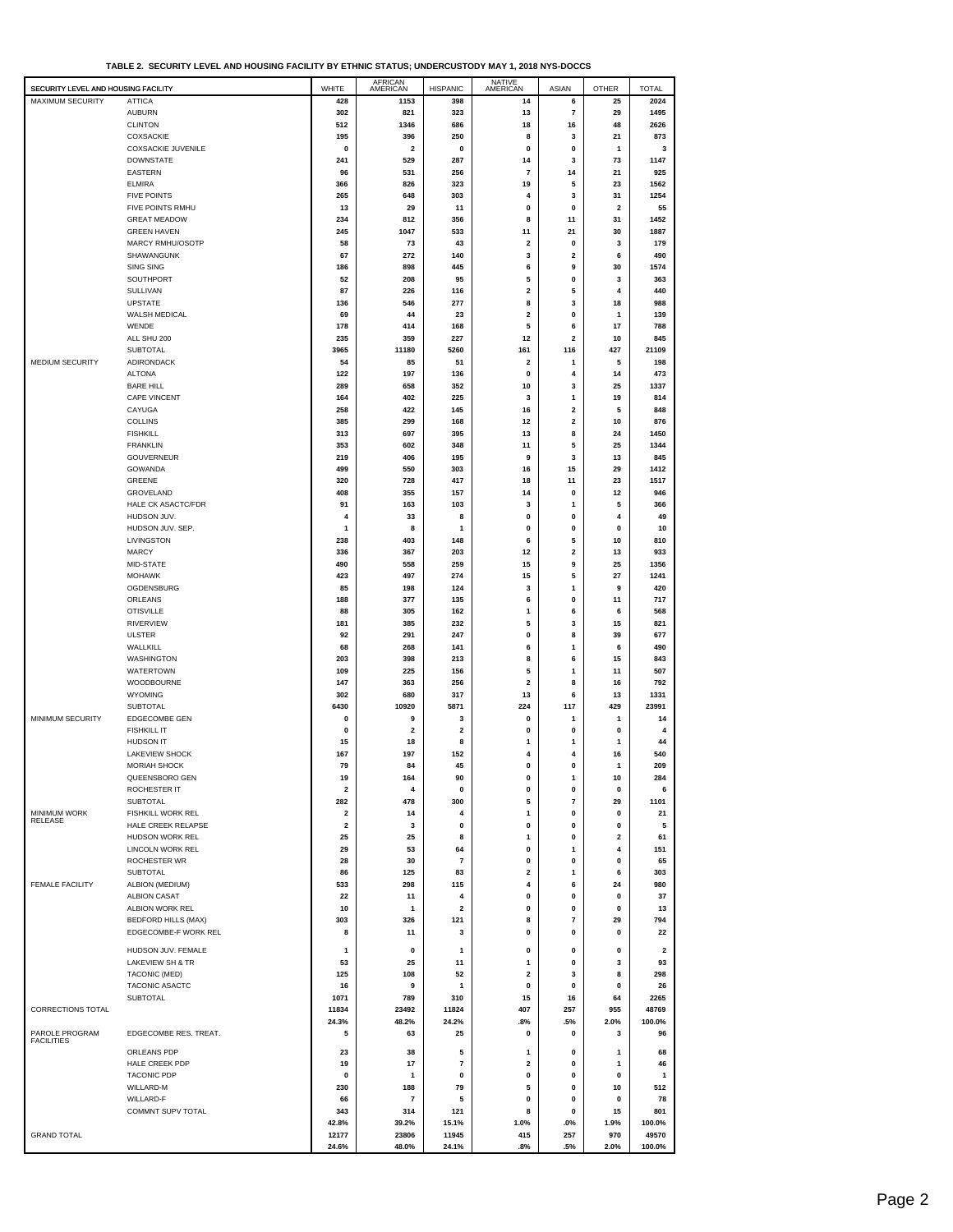|  | TABLE 3A. SECURITY LEVEL AND HOUSING FACILITY BY CRIME: UNDERCUSTODY MAY 1, 2018 NYS-DOCCS |
|--|--------------------------------------------------------------------------------------------|
|  |                                                                                            |

| SECURITY LEVEL AND HOUSING FACILITY |                                     | <b>MURDER</b>               | ATTEMPTED<br>MURDER         | MANSLAUGH<br>TER1               | RAPE 1ST                             | ROBBERY<br>1ST                  | ROBBERY<br>2ND                                | ASSAULT 1ST                      | ASSAULT 2ND                    | BURGLARY<br>1ST                | BURGLARY<br>2ND                      | ARSON 1ST,<br>2ND             | SODOMY 1ST                     | SEXUAL<br>ABUSE 1                  |
|-------------------------------------|-------------------------------------|-----------------------------|-----------------------------|---------------------------------|--------------------------------------|---------------------------------|-----------------------------------------------|----------------------------------|--------------------------------|--------------------------------|--------------------------------------|-------------------------------|--------------------------------|------------------------------------|
| <b>MAXIMUM</b><br>SECURITY          | ATTICA                              | 512                         | 111                         | 156                             | 107                                  | 176                             | 81                                            | 121                              | 34                             | 59                             | 100                                  | 12                            | 60                             | 55                                 |
|                                     | <b>AUBURN</b><br>CLINTON            | 282<br>453                  | 88<br>151                   | 122<br>201                      | 60<br>149                            | 136<br>245                      | 60<br>122                                     | 90<br>147                        | 30<br>48                       | 50<br>80                       | 91<br>124                            | 8<br>$12$                     | 42<br>91                       | 34<br>${\bf 77}$                   |
|                                     | COXSACKIE                           | 85                          | 36                          | 58                              | 53                                   | 88                              | 41                                            | 52                               | 14                             | 37                             | 90                                   | $\overline{7}$                | 25                             | 22                                 |
|                                     | <b>COXSACKIE JUVENILE</b>           | $\mathbf 0$                 | $\mathbf 0$                 | $\overline{\mathbf{2}}$         | $\mathbf 0$                          | $\mathbf{0}$                    | $\mathbf{0}$                                  | $\mathbf{0}$                     | $\mathbf 0$                    | 0                              | $\mathbf{0}$                         | $\mathbf 0$                   | $\mathbf{1}$                   | $\pmb{\mathsf{o}}$                 |
|                                     | <b>DOWNSTATE</b>                    | 65                          | 33                          | 47                              | 18                                   | 59                              | 51                                            | 51                               | 42                             | 17                             | 73                                   | 3                             | $\overline{7}$                 | 15                                 |
|                                     | EASTERN                             | 310                         | 49                          | 95                              | 52                                   | 88                              | 28                                            | 47                               | -5                             | 23                             | 60                                   | $\mathbf{3}$                  | 35                             | 14                                 |
|                                     | <b>ELMIRA</b><br><b>FIVE POINTS</b> | 297<br>158                  | 66<br>64                    | 103<br>92                       | 59<br>35                             | 157<br>154                      | 70<br>64                                      | 65<br>87                         | 34<br>30                       | 44<br>42                       | 84<br>92                             | $\overline{4}$<br>3           | 33<br>16                       | $37\,$<br>18                       |
|                                     | FIVE POINTS RMHU                    | -8                          | $\overline{\mathbf{4}}$     | $\overline{2}$                  | $\overline{1}$                       | $\overline{4}$                  | -5                                            | 6                                | $\overline{1}$                 | $\overline{1}$                 | $\overline{\mathbf{2}}$              | $\mathbf 0$                   | $\overline{\mathbf{2}}$        | $\mathbf{3}$                       |
|                                     | <b>GREAT MEADOW</b>                 | 327                         | 71                          | 120                             | 56                                   | 151                             | 65                                            | 81                               | 38                             | 38                             | 65                                   | $\overline{4}$                | 37                             | 18                                 |
|                                     | <b>GREEN HAVEN</b>                  | 676                         | 98                          | 173                             | 75                                   | 180                             | 55                                            | 88                               | 22                             | 61                             | 73                                   | $\overline{7}$                | 44                             | 34                                 |
|                                     | MARCY RMHU/OSOTP                    | 15                          | $\overline{7}$              | $\overline{4}$                  | 29                                   | 17                              | 6                                             | 5                                | 5                              | $\overline{1}$                 | 8                                    | $\mathbf{1}$                  | 13                             | 18                                 |
|                                     | SHAWANGUNK<br>SING SING             | 218<br>483                  | 32<br>75                    | 26<br>187                       | 33<br>73                             | 42<br>152                       | 13<br>60                                      | 15<br>93                         | 6<br>29                        | 11<br>56                       | 13<br>63                             | $\overline{7}$                | 13<br>${\bf 27}$               | 9<br>25                            |
|                                     | SOUTHPORT                           | 51                          | 22                          | 30                              | 4                                    | 47                              | 17                                            | 21                               | 5                              | 9                              | 31                                   | -1                            | $\overline{\bf 4}$             | $\overline{4}$                     |
|                                     | SULLIVAN                            | 180                         | 24                          | 27                              | 23                                   | 35                              | 14                                            | 14                               | $\overline{7}$                 | 8                              | 18                                   | 3                             | 13                             | 9                                  |
|                                     | UPSTATE<br>WALSH MEDICAL            | 85<br>44                    | 42<br>5                     | 84<br>3                         | 28<br>10                             | 118<br>9                        | 62<br>$\overline{\mathbf{2}}$                 | 64<br>6                          | 23<br>$\overline{\mathbf{2}}$  | 32<br>5                        | 69<br>$\mathbf{3}$                   | 5<br>$\mathbf 0$              | 11<br>11                       | $\boldsymbol{4}$<br>6              |
|                                     | WENDE                               | 227                         | 26                          | 54                              | 40                                   | 71                              | 23                                            | 41                               | $12$                           | 27                             | $32\,$                               | $\overline{4}$                | 30                             | 41                                 |
|                                     | ALL SHU 200                         | 16                          | 19                          | 10                              | 14                                   | 63                              | 76                                            | 22                               | 37                             | 9                              | 94                                   | $\mathbf{3}$                  | $\mathbf{3}$                   | $\overline{\mathbf{r}}$            |
| MEDIUM SECURITY                     | SUBTOTAL<br>ADIRONDACK              | 4492<br>5                   | 1023<br>$\mathbf 0$         | 1596<br>$\overline{\mathbf{2}}$ | 919<br>$\overline{\mathbf{2}}$       | 1992<br>$\overline{\mathbf{3}}$ | 915<br>5                                      | 1116<br>-1                       | 424<br>$\overline{\mathbf{3}}$ | 610<br>1                       | 1185<br>15                           | 88<br>-1                      | 518<br>$\overline{\mathbf{3}}$ | 450<br>9                           |
|                                     | <b>ALTONA</b>                       | -7                          | $\overline{2}$              | 3                               | $\overline{4}$                       | 12                              | 12                                            | 9                                | 11                             | 4                              | 34                                   | -1                            | 3                              | 9                                  |
|                                     | <b>BARE HILL</b><br>CAPE VINCENT    | 48<br>28                    | 21<br>12                    | 20<br>$\overline{7}$            | 32<br>$12$                           | 79<br>48                        | 65<br>54                                      | 48<br>32                         | 51<br>36                       | 26<br>$12\,$                   | 112<br>72                            | 5<br>$\pmb{0}$                | 11<br>9                        | 36<br>${\bf 21}$                   |
|                                     | CAYUGA                              | 62                          | 8                           | 18                              | 13                                   | 55                              | $\bf 47$                                      | 37                               | 23                             | 23                             | 83                                   | 6                             | 9                              | 15                                 |
|                                     | COLLINS                             | 62                          | 6                           | 9                               | 25                                   | 34                              | 40                                            | 18                               | 38                             | 15                             | 77                                   | 8                             | 25                             | 51                                 |
|                                     | <b>FISHKILL</b><br><b>FRANKLIN</b>  | 284<br>14                   | 47<br>17                    | 44<br>15                        | 52<br>10                             | 111<br>73                       | 81<br>93                                      | 59<br>50                         | 40<br>52                       | 30<br>27                       | 111<br>101                           | 9<br>$\overline{7}$           | 27<br>18                       | 53<br>31                           |
|                                     | GOUVERNEUR                          | 31                          | 13                          | $\overline{7}$                  | 14                                   | 41                              | 48                                            | ${\bf 27}$                       | 26                             | 13                             | 67                                   | $\overline{4}$                | 15                             | 22                                 |
|                                     | GOWANDA                             | 40                          | 15                          | 10                              | 63                                   | 50                              | 48                                            | 25                               | 30                             | 19                             | 82                                   | 5                             | 45                             | 63                                 |
|                                     | GREENE<br>GROVELAND                 | 33<br>36                    | 22<br>10                    | 11<br>6                         | 26<br>$17\,$                         | 89<br>37                        | 101<br>49                                     | 48<br>19                         | 74<br>23                       | 15<br>8                        | 118<br>74                            | 5<br>$\overline{\mathbf{2}}$  | 6<br>13                        | 19<br>23                           |
|                                     | HALE CK ASACTC/FDR                  | $\overline{1}$              | $\overline{2}$              | 1                               | $\overline{4}$                       | $12$                            | 11                                            | $\overline{1}$                   | -5                             | 5                              | 41                                   | $\mathbf 0$                   | $\mathbf 0$                    | $\overline{1}$                     |
|                                     | HUDSON JUV.                         | $\mathbf{1}$                | 1                           | $\mathbf{0}$                    | $\mathbf 0$                          | 5                               | 5                                             | -1                               | -1                             | $\mathbf 0$                    | -1                                   | $\mathbf{0}$                  | $\mathbf{0}$                   | $\pmb{0}$                          |
|                                     | HUDSON JUV. SEP.                    | $\mathbf 0$                 | $\mathbf 0$                 | $\mathbf 0$                     | $\mathbf 0$                          | $\mathbf{1}$                    | $\mathbf 0$                                   | 1                                | $\mathbf 0$                    | $\mathbf 0$                    | $\mathbf{0}$                         | $\mathbf 0$                   | $\mathbf{0}$                   | $\pmb{0}$                          |
|                                     | LIVINGSTON<br>MARCY                 | 51<br>38                    | 14<br>6                     | 18<br>8                         | ${\bf 27}$<br>19                     | 68<br>53                        | 34<br>55                                      | 23<br>22                         | 21<br>44                       | 14<br>17                       | 64<br>100                            | $\overline{4}$<br>5           | 14<br>20                       | 28<br>33                           |
|                                     | MID-STATE                           | 55                          | 23                          | 15                              | 51                                   | 72                              | 66                                            | 59                               | 67                             | 19                             | 132                                  | 14                            | 29                             | 50                                 |
|                                     | <b>MOHAWK</b><br>OGDENSBURG         | 34<br>$\mathbf 0$           | 16<br>$\mathbf 0$           | 14<br>3                         | 42<br>$\mathbf 0$                    | 50<br>13                        | 66<br>21                                      | $37\,$<br>9                      | 52<br>10                       | 18<br>$\overline{2}$           | 117<br>34                            | 13<br>$\overline{2}$          | 40<br>$\mathbf{1}$             | 49<br>$\overline{1}$               |
|                                     | ORLEANS                             | 34                          | 8                           | 17                              | 25                                   | 44                              | 37                                            | 30                               | 23                             | 8                              | 57                                   | $\mathbf{1}$                  | 18                             | 33                                 |
|                                     | <b>OTISVILLE</b>                    | 187                         | 22                          | 40                              | 21                                   | 53                              | 24                                            | 29                               | 13                             | 22                             | 27                                   | $\overline{4}$                | 11                             | 13                                 |
|                                     | <b>RIVERVIEW</b><br>ULSTER          | 16<br>41                    | 9<br>$\overline{7}$         | 5<br>$\overline{7}$             | 19<br>5                              | 31<br>26                        | 37<br>38                                      | 22<br>14                         | 25<br>17                       | 19<br>$\overline{7}$           | 66<br>34                             | $\mathbf 0$                   | 19<br>$\overline{\mathbf{2}}$  | 26<br>9                            |
|                                     | WALLKILL                            | $\Omega$                    | 8                           | 11                              | $\mathbf{0}$                         | 39                              | 18                                            | 16                               | 6                              | 14                             | 51                                   | -1                            | $\mathbf{0}$                   | $\pmb{\mathsf{o}}$                 |
|                                     | WASHINGTON                          | 24                          | 16                          | 14                              | 28                                   | 64                              | 47                                            | 33                               | 28                             | 16                             | ${\bf 77}$                           | $\overline{2}$                | 9                              | 25                                 |
|                                     | WATERTOWN<br>WOODBOURNE             | $\mathbf{0}$<br>199         | $\mathbf 0$<br>26           | $\mathbf{0}$<br>40              | $\overline{1}$<br>53                 | 18<br>64                        | 23<br>36                                      | 15<br>36                         | 13<br>10                       | 8<br>17                        | 39<br>60                             | $\mathbf 0$<br>$\overline{2}$ | $\mathbf{0}$<br>22             | $\mathbf 3$<br>34                  |
|                                     | WYOMING                             | 52                          | 14                          | 23                              | 31                                   | 77                              | 82                                            | 40                               | 52                             | 33                             | 110                                  | 5                             | 18                             | 42                                 |
| <b>MINIMUM</b>                      | SUBTOTAL                            | 1383                        | 345                         | 368                             | 596                                  | 1322                            | 1243                                          | 761                              | 794                            | 412                            | 1956                                 | 107                           | 387                            | 699                                |
| <b>SECURITY</b>                     | EDGECOMBE GEN<br><b>FISHKILL IT</b> | $\mathbf 0$<br>$\pmb{0}$    | $\mathbf 0$<br>$\mathbf 0$  | $\mathbf 0$<br>0                | $\mathbf 0$<br>$\pmb{0}$             | -1<br>$\mathbf 0$               | $\mathbf{0}$<br>$\pmb{0}$                     | $\mathbf 0$<br>$\mathbf 0$       | -1<br>0                        | 0<br>$\mathbf 0$               | $\overline{\mathbf{2}}$<br>$\pmb{0}$ | $\mathbf{0}$<br>$\pmb{0}$     | $\mathbf{0}$<br>$\pmb{0}$      | $\pmb{0}$<br>$\pmb{0}$             |
|                                     | <b>HUDSON IT</b>                    | $\mathbf{0}$                | $\mathbf{0}$                | $\mathbf 0$                     | $\mathbf 0$                          | $\overline{2}$                  | -1                                            | $\mathbf 0$                      | $\mathbf 0$                    | 0                              | $\mathbf{3}$                         | $\mathbf{0}$                  | $\mathbf{0}$                   | $\pmb{\mathsf{o}}$                 |
|                                     | LAKEVIEW SHOCK<br>MORIAH SHOCK      | $\mathbf 0$<br>$\mathbf{0}$ | 0<br>0                      | 0<br>0                          | $\mathbf 0$<br>$\pmb{0}$             | $\mathbf 0$<br>$\mathbf{0}$     | $\mathbf{0}$<br>$\mathbf{0}$                  | $\mathbf 0$<br>0                 | $\mathbf 0$<br>$\mathbf 0$     | 0<br>O                         | $\mathbf{0}$<br>$\mathbf{0}$         | $\mathbf 0$<br>$\mathbf{0}$   | $\mathbf{0}$<br>$\mathbf{0}$   | $\pmb{0}$<br>$\pmb{0}$             |
|                                     | QUEENSBORO GEN                      | 6                           | $\overline{4}$              | 4                               | $\overline{2}$                       | 17                              | 13                                            | 8                                | $\overline{7}$                 |                                | 17                                   | -1                            | $\mathbf{0}$                   | 9                                  |
|                                     | ROCHESTER IT                        | $\mathbf{0}$                | 0                           | 0                               | $\pmb{0}$                            | $\mathbf{0}$                    | $\mathbf{0}$                                  | $\mathbf 0$                      | 0                              | O                              | $\pmb{0}$                            | $\mathbf{0}$                  | $\mathbf{0}$                   | $\pmb{0}$                          |
|                                     | SUBTOTAL                            | 6                           | 4                           | $\overline{a}$                  | $\overline{\mathbf{2}}$              | 20                              | 14                                            | 8                                | 8                              | 1                              | 22                                   | -1                            | $\mathbf{0}$                   | 9                                  |
| <b>MINIMUM WORK</b><br>RELEASE      | <b>FISHKILL WORK REL</b>            | $\mathbf 0$                 | 0                           | 0                               | $\pmb{0}$                            | $\mathbf 0$                     | $\overline{2}$                                | 0                                | $\mathbf 0$                    | O                              | $\mathbf{3}$                         | $\mathbf 0$                   | 0                              | $\mathbf 0$                        |
|                                     | HALE CREEK RELAPSE                  | 0                           | $\mathbf 0$                 | 0                               | $\mathbf 0$                          | $\mathbf 0$                     | $\mathbf 0$                                   | $\mathbf 0$                      | 0                              | $\mathbf 0$                    | $\mathbf{0}$                         | $\mathbf 0$                   | 0                              | $\pmb{0}$                          |
|                                     | HUDSON WORK REL                     | $\mathbf 0$                 | $\mathbf{0}$                | $\mathbf{0}$                    | $\mathbf{0}$                         | $\mathbf{0}$                    | -1                                            | $\mathbf 0$                      | $\mathbf 0$                    | $\mathbf{0}$                   | -1                                   | $\Omega$                      | $\Omega$                       | $\mathbf{0}$                       |
|                                     | LINCOLN WORK REL                    | $\pmb{0}$                   | $\mathbf 0$                 | 0                               | $\pmb{0}$                            | $\overline{\mathbf{2}}$         | 8                                             | $\mathbf 0$                      | 0                              | $\mathbf 0$                    | 16                                   | $\pmb{0}$                     | $\pmb{0}$                      | $\pmb{0}$                          |
|                                     | ROCHESTER WR                        | $\pmb{0}$                   | $\pmb{0}$                   | 0                               | $\pmb{0}$                            | $\pmb{0}$                       | $\overline{\mathbf{2}}$                       | $\mathbf 0$                      | $\mathbf 0$                    | $\pmb{\mathsf{o}}$             | 10                                   | $\pmb{0}$                     | $\pmb{0}$                      | $\pmb{0}$                          |
|                                     | SUBTOTAL                            | $\pmb{\mathsf{o}}$          | $\mathbf 0$                 | 0                               | $\pmb{0}$                            | $\overline{\mathbf{2}}$         | 13                                            | $\mathbf 0$                      | $\mathbf{0}$                   | $\pmb{\mathsf{o}}$             | 30                                   | $\pmb{0}$                     | $\pmb{0}$                      | $\pmb{\mathsf{o}}$                 |
| <b>FEMALE FACILITY</b>              | ALBION (MEDIUM)<br>ALBION CASAT     | 20<br>$\pmb{0}$             | 5<br>$\pmb{0}$              | 19<br>0                         | $\overline{\mathbf{3}}$<br>$\pmb{0}$ | 26<br>$\pmb{0}$                 | 40<br>$\overline{\mathbf{2}}$                 | 29<br>$\mathbf 0$                | 46<br>$\mathbf{1}$             | 5<br>$\pmb{\mathsf{o}}$        | 68<br>$\mathbf{3}$                   | 13<br>$\mathbf{0}$            | $\mathbf{1}$<br>$\pmb{0}$      | $\boldsymbol{4}$<br>$\pmb{0}$      |
|                                     | ALBION WORK REL                     | $\mathbf 0$                 | $\pmb{0}$                   | $\mathbf{0}$                    | $\mathbf{0}$                         | $\mathbf{0}$                    | $\mathbf{0}$                                  | $\mathbf 0$                      | $\mathbf 0$                    | $\mathbf{0}$                   | $\overline{2}$                       | $\mathbf{0}$                  | $\mathbf{0}$                   | $\pmb{0}$                          |
|                                     | <b>BEDFORD HILLS (MAX)</b>          | 145                         | 22                          | 119                             | $\mathbf{3}$                         | 45                              | 14                                            | 60                               | 23                             | 13                             | 21                                   | 9                             | 6                              | $\mathbf{3}$                       |
|                                     | EDGECOMBE-F WORK REL                | $\mathbf 0$                 | $\mathbf 0$                 | $\mathbf{0}$                    | $\mathbf{0}$                         | $\mathbf{0}$                    | $\overline{4}$                                | $\mathbf 0$                      | $\mathbf{1}$                   | $\mathbf{0}$                   | $\mathbf{1}$                         | $\mathbf{0}$                  | $\mathbf{0}$                   | $\pmb{\mathsf{o}}$                 |
|                                     | HUDSON JUV. FEMALE                  | $\pmb{0}$                   | $\overline{1}$              | $\mathbf 0$                     | $\pmb{0}$                            | $\mathbf{1}$                    | $\pmb{\mathsf{o}}$                            | $\mathbf 0$                      | $\pmb{0}$                      | $\mathbf 0$                    | $\pmb{0}$                            | $\pmb{0}$                     | $\pmb{0}$                      | $\pmb{0}$                          |
|                                     | LAKEVIEW SH & TR                    | $\mathbf 0$                 | $\mathbf 0$                 | 0                               | $\pmb{0}$                            | $\pmb{0}$                       | $\pmb{0}$                                     | $\mathbf 0$                      | $\pmb{0}$                      | $\mathbf 0$                    | $\pmb{0}$                            | $\pmb{0}$                     | $\pmb{0}$                      | $\pmb{0}$                          |
|                                     | TACONIC (MED)                       | 25                          | $\overline{7}$              | 19                              | $\overline{1}$                       | 15                              | 17                                            | 14                               | 9                              | $\overline{\mathbf{3}}$        | 15                                   | 5                             | $\mathbf{0}$                   | $\mathbf{1}$                       |
|                                     | TACONIC ASACTC<br>SUBTOTAL          | $\mathbf 0$<br>190          | $\mathbf{o}$<br>35          | $\mathbf 0$<br>157              | $\mathbf 0$<br>$\scriptstyle\rm{7}$  | $\mathbf{0}$<br>87              | $\overline{\mathbf{3}}$<br>80                 | $\overline{1}$<br>104            | $\boldsymbol{A}$<br>84         | $\overline{2}$<br>23           | $\overline{\mathbf{2}}$<br>112       | $\mathbf{0}$<br>27            | $\mathbf{1}$<br>8              | $\pmb{0}$<br>8                     |
| <b>CORRECTIONS</b>                  |                                     | 6071                        | 1407                        | 2125                            | 1524                                 | 3423                            | 2265                                          | 1989                             | 1310                           | 1046                           | 3305                                 | 223                           | 913                            | 1166                               |
| TOTAL                               |                                     | 12.4%                       | 2.9%                        | 4.4%                            | 3.1%                                 | 7.0%                            | 4.6%                                          | 4.1%                             | 2.7%                           | 2.1%                           | 6.8%                                 | .5%                           | 1.9%                           | 2.4%                               |
| PAROLE<br>PROGRAM<br>FACILITIES     | EDGECOMBE RES. TREAT.               | $\overline{\mathbf{2}}$     | 1                           | $\mathbf{1}$                    | $\pmb{0}$                            | 6                               | 3                                             | $\overline{\mathbf{3}}$          | 5                              | 3                              | 12                                   | $\mathbf{0}$                  | $\pmb{0}$                      | $\pmb{\mathsf{o}}$                 |
|                                     | ORLEANS PDP<br>HALE CREEK PDP       | $\mathbf 0$                 | $\mathbf 0$<br>$\pmb{0}$    | 0<br>$\mathbf{0}$               | $\pmb{0}$<br>$\mathbf{0}$            | 5<br>$\mathbf{1}$               | $\overline{\mathbf{2}}$<br>$\pmb{\mathsf{o}}$ | $\overline{2}$<br>$\overline{1}$ | 0<br>$\overline{2}$            | $\overline{2}$                 | 9<br>$\mathbf{3}$                    | $\pmb{0}$<br>$\mathbf{0}$     | $\pmb{0}$<br>$\mathbf{0}$      | $\pmb{0}$<br>$\pmb{\mathsf{o}}$    |
|                                     | <b>TACONIC PDP</b>                  | $\mathbf 0$                 | $\mathbf 0$                 | $\mathbf{0}$                    | $\mathbf 0$                          | $\mathbf{0}$                    | $\mathbf{0}$                                  | $\mathbf 0$                      | $\mathbf{0}$                   | $\mathbf{0}$                   | $\mathbf{0}$                         | $\mathbf{0}$                  | $\mathbf{0}$                   | $\pmb{0}$                          |
|                                     | WILLARD-M                           | $\overline{\mathbf{2}}$     | $\overline{\mathbf{2}}$     | 1                               | $\overline{\mathbf{2}}$              | 15                              | 19                                            | $\overline{4}$                   | 1                              | $\overline{\mathbf{1}}$        | 33                                   | $\pmb{0}$                     | $\mathbf{1}$                   | $\mathbf{1}$                       |
|                                     | WILLARD-F<br>COMMUNITY              | $\mathbf 0$<br>5            | $\mathbf 0$<br>$\mathbf{3}$ | $\mathbf{0}$<br>$\overline{2}$  | $\pmb{0}$<br>$\overline{2}$          | $\mathbf{0}$<br>27              | $\overline{1}$<br>25                          | $\mathbf 0$<br>10                | -1<br>9                        | $\mathbf{0}$<br>$\overline{7}$ | $\overline{\mathbf{3}}$<br>60        | $\mathbf{0}$<br>$\Omega$      | $\mathbf{0}$<br>$\mathbf{1}$   | $\pmb{\mathsf{o}}$<br>$\mathbf{1}$ |
|                                     | <b>SUPRV TOTAL</b>                  | .6%                         | .4%                         | .2%                             | .2%                                  | 3.4%                            | 3.1%                                          | 1.2%                             | 1.1%                           | .9%                            | 7.5%                                 | $.0\%$                        | .1%                            | .1%                                |
| <b>GRAND TOTAL</b>                  |                                     | 6076<br>12.3%               | 1410<br>2.8%                | 2127<br>4.3%                    | 1526<br>3.1%                         | 3450<br>7.0%                    | 2290<br>4.6%                                  | 1999<br>4.0%                     | 1319<br>2.7%                   | 1053<br>2.1%                   | 3365<br>6.8%                         | 223<br>.4%                    | 914<br>1.8%                    | 1167                               |
|                                     |                                     |                             |                             |                                 |                                      |                                 |                                               |                                  |                                |                                |                                      |                               |                                | 2.4%                               |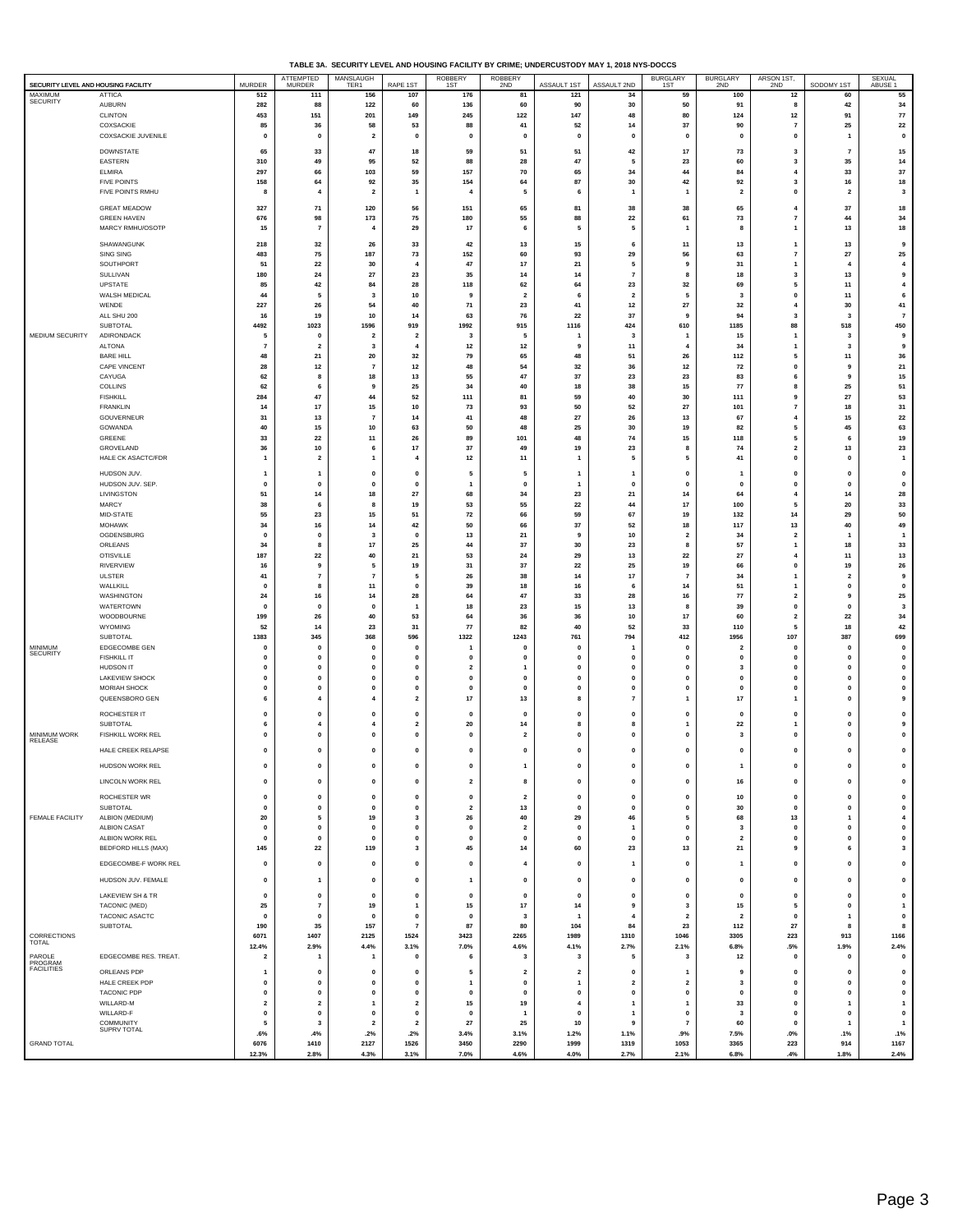| TABLE 3A. SECURITY LEVEL AND HOUSING FACILITY BY CRIME: UNDERCUSTODY MAY 1, 2018 NYS-DOCCS |
|--------------------------------------------------------------------------------------------|
|                                                                                            |

| SECURITY LEVEL AND HOUSING FACILITY |                                                         | WEAPONS<br>OFFENSES                | KIDNAP 1ST,<br>2ND                                                       | VFO OTHER<br>SEX<br>OFFENSE | <b>OTHER</b><br>VIOLENT                   | MANSLAUGH<br>TER 2                    | OTHER<br>HOMICIDE                      | ROBBERY<br>3RD          | ASSAULT 2<br>(ATT)              | CONSPRCY<br>2,3,4                            | OTHER<br><b>WEAPONS</b> | SEX<br>OFFENSE                                   | OTHER<br>COERCIVE                                        |
|-------------------------------------|---------------------------------------------------------|------------------------------------|--------------------------------------------------------------------------|-----------------------------|-------------------------------------------|---------------------------------------|----------------------------------------|-------------------------|---------------------------------|----------------------------------------------|-------------------------|--------------------------------------------------|----------------------------------------------------------|
| MAXIMUM<br><b>SECURITY</b>          | <b>ATTICA</b><br>AUBURN<br><b>CLINTON</b>               | 104<br>96<br>163                   | 21<br>17<br>24                                                           | 48<br>33<br>76              | $\overline{4}$<br>$\overline{4}$<br>6     | $\overline{4}$<br>4<br>$\overline{4}$ | $\mathbf{0}$<br>3<br>4                 | 21<br>20<br>30          | 6<br>10<br>9                    | $\overline{4}$<br>5<br>14                    | 9<br>14<br>16           | 16<br>$12$<br>27                                 | 3<br>$\overline{\mathbf{2}}$<br>6                        |
|                                     | COXSACKIE                                               | 63                                 | $11$                                                                     | 16                          | 1                                         | $\mathbf{1}$                          | 3                                      | 6                       | $\overline{\mathbf{2}}$         | 9                                            | $\scriptstyle\rm 7$     | 5                                                | $\overline{4}$                                           |
|                                     | COXSACKIE JUVENILE                                      | $\pmb{0}$                          | $\pmb{0}$                                                                | 0                           | $\mathbf 0$                               | $\pmb{0}$                             | $\pmb{0}$                              | 0                       | $\mathbf{0}$                    | $\mathbf{0}$                                 | $\pmb{0}$               | $\pmb{\mathsf{o}}$                               | $\mathbf 0$                                              |
|                                     | DOWNSTATE                                               | 97                                 | 3                                                                        | $\overline{7}$              | 5                                         | 3                                     | 5                                      | 31                      | 15                              | 9                                            | 28                      | 18                                               | 10                                                       |
|                                     | EASTERN                                                 | 37                                 | 11                                                                       | 10                          | $\overline{\mathbf{2}}$                   | $\mathbf{1}$                          | 1                                      | 5                       | $\mathbf{1}$                    | 6                                            | $\mathbf{0}$            | $\mathbf{0}$                                     | $\mathbf 0$                                              |
|                                     | ELMIRA                                                  | 72                                 | 18                                                                       | 22                          | $\overline{4}$                            | $\overline{2}$                        | $\mathbf 0$                            | 19                      | 9                               | 6                                            | 8                       | $12$                                             | 15                                                       |
|                                     | <b>FIVE POINTS</b>                                      | 81                                 | $12$                                                                     | 13                          | 5                                         | $\overline{\mathbf{2}}$               | $\overline{\mathbf{2}}$                | 20                      | 3                               | 17                                           | 9                       | 6                                                | $\overline{4}$                                           |
|                                     | FIVE POINTS RMHU                                        | -1                                 | $\mathbf{1}$                                                             | $\mathbf{0}$                | $\mathbf{0}$                              | $\mathbf{0}$                          | $\mathbf{0}$                           | $\overline{2}$          | $\mathbf{0}$                    | $\mathbf{0}$                                 | $\mathbf{0}$            | $\overline{1}$                                   | $\mathbf{2}$                                             |
|                                     | <b>GREAT MEADOW</b>                                     | ${\bf 77}$                         | 9                                                                        | 30                          | 3                                         | $\overline{4}$                        | 3                                      | 16                      | 10                              | $12\,$                                       | 9                       | 15                                               | $\overline{7}$                                           |
|                                     | <b>GREEN HAVEN</b>                                      | 69                                 | 31                                                                       | 25                          | 8                                         | 5                                     | 5                                      | 11                      | 4                               | 10                                           | $\overline{\mathbf{4}}$ | $\overline{7}$                                   | 5                                                        |
|                                     | MARCY RMHU/OSOTP                                        | 3                                  | $\overline{1}$                                                           | 8                           | $\overline{1}$                            | $\pmb{0}$                             | $\pmb{0}$                              | $\overline{2}$          | $\overline{4}$                  | $\pmb{0}$                                    | $\mathbf{3}$            | 19                                               | $\overline{1}$                                           |
|                                     | SHAWANGUNK                                              | 11                                 | 6                                                                        | 5                           | 3                                         | $\mathbf 0$                           | $\mathbf 0$                            | $\overline{\mathbf{2}}$ | $\mathbf 0$                     | $\mathbf{1}$                                 | 3                       | $\overline{4}$                                   | $\pmb{0}$                                                |
|                                     | SING SING                                               | 50                                 | 18                                                                       | 11                          | $\mathbf{3}$                              | 5                                     | $\pmb{0}$                              | 14                      | 8                               | 3                                            | $\overline{7}$          | 3                                                | $\overline{4}$                                           |
|                                     | SOUTHPORT                                               | 30                                 | $\mathbf{0}$                                                             | -1                          | $\mathbf{0}$                              | $\mathbf{1}$                          | $\overline{\mathbf{2}}$                | 9                       | $\mathbf 0$                     | $\overline{4}$                               | 5                       | $\mathbf 0$                                      | $\mathbf 2$                                              |
|                                     | SULLIVAN                                                | $\scriptstyle\rm 7$                | $\overline{4}$                                                           | 6                           | $\overline{1}$                            | $\pmb{0}$                             | $\pmb{0}$                              | 6                       | $\mathbf{0}$                    | $\overline{\mathbf{2}}$                      | $\overline{\mathbf{2}}$ | $\overline{\mathbf{2}}$                          | $\overline{1}$                                           |
|                                     | UPSTATE                                                 | 103                                | 6                                                                        | 8                           | $\mathbf{2}$                              | 5                                     | $\pmb{0}$                              | 15                      | 6                               | $\overline{7}$                               | 16                      | $\overline{4}$                                   | ${\bf 5}$                                                |
|                                     | WALSH MEDICAL                                           | 5                                  | $\mathbf{1}$                                                             | 0                           | $\mathbf 0$                               | $\mathbf{1}$                          | $\mathbf 0$                            | 1                       | $\mathbf 0$                     | $\mathbf 0$                                  | $\mathbf{1}$            | $\overline{7}$                                   | $\overline{\mathbf{2}}$                                  |
|                                     | WENDE                                                   | 30                                 | 8                                                                        | 12                          | $\pmb{0}$                                 | $\overline{\mathbf{2}}$               | $\overline{\mathbf{2}}$                | $\overline{4}$          | $\overline{\mathbf{2}}$         | $\overline{\mathbf{2}}$                      | $\overline{4}$          | 9                                                | 3                                                        |
|                                     | ALL SHU 200                                             | 96                                 | -1                                                                       | 5                           | 5                                         | $\mathbf{1}$                          | $\overline{\mathbf{2}}$                | 42                      | $\overline{7}$                  | 5                                            | 21                      | $12$                                             | 13                                                       |
| MEDIUM SECURITY                     | SUBTOTAL                                                | 1195                               | 203                                                                      | 336                         | 57                                        | 45                                    | 32                                     | 276                     | 96                              | 116                                          | 166                     | 179                                              | 89                                                       |
|                                     | ADIRONDACK                                              | 25                                 | 1                                                                        | 3                           | $\overline{1}$                            | $\mathbf{0}$                          | $\pmb{0}$                              | 5                       | 5                               | $\overline{\mathbf{2}}$                      | $\overline{7}$          | 5                                                | $\overline{\mathbf{2}}$                                  |
|                                     | <b>ALTONA</b><br><b>BARE HILL</b>                       | 54<br>164                          | -1<br>10                                                                 | 9<br>9                      | 5<br>3                                    | $\mathbf{1}$<br>14                    | -1<br>$\mathbf 0$<br>$\overline{4}$    | 19<br>31                | 14<br>13                        | 8<br>10                                      | 15<br>31                | 11<br>16                                         | 8<br>$11$                                                |
|                                     | CAPE VINCENT<br>CAYUGA<br>COLLINS                       | 110<br>109<br>64                   | $\overline{\mathbf{2}}$<br>$\overline{\bf 4}$<br>$\overline{\mathbf{2}}$ | 10<br>5<br>17               | $\mathbf{3}$<br>6<br>$\overline{4}$       | 3<br>$\overline{7}$<br>6              | 9<br>$\scriptstyle\rm{7}$              | 16<br>10<br>18          | 12<br>8<br>5                    | 9<br>$\mathbf{1}$<br>$\overline{\mathbf{2}}$ | 16<br>9<br>10           | $\bf 27$<br>12<br>49                             | 6<br>11<br>13                                            |
|                                     | <b>FISHKILL</b>                                         | 73                                 | 9                                                                        | 24                          | 6                                         | 3                                     | $\overline{4}$                         | 40                      | $\overline{7}$                  | 10                                           | 20                      | 30                                               | 10                                                       |
|                                     | <b>FRANKLIN</b>                                         | 144                                | 4                                                                        | 12                          | 6                                         | 8                                     | 11                                     | 39                      | 12                              | 14                                           | 30                      | 34                                               | $\overline{7}$                                           |
|                                     | GOUVERNEUR                                              | 116                                | 1                                                                        | 13                          | $\overline{4}$                            | 3                                     | 1                                      | 26                      | 8                               | 8                                            | 18                      | 18                                               | 13                                                       |
|                                     | GOWANDA                                                 | 102                                | 6                                                                        | 37                          | $\overline{4}$                            | 19                                    | 33                                     | 8                       | 10                              | 6                                            | 21                      | 101                                              | ${\bf 21}$                                               |
|                                     | GREENE                                                  | 215                                | $\overline{4}$                                                           | 6                           | $\overline{1}$                            | 11                                    | $\overline{4}$                         | 26                      | 16                              | $17\,$                                       | 36                      | 14                                               | 18                                                       |
|                                     | GROVELAND                                               | 75                                 | 6                                                                        | 15                          | $\mathbf{3}$                              | $12$                                  | $\overline{7}$                         | 29                      | 13                              | 5                                            | 16                      | 43                                               | 16                                                       |
|                                     | HALE CK ASACTC/FDR                                      | 53                                 | $\mathbf{0}$                                                             | 0                           | $\overline{2}$                            | $\mathbf 0$                           | $\mathbf{0}$                           | $\overline{7}$          | $\overline{2}$                  | $\overline{7}$                               | 8                       | $\mathbf 0$                                      | $\mathbf{1}$                                             |
|                                     | HUDSON JUV.                                             | 6                                  | $\pmb{0}$                                                                | 0                           | $\mathbf 0$                               | $\pmb{0}$                             | $\pmb{0}$                              | O                       | $\mathbf{1}$                    | $\pmb{0}$                                    | $\pmb{0}$               | $\mathbf 0$                                      | $\pmb{0}$                                                |
|                                     | HUDSON JUV. SEP.                                        | $\overline{\mathbf{2}}$            | $\mathbf{0}$                                                             | 0                           | $\mathbf 0$                               | $\mathbf 0$                           | 0                                      | $\Omega$                | $\mathbf 0$                     | $\mathbf 0$                                  | $\Omega$                | $\mathbf 0$                                      | $\mathbf 0$                                              |
|                                     | LIVINGSTON                                              | 96                                 | $\overline{4}$                                                           | 8                           | $\mathbf{3}$                              | $\mathbf{1}$                          | $\overline{\mathbf{2}}$                | 10                      | 6                               | 6                                            | 12                      | 23                                               | 10                                                       |
|                                     | MARCY                                                   | 84                                 | 5                                                                        | 8                           | 5                                         | $\overline{7}$                        | $\overline{\mathbf{3}}$                | 30                      | 10                              | $\overline{7}$                               | 13                      | 28                                               | 5                                                        |
|                                     | MID-STATE                                               | 94                                 | 8                                                                        | 33                          | 9                                         | 11                                    | $\overline{7}$                         | 42                      | 17                              | 9                                            | 18                      | 52                                               | 21                                                       |
|                                     | <b>MOHAWK</b>                                           | 120                                | 6                                                                        | 25                          | 8                                         | 9                                     | $\overline{4}$                         | 37                      | 14                              | 10                                           | ${\bf 24}$              | 40                                               | 10                                                       |
|                                     | OGDENSBURG                                              | 55                                 | -1                                                                       | $\mathbf 0$                 | $\pmb{\mathsf{o}}$                        | $\overline{2}$                        | $\mathbf{0}$                           | 15                      | 5                               | 5                                            | 16                      | -1                                               | 5                                                        |
|                                     | ORLEANS                                                 | 89                                 | $\overline{4}$                                                           | 14                          | $\mathbf{3}$                              | $\mathbf{1}$                          | 1                                      | 14                      | $\overline{4}$                  | 5                                            | 12                      | 8                                                | $\overline{4}$                                           |
|                                     | <b>OTISVILLE</b>                                        | 21                                 | 5                                                                        | 3                           | $\overline{1}$                            | 3                                     | 4                                      | $\overline{2}$          | $\overline{\mathbf{2}}$         | $\overline{\mathbf{2}}$                      | $\pmb{0}$               | 6                                                | 6                                                        |
|                                     | RIVERVIEW                                               | 118                                | $\mathbf{1}$                                                             | 13                          | $\mathbf{1}$                              | $\overline{4}$                        | 1                                      | 9                       | 9                               | $\overline{\mathbf{z}}$                      | 26                      | 45                                               | 5                                                        |
|                                     | ULSTER                                                  | 60                                 | $\mathbf{1}$                                                             | 9                           | $\pmb{0}$                                 | $\overline{\mathbf{2}}$               | 8                                      | 22                      | 9                               | $\overline{7}$                               | 27                      | 6                                                | $\bf{4}$                                                 |
|                                     | WALLKILL                                                | 70                                 | $\mathbf{0}$                                                             | $\mathbf 0$                 | $\overline{\mathbf{2}}$                   | $\overline{4}$                        | $\overline{\mathbf{3}}$                | 9                       | $\overline{\mathbf{3}}$         | 5                                            | 5                       | $\mathbf 0$                                      | 3                                                        |
|                                     | WASHINGTON                                              | 79                                 | 5                                                                        | 10                          | 3                                         | 5                                     | $\overline{4}$                         | 18                      | 10                              | 5                                            | 15                      | 24                                               | 5                                                        |
|                                     | WATERTOWN                                               | 75                                 | $\pmb{0}$                                                                | 1                           | $\overline{\mathbf{2}}$                   | $\mathbf{1}$                          | 1                                      | 19                      | 8                               | 9                                            | 21                      | 1                                                | 8                                                        |
|                                     | WOODBOURNE                                              | 28                                 | $12$                                                                     | 5                           | $\overline{7}$                            | $\overline{2}$                        | 4                                      | 12                      | $\overline{\mathbf{3}}$         | 5                                            | $\overline{1}$          | 14                                               | $\mathbf 2$                                              |
|                                     | WYOMING                                                 | 182                                | 5                                                                        | 14                          | $\overline{4}$                            | 5                                     | $\overline{4}$                         | 30                      | 15                              | 10                                           | 23                      | 28                                               | $11$                                                     |
|                                     | SUBTOTAL                                                | 2483                               | 107                                                                      | 303                         | 96                                        | 144                                   | 127                                    | 543                     | 241                             | 186                                          | 450                     | 636                                              | 236                                                      |
| MINIMUM<br>SECURITY                 | EDGECOMBE GEN<br><b>FISHKILL IT</b><br><b>HUDSON IT</b> | $\mathbf{0}$<br>$\mathbf{1}$<br>10 | $\mathbf{0}$<br>$\mathbf 0$<br>$\pmb{0}$                                 | 0<br>0<br>0                 | $\mathbf{0}$<br>$\pmb{0}$<br>$\mathbf{0}$ | $\mathbf 0$<br>$\pmb{0}$<br>$\pmb{0}$ | $\mathbf{0}$<br>$\pmb{0}$<br>$\pmb{0}$ | 1<br>0<br>0             | 0<br>$\mathbf 0$<br>$\mathbf 0$ | $\mathbf{0}$<br>$\mathbf 0$                  | -1<br>$\pmb{0}$<br>-1   | $\mathbf 0$<br>$\pmb{\mathsf{o}}$<br>$\mathbf 0$ | $\mathbf 0$<br>$\overline{1}$<br>$\overline{\mathbf{3}}$ |
|                                     | LAKEVIEW SHOCK                                          | $\mathbf{0}$                       | $\mathbf 0$                                                              | 0                           | $\mathbf 0$                               | $\mathbf 0$                           | $\mathbf 0$                            | $\overline{7}$          | $\overline{2}$                  | 12                                           | 18                      | 0                                                | $\pmb{0}$                                                |
|                                     | <b>MORIAH SHOCK</b>                                     | $\pmb{0}$                          | $\pmb{0}$                                                                | 0                           | $\pmb{0}$                                 | $\pmb{0}$                             | $\pmb{0}$                              | 1                       | $\mathbf 0$                     | $\overline{\mathbf{2}}$                      | 8                       | $\pmb{\mathsf{o}}$                               | 0                                                        |
|                                     | QUEENSBORO GEN<br>ROCHESTER IT                          | 23<br>-1                           | $\mathbf{1}$<br>0                                                        | $\mathbf{1}$<br>0           | 1<br>$\mathbf 0$                          | $\overline{2}$<br>$\mathbf{0}$        | $\overline{\mathbf{2}}$<br>$\pmb{0}$   | 13<br>0                 | 13<br>$\mathbf 0$               | $\overline{4}$<br>$\mathbf{0}$               | 15                      | 5<br>$\mathbf 0$                                 | $\overline{\mathbf{3}}$<br>$\mathbf 0$                   |
| MINIMUM WORK<br>RELEASE             | SUBTOTAL                                                | 35                                 | 1                                                                        | 1                           | 1                                         | $\overline{2}$                        | $\overline{2}$                         | 22                      | 15                              | 19                                           | 44                      | 5                                                | $\overline{7}$                                           |
|                                     | FISHKILL WORK REL                                       | $\overline{4}$                     | $\pmb{0}$                                                                | 0                           | $\mathbf 0$                               | $\pmb{0}$                             | $\pmb{0}$                              | O                       | $\mathbf 0$                     | $\mathbf 0$                                  | $\pmb{0}$               | $\pmb{\mathsf{o}}$                               | 0                                                        |
|                                     | HALE CREEK RELAPSE                                      | $\mathbf{0}$                       | $\mathbf{0}$                                                             | $\pmb{0}$                   | $\mathbf 0$                               | $\mathbf{0}$                          | $\pmb{0}$                              | $\mathbf 0$             | 0                               | $\pmb{0}$                                    | $\mathbf{0}$            | $\mathbf 0$                                      | $\mathbf 0$                                              |
|                                     | HUDSON WORK REL                                         | $\overline{\mathbf{2}}$            | $\mathbf{0}$                                                             | 0                           | 0                                         | $\mathbf{0}$                          | $\mathbf{0}$                           | 0                       | $\mathbf 0$                     | $\mathbf{1}$                                 | $\mathbf{0}$            | 0                                                | $\mathbf 0$                                              |
|                                     | LINCOLN WORK REL                                        | 23                                 | $\pmb{0}$                                                                | $\pmb{0}$                   | $\pmb{\mathsf{o}}$                        | $\pmb{0}$                             | $\pmb{0}$                              | 3                       | $\pmb{0}$                       | $\mathbf 3$                                  | 5                       | $\pmb{0}$                                        | $\mathbf 0$                                              |
| FEMALE FACILITY                     | <b>ROCHESTER WR</b>                                     | $\scriptstyle\rm 7$                | $\pmb{0}$                                                                | 0                           | $\pmb{0}$                                 | $\pmb{0}$                             | $\pmb{0}$                              | 0                       | $\mathbf 0$                     | $\pmb{0}$                                    | 1                       | $\pmb{0}$                                        | $\overline{1}$                                           |
|                                     | SUBTOTAL                                                | 36                                 | $\pmb{0}$                                                                | $\pmb{0}$                   | $\pmb{\mathsf{o}}$                        | $\pmb{0}$                             | $\pmb{0}$                              | 3                       | $\mathbf 0$                     | $\overline{4}$                               | 6                       | $\pmb{0}$                                        | $\overline{1}$                                           |
|                                     | ALBION (MEDIUM)                                         | 37                                 | 5                                                                        | $\overline{7}$              | $\pmb{0}$                                 | 14                                    | 21                                     | 21                      | 18                              | 8                                            | 8                       | $12\,$                                           | $17\,$                                                   |
|                                     | <b>ALBION CASAT</b>                                     | $\pmb{0}$                          | $\pmb{0}$                                                                | 0                           | $\pmb{0}$                                 | $\pmb{0}$                             | $\pmb{0}$                              | 1                       | $\mathbf 0$                     | $\mathbf{1}$                                 | $\pmb{0}$               | $\pmb{0}$                                        | $\pmb{0}$                                                |
|                                     | ALBION WORK REL                                         | $\pmb{0}$                          | $\pmb{0}$                                                                | $\pmb{0}$                   | $\pmb{\mathsf{o}}$                        | $\pmb{0}$                             | $\pmb{0}$                              | $\mathbf 0$             | $\mathbf 0$                     | $\pmb{0}$                                    | $\pmb{0}$               | $\pmb{0}$                                        | $\mathbf 0$                                              |
|                                     | <b>BEDFORD HILLS (MAX)</b>                              | 11                                 | $12\,$                                                                   | 3                           | $\mathbf{0}$                              | 6                                     | 5                                      | 17                      | 12                              | $\mathbf{2}$                                 | $\overline{\bf{4}}$     | $\mathbf 0$                                      | 6                                                        |
|                                     | EDGECOMBE-F WORK REL                                    | $\overline{1}$                     | $\mathbf{0}$                                                             | $\pmb{0}$                   | $\pmb{\mathsf{o}}$                        | $\mathbf{0}$                          | $\pmb{0}$                              | $\mathbf{0}$            | $\mathbf 0$                     | $\pmb{\mathsf{o}}$                           | $\mathbf{0}$            | $\pmb{0}$                                        | $\pmb{\mathsf{o}}$                                       |
|                                     | HUDSON JUV. FEMALE                                      | $\pmb{0}$                          | $\pmb{0}$                                                                | $\pmb{0}$                   | $\pmb{\mathsf{o}}$                        | $\pmb{0}$                             | $\pmb{0}$                              | 0                       | $\mathbf 0$                     | $\pmb{0}$                                    | $\pmb{0}$               | $\pmb{0}$                                        | $\mathbf 0$                                              |
|                                     | LAKEVIEW SH & TR                                        | $\pmb{0}$                          | $\pmb{0}$                                                                | $\pmb{0}$                   | $\pmb{0}$                                 | $\pmb{0}$                             | $\pmb{0}$                              | $\mathbf 2$             | $\mathbf{0}$                    | 4                                            | $\pmb{0}$               | $\pmb{0}$                                        | $\mathbf 0$                                              |
|                                     | <b>TACONIC (MED)</b>                                    | $\mathbf{9}$                       | $\overline{\mathbf{2}}$                                                  | $\boldsymbol{4}$            | $\pmb{\mathsf{o}}$                        | 4                                     | $\mathbf 3$                            | 5                       | $\overline{1}$                  | ${\bf 5}$                                    | $\mathbf{1}$            | $\boldsymbol{4}$                                 | ${\bf 5}$                                                |
|                                     | TACONIC ASACTC                                          | $\overline{\mathbf{2}}$            | $\mathbf{1}$                                                             | 0                           | $\pmb{0}$                                 | $\mathbf{0}$                          | $\mathbf{0}$                           | $\mathbf 0$             | $\pmb{0}$                       | $\mathbf{0}$                                 | $\mathbf{0}$            | $\mathbf 0$                                      | $\mathbf 0$                                              |
| CORRECTIONS<br>TOTAL                | SUBTOTAL                                                | 60<br>3809                         | 20<br>331                                                                | $14$<br>654                 | $\pmb{0}$<br>154                          | 24<br>215                             | 29<br>190                              | 46<br>890               | 31<br>383                       | 20<br>345                                    | 13<br>679               | 16<br>836                                        | 28<br>361                                                |
| PAROLE<br>PROGRAM                   | EDGECOMBE RES. TREAT.                                   | 7.8%                               | .7%                                                                      | 1.3%                        | .3%                                       | .4%                                   | .4%                                    | 1.8%                    | .8%                             | .7%                                          | 1.4%                    | 1.7%                                             | .7%                                                      |
| <b>FACILITIES</b>                   |                                                         | 14                                 | $\pmb{0}$                                                                | $\pmb{0}$                   | $\pmb{\mathsf{o}}$                        | $\pmb{0}$                             | $\pmb{0}$                              | 3                       | 3                               | $\overline{\mathbf{2}}$                      | $\overline{\mathbf{2}}$ | $\pmb{0}$                                        | $\overline{1}$                                           |
|                                     | ORLEANS PDP                                             | 9                                  | 1                                                                        | $\pmb{0}$                   | $\overline{1}$                            | $\pmb{0}$                             | $\pmb{0}$                              | $\overline{\mathbf{2}}$ | $\overline{1}$                  | $\pmb{0}$                                    | 1                       | $\pmb{0}$                                        | $\pmb{0}$                                                |
|                                     | HALE CREEK PDP                                          | 6                                  | $\pmb{0}$                                                                | $\pmb{0}$                   | $\pmb{\mathsf{o}}$                        | $\pmb{0}$                             | $\pmb{0}$                              | $\overline{\mathbf{2}}$ | $\mathbf 0$                     | $\pmb{0}$                                    | $\mathbf{1}$            | $\pmb{0}$                                        | $\mathbf 0$                                              |
|                                     | <b>TACONIC PDP</b>                                      | $\mathbf{0}$                       | $\mathbf{0}$                                                             | 0                           | $\mathbf{0}$                              | $\mathbf{0}$                          | 0                                      | $\mathbf 0$             | $\mathbf{0}$                    | $\mathbf{0}$                                 | $\mathbf{0}$            | $\mathbf 0$                                      | $\mathbf 0$                                              |
|                                     | WILLARD-M                                               | 24                                 | $\pmb{0}$                                                                | 1                           | $\overline{1}$                            | $\mathbf{1}$                          | $\pmb{0}$                              | 9                       | $\overline{4}$                  | 5                                            | 9                       | $\overline{\bf 4}$                               | 6                                                        |
|                                     | WILLARD-F                                               | $\mathbf{0}$                       | $\mathbf{0}$                                                             | $\mathbf{0}$                | $\pmb{\mathsf{o}}$                        | $\mathbf{0}$                          | $\mathbf{0}$                           | 1                       | $\pmb{0}$                       | $\mathbf{1}$                                 | $\mathbf{0}$            | $\pmb{0}$                                        | $\mathbf{0}$                                             |
| <b>GRAND TOTAL</b>                  | COMMUNITY<br>SUPRV TOTAL                                | 53<br>6.6%<br>3862                 | $\mathbf{1}$<br>.1%<br>332                                               | $\mathbf{1}$<br>.1%<br>655  | $\overline{2}$<br>.2%<br>156              | $\mathbf{1}$<br>.1%<br>216            | $\mathbf{0}$<br>$.0\%$<br>190          | 17<br>2.1%<br>907       | 8<br>1.0%<br>391                | 8<br>1.0%<br>353                             | 13<br>1.6%<br>692       | $\overline{4}$<br>.5%<br>840                     | $\overline{7}$<br>.9%<br>368                             |
|                                     |                                                         | 7.8%                               | .7%                                                                      | 1.3%                        | .3%                                       | .4%                                   | .4%                                    | 1.8%                    | .8%                             | .7%                                          | 1.4%                    | 1.7%                                             | .7%                                                      |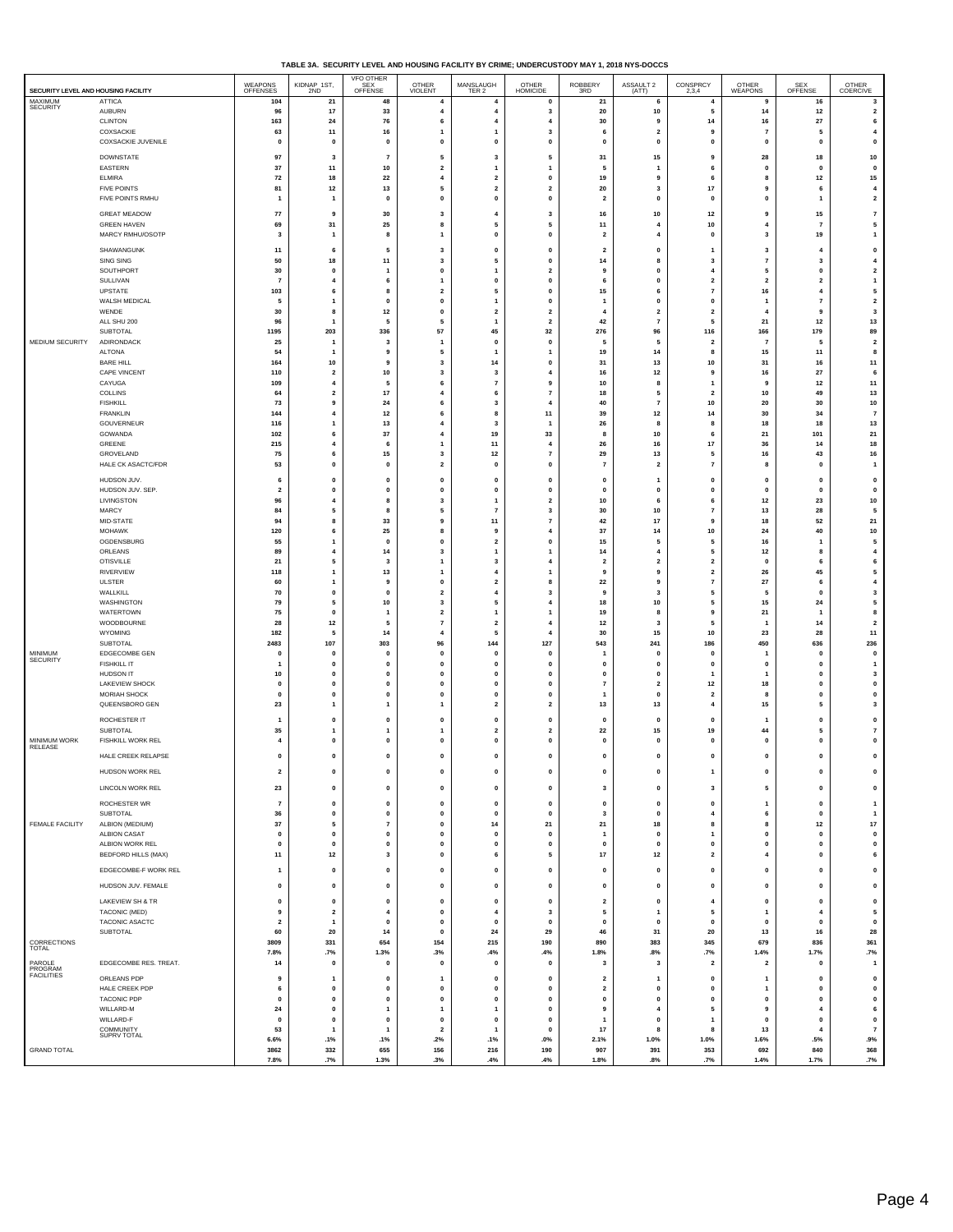| TABLE 3A. SECURITY LEVEL AND HOUSING FACILITY BY CRIME: UNDERCUSTODY MAY 1, 2018 NYS-DOCCS |  |
|--------------------------------------------------------------------------------------------|--|

| SECURITY LEVEL AND HOUSING FACILITY |                                         | DRUG<br>OFFENSE               | BURGLARY<br>3RD                 | GRAND<br>LARCENY               | FORGERY                      | STOLEN<br>PROPERTY                      | DRIVE INTOX-<br>ICATED                             | CONTEMPT                                       | YOUTH<br>OFFENDER                       | JUVENIL<br>OFFENDER                    | BUS<br>CORRUPTION                    | ALL OTHER<br>FELONY            | NOT CODED                   | <b>TOTAL</b>            |
|-------------------------------------|-----------------------------------------|-------------------------------|---------------------------------|--------------------------------|------------------------------|-----------------------------------------|----------------------------------------------------|------------------------------------------------|-----------------------------------------|----------------------------------------|--------------------------------------|--------------------------------|-----------------------------|-------------------------|
| MAXIMUM<br>SECURITY                 | <b>ATTICA</b>                           | 98                            | 33                              | 14                             | 6                            | 10                                      | 3                                                  | 6                                              | $\mathbf 0$                             | 3                                      | $\overline{2}$                       | 25                             | 0                           | 2024                    |
|                                     | <b>AUBURN</b><br>CLINTON                | 89<br>215                     | 25<br>40                        | 13<br>27                       | $\overline{\mathbf{2}}$<br>4 | 4<br>6                                  | 6<br>5                                             | $\overline{\mathbf{2}}$<br>$\scriptstyle\rm 7$ | 9<br>9                                  | 5<br>$\overline{7}$                    | $\overline{\mathbf{2}}$<br>1         | $17\,$<br>26                   | 8<br>$\pmb{0}$              | 1495<br>2626            |
|                                     | COXSACKIE                               | 74                            | ${\bf 21}$                      | 9                              | $\mathbf{0}$                 | $\mathbf{1}$                            | $\mathbf{1}$                                       | $\mathbf{0}$                                   | 19                                      | 4                                      | O                                    | -8                             | $\mathbf{0}$                | 873                     |
|                                     | COXSACKIE JUVENILE                      | $\pmb{0}$                     | $\mathbf 0$                     | $\mathbf{0}$                   | 0                            | 0                                       | $\mathbf 0$                                        | $\pmb{0}$                                      | $\pmb{0}$                               | $\mathbf 0$                            | o                                    | $\mathbf{0}$                   | $\pmb{0}$                   | $\mathbf{3}$            |
|                                     | DOWNSTATE<br>EASTERN                    | 221<br>34                     | 52<br>$\overline{4}$            | 29<br>$\mathbf{1}$             | 10<br>$\pmb{0}$              | 13<br>$\mathbf{1}$                      | 18<br>$\mathbf 0$                                  | 14<br>$\pmb{0}$                                | 28<br>$\pmb{0}$                         | 5<br>1                                 | $\overline{\mathbf{2}}$<br>$\pmb{0}$ | 43<br>$\mathbf{1}$             | 0<br>$\pmb{0}$              | 1147<br>925             |
|                                     | ELMIRA                                  | 134                           | 43                              | 22                             | 15                           | 11                                      | 15                                                 | 6                                              | 17                                      | $\overline{2}$                         | $\mathbf{0}$                         | 43                             | 14                          | 1562                    |
|                                     | <b>FIVE POINTS</b><br>FIVE POINTS RMHU  | 105<br>3                      | 37<br>3                         | 20<br>$\mathbf 0$              | 10<br>$\mathbf{0}$           | $\overline{7}$<br>0                     | 6<br>$\mathbf 0$                                   | $\overline{\mathbf{3}}$<br>$\mathbf{0}$        | 20<br>$\overline{1}$                    | $\mathbf{1}$<br>1                      | $\mathbf{0}$<br>o                    | 16<br>$\overline{1}$           | 0<br>$\pmb{0}$              | 1254<br>55              |
|                                     | <b>GREAT MEADOW</b>                     | 72                            | 31                              | 14                             | 1                            | 5                                       | $\overline{\mathbf{2}}$                            | 8                                              | 23                                      | 6                                      | $\overline{2}$                       | 22                             | $\mathbf 0$                 | 1452                    |
|                                     | <b>GREEN HAVEN</b>                      | 56                            | 23                              | 8                              | 1                            | 1                                       | $\overline{1}$                                     | $\pmb{\mathsf{o}}$                             | $\overline{\mathbf{2}}$                 |                                        | 4                                    | 17                             | $\pmb{0}$                   | 1887                    |
|                                     | MARCY RMHU/OSOTP                        | $\overline{1}$                | $\overline{\mathbf{2}}$         | $\mathbf 0$                    | 1                            | 0                                       | 0                                                  | $\mathbf{0}$                                   | $\overline{\mathbf{2}}$                 | $\mathbf 0$                            | $\mathbf{0}$                         | $\overline{2}$                 | 0                           | 179                     |
|                                     | SHAWANGUNK<br>SING SING                 | 11<br>58                      | $\overline{4}$<br>19            | $\mathbf 0$<br>11              | $\mathbf{0}$<br>5            | $\mathbf{0}$<br>4                       | $\mathbf{0}$<br>$\mathbf{1}$                       | -1<br>6                                        | $\mathbf{0}$<br>$\overline{\mathbf{2}}$ | 1<br>3                                 | 1<br>1                               | 5<br>8                         | $\mathbf{0}$<br>0           | 490<br>1574             |
|                                     | SOUTHPORT                               | 36                            | 6                               | $\overline{4}$                 | $\mathbf{1}$                 | 1                                       | 1                                                  | $\pmb{0}$                                      | 6                                       | 3                                      | 0                                    | 5                              | $\mathbf 0$                 | 363                     |
|                                     | SULLIVAN<br>UPSTATE                     | 8<br>82                       | 6<br>24                         | $\overline{\mathbf{3}}$<br>17  | $\mathbf{0}$<br>10           | $\mathbf{1}$<br>$\overline{\mathbf{2}}$ | $\mathbf{0}$<br>0                                  | $\overline{\mathbf{2}}$<br>5                   | 8<br>29                                 | $\mathbf{0}$<br>$\overline{2}$         | $\mathbf{0}$<br>$\mathbf{0}$         | 6<br>13                        | $\pmb{0}$<br>0              | 440<br>988              |
|                                     | WALSH MEDICAL                           | $\overline{7}$                | $\overline{1}$                  | $\overline{\mathbf{2}}$        | $\mathbf{0}$                 | $\pmb{0}$                               | $\mathbf{2}$                                       | $\mathbf{1}$                                   | $\overline{1}$                          | 0                                      | o                                    | $\overline{1}$                 | $\pmb{0}$                   | 139                     |
|                                     | WENDE<br>ALL SHU 200                    | 28<br>107                     | 11<br>59                        | 5<br>22                        | -1<br>14                     | $\mathbf{1}$<br>3                       | $\mathbf{2}$<br>$\overline{4}$                     | $\overline{7}$<br>$\scriptstyle\rm 7$          | 11<br>23                                | 3<br>$\overline{\mathbf{2}}$           | 1<br>1                               | 8<br>20                        | $\overline{4}$<br>$\pmb{0}$ | 788<br>845              |
|                                     | SUBTOTAL                                | 1439                          | 444                             | 221                            | 81                           | 71                                      | 67                                                 | 75                                             | 210                                     | 53                                     | 17                                   | 287                            | 26                          | 21109                   |
| MEDIUM SECURITY                     | ADIRONDACK<br><b>ALTONA</b>             | 56<br>113                     | -6<br>${\bf 24}$                | 11<br>17                       | $\overline{2}$<br>10         | 3<br>9                                  | $\overline{1}$<br>$\mathbf{1}$                     | $\overline{\mathbf{3}}$<br>13                  | -1<br>$\overline{1}$                    | $\mathbf 0$<br>0                       | 1<br>3                               | 8<br>25                        | 0<br>$\pmb{0}$              | 198<br>473              |
|                                     | <b>BARE HILL</b>                        | 309                           | 44                              | 24                             | 17                           | 10                                      | $\overline{\mathbf{2}}$                            | 14                                             | 8                                       | 1                                      | $\mathbf{0}$                         | 42                             | $\mathbf{0}$                | 1337                    |
|                                     | CAPE VINCENT<br>CAYUGA                  | 153<br>163                    | 30<br>30                        | 12<br>15                       | 9<br>9                       | 3<br>$\overline{7}$                     | $\overline{\mathbf{2}}$<br>5                       | $\overline{2}$<br>$\scriptstyle\rm 7$          | 6<br>3                                  | $\mathbf{1}$<br>3                      | 1<br>O                               | 34<br>16                       | 0<br>$\pmb{0}$              | 814<br>848              |
|                                     | <b>COLLINS</b>                          | 123                           | 46                              | 21                             | 9                            | $\overline{7}$                          | 19                                                 | 10                                             | $\overline{7}$                          | $\overline{2}$                         | 1                                    | 26                             | $\pmb{0}$                   | 876                     |
|                                     | <b>FISHKILL</b><br><b>FRANKLIN</b>      | 111<br>278                    | 53<br>70                        | 18<br>40                       | 10<br>20                     | 9<br>8                                  | 5<br>21                                            | 13<br>16                                       | $\overline{1}$<br>$\bf 24$              | $\overline{7}$<br>0                    | 1<br>$\overline{2}$                  | 38<br>36                       | $\mathbf 0$<br>$\pmb{0}$    | 1450<br>1344            |
|                                     | GOUVERNEUR                              | 166                           | 34                              | 30                             | 6                            | 13                                      | $\mathbf{1}$                                       | 5                                              | $\overline{\mathbf{2}}$                 | 3                                      | $\mathbf{0}$                         | 28                             | 0                           | 845                     |
|                                     | GOWANDA<br>GREENE                       | 159<br>303                    | 43<br>61                        | 31<br>38                       | 9<br>14                      | $\overline{7}$<br>15                    | 197<br>15                                          | 11<br>11                                       | 6<br>80                                 | $\overline{\mathbf{2}}$<br>4           | 0<br>$\mathbf{0}$                    | 84<br>41                       | $\pmb{0}$<br>$\mathbf{0}$   | 1412<br>1517            |
|                                     | GROVELAND                               | 168                           | 63                              | 39                             | 11                           | $\overline{7}$                          | 32                                                 | 21                                             | $\overline{7}$                          | 1                                      | 3                                    | 37                             | 0                           | 946                     |
|                                     | HALE CK ASACTC/FDR                      | 156                           | ${\bf 24}$                      | 8                              | 3                            | $\pmb{0}$                               | $\mathbf 0$                                        | $\overline{\mathbf{2}}$                        | $\mathbf{2}$                            | $\mathbf{0}$                           | O                                    | $\scriptstyle\rm 7$            | $\pmb{0}$                   | 366                     |
|                                     | HUDSON JUV.<br>HUDSON JUV. SEP.         | $\pmb{0}$<br>$\mathbf{0}$     | $\pmb{0}$<br>$\pmb{\mathsf{o}}$ | $\mathbf 0$<br>$\mathbf{0}$    | 0<br>$\mathbf{0}$            | 0<br>0                                  | $\mathbf 0$<br>$\mathbf 0$                         | $\pmb{0}$<br>$\pmb{0}$                         | 25<br>6                                 | 1<br>$\mathbf{0}$                      | 0<br>0                               | $\mathbf{1}$<br>$\mathbf{0}$   | $\pmb{0}$<br>$\pmb{0}$      | 49<br>10                |
|                                     | LIVINGSTON                              | 144                           | 40                              | 17                             | 10                           | 7                                       | 0                                                  | 6                                              | $\overline{\mathbf{4}}$                 | $\mathbf 0$                            | $\overline{\mathbf{2}}$              | 19                             | 0                           | 810                     |
|                                     | MARCY<br>MID-STATE                      | 129<br>129                    | 55<br>78                        | 25<br>41                       | 8<br>14                      | $\overline{7}$<br>13                    | 8<br>15                                            | 9<br>16                                        | 36<br>8                                 | $\overline{\mathbf{2}}$<br>1           | 1<br>$\mathbf{0}$                    | 28<br>68                       | $\pmb{0}$<br>$\pmb{0}$      | 933<br>1356             |
|                                     | <b>MOHAWK</b>                           | 177                           | 77                              | 41                             | 19                           | 6                                       | 19                                                 | 15                                             | $\overline{4}$                          | 0                                      | $\mathbf{0}$                         | 28                             | 0                           | 1241                    |
|                                     | OGDENSBURG<br>ORLEANS                   | 137<br>119                    | 18<br>30                        | 14<br>18                       | 12<br>11                     | 4<br>5                                  | 6<br>5                                             | $\scriptstyle\rm 7$<br>$\overline{4}$          | $\overline{1}$<br>$\overline{7}$        | 0<br>$\overline{2}$                    | 6<br>$\overline{\mathbf{3}}$         | 14<br>19                       | $\mathbf 0$<br>$\pmb{0}$    | 420<br>717              |
|                                     | <b>OTISVILLE</b>                        | 27                            | $\overline{7}$                  | - 3                            | 3                            | $\mathbf{0}$                            | 0                                                  | $\mathbf{1}$                                   | $\overline{1}$                          | $\mathbf{1}$                           | $\overline{2}$                       | $\overline{2}$                 | 0                           | 568                     |
|                                     | RIVERVIEW<br>ULSTER                     | 162<br>172                    | 40<br>31                        | 24<br>30                       | 11<br>19                     | $\overline{7}$<br>$\overline{7}$        | 3<br>11                                            | 8<br>$\overline{7}$                            | $\overline{7}$<br>13                    | $\overline{\mathbf{2}}$<br>$\mathbf 0$ | O<br>$\overline{7}$                  | 29<br>17                       | $\pmb{0}$<br>$\pmb{0}$      | 821<br>677              |
|                                     | WALLKILL                                | 126                           | 40                              | 23                             | 9                            | 8                                       | $\overline{\mathbf{2}}$                            | $\mathbf{3}$                                   | $\mathbf{1}$                            | 0                                      | 1                                    | 9                              | $\pmb{0}$                   | 490                     |
|                                     | WASHINGTON<br>WATERTOWN                 | 133<br>136                    | 25<br>43                        | 24<br>20                       | $\overline{4}$<br>9          | 9<br>6                                  | 8<br>$\overline{\mathbf{2}}$                       | 6<br>6                                         | 41<br>$\overline{\mathbf{3}}$           | 1<br>$\mathbf 0$                       | 3<br>$\overline{\mathbf{2}}$         | 23<br>14                       | $\pmb{0}$<br>0              | 843<br>507              |
|                                     | WOODBOURNE                              | 55                            | 13                              | 12                             | $\overline{\mathbf{2}}$      | 0                                       | $\overline{1}$                                     | $\mathbf{1}$                                   | $\overline{1}$                          | $\overline{\mathbf{2}}$                | $\overline{2}$                       | 9                              | $\pmb{0}$                   | 792                     |
|                                     | <b>WYOMING</b><br>SUBTOTAL              | 244<br>4148                   | 50<br>1075                      | 33<br>629                      | 14<br>274                    | 8<br>185                                | $\mathbf 2$<br>383                                 | 8<br>225                                       | 36<br>342                               | $\mathbf{1}$<br>37                     | 1<br>42                              | 24<br>726                      | $\pmb{0}$<br>0              | 1331<br>23991           |
| MINIMUM<br><b>SECURITY</b>          | EDGECOMBE GEN                           | $\overline{\mathbf{2}}$       | -1                              | $\mathbf{0}$                   | $\mathbf{0}$                 | 1                                       | $\mathbf 0$                                        | $\pmb{\mathsf{o}}$                             | -1                                      | 0                                      | O                                    | $\overline{\mathbf{3}}$        | $\pmb{0}$                   | 14                      |
|                                     | <b>FISHKILL IT</b><br>HUDSON IT         | $\overline{2}$<br>9           | $\mathbf 0$<br>$\mathbf 0$      | $\mathbf{0}$<br>$\overline{7}$ | $\mathbf{0}$<br>$\pmb{0}$    | $\mathbf{0}$<br>0                       | $\mathbf{0}$<br>5                                  | $\mathbf{0}$<br>$\pmb{0}$                      | $\mathbf{0}$<br>$\mathbf{0}$            | $\mathbf{0}$<br>$\mathbf{0}$           | $\mathbf{0}$<br>O                    | $\mathbf{0}$<br>$\overline{2}$ | $\pmb{0}$<br>$\pmb{0}$      | $\overline{4}$<br>44    |
|                                     | LAKEVIEW SHOCK                          | 291                           | 47                              | 43                             | 30                           | ${\bf 10}$                              | 21                                                 | $\mathbf 3$                                    | 28                                      | $\mathbf 0$                            | 4                                    | ${\bf 24}$                     | $\pmb{0}$                   | 540                     |
|                                     | <b>MORIAH SHOCK</b><br>QUEENSBORO GEN   | 136<br>54                     | ${\bf 21}$<br>16                | 13<br>9                        | 6<br>8                       | 3<br>$\overline{4}$                     | 13<br>$\mathbf 0$                                  | $\mathbf 0$<br>$\overline{\mathbf{2}}$         | -1<br>8                                 | $\mathbf 0$<br>$\mathbf 0$             | $\mathbf{0}$<br>0                    | -5<br>11                       | $\mathbf 0$<br>$\mathbf 0$  | 209<br>284              |
|                                     | ROCHESTER IT                            | $\overline{\mathbf{2}}$       | $\mathbf 0$                     | $\mathbf 0$                    | $\overline{\mathbf{2}}$      | $\mathbf 0$                             | $\mathbf{0}$                                       | $\mathbf{0}$                                   | $\mathbf{0}$                            | $\mathbf 0$                            | $\mathbf{0}$                         | $\mathbf{0}$                   | 0                           | 6                       |
| MINIMUM WORK                        | SUBTOTAL                                | 496                           | 85                              | 72                             | 46<br>$\mathbf{0}$           | 18                                      | 39                                                 | 5                                              | 38                                      | $\mathbf 0$                            | 4                                    | 45                             | $\pmb{0}$                   | 1101                    |
| RELEASE                             | FISHKILL WORK REL<br>HALE CREEK RELAPSE | 10                            | -1                              | $\mathbf 0$                    |                              | $\mathbf 0$                             | -1                                                 | $\mathbf{0}$                                   | $\mathbf{0}$                            | $\mathbf 0$                            | $\mathbf{0}$                         | $\mathbf{0}$                   | $\pmb{0}$                   | 21                      |
|                                     |                                         | $\overline{4}$                | $\overline{1}$                  | $\mathbf{0}$                   | $\mathbf{0}$                 | 0                                       | $\pmb{0}$                                          | $\mathbf{0}$                                   | $\pmb{0}$                               | $\mathbf{0}$                           | 0                                    | $\mathbf{0}$                   | $\pmb{0}$                   | 5                       |
|                                     | HUDSON WORK REL                         | 33                            | 10                              | 5                              | $\overline{2}$               | $\overline{\mathbf{2}}$                 | $\overline{\mathbf{2}}$                            | $\mathbf{r}$                                   | 0                                       | n                                      | n                                    |                                | 0                           | 61                      |
|                                     | <b>LINCOLN WORK REL</b><br>ROCHESTER WR | 64<br>24                      | 8                               | 6<br>5                         | 5<br>$\overline{\mathbf{3}}$ | 0<br>$\mathbf{1}$                       | $\overline{\mathbf{2}}$<br>$\overline{\mathbf{z}}$ | $\mathbf 0$<br>$\mathbf{0}$                    | $\mathbf 0$<br>$\mathbf{0}$             | $\mathbf 0$<br>$\mathbf{0}$            | 3<br>$\mathbf{0}$                    | $\mathbf{3}$                   | 0<br>$\pmb{0}$              | 151<br>65               |
|                                     | SUBTOTAL                                | 135                           | $\overline{1}$<br>21            | 16                             | 10                           | 3                                       | 12                                                 | $\pmb{0}$                                      | $\mathbf{0}$                            | $\mathbf{0}$                           | 3                                    | 3<br>8                         | $\pmb{0}$                   | 303                     |
| FEMALE FACILITY                     | ALBION (MEDIUM)<br><b>ALBION CASAT</b>  | 187                           | 43                              | 92<br>6                        | 46<br>$\overline{2}$         | 19<br>0                                 | 57<br>$\mathbf{0}$                                 | 6<br>$\pmb{0}$                                 | 12<br>$\mathbf{0}$                      | 0<br>$\mathbf{0}$                      | $\overline{1}$<br>$\mathbf{0}$       | 61<br>$\overline{2}$           | $\mathbf{9}$<br>$\pmb{0}$   | 980<br>37               |
|                                     | ALBION WORK REL                         | 16<br>3                       | $\mathbf{3}$<br>$\overline{1}$  | 5                              | $\pmb{0}$                    | $\pmb{0}$                               | 1                                                  | $\pmb{0}$                                      | $\pmb{0}$                               | $\mathbf{0}$                           | $\pmb{0}$                            | $\mathbf{1}$                   | $\pmb{0}$                   | 13                      |
|                                     | <b>BEDFORD HILLS (MAX)</b>              | 100                           | 23                              | 47                             | $12$                         | 3                                       | 18                                                 | $\pmb{0}$                                      | $\scriptstyle\rm 7$                     | $\overline{1}$                         | 0                                    | 22                             | $\pmb{0}$                   | 794                     |
|                                     | EDGECOMBE-F WORK REL                    | 6                             | $\overline{1}$                  | 6                              | $\pmb{0}$                    | 0                                       | $\pmb{0}$                                          | $\pmb{0}$                                      | $\pmb{0}$                               | 0                                      | 0                                    | $\overline{\mathbf{2}}$        | $\pmb{0}$                   | 22                      |
|                                     | HUDSON JUV. FEMALE                      | $\mathbf{0}$                  | $\pmb{0}$                       | 0                              | $\pmb{0}$                    | $\pmb{0}$                               | $\pmb{0}$                                          | $\pmb{0}$                                      | $\mathbf{0}$                            | $\pmb{0}$                              | $\mathbf{0}$                         | $\mathbf{0}$                   | $\mathbf 0$                 | $\overline{\mathbf{2}}$ |
|                                     | LAKEVIEW SH & TR                        | 47                            | $\overline{7}$                  | 13                             | 6                            | $\overline{2}$                          | 5                                                  | $\pmb{0}$                                      | $\mathbf{0}$                            | $\mathbf{0}$                           | $\mathbf{0}$                         | $\overline{7}$                 | $\mathbf{0}$                | 93                      |
|                                     | TACONIC (MED)<br>TACONIC ASACTC         | 45<br>$\overline{\mathbf{2}}$ | 12<br>$\mathbf{2}$              | 32<br>$\overline{\mathbf{3}}$  | 10<br>$\mathbf{0}$           | 5<br>$\overline{\phantom{a}}$           | $\overline{\mathbf{2}}$<br>$\pmb{0}$               | $\mathbf{1}$<br>$\pmb{0}$                      | 5<br>$\overline{1}$                     | $\mathbf{0}$<br>$\mathbf{0}$           | $\mathbf{0}$<br>$\mathbf{0}$         | 12<br>$\overline{1}$           | $\pmb{0}$<br>$\pmb{0}$      | 298<br>26               |
|                                     | SUBTOTAL                                | 406                           | 92                              | 204                            | 76                           | 30                                      | 83                                                 | $\overline{7}$                                 | 25                                      | 1                                      | 1                                    | 108                            | 9                           | 2265                    |
| CORRECTIONS<br><b>TOTAL</b>         |                                         | 6624<br>13.6%                 | 1717<br>3.5%                    | 1142<br>2.3%                   | 487<br>1.0%                  | 307<br>.6%                              | 584<br>1.2%                                        | 312<br>$.6\%$                                  | 615<br>1.3%                             | 91<br>.2%                              | 67<br>.1%                            | 1174<br>2.4%                   | 35<br>.1%                   | 48769<br>100.0%         |
| PAROLE<br>PROGRAM<br>FACILITIES     | EDGECOMBE RES. TREAT.                   | 13                            | -6                              | 6                              | $\mathbf{0}$                 | $\mathbf{1}$                            | $\overline{\mathbf{2}}$                            | $\mathbf{0}$                                   | 6                                       | $\Omega$                               | $\mathfrak{a}$                       | $\overline{1}$                 | $\mathbf 0$                 | 96                      |
|                                     | ORLEANS PDP                             | 13                            | $\overline{7}$                  | - 3                            | -1                           | $\overline{\mathbf{2}}$                 | 3                                                  | $\mathbf{0}$                                   | $\overline{\mathbf{3}}$                 | $\mathbf{0}$                           | $\mathbf{0}$                         | $\mathbf{1}$                   | $\pmb{0}$                   | 68                      |
|                                     | HALE CREEK PDP<br><b>TACONIC PDP</b>    | 11<br>-1                      | 6<br>$\pmb{\mathsf{o}}$         | 5<br>$\mathbf 0$               | $\pmb{0}$<br>$\pmb{0}$       | 0<br>$\mathbf{0}$                       | 3<br>$\pmb{0}$                                     | $\pmb{0}$<br>$\pmb{0}$                         | 3<br>$\pmb{\mathsf{o}}$                 | $\mathbf{0}$<br>$\mathbf{0}$           | $\pmb{0}$<br>$\pmb{0}$               | $\pmb{0}$<br>$\mathbf{0}$      | $\pmb{0}$<br>$\pmb{0}$      | 46<br>$\overline{1}$    |
|                                     | WILLARD-M                               | 169                           | 69                              | 52                             | 13<br>6                      | 11                                      | 12                                                 | 5                                              | 15                                      | $\mathbf{0}$<br>$\mathbf{0}$           | 1<br>$\mathbf{0}$                    | 19                             | $\pmb{0}$                   | 512                     |
|                                     | WILLARD-F<br>COMMUNITY                  | 39<br>246                     | 11<br>99                        | $\overline{7}$<br>73           | 20                           | $\overline{\mathbf{2}}$<br>$16\,$       | $\overline{\mathbf{2}}$<br>22                      | $\pmb{0}$<br>5                                 | $\overline{1}$<br>28                    | $\mathbf{0}$                           | $\overline{1}$                       | 3<br>${\bf 24}$                | $\pmb{0}$<br>$\pmb{0}$      | 78<br>801               |
| <b>GRAND TOTAL</b>                  | SUPRV TOTAL                             | 30.7%                         | 12.4%                           | 9.1%                           | 2.5%                         | 2.0%                                    | 2.7%<br>606                                        | .6%                                            | 3.5%<br>643                             | $.0\%$                                 | .1%<br>68                            | $3.0\%$                        | $.0\%$                      | 100.0%<br>49570         |
|                                     |                                         | 6870<br>13.9%                 | 1816<br>3.7%                    | 1215<br>2.5%                   | 507<br>1.0%                  | 323<br>.7%                              | 1.2%                                               | 317<br>$.6\%$                                  | 1.3%                                    | 91<br>.2%                              | .1%                                  | 1198<br>2.4%                   | 35<br>.1%                   | 100.0%                  |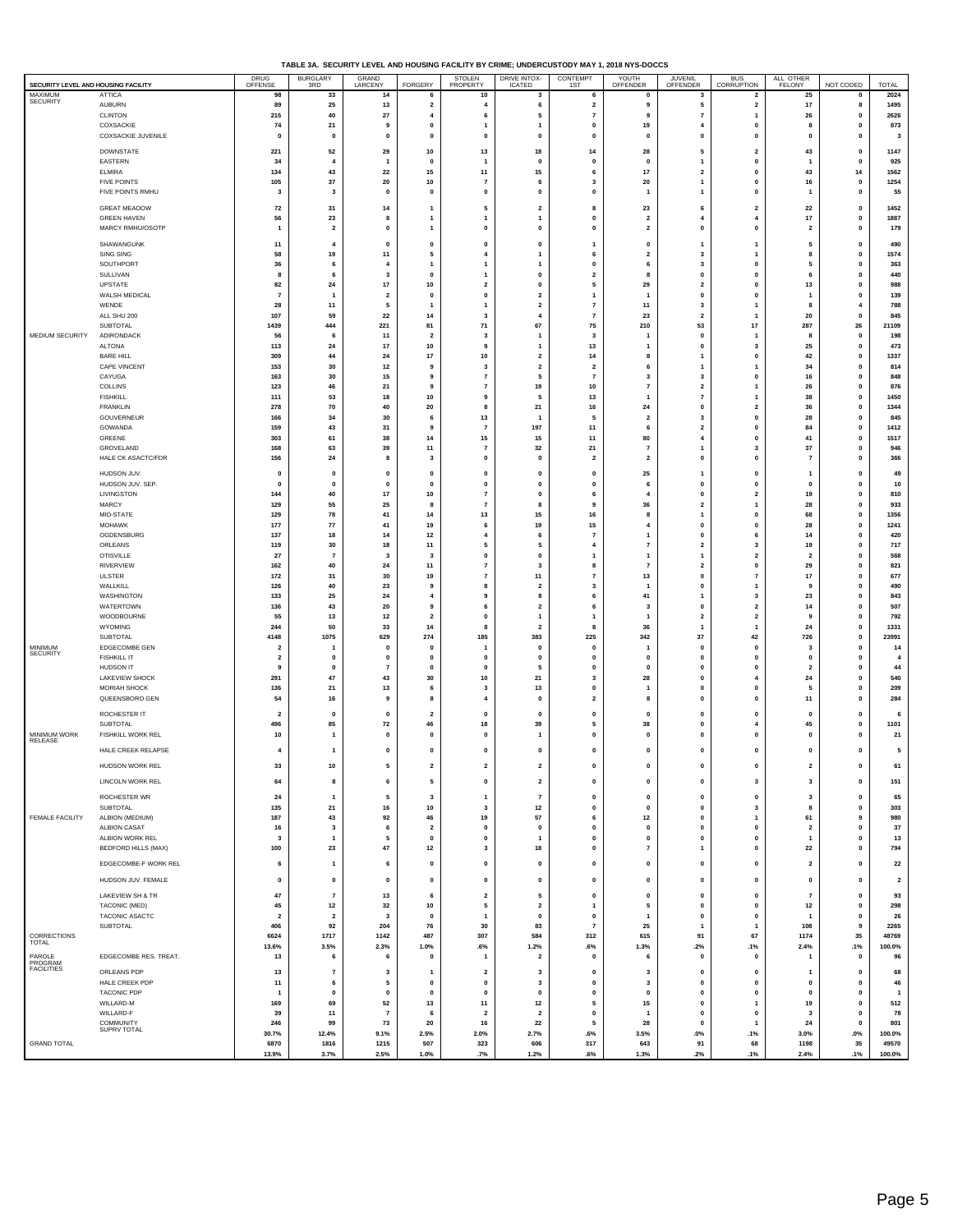| TABLE 3B. SECURITY LEVEL AND HOUSING FACILITY BY CRIME GROUP: UNDERCUSTODY MAY 1. 2018 NYS-DOCCS |  |
|--------------------------------------------------------------------------------------------------|--|
|                                                                                                  |  |

| SECURITY LEVEL AND HOUSING FACILITY |                                         | <b>VIOLENT</b><br>FELONY | <b>OTHER</b><br>COERCIVE       | DRUG FELONY                                        | PROPERTY<br>/OTHER             | YOUTH/JUV<br>OFFENDER        | NOT CODED                   | <b>TOTAL</b>            |
|-------------------------------------|-----------------------------------------|--------------------------|--------------------------------|----------------------------------------------------|--------------------------------|------------------------------|-----------------------------|-------------------------|
| MAXIMUM SECURITY                    | <b>ATTICA</b>                           | 1761                     | 63                             | 98                                                 | 99                             | 3                            | 0                           | 2024                    |
|                                     | <b>AUBURN</b>                           | 1243                     | 70                             | 89                                                 | 71                             | 14                           | 8                           | 1495                    |
|                                     | <b>CLINTON</b>                          | 2169                     | 110                            | 215                                                | 116                            | 16                           | 0<br>$\mathbf 0$            | 2626<br>873             |
|                                     | COXSACKIE<br>COXSACKIE JUVENILE         | 699<br>3                 | 37<br>0                        | 74<br>0                                            | 40<br>0                        | 23<br>0                      | 0                           | 3                       |
|                                     | <b>DOWNSTATE</b>                        | 593                      | 119                            | 221                                                | 181                            | 33                           | $\mathbf 0$                 | 1147                    |
|                                     | <b>EASTERN</b>                          | 869                      | 14                             | 34                                                 | $\overline{\mathbf{r}}$        | 1                            | $\mathbf 0$                 | 925                     |
|                                     | <b>ELMIRA</b>                           | 1169                     | 71                             | 134                                                | 155                            | 19                           | 14                          | 1562                    |
|                                     | <b>FIVE POINTS</b>                      | 966                      | 63                             | 105                                                | 99                             | 21                           | $\mathbf 0$                 | 1254                    |
|                                     | FIVE POINTS RMHU<br><b>GREAT MEADOW</b> | 41<br>1190               | 5<br>76                        | 3<br>72                                            | 4<br>85                        | 2<br>29                      | $\mathbf 0$<br>$\mathbf 0$  | 55<br>1452              |
|                                     | <b>GREEN HAVEN</b>                      | 1719                     | 51                             | 56                                                 | 55                             | 6                            | $\mathbf 0$                 | 1887                    |
|                                     | MARCY RMHU/OSOTP                        | 142                      | 29                             | $\mathbf{1}$                                       | 5                              | 2                            | 0                           | 179                     |
|                                     | SHAWANGUNK                              | 457                      | 10                             | 11                                                 | 11                             | $\mathbf{1}$                 | $\mathbf 0$                 | 490                     |
|                                     | <b>SING SING</b>                        | 1412                     | 44                             | 58                                                 | 55                             | 5                            | $\mathbf 0$                 | 1574                    |
|                                     | SOUTHPORT<br>SULLIVAN                   | 277<br>393               | 23<br>13                       | 36<br>8                                            | 18<br>18                       | 9<br>8                       | 0<br>$\mathbf 0$            | 363<br>440              |
|                                     | <b>UPSTATE</b>                          | 746                      | 58                             | 82                                                 | 71                             | 31                           | $\mathbf 0$                 | 988                     |
|                                     | WALSH MEDICAL                           | 112                      | 12                             | 7                                                  | $\overline{\mathbf{r}}$        | 1                            | $\mathbf 0$                 | 139                     |
|                                     | WENDE                                   | 678                      | 28                             | 28                                                 | 36                             | 14                           | $\overline{4}$              | 788                     |
|                                     | ALL SHU 200                             | 480                      | 103                            | 107                                                | 130                            | 25                           | $\mathbf 0$                 | 845                     |
| MEDIUM SECURITY                     | <b>SUBTOTAL</b><br>ADIRONDACK           | 17119<br>80              | 999<br>26                      | 1439<br>56                                         | 1263<br>35                     | 263<br>$\mathbf{1}$          | 26<br>$\mathbf 0$           | 21109<br>198            |
|                                     | <b>ALTONA</b>                           | 180                      | 77                             | 113                                                | 102                            | 1                            | $\mathbf 0$                 | 473                     |
|                                     | <b>BARE HILL</b>                        | 740                      | 126                            | 309                                                | 153                            | 9                            | $\mathbf 0$                 | 1337                    |
|                                     | CAPE VINCENT                            | 468                      | 93                             | 153                                                | 93                             | 7                            | $\mathbf 0$                 | 814                     |
|                                     | CAYUGA                                  | 523                      | 67                             | 163                                                | 89                             | 6                            | 0                           | 848                     |
|                                     | <b>COLLINS</b>                          | 495                      | 110                            | 123                                                | 139                            | 9                            | $\mathbf 0$<br>0            | 876                     |
|                                     | <b>FISHKILL</b><br><b>FRANKLIN</b>      | 1060<br>674              | 124<br>155                     | 111<br>278                                         | 147<br>213                     | 8<br>24                      | $\mathbf 0$                 | 1450<br>1344            |
|                                     | GOUVERNEUR                              | 462                      | 95                             | 166                                                | 117                            | 5                            | $\mathbf 0$                 | 845                     |
|                                     | GOWANDA                                 | 644                      | 219                            | 159                                                | 382                            | 8                            | $\mathbf 0$                 | 1412                    |
|                                     | GREENE                                  | 793                      | 142                            | 303                                                | 195                            | 84                           | $\mathbf 0$                 | 1517                    |
|                                     | GROVELAND<br>HALE CK ASACTC/FDR         | 416<br>139               | 141<br>25                      | 168<br>156                                         | 213<br>44                      | 8<br>$\overline{\mathbf{2}}$ | $\mathbf 0$<br>$\pmb{0}$    | 946<br>366              |
|                                     | HUDSON JUV.                             | 21                       | $\mathbf{1}$                   | 0                                                  | $\mathbf{1}$                   | 26                           | $\mathbf 0$                 | 49                      |
|                                     | HUDSON JUV. SEP.                        | 4                        | 0                              | 0                                                  | 0                              | 6                            | $\mathbf 0$                 | 10                      |
|                                     | LIVINGSTON                              | 491                      | 70                             | 144                                                | 101                            | 4                            | 0                           | 810                     |
|                                     | <b>MARCY</b>                            | 522                      | 103                            | 129                                                | 141                            | 38                           | $\mathbf 0$                 | 933                     |
|                                     | MID-STATE<br><b>MOHAWK</b>              | 796<br>707               | 177<br>148                     | 129<br>177                                         | 245<br>205                     | 9<br>4                       | $\mathbf 0$<br>$\mathbf 0$  | 1356<br>1241            |
|                                     | OGDENSBURG                              | 152                      | 49                             | 137                                                | 81                             | 1                            | $\mathbf 0$                 | 420                     |
|                                     | ORLEANS                                 | 445                      | 49                             | 119                                                | 95                             | 9                            | $\mathbf 0$                 | 717                     |
|                                     | <b>OTISVILLE</b>                        | 496                      | 25                             | 27                                                 | 18                             | 2                            | $\mathbf 0$                 | 568                     |
|                                     | <b>RIVERVIEW</b>                        | 427                      | 101                            | 162                                                | 122                            | 9                            | $\mathbf 0$                 | 821                     |
|                                     | <b>ULSTER</b>                           | 278<br>236               | 85                             | 172                                                | 129                            | 13<br>1                      | $\pmb{0}$                   | 677<br>490              |
|                                     | WALLKILL<br>WASHINGTON                  | 480                      | 32<br>86                       | 126<br>133                                         | 95<br>102                      | 42                           | $\mathbf 0$<br>$\mathbf 0$  | 843                     |
|                                     | <b>WATERTOWN</b>                        | 198                      | 68                             | 136                                                | 102                            | 3                            | 0                           | 507                     |
|                                     | WOODBOURNE                              | 651                      | 43                             | 55                                                 | 40                             | 3                            | $\mathbf 0$                 | 792                     |
|                                     | WYOMING                                 | 784                      | 126                            | 244                                                | 140                            | 37                           | 0                           | 1331                    |
|                                     | SUBTOTAL<br><b>EDGECOMBE GEN</b>        | 13362                    | 2563                           | 4148                                               | 3539                           | 379                          | 0<br>$\mathbf 0$            | 23991                   |
| MINIMUM SECURITY                    | <b>FISHKILL IT</b>                      | 4<br>1                   | $\overline{2}$<br>$\mathbf{1}$ | $\overline{\mathbf{c}}$<br>$\overline{\mathbf{2}}$ | 5<br>0                         | 1<br>0                       | $\mathbf 0$                 | 14<br>$\overline{4}$    |
|                                     | <b>HUDSON IT</b>                        | 16                       | 5                              | 9                                                  | 14                             | 0                            | $\pmb{0}$                   | 44                      |
|                                     | LAKEVIEW SHOCK                          | 0                        | 39                             | 291                                                | 182                            | 28                           | $\pmb{0}$                   | 540                     |
|                                     | MORIAH SHOCK                            | 0                        | 11                             | 136                                                | 61                             | 1                            | $\mathbf{0}$                | 209                     |
|                                     | QUEENSBORO GEN                          | 115                      | 57                             | 54                                                 | 50                             | 8<br>$\pmb{0}$               | $\pmb{0}$<br>$\pmb{0}$      | 284                     |
|                                     | ROCHESTER IT<br>SUBTOTAL                | $\mathbf{1}$<br>137      | $\overline{\mathbf{1}}$<br>116 | $\overline{\mathbf{2}}$<br>496                     | $\overline{\mathbf{2}}$<br>314 | 38                           | 0                           | 6<br>1101               |
| MINIMUM WORK                        | <b>FISHKILL WORK REL</b>                | 9                        | 0                              | 10                                                 | 2                              | 0                            | $\pmb{0}$                   | 21                      |
| <b>RELEASE</b>                      | HALE CREEK RELAPSE                      | 0                        | 0                              | 4                                                  | 1                              | 0                            | 0                           | 5                       |
|                                     | HUDSON WORK REL                         | 4                        | $\overline{\mathbf{1}}$        | 33                                                 | 23                             | 0                            | $\mathbf 0$                 | 61                      |
|                                     | LINCOLN WORK REL                        | 49                       | 11<br>$\overline{\mathbf{2}}$  | 64                                                 | 27<br>20                       | 0<br>$\pmb{0}$               | $\pmb{0}$                   | 151                     |
|                                     | ROCHESTER WR<br>SUBTOTAL                | 19<br>81                 | 14                             | 24<br>135                                          | 73                             | 0                            | $\mathbf 0$<br>$\mathbf 0$  | 65<br>303               |
| <b>FEMALE FACILITY</b>              | ALBION (MEDIUM)                         | 328                      | 119                            | 187                                                | 325                            | 12                           | 9                           | 980                     |
|                                     | <b>ALBION CASAT</b>                     | 6                        | $\overline{\mathbf{2}}$        | 16                                                 | 13                             | $\pmb{0}$                    | $\mathbf{0}$                | 37                      |
|                                     | ALBION WORK REL                         | $\overline{\mathbf{2}}$  | $\pmb{0}$                      | 3                                                  | 8                              | $\pmb{0}$                    | $\mathbf 0$                 | 13                      |
|                                     | <b>BEDFORD HILLS (MAX)</b>              | 509                      | 52                             | 100                                                | 125                            | 8                            | $\mathbf{0}$                | 794                     |
|                                     | EDGECOMBE-F WORK REL                    | $\overline{\mathbf{r}}$  | 0                              | 6                                                  | 9                              | 0                            | 0                           | 22                      |
|                                     | HUDSON JUV. FEMALE                      | $\overline{\mathbf{2}}$  | 0                              | $\mathbf 0$                                        | $\mathbf{0}$                   | 0                            | 0                           | $\overline{\mathbf{2}}$ |
|                                     | LAKEVIEW SH & TR                        | 0                        | 6                              | 47<br>45                                           | 40                             | $\pmb{0}$<br>5               | $\mathbf{0}$<br>$\mathbf 0$ | 93                      |
|                                     | TACONIC (MED)<br>TACONIC ASACTC         | 146<br>16                | 28<br>$\mathbf 0$              | $\overline{\mathbf{2}}$                            | 74<br>7                        | 1                            | $\mathbf 0$                 | 298<br>26               |
|                                     | SUBTOTAL                                | 1016                     | 207                            | 406                                                | 601                            | 26                           | 9                           | 2265                    |
| CORRECTIONS TOTAL                   |                                         | 31715                    | 3899                           | 6624                                               | 5790                           | 706                          | 35                          | 48769                   |
|                                     |                                         | 65.0%                    | 8.0%                           | 13.6%                                              | 11.9%                          | 1.4%                         | .1%                         | 100.0%                  |
| PAROLE PROGRAM<br><b>FACILITIES</b> | EDGECOMBE RES. TREAT.                   | 50                       | 11                             | 13                                                 | 16                             | 6                            | $\mathbf 0$                 | 96                      |
|                                     | ORLEANS PDP                             | 31                       | 4                              | 13                                                 | 17                             | 3                            | $\mathbf 0$                 | 68                      |
|                                     | HALE CREEK PDP                          | 15                       | 3                              | 11                                                 | 14                             | 3                            | 0                           | 46                      |
|                                     | <b>TACONIC PDP</b><br>WILLARD-M         | 0<br>108                 | $\pmb{0}$<br>38                | $\mathbf{1}$<br>169                                | 0<br>182                       | $\pmb{0}$<br>15              | $\mathbf 0$<br>$\mathbf 0$  | $\mathbf{1}$<br>512     |
|                                     | WILLARD-F                               | 5                        | $\overline{\mathbf{2}}$        | 39                                                 | 31                             | 1                            | $\mathbf 0$                 | 78                      |
|                                     | COMMUNITY SUPRV                         | 209                      | 58                             | 246                                                | 260                            | 28                           | 0                           | 801                     |
|                                     | TOTAL                                   | 26.1%                    | 7.2%                           | 30.7%                                              | 32.5%                          | 3.5%                         | .0%                         | 100.0%                  |
| <b>GRAND TOTAL</b>                  |                                         | 31924<br>64.4%           | 3957<br>8.0%                   | 6870<br>13.9%                                      | 6050<br>12.2%                  | 734<br>1.5%                  | 35<br>.1%                   | 49570<br>100.0%         |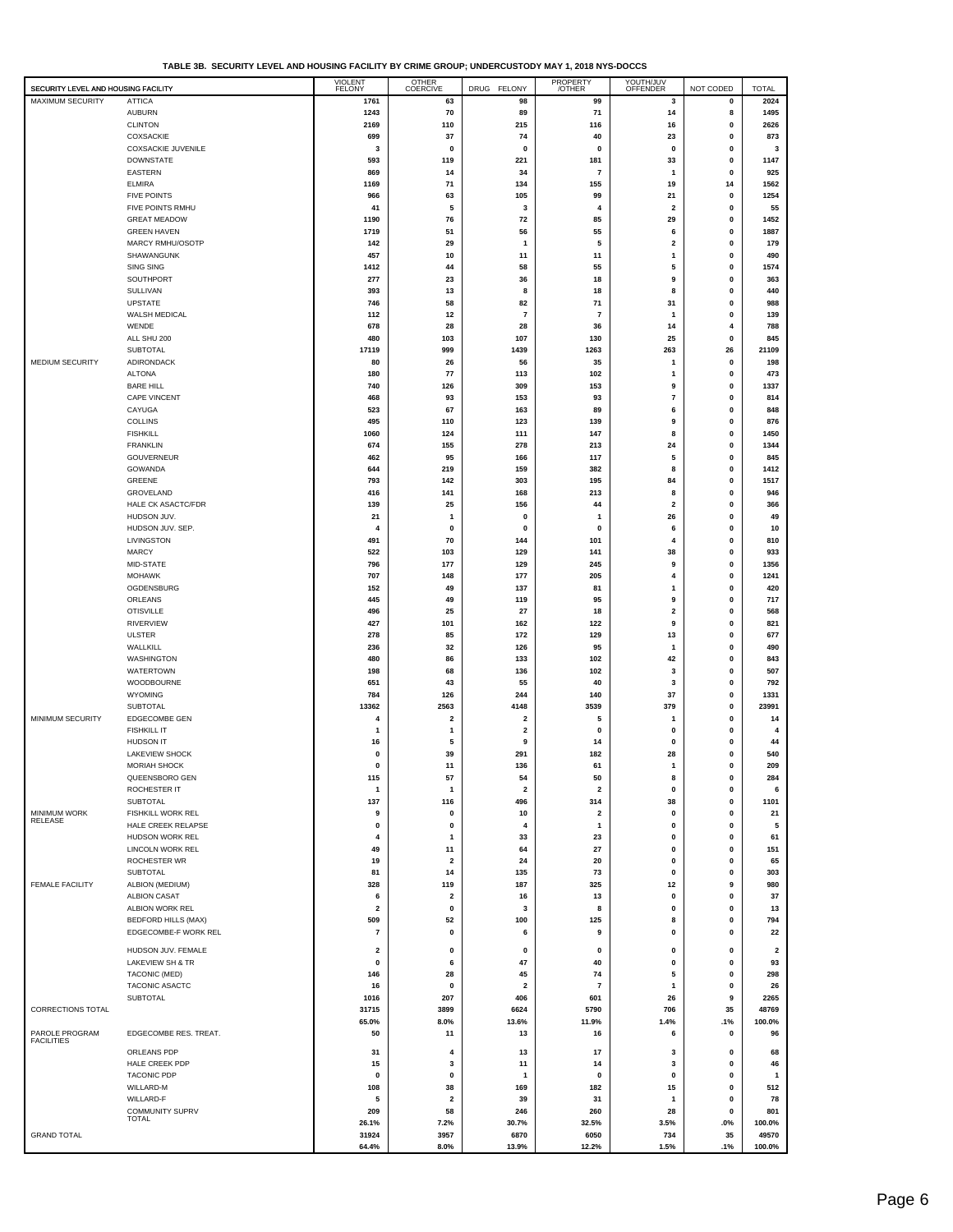| TABLE 4. SECURITY LEVEL AND HOUSING FACILITY BY MINIMUM SENTENCE (IN MONTHS); UNDERCUSTODY MAY 1, 2018 NYS-DOCCS |  |
|------------------------------------------------------------------------------------------------------------------|--|
|------------------------------------------------------------------------------------------------------------------|--|

|                                     | TABLE 4. SECURITT LEVEL AND HOUSING PACILITED I MINIMUM SENTENCE (IN MONTHS), UNDERCUSTOD I MATTI, ZUTO NTS-DOCCS |                         |                         |                      |                         |                         |                         |                    |                          |                   |                           |                              |                         |
|-------------------------------------|-------------------------------------------------------------------------------------------------------------------|-------------------------|-------------------------|----------------------|-------------------------|-------------------------|-------------------------|--------------------|--------------------------|-------------------|---------------------------|------------------------------|-------------------------|
| SECURITY LEVEL AND HOUSING FACILITY |                                                                                                                   | LT 18                   | 18-23                   | 24-35                | 36-47                   | 48-71                   | 72-119                  | 120-179            | 180-239                  | $240 +$           | LIFE, NO<br>PAROLE        | NOT CODED                    | <b>TOTAL</b>            |
| <b>MAXIMUM SECURITY</b>             | <b>ATTICA</b>                                                                                                     | 11                      | 47                      | 69                   | 62                      | 122                     | 295                     | 324                | 290                      | 755               | 49                        | $\pmb{0}$                    | 2024                    |
|                                     | <b>AUBURN</b>                                                                                                     | 23                      | 47                      | 60                   | 62                      | 86                      | 282                     | 212                | 225                      | 461               | 29                        | 8                            | 1495                    |
|                                     | <b>CLINTON</b>                                                                                                    | 23                      | 68                      | 95                   | 93                      | 151                     | 532                     | 559                | 361                      | 714               | 30                        | $\pmb{0}$                    | 2626                    |
|                                     | COXSACKIE                                                                                                         | 18                      | 19                      | 45                   | 36                      | 58                      | 188                     | 254                | 141                      | 114               | $\mathbf 0$               | $\mathbf 0$                  | 873                     |
|                                     | <b>COXSACKIE JUVENILE</b>                                                                                         | $\pmb{0}$               | 0                       | $\pmb{0}$            | 0                       | $\pmb{0}$               | $\overline{\mathbf{2}}$ | $\pmb{0}$          | $\pmb{0}$                | $\mathbf{1}$      | $\pmb{0}$                 | $\mathbf{0}$                 | 3                       |
|                                     | <b>DOWNSTATE</b>                                                                                                  | 129                     | 140                     | 160                  | 139                     | 139                     | 178                     | 107                | 63                       | 92                | 0                         | 0                            | 1147                    |
|                                     | EASTERN                                                                                                           | $\mathbf 0$             | 1                       | 1                    | $\mathbf{3}$            | 6                       | 78                      | 176                | 225                      | 435               | $\pmb{0}$                 | $\mathbf 0$                  | 925                     |
|                                     | <b>ELMIRA</b>                                                                                                     | 95                      | 70                      | 114                  | ${\bf 77}$              | 119                     | 227                     | 177                | 183                      | 460               | 26                        | 14                           | 1562                    |
|                                     | <b>FIVE POINTS</b>                                                                                                | 41                      | 51                      | 88                   | 87                      | 98                      | 258                     | 204                | 157                      | 264               | 6                         | $\mathbf{0}$                 | 1254                    |
|                                     | FIVE POINTS RMHU                                                                                                  | -1                      | 3                       | 3                    | $\mathbf 3$             | $\overline{\mathbf{4}}$ | 13                      | 9                  | 4                        | 14                | $\mathbf{1}$              | $\pmb{0}$                    | 55                      |
|                                     | <b>GREAT MEADOW</b>                                                                                               | 42                      | 58                      | 72                   | 60                      | 100                     | 245                     | 197                | 183                      | 480               | 15                        | 0                            | 1452                    |
|                                     | <b>GREEN HAVEN</b><br>MARCY RMHU/OSOTP                                                                            | 10                      | 13                      | 34                   | 36                      | 43                      | 169                     | 250                | 301                      | 982               | 49                        | $\pmb{0}$                    | 1887                    |
|                                     |                                                                                                                   | 3                       | $\overline{\mathbf{r}}$ | 21                   | 12                      | 23                      | 41                      | 27                 | 16                       | 27                | $\overline{\mathbf{2}}$   | 0                            | 179                     |
|                                     | SHAWANGUNK                                                                                                        | $\mathbf 2$             | 5                       | 6                    | 8                       | 9                       | 38                      | 42                 | 52                       | 297               | 31                        | 0                            | 490                     |
|                                     | <b>SING SING</b>                                                                                                  | $\overline{\mathbf{r}}$ | 31                      | 51                   | 29                      | 36                      | 152                     | 262                | 305                      | 689               | 12                        | $\mathbf{0}$                 | 1574                    |
|                                     | SOUTHPORT                                                                                                         | $\overline{7}$          | 9                       | 16                   | 24                      | 56                      | 80                      | 55                 | 39                       | 76                | $\mathbf{1}$              | $\mathbf{0}$                 | 363                     |
|                                     | SULLIVAN                                                                                                          | 14                      | 8                       | 12                   | 13                      | 20                      | 40                      | 39                 | 39                       | 248               | $\overline{7}$            | 0                            | 440                     |
|                                     | <b>UPSTATE</b>                                                                                                    | 45                      | 44                      | 70                   | 99                      | 110                     | 241                     | 150                | 103                      | 122               | 4                         | 0                            | 988                     |
|                                     | WALSH MEDICAL                                                                                                     | 5                       | 2                       | 5                    | 6                       | 14                      | 10                      | 16                 | 27                       | 52                | $\overline{\mathbf{2}}$   | 0                            | 139                     |
|                                     | WENDE<br>ALL SHU 200                                                                                              | 24                      | 16                      | 34<br>168            | 29<br>134               | 37<br>193               | 75<br>133               | 106                | 122<br>15                | 326               | 15<br>$\pmb{0}$           | 4<br>$\mathbf{0}$            | 788<br>845              |
|                                     | SUBTOTAL                                                                                                          | 51<br>551               | 86<br>725               | 1124                 | 1012                    | 1424                    | 3277                    | 41<br>3207         | 2851                     | 24<br>6633        | 279                       | 26                           | 21109                   |
| MEDIUM SECURITY                     | ADIRONDACK                                                                                                        | 11                      | 28                      | 46                   | 43                      | 44                      | 13                      | 4                  | 4                        | 5                 | $\mathbf 0$               | 0                            | 198                     |
|                                     | <b>ALTONA</b>                                                                                                     | 35                      | 51                      | 144                  | 107                     | 85                      | 28                      | 12                 | 5                        | 6                 | $\mathbf 0$               | $\pmb{0}$                    | 473                     |
|                                     | <b>BARE HILL</b>                                                                                                  | 54                      | 122                     | 211                  | 194                     | 293                     | 312                     | 64                 | 35                       | 52                | $\pmb{0}$                 | 0                            | 1337                    |
|                                     | <b>CAPE VINCENT</b>                                                                                               | 44                      | 78                      | 152                  | 126                     | 177                     | 159                     | 34                 | 16                       | 28                | $\mathbf{0}$              | $\mathbf{0}$                 | 814                     |
|                                     | CAYUGA                                                                                                            | 46                      | 57                      | 104                  | 110                     | 166                     | 183                     | 73                 | 39                       | 70                | $\pmb{0}$                 | $\mathbf{0}$                 | 848                     |
|                                     | <b>COLLINS</b>                                                                                                    | 66                      | 80                      | 152                  | 131                     | 158                     | 160                     | 39                 | 41                       | 49                | $\mathbf 0$               | $\mathbf 0$                  | 876                     |
|                                     | <b>FISHKILL</b>                                                                                                   | 49                      | 108                     | 146                  | 140                     | 174                     | 237                     | 154                | 141                      | 301               | $\pmb{0}$                 | $\mathbf{0}$                 | 1450                    |
|                                     | <b>FRANKLIN</b>                                                                                                   | 93                      | 167                     | 233                  | 241                     | 261                     | 252                     | 41                 | 29                       | 27                | 0                         | $\mathbf{0}$                 | 1344                    |
|                                     | GOUVERNEUR                                                                                                        | 43                      | 83                      | 132                  | 178                     | 173                     | 153                     | 34                 | 19                       | 30                | $\mathbf{0}$              | 0                            | 845                     |
|                                     | GOWANDA<br>GREENE                                                                                                 | 256<br>148              | 155<br>186              | 228<br>275           | 156<br>309              | 248<br>313              | 198<br>190              | 75<br>38           | 40<br>21                 | 56<br>37          | 0<br>0                    | $\bf{0}$<br>0                | 1412<br>1517            |
|                                     | GROVELAND                                                                                                         | 96                      | 112                     | 180                  | 166                     | 197                     | 85                      | 45                 | 23                       | 42                | 0                         | $\bf{0}$                     | 946                     |
|                                     | HALE CK ASACTC/FDR                                                                                                | 12                      | 34                      | 95                   | 104                     | 61                      | 45                      | 11                 | $\mathbf{1}$             | 3                 | 0                         | 0                            | 366                     |
|                                     |                                                                                                                   |                         |                         |                      |                         |                         |                         |                    |                          |                   |                           |                              |                         |
|                                     | HUDSON JUV.                                                                                                       | 25                      | 3                       | 6                    | $\boldsymbol{7}$        | 3                       | 4                       | 0                  | -1                       | 0                 | $\mathbf 0$               | 0                            | 49                      |
|                                     | HUDSON JUV. SEP.                                                                                                  | 6                       | $\mathbf 0$             | $\mathbf 2$          | $\mathbf{1}$            | $\mathbf{1}$            | $\mathbf 0$             | $\mathbf{0}$       | $\mathbf{0}$             | $\bf{0}$          | $\pmb{0}$                 | 0                            | 10                      |
|                                     | LIVINGSTON<br><b>MARCY</b>                                                                                        | 41                      | 66                      | 110                  | 108                     | 136                     | 180                     | 65                 | 43                       | 61                | $\pmb{0}$                 | $\mathbf{0}$<br>$\mathbf{0}$ | 810                     |
|                                     | MID-STATE                                                                                                         | 83<br>84                | 81<br>138               | 165<br>232           | 134<br>193              | 198<br>260              | 165<br>260              | 43<br>80           | 28<br>46                 | 36<br>62          | $\pmb{0}$<br>$\mathbf{1}$ | $\mathbf{0}$                 | 933<br>1356             |
|                                     | <b>MOHAWK</b>                                                                                                     | 74                      | 144                     | 218                  | 186                     | 226                     | 242                     | 63                 | 41                       | 47                | $\pmb{0}$                 | $\mathbf{0}$                 | 1241                    |
|                                     | OGDENSBURG                                                                                                        | 32                      | 44                      | 109                  | 118                     | 90                      | 20                      | $\overline{4}$     | 3                        | $\mathbf 0$       | $\mathbf{0}$              | 0                            | 420                     |
|                                     | ORLEANS                                                                                                           | 40                      | 58                      | 82                   | 96                      | 157                     | 138                     | 64                 | 37                       | 45                | 0                         | 0                            | 717                     |
|                                     | <b>OTISVILLE</b>                                                                                                  | $\overline{\mathbf{2}}$ | $\overline{\mathbf{2}}$ | $\overline{7}$       | $\overline{7}$          | 41                      | 142                     | 97                 | 85                       | 185               | 0                         | $\bf{0}$                     | 568                     |
|                                     | <b>RIVERVIEW</b>                                                                                                  | 60                      | 82                      | 153                  | 152                     | 176                     | 133                     | 31                 | 19                       | 15                | $\mathbf{0}$              | 0                            | 821                     |
|                                     | <b>ULSTER</b>                                                                                                     | 66                      | 137                     | 158                  | 96                      | 89                      | 59                      | 21                 | 15                       | 36                | $\mathbf{0}$              | $\bf{0}$                     | 677                     |
|                                     | WALLKILL                                                                                                          | 23                      | 75                      | 85                   | 81                      | 71                      | 95                      | 51                 | $\overline{\phantom{a}}$ | 2                 | 0                         | 0                            | 490                     |
|                                     | <b>WASHINGTON</b>                                                                                                 | 86                      | 54                      | 127                  | 118                     | 142                     | 203                     | 47                 | 30                       | 36                | $\pmb{0}$                 | 0                            | 843                     |
|                                     | <b>WATERTOWN</b>                                                                                                  | 37                      | 60                      | 129                  | 121                     | 106                     | 42                      | 9                  | 3                        | 0                 | $\mathbf 0$               | 0                            | 507                     |
|                                     | WOODBOURNE                                                                                                        | 10                      | 19                      | 33                   | 38                      | 41                      | 151                     | 155                | 105                      | 240               | $\pmb{0}$                 | 0                            | 792                     |
|                                     | WYOMING<br>SUBTOTAL                                                                                               | 86<br>1708              | 130<br>2354             | 190<br>3904          | 214<br>3675             | 253<br>4340             | 263<br>4112             | 82<br>1436         | 45<br>922                | 68<br>1539        | $\pmb{0}$<br>$\mathbf{1}$ | 0<br>0                       | 1331<br>23991           |
| MINIMUM SECURITY                    | EDGECOMBE GEN                                                                                                     | 5                       | 1                       | 2                    | 3                       | 3                       | $\pmb{0}$               | $\mathbf{0}$       | $\pmb{0}$                | 0                 | $\mathbf 0$               | $\mathbf{0}$                 | 14                      |
|                                     | <b>FISHKILL IT</b>                                                                                                | $\mathbf 0$             | $\mathbf{1}$            | $\mathbf 0$          | $\mathbf 0$             | $\mathbf 0$             | 3                       | $\mathbf{0}$       | $\Omega$                 | $\bf{0}$          | $\mathbf 0$               | 0                            | $\overline{4}$          |
|                                     | <b>HUDSON IT</b>                                                                                                  | 4                       | 4                       | 12                   | 8                       | 9                       | 6                       | $\mathbf{1}$       | $\Omega$                 | $\Omega$          | $\mathbf 0$               | 0                            | 44                      |
|                                     | <b>LAKEVIEW SHOCK</b>                                                                                             | 111                     | 86                      | 166                  | 102                     | 59                      | 16                      | 0                  | $\mathbf{0}$             | 0                 | 0                         | 0                            | 540                     |
|                                     | <b>MORIAH SHOCK</b>                                                                                               | 44                      | 48                      | 68                   | 36                      | 12                      |                         | Ō                  |                          |                   |                           |                              | 209                     |
|                                     | QUEENSBORO GEN                                                                                                    | 29                      | 73                      | 70                   | 30                      | 30                      | 25                      | 15                 | 6                        | 6                 | $\pmb{0}$                 | 0                            | 284                     |
|                                     | ROCHESTER IT                                                                                                      | 0                       | 0                       | 0                    | $\overline{\mathbf{2}}$ | 3                       | $\mathbf 0$             | $\mathbf{1}$       | $\mathbf{0}$             | 0                 | $\pmb{0}$                 | $\mathbf{0}$                 | 6                       |
|                                     | SUBTOTAL                                                                                                          | 193                     | 213                     | 318                  | 181                     | 116                     | 51                      | 17                 | 6                        | 6                 | 0                         | 0                            | 1101                    |
| MINIMUM WORK<br>RELEASE             | FISHKILL WORK REL                                                                                                 |                         | 1                       | 3                    | 8                       | 6                       | $\mathbf{1}$            | $\mathbf{0}$       | 1                        | 0                 | $\pmb{0}$                 | $\bf{0}$                     | 21                      |
|                                     | HALE CREEK RELAPSE                                                                                                | $\mathbf 0$             | 0                       | 1                    | 4                       | 0                       | 0                       | $\pmb{0}$          | $\pmb{0}$                | 0                 | $\pmb{0}$                 | 0                            | 5                       |
|                                     | HUDSON WORK REL                                                                                                   | $\overline{\mathbf{2}}$ | 1                       | 17                   | 18                      | 12                      | 8                       | 2                  | $\pmb{0}$                | $\mathbf{1}$      | $\mathbf 0$               | $\mathbf 0$                  | 61                      |
|                                     | <b>LINCOLN WORK REL</b>                                                                                           | $\overline{\mathbf{2}}$ | 19                      | 34                   | 49                      | 30                      | 15                      | $\mathbf{1}$       | $\mathbf{0}$             | 1                 | $\mathbf 0$               | 0                            | 151                     |
|                                     | ROCHESTER WR                                                                                                      | 4                       | 4                       | 16                   | 26                      | 10                      | 4                       | -1                 | $\mathbf{0}$             | 0                 | $\mathbf 0$               | $\mathbf 0$                  | 65                      |
|                                     | SUBTOTAL                                                                                                          | 9                       | 25                      | 71                   | 105                     | 58                      | 28                      | 4                  | $\mathbf{1}$             | $\mathbf{2}$      | $\pmb{0}$                 | 0                            | 303                     |
| FEMALE FACILITY                     | ALBION (MEDIUM)<br><b>ALBION CASAT</b>                                                                            | 199<br>4                | 152<br>9                | 191<br>12            | 146<br>$\overline{7}$   | 151<br>3                | 88<br>$\mathbf 1$       | 18<br>$\mathbf{1}$ | 10<br>$\pmb{0}$          | 16<br>0           | $\pmb{0}$<br>$\pmb{0}$    | 9<br>0                       | 980<br>37               |
|                                     | ALBION WORK REL                                                                                                   | -1                      | 1                       | 6                    | $\overline{\mathbf{2}}$ | $\overline{\mathbf{2}}$ | $\mathbf{1}$            | 0                  | $\pmb{0}$                | 0                 | $\pmb{0}$                 | $\mathbf 0$                  | 13                      |
|                                     | <b>BEDFORD HILLS (MAX)</b>                                                                                        | 90                      | 62                      | 77                   | 46                      | 58                      | 109                     | 100                | 107                      | 135               | 10                        | 0                            | 794                     |
|                                     |                                                                                                                   |                         |                         |                      |                         |                         |                         |                    |                          |                   |                           |                              |                         |
|                                     | EDGECOMBE-F WORK REL                                                                                              | 1                       | 2                       | 11                   | 4                       | 4                       | 0                       | 0                  | 0                        | 0                 | 0                         | 0                            | 22                      |
|                                     | HUDSON JUV. FEMALE                                                                                                | 0                       | $\mathbf 0$             | 0                    | 1                       | 0                       | $\mathbf 1$             | $\mathbf{0}$       | $\pmb{0}$                | 0                 | $\mathbf 0$               | 0                            | $\overline{\mathbf{2}}$ |
|                                     |                                                                                                                   |                         |                         |                      |                         |                         |                         |                    |                          |                   |                           |                              |                         |
|                                     | LAKEVIEW SH & TR<br>TACONIC (MED)                                                                                 | 11<br>38                | 20<br>36                | 43                   | 14<br>43                | 4<br>49                 | $\mathbf{1}$<br>29      | $\mathbf{0}$<br>15 | $\pmb{0}$<br>15          | $\mathbf 0$<br>24 | 0<br>0                    | $\mathbf 0$<br>0             | 93<br>298               |
|                                     | TACONIC ASACTC                                                                                                    | 3                       | 5                       | 49<br>$\overline{7}$ | 3                       | 5                       | 3                       | $\mathbf{0}$       | $\mathbf 0$              | 0                 | 0                         | $\mathbf 0$                  | 26                      |
|                                     | SUBTOTAL                                                                                                          | 347                     | 287                     | 396                  | 266                     | 276                     | 233                     | 134                | 132                      | 175               | 10                        | 9                            | 2265                    |
| CORRECTIONS                         |                                                                                                                   | 2808                    | 3604                    | 5813                 | 5239                    | 6214                    | 7701                    | 4798               | 3912                     | 8355              | 290                       | 35                           | 48769                   |
| TOTAL                               |                                                                                                                   | 5.8%                    | 7.4%                    | 11.9%                | 10.7%                   | 12.7%                   | 15.8%                   | 9.8%               | 8.0%                     | 17.1%             | .6%                       | .1%                          | 100.0%                  |
| PAROLE PROGRAM                      | EDGECOMBE RES. TREAT.                                                                                             | 11                      | 17                      | 21                   | 16                      | 10                      | 12                      | 5                  | 3                        | 1                 | 0                         | $\mathbf 0$                  | 96                      |
| <b>FACILITIES</b>                   | ORLEANS PDP                                                                                                       | 10                      | 6                       | 19                   | 11                      | 10                      | 8                       | $\overline{2}$     | $\overline{\mathbf{2}}$  | 0                 | $\pmb{0}$                 | $\pmb{0}$                    | 68                      |
|                                     | HALE CREEK PDP                                                                                                    | 8                       | 6                       | 11                   | 10                      | 3                       | $\overline{7}$          | 0                  | $\mathbf{0}$             | $\mathbf{1}$      | $\pmb{0}$                 | $\mathbf{0}$                 | 46                      |
|                                     | <b>TACONIC PDP</b>                                                                                                | 0                       | 1                       | $\mathbf 0$          | $\mathbf{0}$            | $\mathbf{0}$            | $\mathbf 0$             | 0                  | $\mathbf{0}$             | 0                 | $\pmb{0}$                 | 0                            | -1                      |
|                                     | WILLARD-M                                                                                                         | 85                      | 105                     | 142                  | 81                      | 62                      | 27                      | $\overline{7}$     | $\mathbf{0}$             | 3                 | $\pmb{0}$                 | $\mathbf{0}$                 | 512                     |
|                                     | WILLARD-F                                                                                                         | 20                      | 17                      | 25                   | 9                       | $\overline{7}$          | $\mathbf 0$             | 0                  | $\mathbf{0}$             | 0                 | $\pmb{0}$                 | $\mathbf{0}$                 | 78                      |
|                                     | <b>COMMUNITY SUPRV</b>                                                                                            | 134                     | 152                     | 218                  | 127                     | 92                      | 54                      | 14                 | 5                        | 5                 | $\pmb{0}$                 | $\mathbf 0$                  | 801                     |
|                                     | <b>TOTAL</b>                                                                                                      | 16.7%                   | 19.0%                   | 27.2%                | 15.9%                   | 11.5%                   | 6.7%                    | 1.7%               | .6%                      | .6%               | $.0\%$                    | $.0\%$                       | 100.0%                  |
| <b>GRAND TOTAL</b>                  |                                                                                                                   | 2942                    | 3756                    | 6031                 | 5366                    | 6306                    | 7755                    | 4812               | 3917                     | 8360              | 290                       | 35                           | 49570                   |
|                                     |                                                                                                                   | 5.9%                    | 7.6%                    | 12.2%                | 10.8%                   | 12.7%                   | 15.6%                   | 9.7%               | 7.9%                     | 16.9%             | .6%                       | .1%                          | 100.0%                  |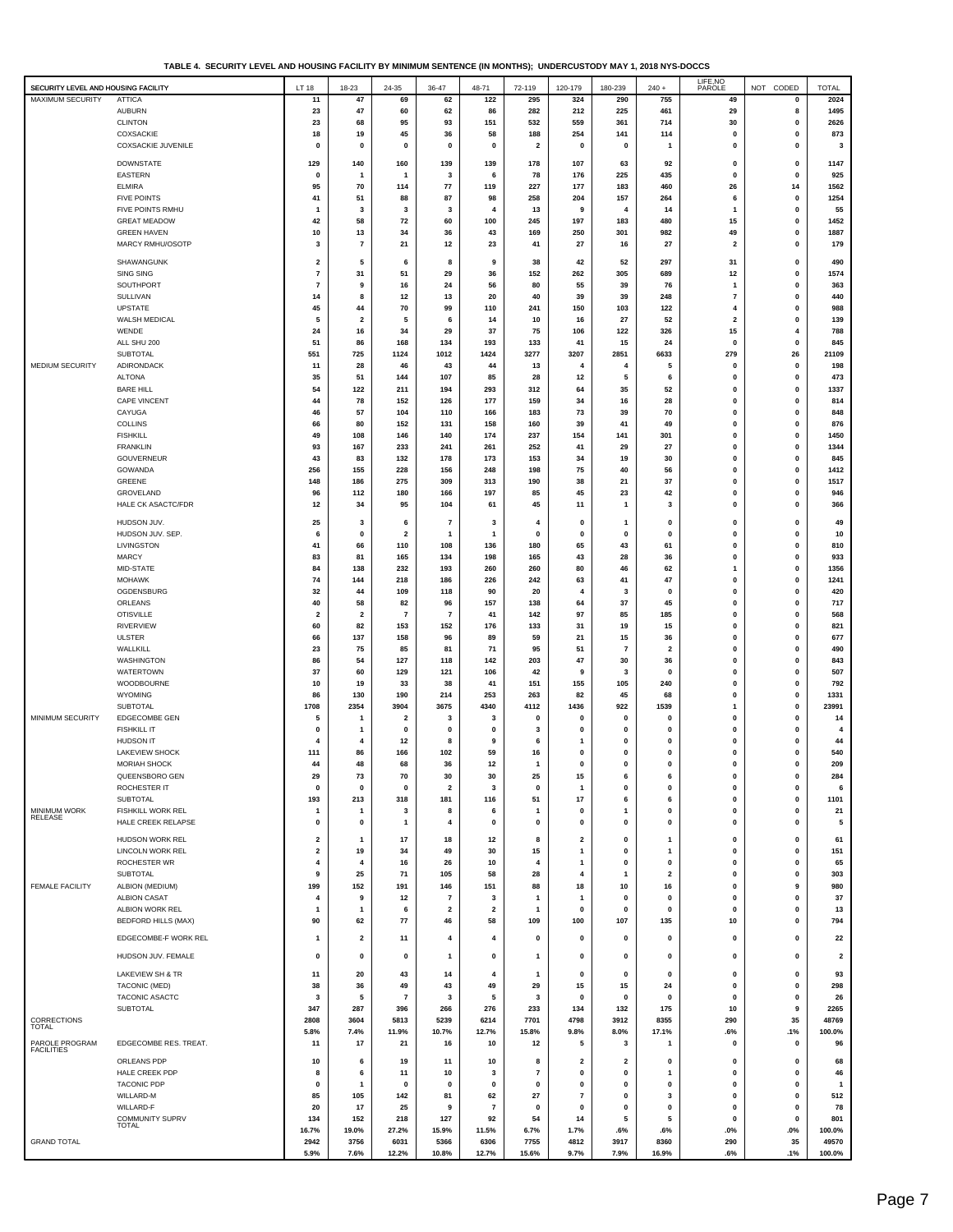| TABLE 5. SECURITY LEVEL AND HOUSING FACILITY BY MAXIMUM SENTENCE(IN MONTHS); UNDERCUSTODY MAY 1, 2018 NYS-DOCCS |  |
|-----------------------------------------------------------------------------------------------------------------|--|
|-----------------------------------------------------------------------------------------------------------------|--|

|                                     |                                               |              |                      |                         |                         |                               |                                    |                   |                                         |                           | LIFE, NO                      |                              |                         |
|-------------------------------------|-----------------------------------------------|--------------|----------------------|-------------------------|-------------------------|-------------------------------|------------------------------------|-------------------|-----------------------------------------|---------------------------|-------------------------------|------------------------------|-------------------------|
| SECURITY LEVEL AND HOUSING FACILITY |                                               | 36 OR LESS   | 37-53                | 54-71                   | 72-95                   | 96-107                        | 108-143                            | 144-179           | $180 +$                                 | LIFEMAX                   | PAROLE                        | NOT CODED                    | <b>TOTAL</b>            |
| MAXIMUM SECURITY                    | ATTICA<br><b>AUBURN</b>                       | 79<br>62     | 60<br>72             | 88<br>70                | 122<br>111              | 72<br>66                      | 177<br>164                         | 139<br>96         | 576<br>429                              | 662<br>388                | 49<br>29                      | 0<br>8                       | 2024<br>1495            |
|                                     | <b>CLINTON</b>                                | 108          | 110                  | 93                      | 195                     | 106                           | 310                                | 272               | 727                                     | 675                       | 30                            | 0                            | 2626                    |
|                                     | COXSACKIE                                     | 45           | 47                   | 52                      | 53                      | 34                            | 123                                | 113               | 250                                     | 156                       | 0                             | $\mathbf 0$                  | 873                     |
|                                     | <b>COXSACKIE JUVENILE</b>                     | $\mathbf 0$  | 0                    | $\mathbf 0$             | $\mathbf 0$             | $\Omega$                      | $\overline{\mathbf{2}}$            | $\mathbf 0$       | $\mathbf{1}$                            | $\mathbf{0}$              | $\mathbf 0$                   | $\mathbf 0$                  | 3                       |
|                                     | <b>DOWNSTATE</b>                              | 302          | 188                  | 122                     | 111                     | 46                            | 96                                 | 58                | 114                                     | 110                       | 0                             | 0                            | 1147                    |
|                                     | <b>EASTERN</b>                                |              | 3                    | 3                       | 14                      | $\overline{7}$                | 57                                 | 63                | 334                                     | 443                       | $\mathbf 0$                   | $\mathbf 0$                  | 925                     |
|                                     | <b>ELMIRA</b>                                 | 180          | 105                  | 93                      | 136                     | 56                            | 118                                | 76                | 374                                     | 384                       | 26                            | 14                           | 1562                    |
|                                     | <b>FIVE POINTS</b>                            | 104          | 103                  | 79                      | 101                     | 53                            | 165                                | 95                | 292                                     | 256                       | 6                             | 0                            | 1254                    |
|                                     | FIVE POINTS RMHU                              | -1           | 4                    | 1                       | 8                       | 4                             | 5                                  | 4                 | 12                                      | 15                        | $\mathbf{1}$                  | 0                            | 55                      |
|                                     | <b>GREAT MEADOW</b>                           | 96           | 91                   | 67                      | 112                     | 59                            | 133                                | 83                | 336                                     | 460                       | 15                            | 0<br>0                       | 1452<br>1887            |
|                                     | <b>GREEN HAVEN</b><br>MARCY RMHU/OSOTP        | 31<br>18     | 30<br>20             | 25<br>15                | 72<br>20                | 24<br>10                      | 109<br>18                          | 93<br>18          | 573<br>38                               | 881<br>20                 | 49<br>$\overline{\mathbf{2}}$ | 0                            | 179                     |
|                                     |                                               |              |                      |                         |                         |                               |                                    |                   |                                         |                           |                               |                              |                         |
|                                     | SHAWANGUNK<br><b>SING SING</b>                | 7<br>45      | 6<br>40              | 6<br>27                 | 9<br>62                 | 6<br>28                       | 32<br>99                           | 12<br>110         | 122<br>488                              | 259<br>663                | 31<br>12                      | $\mathbf{0}$<br>$\mathbf 0$  | 490<br>1574             |
|                                     | SOUTHPORT                                     | 12           | 22                   | 30                      | 58                      | 18                            | 50                                 | 34                | 68                                      | 70                        | -1                            | $\mathbf{0}$                 | 363                     |
|                                     | SULLIVAN                                      | 18           | 15                   | 17                      | 14                      | $\overline{7}$                | 30                                 | 20                | 86                                      | 226                       | $\overline{7}$                | 0                            | 440                     |
|                                     | UPSTATE                                       | 83           | 120                  | 75                      | 136                     | 53                            | 124                                | 87                | 176                                     | 130                       | 4                             | 0                            | 988                     |
|                                     | WALSH MEDICAL                                 |              | 8                    | 10                      | 5                       |                               | 6                                  | 5                 | 36                                      | 58                        | $\overline{2}$                | 0                            | 139                     |
|                                     | WENDE                                         | 34           | 51                   | 25                      | 35                      | 21                            | 40<br>54                           | 56<br>25          | 223<br>43                               | 284                       | 15<br>$\mathbf 0$             | 4<br>$\mathbf 0$             | 788<br>845              |
|                                     | ALL SHU 200<br>SUBTOTAL                       | 169<br>1403  | 181<br>1276          | 142<br>1040             | 170<br>1544             | 37<br>708                     | 1912                               | 1459              | 5298                                    | 24<br>6164                | 279                           | 26                           | 21109                   |
| MEDIUM SECURITY                     | ADIRONDACK                                    | 54           | 46                   | 35                      | 27                      | 8                             | 9                                  | 4                 | 4                                       | 11                        | 0                             | 0                            | 198                     |
|                                     | <b>ALTONA</b>                                 | 136          | 120                  | 73                      | 83                      | 14                            | 16                                 | 10                | 10                                      | 11                        | 0                             | 0                            | 473                     |
|                                     | <b>BARE HILL</b>                              | 260          | 211                  | 213                     | 266                     | 99                            | 97                                 | 37                | 72                                      | 82                        | 0                             | 0                            | 1337                    |
|                                     | <b>CAPE VINCENT</b>                           | 184          | 148                  | 145                     | 143                     | 47                            | 57                                 | 16                | 31                                      | 43                        | 0                             | $\mathbf 0$                  | 814                     |
|                                     | CAYUGA<br><b>COLLINS</b>                      | 133<br>188   | 117<br>154           | 131<br>121              | 133<br>164              | 47<br>42                      | 74<br>53                           | 48<br>21          | 69<br>59                                | 96<br>74                  | $\mathbf{0}$<br>0             | $\mathbf 0$<br>$\mathbf 0$   | 848<br>876              |
|                                     | <b>FISHKILL</b>                               | 200          | 164                  | 118                     | 168                     | 45                            | 123                                | 76                | 177                                     | 379                       | $\mathbf 0$                   | $\mathbf 0$                  | 1450                    |
|                                     | <b>FRANKLIN</b>                               | 309          | 266                  | 209                     | 271                     | 76                            | 84                                 | 36                | 52                                      | 41                        | $\mathbf 0$                   | $\mathbf 0$                  | 1344                    |
|                                     | <b>GOUVERNEUR</b>                             | 167          | 183                  | 128                     | 164                     | 44                            | 53                                 | 25                | 38                                      | 43                        | $\mathbf 0$                   | $\mathbf{0}$                 | 845                     |
|                                     | GOWANDA                                       | 389          | 241                  | 184                     | 232                     | 49                            | 92                                 | 50                | 101                                     | 74                        | $\mathbf 0$                   | $\mathbf{0}$                 | 1412                    |
|                                     | GREENE<br><b>GROVELAND</b>                    | 408<br>233   | 371<br>200           | 227<br>162              | 252<br>156              | 55<br>21                      | 78<br>38                           | 39<br>24          | 42<br>56                                | 45<br>56                  | $\mathbf 0$<br>$\mathbf 0$    | $\mathbf{0}$<br>$\mathbf 0$  | 1517<br>946             |
|                                     | HALE CK ASACTC/FDR                            | 100          | 99                   | 57                      | 58                      | 12                            | 17                                 | 8                 | 9                                       | 6                         | $\mathbf{0}$                  | 0                            | 366                     |
|                                     |                                               |              |                      |                         |                         |                               |                                    |                   |                                         |                           |                               |                              |                         |
|                                     | HUDSON JUV.                                   | 14           | 25                   | 3                       | $\overline{\mathbf{2}}$ | $\overline{\mathbf{2}}$       | $\overline{\mathbf{2}}$            | 0                 | 0                                       | $\mathbf{1}$              | 0                             | 0                            | 49                      |
|                                     | HUDSON JUV. SEP<br>LIVINGSTON                 | 145          | 5<br>123             | 1<br>92                 | $\mathbf 0$<br>155      | $\mathbf 0$<br>47             | 0<br>68                            | 0<br>36           | 0<br>74                                 | $\mathbf{0}$<br>70        | 0<br>0                        | 0<br>$\mathbf 0$             | 10<br>810               |
|                                     | <b>MARCY</b>                                  | 203          | 168                  | 150                     | 180                     | 31                            | 64                                 | 34                | 44                                      | 59                        | $\mathbf 0$                   | $\mathbf 0$                  | 933                     |
|                                     | MID-STATE                                     | 278          | 231                  | 204                     | 260                     | 50                            | 101                                | 51                | 86                                      | 94                        | -1                            | $\mathbf 0$                  | 1356                    |
|                                     | <b>MOHAWK</b>                                 | 271          | 227                  | 166                     | 246                     | 59                            | 94                                 | 32                | 92                                      | 54                        | $\mathbf 0$                   | $\mathbf 0$                  | 1241                    |
|                                     | OGDENSBURG                                    | 115          | 120                  | 79                      | 74                      | 8                             | 13                                 | 3                 | 6                                       | $\overline{\mathbf{2}}$   | $\mathbf 0$                   | $\mathbf{0}$                 | 420                     |
|                                     | ORLEANS<br><b>OTISVILLE</b>                   | 117<br>3     | 106<br>5             | 121<br>13               | 137<br>56               | 29<br>29                      | 39<br>74                           | 28<br>55          | 76<br>94                                | 64<br>239                 | $\mathbf 0$<br>$\mathbf 0$    | $\mathbf{0}$<br>$\mathbf 0$  | 717<br>568              |
|                                     | <b>RIVERVIEW</b>                              | 208          | 153                  | 130                     | 163                     | 27                            | 55                                 | 17                | 35                                      | 33                        | $\mathbf{0}$                  | $\mathbf{0}$                 | 821                     |
|                                     | <b>ULSTER</b>                                 | 253          | 128                  | 76                      | 94                      | 9                             | 25                                 | 13                | 23                                      | 56                        | $\mathbf 0$                   | $\mathbf{0}$                 | 677                     |
|                                     | WALLKILL                                      | 131          | 88                   | 50                      | 76                      | 29                            | 45                                 | 31                | 40                                      | $\mathbf{0}$              | 0                             | 0                            | 490                     |
|                                     | WASHINGTON                                    | 158          | 159                  | 109                     | 146                     | 62                            | 75                                 | 36                | 56                                      | 42                        | 0                             | 0                            | 843                     |
|                                     | WATERTOWN                                     | 138          | 131                  | 93                      | 92                      | 16                            | 17                                 | $\overline{7}$    | $\overline{7}$                          | 6                         | 0                             | 0                            | 507                     |
|                                     | WOODBOURNE<br>WYOMING                         | 34<br>283    | 33<br>242            | 41<br>181               | 55<br>223               | 26<br>72                      | 86<br>108                          | 69<br>47          | 157<br>94                               | 291<br>81                 | 0<br>0                        | $\mathbf 0$<br>0             | 792<br>1331             |
|                                     | <b>SUBTOTAL</b>                               | 5116         | 4264                 | 3312                    | 4076                    | 1055                          | 1657                               | 853               | 1604                                    | 2053                      | $\mathbf{1}$                  | 0                            | 23991                   |
| MINIMUM SECURITY                    | <b>EDGECOMBE GEN</b>                          |              | 6                    | 3                       |                         | 0                             | 0                                  | 0                 | 0                                       | $\mathbf 0$               | 0                             | 0                            | 14                      |
|                                     | <b>FISHKILL IT</b>                            | $\Omega$     | 0                    | 1                       | 0                       |                               | $\overline{\mathbf{2}}$            | 0                 | 0                                       | $\mathbf{0}$              | 0                             | 0                            | 4                       |
|                                     | <b>HUDSON IT</b>                              | 11           | 6                    | $\overline{\mathbf{2}}$ | 19                      | $\mathbf 0$                   | $\overline{\mathbf{2}}$            | 3                 | 1                                       | 0                         | 0                             | 0                            | 44                      |
|                                     | LAKEVIEW SHOCK<br><b>MORIAH SHOCK</b>         | 239<br>123   | 147<br>52            | 61<br>16                | 71<br>16                | 5<br>$\mathbf{1}$             | $\boldsymbol{9}$<br>$\overline{1}$ | 6<br>$\mathbf 0$  | $\overline{\mathbf{2}}$<br>$\mathbf{0}$ | $\pmb{0}$<br>$\mathbf{0}$ | $\mathbf{0}$<br>$\mathbf{0}$  | $\mathbf{0}$<br>$\mathbf{0}$ | 540<br>209              |
|                                     | QUEENSBORO GEN                                | 123          | 59                   | 25                      | 25                      | 4                             | $12$                               | 6                 | 19                                      | 11                        | $\pmb{0}$                     | $\mathbf 0$                  | 284                     |
|                                     | ROCHESTER IT                                  | $\mathbf{0}$ | $\mathbf{1}$         | $\overline{1}$          | $\overline{1}$          | $\mathbf 0$                   | $\mathbf{2}$                       | 1                 | $\pmb{0}$                               | $\pmb{0}$                 | $\pmb{0}$                     | $\pmb{0}$                    | 6                       |
|                                     | <b>SUBTOTAL</b>                               | 500          | 271                  | 109                     | 133                     | 11                            | 28                                 | 16                | 22                                      | 11                        | $\pmb{0}$                     | 0                            | 1101                    |
| MINIMUM WORK<br><b>RELEASE</b>      | FISHKILL WORK REL                             | 4            | 8                    | 5                       | $\overline{\mathbf{2}}$ | -1                            | $\pmb{0}$                          | 0                 | $\mathbf 0$                             | $\mathbf{1}$              | $\mathbf 0$                   | $\mathbf{0}$                 | 21                      |
|                                     | HALE CREEK RELAPSE                            | -1           | 3                    | 0                       | -1                      | $\pmb{0}$                     | $\pmb{0}$                          | 0                 | $\pmb{0}$                               | $\pmb{0}$                 | $\pmb{0}$                     | 0                            | 5                       |
|                                     | <b>HUDSON WORK REL</b>                        | 11           | 11                   | 9                       | 18                      | 2                             | 5                                  | 2                 | $\overline{\mathbf{2}}$                 | 1                         | 0                             | 0                            | 61                      |
|                                     | <b>LINCOLN WORK REL</b>                       | 39           | 45                   | 25                      | 21                      | 6                             | 9                                  | 3                 | $\overline{\mathbf{2}}$                 | 1                         | 0                             | 0                            | 151                     |
|                                     | <b>ROCHESTER WR</b><br>SUBTOTAL               | 15<br>70     | 20<br>87             | 11<br>50                | 12<br>54                | 3<br>12                       | 3<br>17                            | 1<br>6            | $\pmb{0}$<br>4                          | $\pmb{0}$<br>3            | 0<br>0                        | 0<br>0                       | 65<br>303               |
| <b>FEMALE FACILITY</b>              | ALBION (MEDIUM)                               | 366          | 205                  | 114                     | 122                     | 38                            | 51                                 | 26                | 25                                      | 24                        | 0                             | 9                            | 980                     |
|                                     | <b>ALBION CASAT</b>                           | 19           | $\overline{7}$       | 0                       | 8                       | -1                            | $\mathbf{1}$                       | 0                 | $\overline{1}$                          | $\mathbf{0}$              | $\pmb{0}$                     | 0                            | 37                      |
|                                     | ALBION WORK REL                               | 5            | 3                    | 1                       | $\mathbf{1}$            | $\mathbf 0$                   | $\overline{\mathbf{2}}$            | 1                 | $\pmb{0}$                               | $\pmb{0}$                 | $\mathbf 0$                   | 0                            | 13                      |
|                                     | <b>BEDFORD HILLS (MAX)</b>                    | 161          | 64                   | 45                      | 73                      | 29                            | 54                                 | 56                | 152                                     | 150                       | 10                            | 0                            | 794                     |
|                                     | EDGECOMBE-F WORK REL                          | 9            | 4                    | 3                       | $\overline{4}$          | -1                            | $\pmb{0}$                          | 0                 | 1                                       | $\pmb{0}$                 | 0                             | 0                            | 22                      |
|                                     | HUDSON JUV. FEMALE                            | 0            | 1                    | 0                       | 0                       | $\mathbf 0$                   | $\mathbf{1}$                       | 0                 | 0                                       | 0                         | 0                             | 0                            | $\overline{\mathbf{2}}$ |
|                                     |                                               |              |                      |                         |                         |                               |                                    |                   |                                         |                           |                               |                              |                         |
|                                     | LAKEVIEW SH & TR                              | 52           | 20                   | 6                       | 13                      | $\pmb{0}$                     | $\overline{\mathbf{2}}$            | 0                 | $\pmb{0}$                               | $\pmb{0}$                 | $\mathbf 0$                   | $\pmb{0}$                    | 93                      |
|                                     | <b>TACONIC (MED)</b><br><b>TACONIC ASACTC</b> | 83<br>9      | 45<br>$\overline{7}$ | 39<br>4                 | 35<br>$\overline{4}$    | 13<br>$\overline{\mathbf{2}}$ | 19<br>$\pmb{0}$                    | 11<br>$\mathbf 0$ | 22<br>$\mathbf 0$                       | 31<br>$\pmb{0}$           | $\pmb{0}$<br>$\mathbf 0$      | 0<br>$\pmb{0}$               | 298<br>26               |
|                                     | SUBTOTAL                                      | 704          | 356                  | 212                     | 260                     | 84                            | 130                                | 94                | 201                                     | 205                       | 10                            | 9                            | 2265                    |
| CORRECTIONS                         |                                               | 7793         | 6254                 | 4723                    | 6067                    | 1870                          | 3744                               | 2428              | 7129                                    | 8436                      | 290                           | 35                           | 48769                   |
| <b>TOTAL</b>                        |                                               | 16.0%        | 12.8%                | 9.7%                    | 12.4%                   | 3.8%                          | 7.7%                               | 5.0%              | 14.6%                                   | 17.3%                     | .6%                           | .1%                          | 100.0%                  |
| PAROLE PROGRAM<br><b>FACILITIES</b> | EDGECOMBE RES. TREAT.                         | 30           | 22                   | 16                      | 13                      | 3                             | 3                                  | 4                 | $\overline{\mathbf{2}}$                 | 3                         | $\mathbf 0$                   | 0                            | 96                      |
|                                     | ORLEANS PDP                                   | 21           | 17                   | 11                      | 9                       | 4                             | $\overline{\mathbf{2}}$            | 2                 | $\mathbf 0$                             | $\overline{\mathbf{2}}$   | $\mathbf 0$                   | $\mathbf{0}$                 | 68                      |
|                                     | HALE CREEK PDP                                | 14           | 13                   | 3                       | 10                      | -1                            | 3                                  | 1                 | $\pmb{0}$                               | 1                         | $\mathbf 0$                   | $\mathbf 0$                  | 46                      |
|                                     | <b>TACONIC PDP</b>                            | -1           | 0                    | 0                       | $\mathbf 0$             | $\mathbf 0$                   | $\pmb{0}$                          | 0                 | $\pmb{0}$                               | $\pmb{0}$                 | $\mathbf{0}$                  | 0                            | $\overline{1}$          |
|                                     | WILLARD-M<br>WILLARD-F                        | 223<br>41    | 130<br>18            | 58<br>10                | 59<br>8                 | 14<br>-1                      | 12<br>$\pmb{0}$                    | 4<br>$\mathbf 0$  | 6<br>$\pmb{0}$                          | 6<br>$\pmb{0}$            | $\mathbf 0$<br>$\mathbf{0}$   | $\mathbf 0$<br>$\mathbf{0}$  | 512<br>78               |
|                                     | COMMUNITY SUPRV                               | 330          | 200                  | 98                      | 99                      | 23                            | 20                                 | 11                | 8                                       | 12                        | $\mathbf 0$                   | $\mathbf{0}$                 | 801                     |
|                                     | <b>TOTAL</b>                                  | 41.2%        | 25.0%                | 12.2%                   | 12.4%                   | 2.9%                          | 2.5%                               | 1.4%              | 1.0%                                    | 1.5%                      | .0%                           | .0%                          | 100.0%                  |
| <b>GRAND TOTAL</b>                  |                                               | 8123         | 6454                 | 4821                    | 6166                    | 1893                          | 3764                               | 2439              | 7137                                    | 8448                      | 290                           | 35                           | 49570                   |
|                                     |                                               | 16.4%        | 13.0%                | 9.7%                    | 12.4%                   | 3.8%                          | 7.6%                               | 4.9%              | 14.4%                                   | 17.0%                     | .6%                           | .1%                          | 100.0%                  |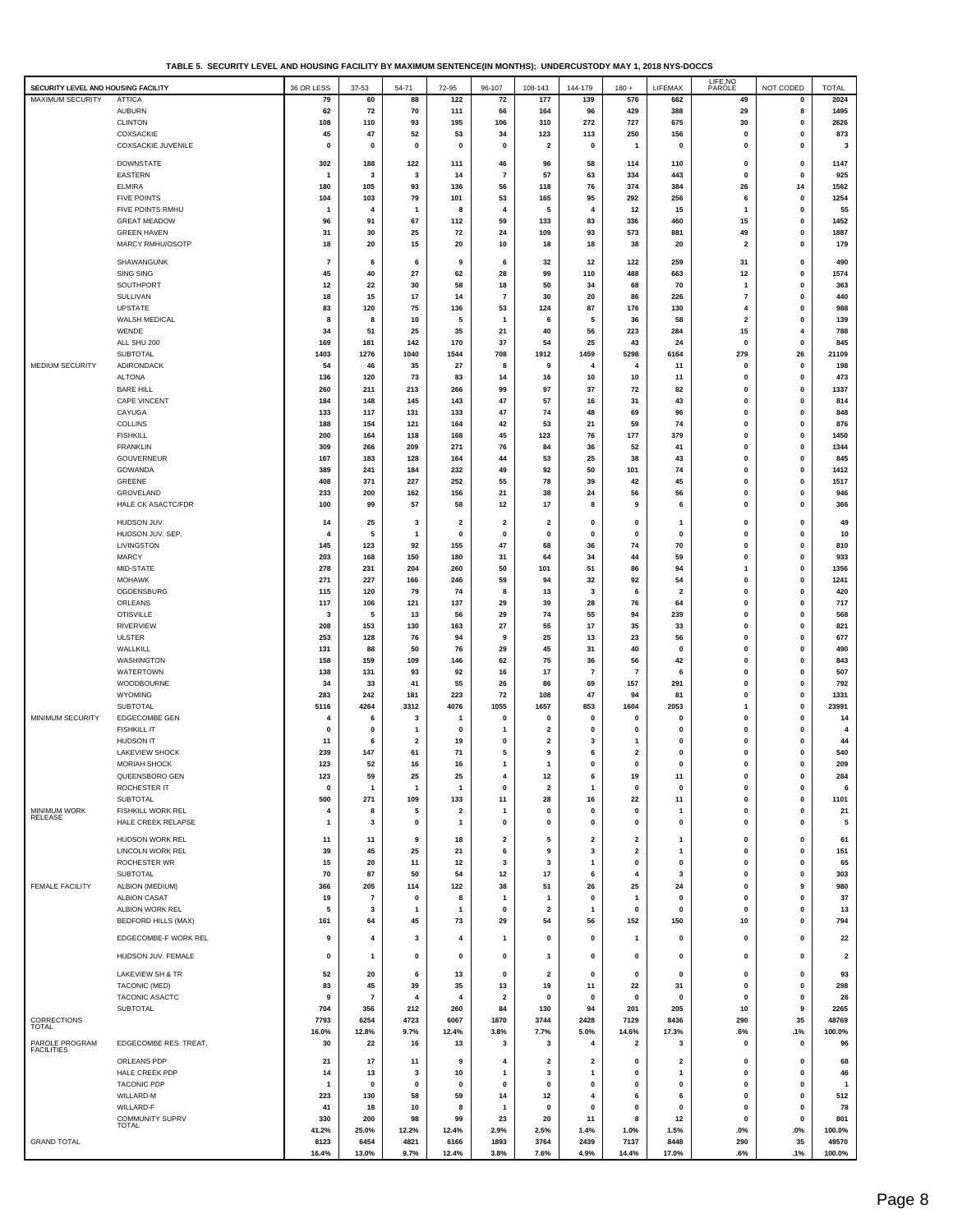|  | TABLE 6. SECURITY LEVEL AND HOUSING FACILITY BY COUNTY OF COMMITMENT: UNDERCUSTODY MAY 1. 2018 NYS-DOCCS |
|--|----------------------------------------------------------------------------------------------------------|
|  |                                                                                                          |

|                                        |                                         |                   |                | <b>NEW YORK CITY</b> |                                           |                         | .                       | SUBURBAN N.Y.                |                | טטטוםשטוט ווי                |
|----------------------------------------|-----------------------------------------|-------------------|----------------|----------------------|-------------------------------------------|-------------------------|-------------------------|------------------------------|----------------|------------------------------|
| SECURITY LEVEL<br>AND HOUSING FACILITY |                                         | <b>KINGS</b>      | N.Y.           | QUEENS               | <b>RICHMND</b>                            | <b>BRONX</b>            | NASSAU                  | <b>ROCKLND</b>               | <b>SUFFOLK</b> | <b>WSTCHTR</b>               |
| MAXIMUM<br><b>SECURITY</b>             | <b>ATTICA</b>                           | 195               | 240            | 121                  | 20                                        | 111                     | 57                      | 9                            | 46             | 34                           |
|                                        | <b>AUBURN</b><br><b>CLINTON</b>         | 153<br>323        | 167<br>455     | 79<br>225            | 22<br>40                                  | 90<br>204               | 42<br>91                | 8<br>25                      | 38<br>136      | 37<br>80                     |
|                                        | COXSACKIE                               | 104               | 139            | 68                   | $\overline{7}$                            | 57                      | 25                      | $\overline{7}$               | 53             | 25                           |
|                                        | <b>COXSACKIE JUVENILE</b>               | $\mathbf{0}$      | $\mathbf{0}$   | $\mathbf{0}$         | $\mathbf{0}$                              | $\mathbf 0$             | $\mathbf 0$             | $\mathbf{0}$                 | $\mathbf{0}$   | $\mathbf 0$                  |
|                                        | <b>DOWNSTATE</b>                        |                   | 187            |                      |                                           |                         | 81                      |                              | 70             | 38                           |
|                                        | <b>EASTERN</b>                          | 128<br>205        | 159            | 104<br>131           | 10<br>8                                   | 82<br>87                | 38                      | 16<br>9                      | 48             | 35                           |
|                                        | <b>ELMIRA</b>                           | 144               | 190            | 98                   | 9                                         | 87                      | 27                      | $\overline{4}$               | 39             | 25                           |
|                                        | <b>FIVE POINTS</b>                      | 175               | 161            | 90                   | 25                                        | 95                      | 49                      | 10                           | 48             | 35                           |
|                                        | FIVE POINTS RMHU                        | $\overline{7}$    | $\overline{7}$ | 4                    | $\mathbf{1}$                              | 5                       | $\overline{a}$          | $\mathbf{0}$                 | $\overline{2}$ | 1                            |
|                                        | <b>GREAT MEADOW</b>                     | 190               | 230            | 124                  | 20                                        | 124                     | 44                      | 14                           | 53             | 35                           |
|                                        | <b>GREEN HAVEN</b>                      | 374               | 302            | 233                  | 27                                        | 207                     | 69                      | 16                           | 89             | 68                           |
|                                        | MARCY RMHU/OSOTP                        | 21                | 24             | 12                   | $\overline{4}$                            | 19                      | $\overline{7}$          | $\mathbf{1}$                 | $\overline{7}$ | $\mathbf 2$                  |
|                                        | SHAWANGUNK                              | 109               | 89             | 48                   | 3                                         | 49                      | 20                      | 4                            | 30             | 20                           |
|                                        | SING SING                               | 288               | 296            | 174                  | 24                                        | 182                     | 72                      | 19                           | 75             | 64                           |
|                                        | SOUTHPORT                               | 54                | 60             | 38                   | 6                                         | 36                      | 11                      | $\mathbf{0}$                 | 9              | 9                            |
|                                        | SULLIVAN                                | 93                | 79             | 49                   | 6                                         | 52                      | 17                      | 6                            | 14             | 11                           |
|                                        | <b>UPSTATE</b>                          | 138               | 157            | 109                  | 20                                        | 89<br>$\overline{7}$    | 39                      | 8                            | 32             | 29                           |
|                                        | WALSH MEDICAL<br>WENDE                  | 13<br>83          | 28<br>89       | 3<br>51              | $\overline{\mathbf{2}}$<br>$\overline{7}$ | 48                      | 1<br>15                 | 1<br>3                       | 3<br>24        | 3<br>13                      |
|                                        | ALL SHU 200                             | 81                | 129            | 67                   | 13                                        | 63                      | 20                      | 5                            | 34             | 15                           |
|                                        | SUBTOTAL                                | 2878              | 3188           | 1828                 | 274                                       | 1694                    | 729                     | 165                          | 850            | 579                          |
| MEDIUM SECURITY                        | <b>ADIRONDACK</b>                       | 15                | 31             | 11                   | 4                                         | 12                      | 10                      | 3                            | 11             | 10                           |
|                                        | <b>ALTONA</b>                           | 42                | 81             | 24                   | 6                                         | 20                      | 22                      | $\overline{4}$               | 23             | 20                           |
|                                        | <b>BARE HILL</b><br><b>CAPE VINCENT</b> | 115               | 217            | 95<br>74             | 23                                        | 84                      | 80                      | 19                           | 66<br>31       | 47<br>$\overline{7}$         |
|                                        | CAYUGA                                  | 84<br>54          | 180<br>62      | 29                   | 20<br>6                                   | 68<br>24                | 28<br>15                | $\overline{\mathbf{2}}$<br>6 | 15             | 8                            |
|                                        | COLLINS                                 | 40                | 56             | 22                   | 6                                         | 29                      | 12                      | 3                            | $\overline{7}$ | 5                            |
|                                        | <b>FISHKILL</b>                         | 239               | 299            | 142                  | 23                                        | 119                     | 56                      | 23                           | 73             | 56                           |
|                                        | <b>FRANKLIN</b>                         | 134               | 209            | 107                  | 27                                        | 95                      | 54                      | 13                           | 70             | 37                           |
|                                        | GOUVERNEUR                              | 76                | 140            | 59                   | 17                                        | 51                      | 22                      | $\overline{4}$               | 27             | 13                           |
|                                        | GOWANDA<br>GREENE                       | 78<br>150         | 120<br>270     | 92<br>122            | 19<br>22                                  | 45<br>104               | 45<br>47                | 3<br>11                      | 53<br>64       | 33<br>30                     |
|                                        | GROVELAND                               | 51                | 85             | 32                   | 9                                         | 29                      | 19                      | $\overline{7}$               | 33             | 14                           |
|                                        | HALE CK ASACTC/FDR                      | 26                | 67             | 25                   | 5                                         | 11                      | 7                       | 0                            | 12             | 7                            |
|                                        |                                         |                   |                |                      |                                           |                         |                         |                              |                |                              |
|                                        | HUDSON JUV.<br>HUDSON JUV. SEP.         | 1<br>0            | 3<br>3         | 5<br>0               | $\overline{\mathbf{2}}$<br>$\mathbf{1}$   | 3<br>0                  | 0<br>0                  | 3<br>$\pmb{0}$               | 1<br>0         | 1<br>1                       |
|                                        | LIVINGSTON                              | 53                | 74             | 49                   | 4                                         | 32                      | 16                      | 6                            | 15             | 13                           |
|                                        | MARCY                                   | 65                | 116            | 36                   | 13                                        | 57                      | 21                      | 5                            | 46             | 19                           |
|                                        | MID-STATE                               | 106               | 210            | 84                   | 13                                        | 64                      | 32                      | 10                           | 33             | 24                           |
|                                        | <b>MOHAWK</b>                           | 97                | 166            | 87                   | 14                                        | 59                      | 36                      | 9                            | 43             | 18                           |
|                                        | OGDENSBURG                              | 37                | 101            | 38                   | 6                                         | 28                      | 25                      | $\mathbf{1}$                 | 32             | 8                            |
|                                        | ORLEANS<br><b>OTISVILLE</b>             | 52<br>112         | 81<br>116      | 31<br>77             | $\overline{7}$<br>12                      | 37<br>64                | 18<br>25                | $\overline{4}$<br>4          | 15<br>31       | 5<br>24                      |
|                                        | <b>RIVERVIEW</b>                        | 90                | 155            | 86                   | 12                                        | 65                      | 22                      | 4                            | 44             | 9                            |
|                                        | ULSTER                                  | 116               | 220            | 94                   | 18                                        | 79                      | 18                      | $\overline{1}$               | 38             | 8                            |
|                                        | WALLKILL                                | 51                | 146            | 70                   | 8                                         | 46                      | 20                      | $\overline{7}$               | 31             | 18                           |
|                                        | WASHINGTON                              | 81                | 115            | 59                   | 14                                        | 61                      | 40                      | 12                           | 39             | 19                           |
|                                        | WATERTOWN                               | 44                | 117            | 58                   | 6                                         | 41                      | 18                      | $\overline{\mathbf{2}}$      | 17             | $\overline{7}$               |
|                                        | WOODBOURNE<br><b>WYOMING</b>            | 136<br>107        | 153<br>166     | 93<br>80             | 9<br>17                                   | 87<br>70                | 32<br>31                | 9<br>6                       | 46<br>34       | 24<br>25                     |
|                                        | SUBTOTAL                                | 2252              | 3759           | 1781                 | 343                                       | 1484                    | 771                     | 181                          | 950            | 510                          |
| MINIMUM                                | EDGECOMBE GEN                           | $\mathbf{1}$      | 4              | 5                    | 0                                         | $\overline{\mathbf{2}}$ | 0                       | $\pmb{0}$                    | 1              | 1                            |
| <b>SECURITY</b>                        | <b>FISHKILL IT</b>                      | 0                 | 1              | $\mathbf{1}$         | 0                                         | 0                       | 0                       | 1                            | $\bf{0}$       | 0                            |
|                                        | <b>HUDSON IT</b>                        | 5                 | 7              | 3                    | 0                                         | 1                       | $\overline{4}$          | $\pmb{0}$                    | 3              | 0                            |
|                                        | <b>LAKEVIEW SHOCK</b>                   | 21                | 72             | 22                   | 8                                         | 21                      | 19                      | $\mathbf 2$                  | 19             | 6                            |
|                                        | <b>MORIAH SHOCK</b><br>QUEENSBORO GEN   | 5<br>58           | 24<br>103      | 6<br>37              | 5<br>6                                    | 9<br>58                 | 9<br>5                  | 1<br>$\overline{\mathbf{2}}$ | 9<br>4         | $\overline{\mathbf{2}}$<br>6 |
|                                        |                                         |                   |                |                      |                                           |                         |                         |                              |                |                              |
|                                        | ROCHESTER IT                            | 0                 | O              | 0                    | 0                                         | 0                       | 0                       | 0                            | 0              | 0                            |
| <b>MINIMUM WORK</b>                    | <b>SUBTOTAL</b><br>FISHKILL WORK REL    | 90<br>$\mathbf 0$ | 211<br>1       | 74<br>$\mathbf 0$    | 19<br>$\mathbf 0$                         | 91<br>0                 | 37<br>0                 | 6<br>$\overline{2}$          | 36<br>0        | 15<br>$\overline{2}$         |
| <b>RELEASE</b>                         |                                         |                   |                |                      |                                           |                         |                         |                              |                |                              |
|                                        | HALE CREEK RELAPSE                      | $\mathbf 0$       | $\mathbf 0$    | 0                    | $\mathbf{0}$                              | $\mathbf 0$             | $\mathbf{0}$            | 0                            | 0              | $\mathbf 0$                  |
|                                        | HUDSON WORK REL                         | 0                 | $\mathbf{1}$   | 0                    | $\pmb{0}$                                 | $\pmb{0}$               | $\pmb{0}$               | $\pmb{0}$                    | 0              | 1                            |
|                                        | LINCOLN WORK REL                        | 25                | 58             | 21                   | 5                                         | 9                       | $\overline{\mathbf{r}}$ | 0                            | 16             | 0                            |
|                                        |                                         |                   |                |                      |                                           |                         |                         |                              |                |                              |
|                                        | ROCHESTER WR                            | $\mathbf{0}$      | $\mathbf{0}$   | $\mathbf{0}$         | $\mathbf 0$                               | $\mathbf 0$             | 0                       | $\mathbf{0}$                 | $\mathbf{0}$   | 0                            |
| FEMALE FACILITY                        | SUBTOTAL<br>ALBION (MEDIUM)             | 25<br>29          | 60<br>104      | 21<br>25             | 5<br>9                                    | 9<br>19                 | $\overline{7}$<br>22    | $\mathbf 2$<br>4             | 16<br>30       | 3<br>13                      |
|                                        | <b>ALBION CASAT</b>                     | 0                 | 5              | $\overline{2}$       | 0                                         | $\overline{2}$          | 0                       | $\mathbf{0}$                 | $\overline{2}$ | 0                            |
|                                        | ALBION WORK REL                         | $\pmb{0}$         | $\pmb{0}$      | $\pmb{0}$            | $\pmb{0}$                                 | $\pmb{0}$               | 0                       | $\pmb{0}$                    | 0              | $\pmb{0}$                    |
|                                        | <b>BEDFORD HILLS (MAX)</b>              | 77                | 79             | 56                   | 10                                        | 48                      | 22                      | 8                            | 32             | 20                           |
|                                        | EDGECOMBE-F WORK REL                    | $\overline{2}$    | 8              | 0                    | $\mathbf{0}$                              | $\mathbf{0}$            | $\mathbf{0}$            | $\mathbf{0}$                 | 4              | $\mathbf{0}$                 |
|                                        |                                         |                   |                |                      |                                           |                         |                         |                              |                |                              |
|                                        | HUDSON JUV. FEMALE                      | 0                 | 0              | 0                    | $\mathbf{1}$                              | 0                       | 0                       | $\pmb{0}$                    | 0              | 0                            |
|                                        | <b>LAKEVIEW SH &amp; TR</b>             | 0                 | 6              | $\mathbf 2$          | 3                                         | 0                       | $\mathbf 2$             | $\pmb{0}$                    | $\overline{2}$ | 0                            |
|                                        | TACONIC (MED)                           | 26                | 55             | 25                   | 6                                         | 11                      | 9                       | $\overline{4}$               | 12             | 14                           |
|                                        | TACONIC ASACTC                          | $\mathbf{1}$      | 3              | $\mathbf{1}$         | $\mathbf{1}$                              | $\mathbf 0$             | 1                       | $\mathbf{1}$                 | $\mathbf{0}$   | $\mathbf{0}$                 |
| CORRECTIONS                            | SUBTOTAL                                | 135<br>5380       | 260<br>7478    | 111<br>3815          | 30<br>671                                 | 80<br>3358              | 56<br>1600              | 17<br>371                    | 82<br>1934     | 47<br>1154                   |
| <b>TOTAL</b>                           |                                         | 11.0%             | 15.3%          | 7.8%                 | 1.4%                                      | 6.9%                    | 3.3%                    | .8%                          | 4.0%           | 2.4%                         |
| PAROLE                                 | EDGECOMBE RES. TREAT.                   | 9                 | 24             | 16                   | $\mathbf{1}$                              | 13                      | 5                       | 3                            | 3              | $\mathbf{1}$                 |
| PROGRAM<br>FACILITIES                  |                                         |                   |                |                      |                                           |                         |                         |                              |                |                              |
|                                        | ORLEANS PDP<br>HALE CREEK PDP           | 0<br>$\mathbf{0}$ | 0<br>$\pmb{0}$ | 0<br>0               | 0<br>$\pmb{0}$                            | 0<br>0                  | 0<br>$\pmb{0}$          | 0<br>0                       | 0<br>0         | 0<br>$\mathbf 0$             |
|                                        | <b>TACONIC PDP</b>                      | $\mathbf{0}$      | $\mathbf{0}$   | $\mathbf{0}$         | $\mathbf 0$                               | 1                       | $\mathbf{0}$            | $\mathbf{0}$                 | 0              | 0                            |
|                                        | WILLARD-M                               | 18                | 33             | 10                   | $\mathbf{1}$                              | 11                      | 13                      | $\mathbf 2$                  | 45             | 3                            |
|                                        | WILLARD-F                               | -1                | -1             | $\pmb{0}$            | $\pmb{0}$                                 | $\pmb{0}$               | 1                       | $\pmb{0}$                    | 3              | $\pmb{0}$                    |
|                                        | COMMUNITY<br><b>SUPRV TOTAL</b>         | 28                | 58             | 26                   | $\overline{2}$                            | 25                      | 19                      | 5                            | 51             | $\overline{4}$               |
| <b>GRAND TOTAL</b>                     |                                         | 3.5%<br>5408      | 7.2%<br>7536   | 3.2%<br>3841         | .2%<br>673                                | 3.1%<br>3383            | 2.4%<br>1619            | .6%<br>376                   | 6.4%<br>1985   | .5%<br>1158                  |
|                                        |                                         | 10.9%             | 15.2%          | 7.7%                 | 1.4%                                      | 6.8%                    | 3.3%                    | .8%                          | 4.0%           | 2.3%                         |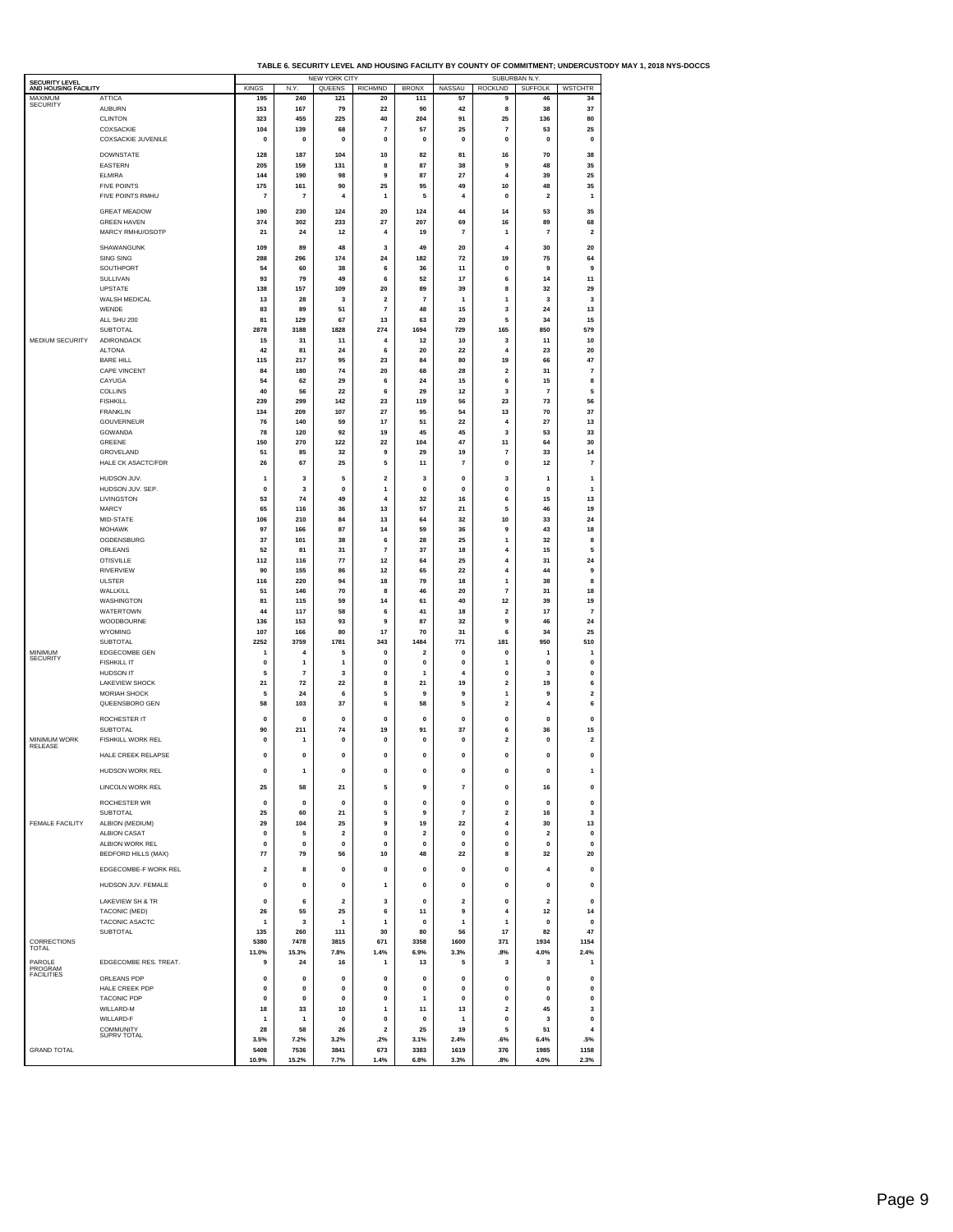| TABLE 6. SECURITY LEVEL AND HOUSING FACILITY BY COUNTY OF COMMITMENT: UNDERCUSTODY MAY 1, 2018 NYS-DOCCS |  |
|----------------------------------------------------------------------------------------------------------|--|
|                                                                                                          |  |

| SECURITY LEVEL                  |                                        |                               |                         |                                           |                                         | <b>UPSTATE URBAN</b>     |                               |                         |                        |                                        |
|---------------------------------|----------------------------------------|-------------------------------|-------------------------|-------------------------------------------|-----------------------------------------|--------------------------|-------------------------------|-------------------------|------------------------|----------------------------------------|
| AND HOUSING FACILITY<br>MAXIMUM | <b>ATTICA</b>                          | ALBANY<br>43                  | <b>BROOME</b><br>31     | ERIE<br>229                               | <b>MONROE</b><br>273                    | <b>NIAGARA</b><br>47     | ONEIDA<br>44                  | ONONDAG<br>134          | RENSSEL<br>16          | <b>SCHENEC</b><br>28                   |
| SECURITY                        | <b>AUBURN</b>                          | 36                            | 26                      | 124                                       | 189                                     | 27                       | 57                            | 105                     | 9                      | 18                                     |
|                                 | <b>CLINTON</b><br>COXSACKIE            | 108<br>41                     | 28<br>8                 | 101<br>32                                 | 118<br>47                               | 31<br>8                  | 52<br>20                      | 69<br>25                | 24<br>3                | 61<br>23                               |
|                                 | COXSACKIE JUVENILE                     | $\mathbf{0}$                  | 0                       | $\overline{\mathbf{2}}$                   | $\mathbf 0$                             | 0                        | $\mathbf{0}$                  | 0                       | $\mathbf 0$            | $\mathbf 0$                            |
|                                 | <b>DOWNSTATE</b>                       | 90                            | 3                       | 9                                         | 5                                       | 1                        | 19                            | 4                       | 21                     | 33                                     |
|                                 | EASTERN                                | 31                            | 3                       | 7                                         | 21                                      | 2                        | 8                             | 13                      | 10                     | 14                                     |
|                                 | <b>ELMIRA</b>                          | 39                            | 41                      | 108                                       | 170                                     | 26                       | 58                            | 124                     | 9                      | 24                                     |
|                                 | <b>FIVE POINTS</b><br>FIVE POINTS RMHU | 43<br>0                       | 16<br>1                 | 60<br>1                                   | 83<br>4                                 | 15<br>0                  | 21<br>5                       | 53<br>5                 | 14<br>0                | 28<br>$\pmb{0}$                        |
|                                 | <b>GREAT MEADOW</b>                    | 63                            | 16                      | 82                                        | 110                                     | 20                       | 23                            | 61                      | 10                     | 35                                     |
|                                 | <b>GREEN HAVEN</b>                     | 54                            | 9                       | 44                                        | 61                                      | 10                       | 22                            | 44                      | 5                      | 35                                     |
|                                 | MARCY RMHU/OSOTP                       | 12                            | $\overline{\mathbf{2}}$ | 10                                        | 8                                       | 4                        | $\overline{2}$                | 8                       | $\overline{4}$         | $\overline{7}$                         |
|                                 | SHAWANGUNK                             | 15                            | 6                       | 10                                        | 14                                      | 2                        | $\overline{4}$                | $\overline{7}$          | 3                      | 8                                      |
|                                 | SING SING<br>SOUTHPORT                 | 41<br>9                       | 10<br>$\overline{4}$    | 44<br>18                                  | 46<br>27                                | $\overline{\bf{4}}$<br>5 | 18<br>3                       | 28<br>14                | 5<br>1                 | 16<br>11                               |
|                                 | SULLIVAN                               | 10                            | 3                       | 16                                        | 15                                      | $\mathbf{0}$             | 9                             | 5                       | 1                      | $\pmb{4}$                              |
|                                 | UPSTATE                                | 38                            | 9                       | 49                                        | 44                                      | 12                       | 8                             | 19                      | 12                     | 18                                     |
|                                 | WALSH MEDICAL<br>WENDE                 | 3<br>17                       | 6<br>14                 | 7<br>104                                  | 11<br>94                                | 4<br>22                  | $\overline{4}$<br>23          | 8<br>41                 | 1<br>4                 | $\mathbf 2$<br>11                      |
|                                 | ALL SHU 200                            | 26                            | 15                      | 45                                        | 72                                      | 14                       | 17                            | 28                      | $\overline{4}$         | 5                                      |
|                                 | <b>SUBTOTAL</b>                        | 719                           | 251                     | 1102                                      | 1412                                    | 254                      | 417                           | 795                     | 156                    | 381                                    |
| MEDIUM SECURITY                 | ADIRONDACK<br><b>ALTONA</b>            | 10<br>40                      | 1<br>4                  | $\overline{\mathbf{2}}$<br>$\overline{4}$ | $\mathbf 0$<br>11                       | 1<br>0                   | 1<br>$\overline{7}$           | 5<br>6                  | $\mathbf 0$<br>8       | 8<br>21                                |
|                                 | <b>BARE HILL</b>                       | 95                            | 8                       | 43                                        | 35                                      | 6                        | 16                            | 21                      | 21                     | 50                                     |
|                                 | CAPE VINCENT<br>CAYUGA                 | 29<br>14                      | 9<br>52                 | 43<br>68                                  | 43<br>102                               | 10<br>21                 | 13<br>29                      | 30<br>115               | 9<br>3                 | 5<br>$\mathbf 2$                       |
|                                 | COLLINS                                | 14                            | 28                      | 69                                        | 149                                     | 31                       | 27                            | 50                      | $\overline{4}$         | 15                                     |
|                                 | <b>FISHKILL</b>                        | 50                            | 8                       | 26                                        | 33                                      | 6                        | 12                            | 20                      | 16                     | 19                                     |
|                                 | <b>FRANKLIN</b><br>GOUVERNEUR          | 61<br>26                      | 20<br>19                | 30<br>56                                  | 43<br>60                                | 8<br>10                  | 15<br>18                      | 32<br>27                | 11<br>$\overline{7}$   | 43<br>13                               |
|                                 | GOWANDA                                | 49                            | 32                      | 59                                        | 124                                     | 30                       | 43                            | 79                      | 15                     | 22                                     |
|                                 | GREENE                                 | 76                            | 24                      | 79                                        | 88                                      | 16                       | 32                            | 57                      | 6                      | 30                                     |
|                                 | GROVELAND<br>HALE CK ASACTC/FDR        | 22<br>$12$                    | 28<br>10                | 67<br>15                                  | 106<br>16                               | 24<br>$\overline{7}$     | 29<br>$\overline{\mathbf{r}}$ | 59<br>26                | 3<br>$\mathbf 2$       | 16<br>10                               |
|                                 | HUDSON JUV.                            | 8                             | 0                       | 4                                         | $\overline{4}$                          | 1                        | 3                             | 1                       | $\pmb{0}$              | $\mathbf{1}$                           |
|                                 | HUDSON JUV. SEP                        | $\pmb{0}$                     | $\pmb{0}$               | $\pmb{0}$                                 | $\overline{\mathbf{2}}$                 | $\mathbf 0$              | $\overline{2}$                | $\mathbf 0$             | $\pmb{0}$              | $\pmb{0}$                              |
|                                 | LIVINGSTON                             | 33                            | 16                      | 88                                        | 89                                      | 22                       | 24                            | 40                      | $\overline{4}$         | 13                                     |
|                                 | <b>MARCY</b><br>MID-STATE              | 36<br>49                      | 20<br>30                | 63<br>79                                  | ${\bf 71}$<br>94                        | 15<br>21                 | 31<br>36                      | 39<br>61                | 8<br>13                | 14<br>31                               |
|                                 | <b>MOHAWK</b>                          | 32                            | 20                      | 69                                        | 101                                     | 22                       | 36                            | 77                      | $\overline{4}$         | 19                                     |
|                                 | OGDENSBURG                             | 10                            | 3                       | 16                                        | 13                                      | $\overline{\mathbf{2}}$  | $\overline{4}$                | $\overline{7}$          | 8                      | 6                                      |
|                                 | ORLEANS<br><b>OTISVILLE</b>            | 19<br>13                      | 21<br>3                 | 72<br>5                                   | 110<br>3                                | 23<br>2                  | 17<br>3                       | 45<br>$\overline{4}$    | 3<br>5                 | 9<br>$\bf{6}$                          |
|                                 | <b>RIVERVIEW</b>                       | 19                            | 21                      | 28                                        | 45                                      | 13                       | 14                            | 26                      | 6                      | 14                                     |
|                                 | <b>ULSTER</b><br>WALLKILL              | 13<br>$\overline{\mathbf{r}}$ | $\overline{2}$<br>1     | 2<br>3                                    | 11<br>5                                 | 0<br>2                   | $\overline{4}$<br>$\mathbf 2$ | 3<br>5                  | 1<br>$\overline{4}$    | $\overline{\mathbf{2}}$<br>$\mathbf 2$ |
|                                 | WASHINGTON                             | 76                            | 5                       | 17                                        | 25                                      | 3                        | 11                            | 15                      | 15                     | 30                                     |
|                                 | WATERTOWN                              | ${\bf 16}$                    | 8                       | 22                                        | 22                                      | 8                        | 8                             | 12                      | $\overline{4}$         | 11                                     |
|                                 | WOODBOURNE<br>WYOMING                  | 22<br>27                      | 6<br>34                 | 11<br>146                                 | 19<br>158                               | $\overline{2}$<br>29     | 6<br>34                       | 12<br>65                | $\boldsymbol{4}$<br>8  | 9<br>$\overline{7}$                    |
|                                 | SUBTOTAL                               | 878                           | 433                     | 1186                                      | 1582                                    | 335                      | 484                           | 939                     | 192                    | 428                                    |
| MINIMUM<br><b>SECURITY</b>      | EDGECOMBE GEN                          | $\mathbf{0}$                  | $\mathbf{0}$            | $\mathbf{0}$                              | $\mathbf{0}$                            | 0                        | $\bf{0}$                      | $\mathbf{0}$            | $\mathbf{0}$           | $\pmb{0}$                              |
|                                 | <b>FISHKILL IT</b><br><b>HUDSON IT</b> | 0<br>6                        | 0<br>1                  | 0<br>$\pmb{0}$                            | 0<br>$\overline{\mathbf{2}}$            | 0<br>0                   | 0<br>1                        | 0<br>$\mathbf 0$        | 0<br>$\pmb{0}$         | 0<br>$\pmb{0}$                         |
|                                 | <b>LAKEVIEW SHOCK</b>                  | 34                            | 15                      | 16                                        | 11                                      | 9                        | 19                            | 17                      | 8                      | $\overline{\mathbf{r}}$                |
|                                 | MORIAH SHOCK<br>QUEENSBORO GEN         | 13<br>1                       | 3<br>$\pmb{0}$          | 5<br>$\pmb{0}$                            | $\overline{\mathbf{7}}$<br>$\pmb{0}$    | 3<br>$\mathbf{0}$        | 8<br>$\mathbf{0}$             | 10<br>$\mathbf{0}$      | 3<br>$\pmb{0}$         | $\mathbf 2$<br>$\mathbf{1}$            |
|                                 |                                        |                               |                         |                                           |                                         |                          |                               |                         |                        |                                        |
|                                 | ROCHESTER IT<br><b>SUBTOTAL</b>        | 0<br>54                       | $\pmb{0}$<br>19         | 2<br>23                                   | $\mathbf 2$<br>22                       | $\mathbf 0$<br>12        | $\mathbf 0$<br>28             | 0<br>27                 | 0<br>11                | $\pmb{0}$<br>10                        |
| MINIMUM WORK                    | FISHKILL WORK REL                      | 0                             | 0                       | 0                                         | 0                                       | 0                        | 0                             | 0                       | 0                      | 0                                      |
| RELEASE                         | HALE CREEK RELAPSE                     | $\mathbf{0}$                  | 1                       | $\mathbf 0$                               | $\mathbf 0$                             | 1                        | $\mathbf{0}$                  | $\mathbf 0$             | $\mathbf{0}$           | $\mathbf{0}$                           |
|                                 | HUDSON WORK REL                        | 25                            | 0                       | o                                         | 0                                       | o                        | o                             | 0                       | 2                      | я                                      |
|                                 | LINCOLN WORK REL                       | $\mathbf 2$                   | 1                       | 0                                         | $\mathbf{1}$                            | 0                        | 1                             | 0                       | $\pmb{0}$              | 0                                      |
|                                 |                                        |                               |                         |                                           |                                         |                          |                               |                         |                        |                                        |
|                                 | ROCHESTER WR<br><b>SUBTOTAL</b>        | $\pmb{0}$<br>27               | 1<br>3                  | 7<br>$\overline{7}$                       | 19<br>20                                | 2<br>3                   | 2<br>3                        | 8<br>8                  | 0<br>$\mathbf 2$       | $\pmb{0}$<br>9                         |
| <b>FEMALE FACILITY</b>          | ALBION (MEDIUM)                        | 39                            | 33                      | 50                                        | 69                                      | 23                       | 27                            | 51                      | 10                     | 24                                     |
|                                 | <b>ALBION CASAT</b><br>ALBION WORK REL | $\mathbf 2$<br>$\pmb{0}$      | 1<br>$\pmb{0}$          | $\pmb{0}$<br>$\pmb{0}$                    | $\mathbf{1}$<br>$\overline{\mathbf{4}}$ | 1<br>$\pmb{0}$           | 3<br>$\pmb{0}$                | 4<br>$\mathbf{1}$       | $\pmb{0}$<br>$\pmb{0}$ | $\mathbf{1}$<br>$\pmb{\mathsf{o}}$     |
|                                 | <b>BEDFORD HILLS (MAX)</b>             | 39                            | 19                      | 40                                        | 47                                      | 11                       | 27                            | 25                      | $\overline{7}$         | 21                                     |
|                                 | EDGECOMBE-F WORK REL                   | 1                             | $\mathbf 0$             | $\mathbf 0$                               | $\mathbf{0}$                            | $\mathbf{0}$             | $\mathbf{0}$                  | $\mathbf 0$             | $\mathbf 0$            | 1                                      |
|                                 | HUDSON JUV. FEMALE                     | $\mathbf{0}$                  | $\mathbf{0}$            | $\mathbf{0}$                              | $\mathbf{0}$                            | $\mathbf{0}$             | $\mathbf{0}$                  | $\mathbf{0}$            | $\mathbf{0}$           | $\mathbf{0}$                           |
|                                 |                                        |                               |                         |                                           |                                         |                          |                               |                         |                        |                                        |
|                                 | LAKEVIEW SH & TR<br>TACONIC (MED)      | $\overline{7}$<br>13          | 1<br>$\overline{7}$     | 3<br>10                                   | 4<br>6                                  | $\pmb{0}$<br>1           | 1<br>1                        | 5<br>3                  | 2<br>5                 | 3<br>5                                 |
|                                 | TACONIC ASACTC                         | 0                             | 1                       | 1                                         | 3                                       | $\mathbf{0}$             | 1                             | 2                       | $\mathbf{1}$           | 0                                      |
|                                 | <b>SUBTOTAL</b>                        | 101                           | 62                      | 104                                       | 134                                     | 36                       | 60                            | 91                      | 25                     | 55                                     |
| CORRECTIONS<br>TOTAL            |                                        | 1779<br>3.6%                  | 768<br>1.6%             | 2422<br>5.0%                              | 3170<br>6.5%                            | 640<br>1.3%              | 992<br>2.0%                   | 1860<br>3.8%            | 386<br>.8%             | 883<br>1.8%                            |
| PAROLE                          | EDGECOMBE RES. TREAT.                  | $\overline{\mathbf{2}}$       | $\pmb{0}$               | $\mathbf{0}$                              | $\overline{4}$                          | $\mathbf{0}$             | $\mathbf{0}$                  | 6                       | $\overline{2}$         | $\pmb{0}$                              |
| PROGRAM<br><b>FACILITIES</b>    | ORLEANS PDP                            | 0                             | 1                       | 9                                         | 22                                      | 3                        | 0                             | $\overline{\mathbf{r}}$ | $\mathbf{0}$           | 0                                      |
|                                 | HALE CREEK PDP                         | 10                            | $\mathbf 2$             | $\mathbf{0}$                              | 0                                       | $\mathbf{0}$             | $\mathbf{0}$                  | 16                      | 1                      | 1                                      |
|                                 | <b>TACONIC PDP</b><br>WILLARD-M        | 0<br>14                       | 0<br>13                 | 0<br>28                                   | 0<br>37                                 | 0<br>$\overline{7}$      | 0<br>23                       | 0<br>34                 | 0<br>9                 | 0<br>8                                 |
|                                 | WILLARD-F                              | 1                             | 6                       | 1                                         | $\overline{\mathbf{2}}$                 | $\Omega$                 | 6                             | 3                       | 1                      | $\mathbf{1}$                           |
|                                 | COMMUNITY<br>SUPRV TOTAL               | 27                            | 22                      | 38                                        | 65                                      | $10$                     | 29                            | 66                      | 13                     | 10                                     |
| <b>GRAND TOTAL</b>              |                                        | 3.4%<br>1806                  | 2.7%<br>790             | 4.7%<br>2460                              | 8.1%<br>3235                            | 1.2%<br>650              | 3.6%<br>1021                  | 8.2%<br>1926            | 1.6%<br>399            | 1.2%<br>893                            |
|                                 |                                        | 3.6%                          | 1.6%                    | 5.0%                                      | 6.5%                                    | 1.3%                     | 2.1%                          | 3.9%                    | .8%                    | 1.8%                                   |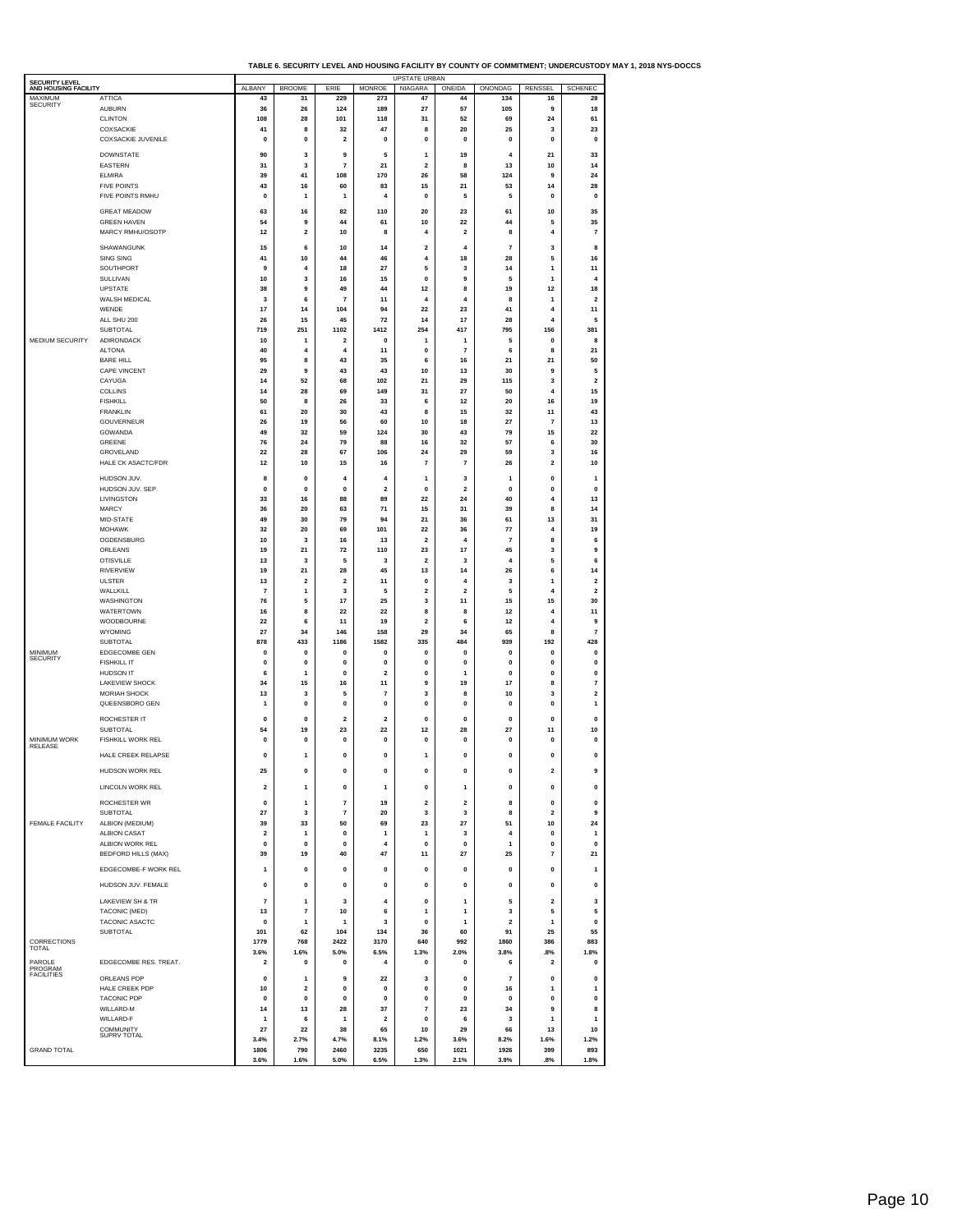#### **TABLE 6. SECURITY LEVEL AND HOUSING FACILITY BY COUNTY OF COMMITMENT; UNDERCUSTODY MAY 1, 2018 NYS-DOCCS**

| SECURITY LEVEL<br>AND HOUSING FACILITY |                                               | ALLGANY                                | CATTARG                                   | CAYUGA                                    | CHAUTAU                                 | CHEMUNG                                   | CHENANG                                 | <b>CLINTON</b>                            | <b>UPSTATE OTHER</b><br><b>COLUMBI</b>    | CORTLND                                 | DELAWAR                                 | <b>DUTCHES</b>                            | ESSEX                                     | FRANKLN                          | <b>FULTON</b>                                      | <b>GENESEE</b>                            | GREENE                                    |
|----------------------------------------|-----------------------------------------------|----------------------------------------|-------------------------------------------|-------------------------------------------|-----------------------------------------|-------------------------------------------|-----------------------------------------|-------------------------------------------|-------------------------------------------|-----------------------------------------|-----------------------------------------|-------------------------------------------|-------------------------------------------|----------------------------------|----------------------------------------------------|-------------------------------------------|-------------------------------------------|
| MAXIMUM<br><b>SECURITY</b>             | <b>ATTICA</b>                                 | $\overline{4}$                         | 16                                        | 13                                        | 12                                      | 15                                        | $\overline{4}$                          |                                           | 3                                         | $\overline{4}$                          | 3                                       | 14                                        | 3                                         | $\overline{4}$                   | 3                                                  | 14                                        | 0                                         |
|                                        | <b>AUBURN</b><br><b>CLINTON</b>               | $\overline{1}$<br>1                    | 6<br>9                                    | $\overline{7}$<br>$12$                    | 10<br>$\overline{7}$                    | $12$<br>19                                | 3<br>5                                  | 10<br>20                                  | $\overline{\mathbf{3}}$<br>$\overline{4}$ | 5<br>6                                  | $\pmb{0}$<br>1                          | 15<br>54                                  | $\overline{\mathbf{3}}$<br>$\overline{4}$ | 10<br>5                          | $\overline{4}$<br>9                                | ${\bf 14}$<br>8                           | $\mathbf{2}$<br>13                        |
|                                        | COXSACKIE                                     | $\mathbf 0$                            | $\overline{\mathbf{3}}$                   | $\overline{4}$                            | -1                                      | 8                                         | $\overline{\mathbf{2}}$                 | 17                                        | 3                                         | $\mathbf{0}$                            | $\overline{\mathbf{2}}$                 | 21                                        | $\overline{1}$                            | $\overline{\mathbf{2}}$          | 5                                                  | $\overline{\mathbf{2}}$                   | $\overline{\mathbf{2}}$                   |
|                                        | COXSACKIE JUVENILE                            | $\mathbf{0}$                           | $\mathbf{0}$                              | $\mathbf{0}$                              | $\mathbf 0$                             | $\mathbf 0$                               | $\mathbf{0}$                            | $\mathbf{0}$                              | $\mathbf{0}$                              | $\Omega$                                | $\mathbf{0}$                            | $\mathbf 0$                               | $\mathbf{0}$                              | 0                                | $\mathbf{0}$                                       | $\mathbf{0}$                              | $\pmb{\mathsf{o}}$                        |
|                                        | <b>DOWNSTATE</b><br>EASTERN                   | $\mathbf 0$<br>$\overline{\mathbf{1}}$ | $\overline{1}$<br>$\overline{\mathbf{2}}$ | $\mathbf 0$<br>3                          | 1<br>-1                                 | 3<br>$\overline{\mathbf{2}}$              | 1<br>0                                  | 11<br>3                                   | 4<br>$\mathbf{1}$                         | $\Omega$                                | $\mathbf{1}$<br>$\mathbf 0$             | 35<br>18                                  | 5<br>$\pmb{0}$                            | 8<br>$\mathbf 0$                 | 10<br>$\mathbf 0$                                  | $\mathbf{1}$<br>$\mathbf{0}$              | 8<br>$\mathbf{3}$                         |
|                                        | <b>ELMIRA</b>                                 | $\overline{4}$                         | 6                                         | 13                                        | 11                                      | 8                                         | 5                                       | 9                                         | 5                                         | 9                                       | 4                                       | 15                                        | $\overline{1}$                            | 3                                | $\overline{4}$                                     | $12$                                      | $\mathbf{1}$                              |
|                                        | <b>FIVE POINTS</b><br>FIVE POINTS RMHU        | $\mathbf{0}$<br>0                      | $\overline{2}$<br>$\mathbf{0}$            | 3<br>0                                    | $\overline{\mathbf{2}}$<br>$\Omega$     | 9<br>$\mathbf{0}$                         | $\overline{2}$<br>$\mathbf{0}$          | 12<br>$\overline{1}$                      | 5<br>$\mathbf{0}$                         | 5<br>$\Omega$                           | $\mathbf{1}$<br>$\mathbf 0$             | 21<br>$\overline{1}$                      | $\overline{\mathbf{2}}$<br>$\pmb{0}$      | 6<br>$\mathbf 0$                 | $\mathbf{0}$<br>0                                  | $\overline{4}$<br>$\mathbf{0}$            | $\mathbf{2}$<br>$\pmb{0}$                 |
|                                        | <b>GREAT MEADOW</b>                           | $\pmb{0}$                              | $\overline{\mathbf{2}}$                   | 9                                         | 6                                       | 3                                         | $\overline{\mathbf{2}}$                 | 11                                        | 5                                         | -1                                      | -1                                      | 20                                        | $\mathbf{2}$                              | -4                               | $\overline{4}$                                     | $\mathbf{3}$                              | $\mathbf{2}$                              |
|                                        | <b>GREEN HAVEN</b>                            | 1                                      | $\overline{\mathbf{2}}$                   | 6                                         |                                         | 8                                         | 1                                       | 3                                         | 6                                         | $\overline{\mathbf{2}}$                 | $\pmb{0}$                               | 19                                        | 3                                         | 3                                | 6                                                  | 5                                         | 8                                         |
|                                        | MARCY RMHU/OSOTP                              | $\mathbf 0$                            | $\mathbf 0$                               | $\mathbf 0$                               | 1                                       | $\overline{1}$                            | 0                                       | $\overline{1}$                            | $\overline{1}$                            | $\mathbf{0}$                            | $\pmb{0}$                               | 1                                         | $\pmb{0}$                                 | $\mathbf{1}$                     | $\mathbf 0$                                        | $\mathbf{1}$                              | $\pmb{\mathsf{o}}$                        |
|                                        | SHAWANGUNK<br>SING SING                       | $\mathbf 0$<br>$\mathbf{0}$            | 1                                         | $\overline{\mathbf{2}}$<br>$\overline{1}$ | 0<br>$\overline{7}$                     | $\mathbf 0$<br>5                          | 0<br>$\overline{2}$                     | $\overline{\mathbf{2}}$<br>$10\,$         | $\mathbf{0}$<br>6                         | $\mathbf{0}$<br>$\Omega$                | 0                                       | 8<br>${\bf 24}$                           | 1<br>$\mathbf{0}$                         | $\overline{\mathbf{2}}$<br>6     | 1<br>$\overline{2}$                                | $\mathbf{1}$<br>$\overline{2}$            | 0<br>$\mathbf{2}$                         |
|                                        | SOUTHPORT                                     | $\overline{\mathbf{1}}$                | $\mathbf{0}$                              | $\overline{4}$                            | 1                                       | $\overline{\mathbf{2}}$                   | $\overline{\mathbf{2}}$                 | -1                                        | $\mathbf{1}$                              | $\Omega$                                | -1<br>-1                                | 4                                         | 0                                         | 0                                | $\mathbf{1}$                                       | 3                                         | $\mathbf{1}$                              |
|                                        | SULLIVAN                                      | $\overline{\mathbf{2}}$                | $\overline{1}$                            | $\mathbf 0$                               | 1                                       | $\mathbf 0$                               | $\mathbf{1}$                            | $\overline{\mathbf{2}}$                   | $\mathbf{3}$                              | $\mathbf 0$                             | $\pmb{0}$                               | $\overline{\mathbf{4}}$                   | $\pmb{0}$                                 | $\mathbf 0$                      | $\mathbf 0$                                        | $\pmb{0}$                                 | $\mathbf{2}$                              |
|                                        | UPSTATE<br>WALSH MEDICAL                      | 0<br>$\mathbf 0$                       | $\mathbf{3}$<br>$\overline{1}$            | $\overline{7}$<br>$\mathbf 0$             | 3<br>$\mathbf{0}$                       | 9<br>1                                    | $\overline{2}$<br>0                     | $\overline{4}$<br>$\overline{1}$          | $\overline{\mathbf{2}}$<br>$\mathbf{0}$   | $\Delta$                                | $\mathbf{0}$<br>$\pmb{0}$               | $12$<br>3                                 | $\mathbf{1}$<br>$\pmb{0}$                 | $\boldsymbol{4}$<br>$\mathbf{0}$ | $\overline{\mathbf{2}}$<br>$\overline{\mathbf{2}}$ | $\mathbf{1}$<br>$\mathbf{1}$              | $\mathbf 3$<br>$\pmb{0}$                  |
|                                        | WENDE                                         | $\mathbf{0}$                           | $\overline{\mathbf{3}}$<br>$\mathbf{3}$   | $\overline{\mathbf{2}}$<br>8              | 5<br>$\overline{\mathbf{4}}$            | 8                                         | $\mathbf{0}$<br>3                       | 3<br>9                                    | $\mathbf{3}$                              | -1<br>$\Omega$                          | $\overline{\mathbf{3}}$<br>$\mathbf{1}$ | $\overline{7}$                            | 3                                         | -1                               | $\overline{\mathbf{2}}$                            | $\overline{\mathbf{3}}$                   | $\overline{2}$                            |
|                                        | ALL SHU 200<br>SUBTOTAL                       | 3<br>18                                | 62                                        | 94                                        | 74                                      | $\overline{7}$<br>120                     | 35                                      | 137                                       | 56                                        | 39                                      | 19                                      | 14<br>310                                 | $\mathbf{1}$<br>30                        | 60                               | 6<br>61                                            | 11<br>86                                  | $\mathbf{1}$<br>52                        |
| MEDIUM SECURITY                        | ADIRONDACK                                    | $\mathbf{o}$                           | $\mathbf 0$                               | -1                                        | $\mathbf{0}$                            | -1                                        | $\mathbf{0}$                            | 3                                         | $\mathbf 0$                               | $\mathbf 0$                             | $\mathbf{0}$                            | 6                                         | $\overline{2}$                            | $\overline{2}$                   | 3                                                  | $\mathbf{0}$                              | $\mathbf{2}$                              |
|                                        | <b>ALTONA</b><br><b>BARE HILL</b>             | $\mathbf 0$<br>$\mathbf 0$             | $\mathbf{0}$<br>$\mathbf 0$               | 1<br>5                                    | $\mathbf{0}$                            | $\mathbf 0$<br>3                          | 0<br>$\overline{\mathbf{2}}$            | 11<br>27                                  | $\overline{1}$<br>11                      | $\mathbf{0}$                            | $\pmb{0}$<br>$\overline{\mathbf{2}}$    | 14<br>27                                  | $\overline{\mathbf{2}}$<br>$\pmb{0}$      | 6<br>$\overline{7}$              | 4<br>9                                             | $\pmb{0}$<br>$\mathbf{3}$                 | $\pmb{0}$<br>8                            |
|                                        | <b>CAPE VINCENT</b>                           | $\mathbf{1}$<br>$\mathbf 0$            | $\overline{\mathbf{2}}$                   | 3                                         | $\overline{4}$                          | $\overline{7}$                            | 1<br>$\overline{7}$                     | $\overline{4}$                            | $\mathbf 0$                               | $\Omega$                                | $\mathbf{1}$<br>$\overline{7}$          | $\overline{7}$                            | 0                                         | $\mathbf{1}$                     | $\mathbf{1}$<br>$\mathbf 0$                        | $\mathbf{3}$                              | $\mathbf{2}$                              |
|                                        | CAYUGA<br>COLLINS                             | 5                                      | $\mathbf{3}$<br>$\overline{7}$            | 14<br>14                                  | 10<br>21                                | 22<br>14                                  | 6                                       | 3<br>$\mathbf{0}$                         | $\overline{1}$<br>$\mathbf{3}$            |                                         | 5                                       | 1<br>6                                    | $\overline{\mathbf{2}}$<br>$\overline{1}$ | $\pmb{0}$<br>$\overline{4}$      | $\overline{\mathbf{3}}$                            | 10<br>10                                  | $\pmb{0}$<br>$\pmb{\mathsf{o}}$           |
|                                        | <b>FISHKILL</b>                               | $\mathbf{1}$                           | $\boldsymbol{4}$<br>6                     | $\overline{4}$<br>$\overline{4}$          | $\overline{\mathbf{4}}$<br>5            | 6                                         | $\mathbf{0}$                            | 10                                        | 6                                         | $\Omega$<br>$\overline{2}$              | $\mathbf{0}$<br>$\mathbf{1}$            | 24                                        | $\mathbf{1}$<br>$\overline{7}$            | 6<br>$\overline{7}$              | $\overline{4}$<br>$\overline{4}$                   | 5                                         | $\boldsymbol{4}$                          |
|                                        | <b>FRANKLIN</b><br>GOUVERNEUR                 | $\pmb{0}$<br>$\overline{\mathbf{2}}$   | 1                                         | 13                                        | 5                                       | 6<br>11                                   | 3<br>$\overline{2}$                     | 23<br>$\overline{\mathbf{4}}$             | 10<br>$\overline{\mathbf{2}}$             | 3                                       | $\overline{2}$                          | 31<br>14                                  | $\mathbf{0}$                              | 3                                | $\mathbf{1}$                                       | 9<br>4                                    | $\scriptstyle\rm 7$<br>$\mathbf{1}$       |
|                                        | GOWANDA<br>GREENE                             | 5<br>$\overline{1}$                    | $\overline{7}$<br>5                       | 16<br>8                                   | 17<br>9                                 | 13<br>10                                  | $\overline{7}$<br>3                     | 14<br>16                                  | $\overline{\mathbf{4}}$<br>$\overline{7}$ | 9                                       | 6<br>1                                  | 28<br>27                                  | 3<br>$\overline{4}$                       | 5<br>$\overline{4}$              | $\overline{4}$<br>$\overline{\mathbf{2}}$          | 13<br>8                                   | $\boldsymbol{4}$<br>$\boldsymbol{4}$      |
|                                        | GROVELAND                                     | $\overline{\mathbf{2}}$                | $\overline{7}$                            | 6                                         | 18                                      | 9                                         | 8                                       | 8                                         | $\overline{2}$                            | -5                                      | $\overline{7}$                          | 11                                        | $\overline{\mathbf{2}}$                   | $\boldsymbol{4}$                 | 6                                                  | 11                                        | $\overline{\mathbf{2}}$                   |
|                                        | HALE CK ASACTC/FDR                            | $\overline{\mathbf{2}}$                | $\mathbf{3}$                              | $\overline{\mathbf{2}}$                   | $\overline{\mathbf{3}}$                 | 5                                         | 1                                       | $\overline{4}$                            | $\overline{4}$                            | $\mathbf{0}$                            | $\pmb{0}$                               | 9                                         | $\pmb{0}$                                 | $\mathbf{0}$                     | $\overline{\mathbf{2}}$                            | $\overline{\mathbf{2}}$                   | $\overline{\mathbf{2}}$                   |
|                                        | HUDSON JUV.<br>HUDSON JUV. SEP.               | $\mathbf 0$<br>$\mathbf 0$             | $\mathbf 0$<br>$\mathbf 0$                | 1<br>O                                    | $\mathbf 0$<br>$\mathbf{0}$             | $\mathbf 0$<br>$\mathbf 0$                | 0<br>0                                  | $\mathbf 0$<br>$\mathbf 0$                | $\pmb{0}$<br>$\mathbf{0}$                 | $\mathbf{0}$<br>$\mathbf{0}$            | $\pmb{0}$                               | 0                                         | $\pmb{0}$                                 | $\pmb{0}$<br>$\mathbf{0}$        | $\mathbf 0$<br>$\mathbf 0$                         | $\mathbf{1}$<br>$\mathbf 0$               | $\pmb{0}$<br>$\pmb{\mathsf{o}}$           |
|                                        | LIVINGSTON                                    | 5                                      | $\boldsymbol{4}$                          | 9                                         | 10                                      | 11                                        | $\overline{4}$                          | 5                                         | -1                                        | $\mathbf{3}$                            | $\pmb{0}$<br>$\mathbf{1}$               | -1<br>9                                   | $\pmb{0}$<br>5                            | $\overline{1}$                   | $\overline{\mathbf{2}}$                            | 14                                        | $\pmb{4}$                                 |
|                                        | MARCY                                         | $\overline{4}$                         | $\overline{\mathbf{2}}$                   | 6                                         | 6                                       | 5                                         | 5                                       | 10                                        | $\overline{4}$                            | $\overline{\mathbf{2}}$                 | 4                                       | 19                                        | 3                                         | 6                                | 3<br>5                                             | 9                                         | 4                                         |
|                                        | MID-STATE<br><b>MOHAWK</b>                    | $\mathbf{1}$<br>3                      | 11<br>$\overline{7}$                      | 16<br>10                                  | 9<br>9                                  | 11<br>11                                  | 6<br>14                                 | $\overline{7}$<br>$\overline{7}$          | $\overline{4}$<br>3                       | 6<br>5                                  | $\mathbf{2}$<br>6                       | 14<br>16                                  | 8<br>$\overline{\mathbf{2}}$              | 8<br>$\overline{7}$              | 6                                                  | 18<br>9                                   | $\boldsymbol{4}$<br>$\mathbf{3}$          |
|                                        | OGDENSBURG                                    | $\overline{1}$<br>$\mathbf{0}$         | $\overline{1}$                            | $\overline{\mathbf{2}}$                   | $\overline{2}$                          | 3<br>8                                    | $\overline{2}$                          | 5                                         | $\pmb{0}$<br>$\overline{2}$               | $\mathbf{0}$                            | 1<br>$\mathbf{0}$                       | 5<br>$\overline{7}$                       | $\pmb{0}$<br>$\overline{1}$               | $\mathbf 0$                      | $\overline{\mathbf{2}}$<br>$\mathbf{0}$            | $\overline{4}$                            | $\overline{1}$                            |
|                                        | ORLEANS<br><b>OTISVILLE</b>                   | $\mathbf 0$                            | $\mathbf{3}$<br>$\mathbf{0}$              | 9<br>$\mathbf 0$                          | 5<br>$\mathbf{0}$                       | $\overline{\mathbf{2}}$                   | $\overline{4}$<br>0                     | $\overline{4}$<br>$\mathbf{0}$            | $\mathbf{1}$                              | $\overline{\mathbf{2}}$<br>$\mathbf 0$  | $\overline{\mathbf{2}}$                 | 19                                        | $\overline{1}$                            | $\mathbf 0$<br>$\pmb{0}$         | 0                                                  | $\overline{4}$<br>$\pmb{0}$               | $\mathbf{2}$<br>$\overline{1}$            |
|                                        | <b>RIVERVIEW</b>                              | 1                                      | $\overline{2}$                            | 6                                         |                                         | $\overline{7}$                            | $\overline{\mathbf{2}}$                 | 9                                         | $\overline{\mathbf{2}}$                   | $\overline{2}$<br>$\Omega$              | $\pmb{0}$                               | $12$                                      | $\pmb{0}$                                 | 3                                | $\overline{2}$                                     | $\overline{4}$                            | $\pmb{\mathsf{o}}$                        |
|                                        | <b>ULSTER</b><br>WALLKILL                     | 0<br>$\mathbf 0$                       | $\mathbf{0}$<br>$\mathbf 0$               | $\mathbf 0$<br>$\mathbf 0$                | $\mathbf 0$<br>$\mathbf 0$              | 0<br>1                                    | 0<br>1                                  | 3<br>$\overline{4}$                       | -1<br>$\pmb{0}$                           | $\overline{2}$                          | 1<br>$\pmb{0}$                          | 6<br>8                                    | $\mathbf{1}$<br>$\pmb{0}$                 | $\mathbf 0$<br>$\mathbf 0$       | 1<br>$\overline{\mathbf{2}}$                       | $\overline{1}$<br>$\overline{\mathbf{2}}$ | $\mathbf{3}$<br>$\mathbf{1}$              |
|                                        | WASHINGTON                                    | $\mathbf{0}$                           | $\overline{\mathbf{2}}$                   | 1                                         | $\mathbf 0$                             | $\overline{2}$                            | -1                                      | 13                                        | 9                                         |                                         | -1                                      | 26                                        | $\overline{4}$                            | $\overline{4}$                   | $\overline{7}$                                     | $\mathbf{3}$                              | 5                                         |
|                                        | WATERTOWN<br>WOODBOURNE                       | $\mathbf{0}$<br>$\overline{1}$         | $\overline{1}$<br>$\overline{1}$          | 3<br>$\overline{1}$                       | 5<br>$\mathbf{1}$                       | $\overline{4}$<br>$\overline{\mathbf{2}}$ | $\overline{4}$<br>1                     | $\overline{\mathbf{1}}$<br>$\overline{4}$ | $\mathbf{1}$<br>$\overline{4}$            | $\mathbf{0}$                            | $\mathbf 0$<br>3                        | 10<br>18                                  | 0<br>$\mathbf{2}$                         | $\mathbf{3}$<br>$\mathbf{0}$     | 3<br>$\mathbf{1}$                                  | $\mathbf 0$<br>$\overline{\mathbf{2}}$    | $\overline{\mathbf{2}}$<br>$\overline{1}$ |
|                                        | WYOMING                                       | 5                                      | 9                                         | $12$                                      | 10                                      | $17\,$                                    | 10                                      | 8                                         | $\mathbf{3}$                              |                                         | $\mathbf{2}$                            | 9                                         | $\overline{1}$                            | 4                                | 5                                                  | 8                                         | $\mathbf 3$                               |
| MINIMUM                                | SUBTOTAL<br>EDGECOMBE GEN                     | 40<br>$\mathbf 0$                      | 88<br>$\pmb{0}$                           | 167<br>O                                  | 161<br>$\mathbf 0$                      | 191<br>$\mathbf 0$                        | 94<br>0                                 | 207<br>$\mathbf 0$                        | 86<br>$\mathbf{0}$                        | 70<br>$\mathbf{0}$                      | 55<br>$\pmb{0}$                         | 384<br>0                                  | 52<br>$\pmb{0}$                           | 85<br>$\mathbf{0}$               | 82<br>$\mathbf 0$                                  | 157<br>$\pmb{0}$                          | 70<br>$\mathbf 0$                         |
| SECURITY                               | <b>FISHKILL IT</b>                            | 0                                      | $\mathbf{0}$<br>$\mathbf 0$               | 0                                         | $\mathbf{0}$<br>$\mathbf{0}$            | $\mathbf 0$                               | $\mathbf 0$                             | $\mathbf{0}$                              | $\mathbf{0}$<br>$\mathbf{0}$              | $\Omega$<br>$\mathbf{0}$                | $\mathbf 0$                             | $\mathbf{1}$                              | 0                                         | $\mathbf 0$                      | 0                                                  | $\mathbf 0$                               | $\pmb{0}$                                 |
|                                        | <b>HUDSON IT</b><br>LAKEVIEW SHOCK            | $\mathbf 0$<br>$\mathbf{0}$            | $\mathbf{3}$                              | $\mathbf 0$<br>$\overline{4}$             | 13                                      | $\mathbf 0$<br>$12$                       | $\mathbf{1}$<br>$\overline{7}$          | 6                                         | 5                                         |                                         | $\mathbf 0$<br>6                        | $\overline{\mathbf{2}}$<br>$\overline{7}$ | $\pmb{0}$<br>$\mathbf{0}$                 | $\mathbf{1}$<br>-4               | 0<br>$\overline{\mathbf{3}}$                       | $\mathbf 0$<br>$\mathbf{3}$               | $\pmb{\mathsf{o}}$<br>$\mathbf{1}$        |
|                                        | <b>MORIAH SHOCK</b><br>QUEENSBORO GEN         | 1<br>$\pmb{0}$                         | $\overline{\mathbf{2}}$<br>$\mathbf 0$    | $\overline{\mathbf{2}}$<br>$\mathbf 0$    | 3<br>$\mathbf 0$                        | $\overline{\mathbf{2}}$<br>$\mathbf 0$    | 3<br>0                                  | $\overline{4}$<br>$\mathbf 0$             | $\pmb{0}$<br>$\mathbf{1}$                 | $\overline{\mathbf{2}}$<br>$\mathbf{0}$ | 5<br>$\pmb{0}$                          | 6<br>$\mathbf 0$                          | $\pmb{0}$<br>$\pmb{0}$                    | $\mathbf{0}$                     | 1<br>$\mathbf 0$                                   | $\overline{1}$<br>$\mathbf 0$             | $\mathbf{1}$<br>$\pmb{\mathsf{o}}$        |
|                                        |                                               | $\mathbf 0$                            | 0                                         |                                           | $\mathbf 0$                             |                                           |                                         | $\mathbf{0}$                              | $\mathbf{0}$                              | $\mathbf{0}$                            |                                         |                                           |                                           | $\mathbf 0$                      | 0                                                  |                                           | 0                                         |
|                                        | <b>ROCHESTER IT</b><br><b>SUBTOTAL</b>        | -1                                     | 5                                         | 0<br>6                                    | 16                                      | 0<br>14                                   | 0<br>11                                 | 11                                        | 6                                         | 10                                      | 0<br>11                                 | 0<br>16                                   | $\pmb{0}$<br>$\mathbf{0}$                 | -6                               | 4                                                  | $\mathbf{1}$<br>5                         | $\overline{\mathbf{2}}$                   |
| MINIMUM WORK<br>RELEASE                | FISHKILL WORK REL                             | 0                                      | 0                                         | $\mathbf 0$                               | $\mathbf 0$                             | $\mathbf 0$                               | $\mathbf 0$                             | $\Omega$                                  | $\Omega$                                  | $\Omega$                                | $\mathbf{0}$                            | 4                                         | $\mathbf 0$                               | $\mathbf 0$                      | 0                                                  | $\mathbf 0$                               | $\pmb{0}$                                 |
|                                        | HALE CREEK RELAPSE                            | $\mathbf{0}$                           | $\mathbf{0}$                              | $\mathbf{0}$                              | $\mathbf{0}$                            | -1                                        | $\mathbf{0}$                            | $\mathbf{0}$                              | $\mathbf{0}$                              | -1                                      | $\mathbf{0}$                            | $\mathbf 0$                               | $\mathbf{0}$                              | $\pmb{0}$                        | $\mathbf{0}$                                       | $\mathbf{0}$                              | $\pmb{0}$                                 |
|                                        | HUDSON WORK REL                               |                                        |                                           |                                           |                                         |                                           |                                         |                                           |                                           |                                         |                                         |                                           |                                           |                                  |                                                    |                                           |                                           |
|                                        | LINCOLN WORK REL                              | $\mathbf 0$                            | $\pmb{0}$                                 | $\mathbf 0$                               | $\mathbf 0$                             | $\mathbf 0$                               | $\pmb{0}$                               | $\pmb{0}$                                 | $\pmb{0}$                                 | $\mathbf{1}$                            | $\pmb{0}$                               | 1                                         | $\mathbf 0$                               | $\pmb{0}$                        | $\pmb{0}$                                          | $\pmb{0}$                                 | $\pmb{0}$                                 |
|                                        | ROCHESTER WR                                  | 0                                      | $\pmb{0}$<br>$\mathbf{0}$                 | $\overline{\mathbf{2}}$                   | $\mathbf 0$                             | 1                                         | 1                                       | $\pmb{0}$                                 | $\mathbf{0}$                              | 3                                       | $\pmb{0}$                               | 0                                         | $\pmb{0}$                                 | $\pmb{0}$                        | $\pmb{0}$                                          | $\overline{1}$                            | $\pmb{0}$                                 |
| <b>FEMALE FACILITY</b>                 | SUBTOTAL<br>ALBION (MEDIUM)                   | $\pmb{0}$<br>$\mathbf{1}$              | 11                                        | $\mathbf{2}$<br>10                        | $\mathbf 0$<br>5                        | $\mathbf{2}$<br>8                         | $\mathbf{1}$<br>4                       | $\mathbf{2}$<br>22                        | $\mathbf{2}$<br>$\overline{\mathbf{3}}$   | 5<br>10                                 | $\pmb{0}$<br>3                          | 6<br>15                                   | $\pmb{0}$<br>6                            | $\overline{1}$<br>8              | $\mathbf{1}$<br>9                                  | $\overline{1}$<br>${\bf 15}$              | $\mathbf{1}$<br>$\overline{\mathbf{2}}$   |
|                                        | <b>ALBION CASAT</b>                           | $\overline{1}$                         | $\pmb{0}$                                 | 1                                         | $\mathbf 0$                             | $\mathbf 0$                               | $\mathbf{1}$                            | $\pmb{0}$                                 | $\pmb{0}$                                 | $\mathbf 0$<br>$\mathbf{0}$             | $\mathbf{1}$                            | $\mathbf 0$                               | $\mathbf 0$                               | $\pmb{0}$                        | $\mathbf 0$<br>$\mathbf 0$                         | $\pmb{0}$                                 | $\pmb{0}$                                 |
|                                        | ALBION WORK REL<br><b>BEDFORD HILLS (MAX)</b> | $\pmb{0}$<br>$\mathbf{3}$              | $\pmb{\mathsf{o}}$<br>$\boldsymbol{4}$    | $\pmb{0}$<br>$\overline{7}$               | $\mathbf{1}$<br>$\overline{\mathbf{3}}$ | $\overline{1}$<br>6                       | 0<br>$\overline{\mathbf{2}}$            | $\pmb{\mathsf{o}}$<br>$12$                | $\pmb{0}$<br>$\overline{\mathbf{2}}$      | $\overline{2}$                          | $\pmb{0}$<br>3                          | $\mathbf 0$<br>9                          | $\pmb{0}$<br>$\mathbf 3$                  | $\pmb{0}$<br>6                   | $\mathbf 0$                                        | $\mathbf{3}$<br>5                         | $\pmb{0}$<br>$\mathbf{3}$                 |
|                                        | EDGECOMBE-F WORK REL                          | $\pmb{0}$                              | $\pmb{\mathsf{o}}$                        | $\pmb{0}$                                 | $\mathbf 0$                             | $\pmb{0}$                                 | $\mathbf{0}$                            | $\overline{1}$                            | $\mathbf{0}$                              | $\mathbf{0}$                            | $\mathbf{0}$                            | 0                                         | $\pmb{0}$                                 | $\mathbf{1}$                     | $\mathbf 0$                                        | $\pmb{0}$                                 | $\mathbf{1}$                              |
|                                        | HUDSON JUV. FEMALE                            | $\pmb{0}$                              | $\mathbf 0$                               | $\pmb{\mathsf{o}}$                        | $\mathbf 0$                             | $\mathbf{1}$                              | $\pmb{0}$                               | $\pmb{\mathsf{o}}$                        | $\mathbf 0$                               | $\pmb{0}$                               | $\pmb{0}$                               | $\pmb{0}$                                 | $\pmb{0}$                                 | $\pmb{0}$                        | $\pmb{0}$                                          | $\pmb{0}$                                 | $\pmb{0}$                                 |
|                                        | LAKEVIEW SH & TR                              | $\overline{1}$                         | $\pmb{0}$                                 | $\overline{\mathbf{2}}$                   | $\overline{\mathbf{2}}$                 | $\pmb{0}$                                 | $\pmb{0}$                               | 6                                         | $\pmb{0}$                                 | $\mathbf 0$                             | $\pmb{0}$                               | 5                                         | $\overline{\mathbf{4}}$                   | $\pmb{0}$                        | $\mathbf{1}$                                       | $\overline{\mathbf{2}}$                   | $\mathbf 0$                               |
|                                        | TACONIC (MED)                                 | $\overline{1}$                         | $\mathbf{0}$                              | $\overline{\mathbf{2}}$                   | $\overline{1}$                          | $\overline{1}$                            | $\mathbf{1}$                            | 9                                         | $\mathbf{3}$                              | $\mathbf{0}$                            | $\mathbf{2}$                            | $\overline{4}$                            | $\mathbf{2}$                              | $\mathbf 0$                      | $\pmb{0}$                                          | $\mathbf{3}$                              | $\mathbf{1}$                              |
|                                        | TACONIC ASACTC<br>SUBTOTAL                    | 0<br>$\overline{7}$                    | $\mathbf 0$<br>15                         | $\overline{\mathbf{1}}$<br>23             | $\mathbf 0$<br>12                       | 0<br>$17\,$                               | $\mathbf{1}$<br>9                       | $\overline{2}$<br>52                      | $\mathbf 0$<br>8                          | $\Omega$<br>$12$                        | $\mathbf 0$<br>$\boldsymbol{9}$         | 0<br>33                                   | 0<br>15                                   | $\mathbf 0$<br>15                | $\mathbf 0$<br>10                                  | $\mathbf{0}$<br>28                        | $\pmb{0}$<br>$\overline{7}$               |
| CORRECTIONS<br><b>TOTAL</b>            |                                               | 66                                     | 170                                       | 292                                       | 263                                     | 344                                       | 150                                     | 409                                       | 158                                       | 136                                     | 94                                      | 749                                       | 97                                        | 167                              | 158                                                | 277                                       | 132                                       |
| PAROLE                                 | EDGECOMBE RES. TREAT.                         | .1%<br>$\mathbf 0$                     | .3%<br>$\mathbf 0$                        | .6%<br>$\mathbf 0$                        | .5%<br>$\mathbf 0$                      | .7%<br>$\mathbf 0$                        | .3%<br>0                                | .8%<br>$\mathbf 0$                        | .3%<br>$\mathbf{0}$                       | .3%<br>$\pmb{0}$                        | .2%<br>$\pmb{0}$                        | 1.5%<br>0                                 | .2%<br>$\overline{1}$                     | .3%<br>$\mathbf{0}$              | .3%<br>$\mathbf 0$                                 | .6%<br>$\pmb{0}$                          | .3%<br>$\mathbf 0$                        |
| PROGRAM<br>FACILITIES                  | ORLEANS PDP                                   | $\overline{1}$                         | $\overline{1}$                            | $\overline{\mathbf{2}}$                   | $\mathbf{1}$                            | $\overline{\bf 4}$                        | 0                                       | $\pmb{0}$                                 | $\pmb{0}$                                 | $\mathbf{1}$                            | $\pmb{0}$                               | $\mathbf 0$                               | $\mathbf 0$                               | $\pmb{0}$                        | $\mathbf 0$                                        | $\overline{1}$                            | $\pmb{0}$                                 |
|                                        | HALE CREEK PDP                                | $\pmb{0}$                              | $\mathbf{0}$                              | $\overline{\mathbf{2}}$                   | $\mathbf{0}$                            | $\pmb{0}$                                 | $\mathbf{0}$                            | $\overline{1}$                            | $\mathbf{0}$                              | $\mathbf{0}$                            | $\pmb{\mathsf{o}}$                      | $\mathbf{0}$                              | $\pmb{0}$                                 | $\mathbf{0}$                     | $\overline{1}$                                     | $\mathbf{0}$                              | $\mathbf{2}$                              |
|                                        | <b>TACONIC PDP</b><br>WILLARD-M               | $\pmb{0}$<br>$\overline{4}$            | $\mathbf 0$<br>8                          | $\pmb{0}$<br>$\overline{7}$               | $\mathbf{0}$<br>6                       | $\pmb{0}$<br>5                            | $\mathbf{0}$<br>$\overline{\mathbf{2}}$ | $\mathbf{0}$<br>6                         | $\mathbf 0$<br>$\overline{4}$             | $\Omega$<br>6                           | $\mathbf{0}$<br>$\pmb{0}$               | $\mathbf{0}$<br>11                        | $\pmb{0}$<br>$\mathbf 3$                  | $\mathbf{0}$<br>$\mathbf{3}$     | $\mathbf 0$<br>6                                   | $\pmb{0}$<br>5                            | $\pmb{0}$<br>$\overline{2}$               |
|                                        | WILLARD-F                                     | $\overline{\mathbf{2}}$                | -1                                        | $\overline{2}$                            | -1                                      | $\mathbf{1}$                              | $\mathbf{0}$                            | 6                                         |                                           | $\mathbf{0}$                            | $\mathbf{1}$                            | $\overline{2}$                            | $\overline{1}$                            | $\overline{2}$                   | $\mathbf{2}$                                       | $\mathbf{1}$                              | $\mathbf{3}$                              |
|                                        | COMMUNITY<br>SUPRV TOTAL                      | $\scriptstyle{7}$<br>.9%               | 10<br>1.2%                                | 13<br>1.6%                                | 8<br>1.0%                               | 10<br>1.2%                                | $\overline{\mathbf{2}}$<br>.2%          | 13<br>1.6%                                | 5<br>.6%                                  | $\scriptstyle\rm 7$<br>.9%              | $\overline{1}$<br>.1%                   | 13<br>1.6%                                | 5<br>$.6\%$                               | 5<br>$.6\%$                      | 9<br>1.1%                                          | $\overline{7}$<br>.9%                     | $\scriptstyle\rm 7$<br>.9%                |
| <b>GRAND TOTAL</b>                     |                                               | 73                                     | 180                                       | 305                                       | 271                                     | 354                                       | 152                                     | 422                                       | 163                                       | 143                                     | 95                                      | 762                                       | 102                                       | 172                              | 167                                                | 284                                       | 139                                       |
|                                        |                                               | .1%                                    | .4%                                       | .6%                                       | .5%                                     | .7%                                       | .3%                                     | .9%                                       | .3%                                       | .3%                                     | .2%                                     | 1.5%                                      | .2%                                       | .3%                              | .3%                                                | .6%                                       | .3%                                       |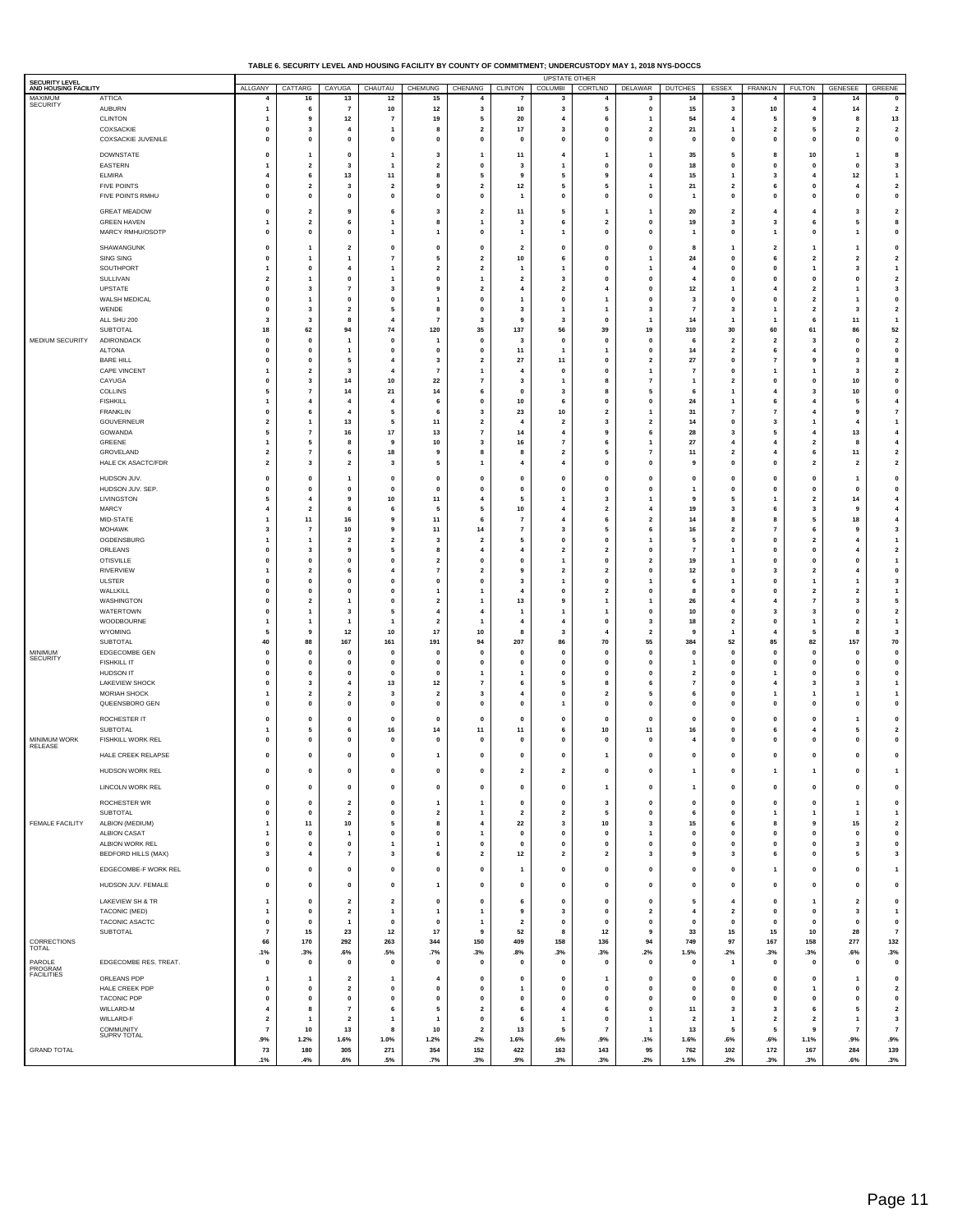| TABLE 6. SECURITY LEVEL AND HOUSING FACILITY BY COUNTY OF COMMITMENT: UNDERCUSTODY MAY 1. 2018 NYS-DOCCS |  |
|----------------------------------------------------------------------------------------------------------|--|
|                                                                                                          |  |

| SECURITY LEVEL                         | <b>UPSTATE OTHER</b>                    |                                        |                                |                                        |                                        |                                           |                                           |                                         |                              |                               |                                                    |                                           |                                         |                                                    |                                           |                              |                                                                                                                                                                                                                                                                                                                                                                                                                              |
|----------------------------------------|-----------------------------------------|----------------------------------------|--------------------------------|----------------------------------------|----------------------------------------|-------------------------------------------|-------------------------------------------|-----------------------------------------|------------------------------|-------------------------------|----------------------------------------------------|-------------------------------------------|-----------------------------------------|----------------------------------------------------|-------------------------------------------|------------------------------|------------------------------------------------------------------------------------------------------------------------------------------------------------------------------------------------------------------------------------------------------------------------------------------------------------------------------------------------------------------------------------------------------------------------------|
| AND HOUSING FACILITY<br>MAXIMUM        | <b>ATTICA</b>                           | <b>HAMILTN</b><br>$\mathbf{0}$         | <b>HERKIMR</b>                 | <b>JFFRSON</b><br>17                   | LEWIS                                  | LVNGSTN                                   | <b>MADISON</b><br>9                       | <b>MNTGMRY</b><br>6                     | ONTARIO<br>21                | ORANGE<br>24                  | ORLEANS<br>$\overline{4}$                          | OSWEGO<br>10                              | <b>OTSEGO</b><br>11                     | PUTNAM                                             | ST.LAWR<br>$\overline{7}$                 | SARATOG<br>$\overline{4}$    | SCHOHAR                                                                                                                                                                                                                                                                                                                                                                                                                      |
| SECURITY                               | <b>AUBURN</b>                           | $\mathbf 0$                            | 8                              | $\overline{7}$                         | $\mathbf{1}$                           | 6                                         | 4                                         | $\overline{\mathbf{2}}$                 | 12                           | 23                            | $\overline{\mathbf{2}}$                            | $\overline{7}$                            | 5                                       | -1                                                 | 6                                         | 6                            | $\mathbf 0$                                                                                                                                                                                                                                                                                                                                                                                                                  |
|                                        | <b>CLINTON</b><br>COXSACKIE             | 1<br>$\mathbf{0}$                      | $\overline{4}$<br>5            | 9<br>-1                                | 3<br>$\mathbf{0}$                      | 6<br>$\overline{2}$                       | $\overline{\mathbf{2}}$<br>$\mathbf{1}$   | 3<br>9                                  | 10<br>$\overline{2}$         | 50<br>19                      | 3<br>$\overline{\mathbf{2}}$                       | $\overline{4}$<br>$\overline{4}$          | 5<br>7                                  | 6<br>4                                             | 17<br>4                                   | 20<br>$\overline{7}$         | 4<br>$\overline{1}$                                                                                                                                                                                                                                                                                                                                                                                                          |
|                                        | COXSACKIE JUVENILE                      | $\mathbf 0$                            | $\mathbf{0}$                   | $\mathbf 0$                            | $\mathbf 0$                            | 0                                         | $\mathbf 0$                               | 1                                       | 0                            | $\mathbf 0$                   | $\mathbf 0$                                        | $\mathbf 0$                               | $\mathbf{0}$                            | $\mathbf 0$                                        | $\mathbf{0}$                              | 0                            | 0                                                                                                                                                                                                                                                                                                                                                                                                                            |
|                                        | DOWNSTATE                               | $\mathbf{0}$                           | $\overline{2}$                 | $\mathbf{3}$                           | $\mathbf{1}$                           | $\mathbf{0}$                              | $\mathbf{1}$                              | 1                                       | $\overline{2}$               | 36                            | $\mathbf 0$                                        | $\mathbf{1}$                              | $\mathbf{0}$                            | 4                                                  | 13                                        | 21                           | $\overline{2}$                                                                                                                                                                                                                                                                                                                                                                                                               |
|                                        | EASTERN                                 | $\pmb{0}$                              | $\overline{\mathbf{2}}$        | 3                                      | $\mathbf 0$                            | $\pmb{0}$                                 | $\overline{1}$                            | $\pmb{0}$                               |                              | 13                            | $\pmb{0}$                                          | $\overline{\mathbf{2}}$                   | $\mathbf{0}$                            | $\overline{\mathbf{2}}$                            | 1                                         | 1                            | 1                                                                                                                                                                                                                                                                                                                                                                                                                            |
|                                        | <b>ELMIRA</b><br><b>FIVE POINTS</b>     | $\pmb{0}$<br>$\mathbf 0$               | 3<br>3                         | 12<br>$\overline{\mathbf{3}}$          | $\mathbf 0$<br>$\overline{\mathbf{2}}$ | 14<br>5                                   | 8<br>5                                    | 12<br>5                                 | 26<br>11                     | 16<br>27                      | 5<br>$\overline{4}$                                | 20<br>$\overline{4}$                      | 10<br>$\overline{2}$                    | $\overline{\mathbf{2}}$<br>$\overline{2}$          | 4<br>8                                    | $\overline{\mathbf{r}}$<br>4 | $\overline{\mathbf{2}}$<br>3                                                                                                                                                                                                                                                                                                                                                                                                 |
|                                        | FIVE POINTS RMHU                        | $\pmb{0}$                              | $\mathbf 0$                    | $\mathbf 0$                            | $\mathbf{0}$                           | $\mathbf{1}$                              | $\mathbf{0}$                              | $\mathbf{2}$                            | $\pmb{0}$                    | $\pmb{0}$                     | $\pmb{0}$                                          | $\mathbf{1}$                              | 0                                       | $\pmb{0}$                                          | 0                                         | 0                            | $\pmb{0}$                                                                                                                                                                                                                                                                                                                                                                                                                    |
|                                        | <b>GREAT MEADOW</b>                     | $\mathbf 0$                            | $\mathbf{1}$                   | $\overline{4}$                         | $\mathbf 0$                            | 4                                         | $\overline{2}$                            | 3                                       | $\overline{7}$               | 26                            | $\overline{\mathbf{2}}$                            | 4                                         | 1                                       | $\mathbf{1}$                                       | $\overline{7}$                            | 8                            | $\mathbf 0$                                                                                                                                                                                                                                                                                                                                                                                                                  |
|                                        | <b>GREEN HAVEN</b>                      | $\pmb{0}$                              | 3                              | -7                                     | 1                                      | 1                                         | $\mathbf{3}$                              | $\overline{\mathbf{2}}$                 | 4                            | 48                            | $\pmb{0}$                                          | $\overline{\mathbf{2}}$                   | $\overline{\mathbf{2}}$                 | $\overline{4}$                                     | 1                                         | $\overline{\mathbf{2}}$      | $\mathbf{1}$                                                                                                                                                                                                                                                                                                                                                                                                                 |
|                                        | MARCY RMHU/OSOTP                        | $\mathbf{0}$                           | $\mathbf 0$                    | $\mathbf{0}$                           | $\mathbf{0}$                           | $\mathbf{0}$                              | $\mathbf{0}$                              | $\mathbf{0}$                            | $\overline{2}$               | $\mathbf{1}$                  | $\overline{2}$                                     | $\mathbf{0}$                              | 1                                       | $\mathbf{1}$                                       | $\overline{2}$                            | $\mathbf{0}$                 | $\mathbf 0$                                                                                                                                                                                                                                                                                                                                                                                                                  |
|                                        | SHAWANGUNK                              | $\mathbf 0$                            | $\mathbf{0}$<br>$\overline{2}$ | $\overline{\mathbf{2}}$                | $\mathbf{0}$                           | $\pmb{0}$                                 | $\mathbf{1}$<br>$\overline{1}$            | $\overline{\mathbf{2}}$                 | 3                            | 8                             | $\overline{\mathbf{2}}$<br>$\overline{1}$          | $\overline{1}$                            | 0<br>$\mathbf{0}$                       | -1<br>4                                            | $\overline{\mathbf{2}}$<br>$\overline{2}$ | 1                            | 0                                                                                                                                                                                                                                                                                                                                                                                                                            |
|                                        | <b>SING SING</b><br>SOUTHPORT           | $\mathbf 0$<br>$\pmb{0}$               | $\mathbf{1}$                   | 3<br>$\overline{\mathbf{2}}$           | $\mathbf 0$<br>$\mathbf{0}$            | $\overline{\mathbf{2}}$<br>0              | $\overline{1}$                            | 1<br>$\pmb{0}$                          | 0<br>$\overline{2}$          | 29<br>5                       | $\overline{\mathbf{2}}$                            | 3<br>$\mathbf{1}$                         |                                         | $\pmb{0}$                                          | $\overline{\mathbf{2}}$                   | 8<br>0                       | 0<br>$\pmb{0}$                                                                                                                                                                                                                                                                                                                                                                                                               |
|                                        | SULLIVAN                                | $\mathbf{0}$                           | -1                             | $\overline{2}$                         | $\mathbf{0}$                           | $\mathbf{1}$                              | $\overline{2}$                            | 1                                       | $\overline{2}$               | 8                             | $\mathbf 0$                                        | $\mathbf{1}$                              | 0                                       | $\mathbf 0$                                        | $\overline{2}$                            | $\mathbf{0}$                 | $\mathbf{0}$                                                                                                                                                                                                                                                                                                                                                                                                                 |
|                                        | UPSTATE<br>WALSH MEDICAL                | $\pmb{0}$<br>$\pmb{0}$                 | $\mathbf{1}$<br>$\mathbf{0}$   | $\overline{\mathbf{2}}$<br>$\mathbf 0$ | 1<br>1                                 | $\overline{\mathbf{2}}$<br>$\overline{1}$ | $\mathbf{0}$<br>$\mathbf{0}$              | $\mathbf{1}$<br>0                       | 4<br>1                       | 31<br>$\mathbf{3}$            | $\overline{\mathbf{2}}$<br>$\overline{\mathbf{2}}$ | $\overline{4}$<br>$\overline{\mathbf{2}}$ | 0<br>0                                  | 1<br>$\pmb{0}$                                     | 6<br>$\mathbf{0}$                         | 5<br>$\mathbf 2$             | $\mathbf{1}$<br>1                                                                                                                                                                                                                                                                                                                                                                                                            |
|                                        | WENDE                                   | $\mathbf 0$                            | $\overline{1}$                 | $\overline{\mathbf{2}}$                | $\mathbf{1}$                           | 3                                         | $\overline{\mathbf{2}}$                   | 0                                       | 12                           | 8                             | 3                                                  | 5                                         | 1                                       | $\mathbf{1}$                                       | 1                                         | $\mathbf{1}$                 | $\mathbf 0$                                                                                                                                                                                                                                                                                                                                                                                                                  |
|                                        | ALL SHU 200<br><b>SUBTOTAL</b>          | $\pmb{0}$<br>$\mathbf{1}$              | $\mathbf 0$<br>43              | $12$<br>91                             | $\mathbf 0$<br>15                      | 6<br>61                                   | $\overline{\mathbf{2}}$<br>45             | 1<br>52                                 | 9<br>131                     | 13<br>388                     | $\mathbf{1}$<br>37                                 | 8<br>84                                   | 7<br>53                                 | 1<br>36                                            | 7<br>92                                   | 5<br>102                     | 1<br>18                                                                                                                                                                                                                                                                                                                                                                                                                      |
| MEDIUM SECURITY                        | ADIRONDACK                              | $\mathbf 0$                            | $\mathbf{0}$                   | $\mathbf{1}$                           | $\mathbf 0$                            | 1                                         | $\mathbf 0$                               | $\mathbf{1}$                            | $\mathbf{0}$                 | 11                            | $\mathbf 0$                                        | $\overline{\mathbf{2}}$                   | $\mathbf{0}$                            | $\mathbf 0$                                        | 3                                         | 7                            | $\overline{1}$                                                                                                                                                                                                                                                                                                                                                                                                               |
|                                        | <b>ALTONA</b>                           | $\pmb{0}$                              | $\overline{1}$                 | $\mathbf{0}$                           | $\mathbf{0}$                           | $\overline{1}$                            | $\overline{1}$                            | $\mathbf{1}$                            | 5                            | 25                            | $\pmb{0}$                                          | $\mathbf{3}$                              | 1                                       | $\mathbf{1}$                                       | 8                                         | 8                            | $\mathbf 2$                                                                                                                                                                                                                                                                                                                                                                                                                  |
|                                        | <b>BARE HILL</b><br><b>CAPE VINCENT</b> | $\mathbf{0}$<br>$\pmb{0}$              | 4<br>$\overline{4}$            |                                        | 6<br>1                                 | $\mathbf{0}$<br>$\overline{\mathbf{2}}$   | $\mathbf{0}$<br>$\mathbf{0}$              | $\overline{\mathbf{2}}$<br>4            | 6<br>10                      | 52<br>$11$                    | $\mathbf 0$<br>$\mathbf{1}$                        | $\overline{\mathbf{3}}$<br>6              | $\overline{2}$<br>0                     | $\overline{2}$<br>$\overline{\mathbf{2}}$          | 16<br>5                                   | 15<br>4                      | $\mathbf 2$<br>0                                                                                                                                                                                                                                                                                                                                                                                                             |
|                                        | CAYUGA                                  | $\pmb{0}$                              | $\overline{4}$                 | 8                                      | $\overline{1}$                         | 3                                         | 5                                         | 3                                       | 16                           | $\overline{7}$                | $\pmb{0}$                                          | 14                                        | 1                                       | $\pmb{0}$                                          | $\overline{7}$                            | 5                            | $\mathbf 0$                                                                                                                                                                                                                                                                                                                                                                                                                  |
|                                        | COLLINS<br><b>FISHKILL</b>              | $\mathbf 0$<br>$\pmb{0}$               | 10<br>$\pmb{0}$                | 11<br>6                                | 3<br>$\mathbf 0$                       | 8<br>3                                    | $\overline{7}$<br>6                       | 4<br>5                                  | 26<br>9                      | 9<br>35                       | 11<br>$\overline{\mathbf{1}}$                      | 18<br>$\mathbf{3}$                        | 5<br>1                                  | $\overline{\mathbf{2}}$<br>$\overline{\mathbf{2}}$ | 3<br>5                                    | 5<br>12                      | $\mathbf{1}$<br>0                                                                                                                                                                                                                                                                                                                                                                                                            |
|                                        | <b>FRANKLIN</b>                         | $\mathbf{0}$                           | 6                              | -4                                     | $\overline{\mathbf{3}}$                | $\overline{\mathbf{3}}$                   | 4                                         | $\mathbf{2}$                            | $\overline{7}$               | 44                            | $\mathbf 0$                                        | 9                                         | $\overline{\mathbf{2}}$                 | $\overline{2}$                                     | $12$                                      | 11                           | 3                                                                                                                                                                                                                                                                                                                                                                                                                            |
|                                        | GOUVERNEUR                              | $\mathbf 0$                            | $\overline{2}$                 | 9                                      | $\overline{\mathbf{2}}$                | 3                                         | $\overline{2}$                            | 6                                       | 5                            | 17                            | $\mathbf 0$                                        | 10                                        | 1                                       | 0                                                  | 9                                         | 9                            | $\mathbf{1}$                                                                                                                                                                                                                                                                                                                                                                                                                 |
|                                        | GOWANDA<br>GREENE                       | $\pmb{0}$<br>$\mathbf{0}$              | 9<br>5                         | 14<br>-8                               | 4<br>$\mathbf{0}$                      | 12<br>$\overline{7}$                      | $\overline{7}$<br>$\mathbf{1}$            | 8<br>$\overline{7}$                     | 29<br>11                     | 34<br>33                      | 5<br>3                                             | 36<br>12                                  | 5<br>3                                  | $\overline{\mathbf{2}}$<br>3                       | 21<br>$\overline{7}$                      | 26<br>9                      | $\overline{\mathbf{2}}$<br>3                                                                                                                                                                                                                                                                                                                                                                                                 |
|                                        | GROVELAND                               | $\pmb{0}$                              | 3                              | 13                                     | $\mathbf{1}$                           | 9                                         | 5                                         | 8                                       | 22                           | 16                            | 6                                                  | 18                                        | 8                                       | $\overline{\mathbf{2}}$                            | 5                                         | 8                            | 0                                                                                                                                                                                                                                                                                                                                                                                                                            |
|                                        | HALE CK ASACTC/FDR                      | $\overline{1}$                         | $\overline{1}$                 | 5                                      | $\mathbf 0$                            | $\overline{1}$                            | $\mathbf{0}$                              | $\mathbf{2}$                            | 3                            | 12                            | $\overline{1}$                                     | $\mathbf{0}$                              | $\mathbf{0}$                            | $\mathbf{1}$                                       | 3                                         | 1                            | 0                                                                                                                                                                                                                                                                                                                                                                                                                            |
|                                        | HUDSON JUV.<br>HUDSON JUV. SEP.         | $\pmb{0}$                              | $\pmb{0}$                      | $\mathbf 0$                            | $\mathbf 0$                            | $\pmb{0}$                                 | $\mathbf 0$                               | $\pmb{0}$                               | 1                            | $\mathbf{3}$<br>$\mathbf{0}$  | $\pmb{0}$                                          | $\pmb{0}$                                 | 0                                       | $\pmb{0}$                                          | $\pmb{\mathsf{o}}$                        | 1                            | $\mathbf 0$<br>$\mathbf 0$                                                                                                                                                                                                                                                                                                                                                                                                   |
|                                        | LIVINGSTON                              | $\pmb{0}$<br>$\pmb{0}$                 | $\mathbf{0}$<br>3              | $\mathbf 0$<br>$\overline{7}$          | $\mathbf 0$<br>0                       | 0<br>3                                    | $\mathbf{0}$<br>$\overline{1}$            | $\pmb{0}$<br>4                          | $\mathbf{0}$<br>18           | 14                            | $\pmb{0}$<br>$\overline{4}$                        | $\mathbf 0$<br>9                          | $\mathbf{0}$<br>3                       | $\mathbf 0$<br>$\mathbf{1}$                        | $\mathbf 0$<br>9                          | 0<br>2                       | $\mathbf{1}$                                                                                                                                                                                                                                                                                                                                                                                                                 |
|                                        | <b>MARCY</b>                            | $\pmb{0}$                              | 6                              | $\overline{7}$                         | $\overline{4}$                         | 9                                         | 6                                         | 4                                       | 18                           | 17                            | $\overline{1}$                                     | 16                                        | 4                                       | $\pmb{0}$                                          | 4                                         | 8                            | 0                                                                                                                                                                                                                                                                                                                                                                                                                            |
|                                        | MID-STATE<br><b>MOHAWK</b>              | $\mathbf 0$<br>$\overline{\mathbf{2}}$ | 8<br>8                         | $\overline{7}$<br>14                   | 4<br>3                                 | 6<br>8                                    | 9<br>$\overline{7}$                       | $12$<br>$\overline{7}$                  | 28<br>20                     | 25<br>21                      | 3<br>5                                             | 14<br>25                                  | 5<br>5                                  | 4<br>$\overline{\mathbf{2}}$                       | 10<br>7                                   | 15<br>9                      | $\mathbf{2}% =\mathbf{2}+\mathbf{2}+\mathbf{3}+\mathbf{4}+\mathbf{5}+\mathbf{5}+\mathbf{5}+\mathbf{6}+\mathbf{6}+\mathbf{5}+\mathbf{6}+\mathbf{5}+\mathbf{6}+\mathbf{6}+\mathbf{5}+\mathbf{6}+\mathbf{6}+\mathbf{5}+\mathbf{6}+\mathbf{6}+\mathbf{6}+\mathbf{5}+\mathbf{6}+\mathbf{6}+\mathbf{6}+\mathbf{6}+\mathbf{6}+\mathbf{6}+\mathbf{6}+\mathbf{6}+\mathbf{6}+\mathbf{6}+\mathbf{6}+\mathbf{6}+\mathbf{6}+\mathbf$<br>1 |
|                                        | OGDENSBURG                              | $\mathbf{0}$                           | -1                             | -5                                     | $\mathbf{0}$                           | $\overline{\mathbf{2}}$                   | $\mathbf{1}$                              | $\mathbf{1}$                            | $\overline{2}$               | -8                            | $\mathbf 0$                                        | $\overline{4}$                            | 1                                       | $\mathbf 0$                                        | 1                                         | $\overline{2}$               | $\mathbf 0$                                                                                                                                                                                                                                                                                                                                                                                                                  |
|                                        | ORLEANS                                 | $\mathbf{1}$                           | 5                              | 8                                      | $\mathbf{1}$                           | 1                                         | $\overline{2}$                            | $\overline{\mathbf{2}}$                 | 12                           | 14                            | $\overline{1}$                                     | 5                                         | 2                                       | $\overline{1}$                                     | $\overline{2}$                            | 5                            | $\mathbf{1}$                                                                                                                                                                                                                                                                                                                                                                                                                 |
|                                        | <b>OTISVILLE</b><br><b>RIVERVIEW</b>    | $\pmb{0}$<br>$\mathbf 0$               | $\mathbf{0}$<br>-1             | $\mathbf{0}$<br>- 6                    | $\mathbf{0}$<br>$\overline{2}$         | $\pmb{0}$<br>$\mathbf{1}$                 | $\mathbf{0}$<br>$\overline{2}$            | $\pmb{0}$<br>$\overline{4}$             | 0<br>$12$                    | 18<br>5                       | $\pmb{0}$<br>-1                                    | $\mathbf{0}$<br>8                         | 1<br>1                                  | $\pmb{0}$<br>$\mathbf 0$                           | 0<br>$\overline{2}$                       | 1<br>6                       | 0<br>$\mathbf{0}$                                                                                                                                                                                                                                                                                                                                                                                                            |
|                                        | <b>ULSTER</b>                           | $\pmb{0}$                              | $\mathbf 0$                    | $\mathbf 0$                            | $\mathbf{0}$                           | $\pmb{0}$                                 | $\mathbf 0$                               | $\pmb{0}$                               | 0                            | 6                             | $\pmb{0}$                                          | 0                                         | 0                                       | $\overline{\mathbf{2}}$                            | 5                                         | 4                            | 0                                                                                                                                                                                                                                                                                                                                                                                                                            |
|                                        | WALLKILL<br>WASHINGTON                  | $\pmb{0}$<br>$\mathbf 0$               | $\pmb{0}$<br>$\overline{1}$    | $\mathbf 0$<br>$\mathbf{1}$            | $\mathbf{0}$<br>1                      | $\pmb{0}$<br>0                            | $\mathbf{0}$<br>$\overline{2}$            | $\mathbf{1}$<br>$\overline{\mathbf{2}}$ | 3<br>$\overline{\mathbf{2}}$ | 15<br>27                      | $\pmb{0}$<br>$\mathbf 0$                           | $\mathbf{1}$<br>$\overline{\mathbf{2}}$   | 0<br>$\mathbf{0}$                       | $\pmb{0}$<br>$\overline{a}$                        | $\mathbf 0$<br>11                         | 1<br>9                       | $\mathbf 0$<br>$\overline{1}$                                                                                                                                                                                                                                                                                                                                                                                                |
|                                        | WATERTOWN                               | $\pmb{0}$                              | $\overline{\mathbf{2}}$        | 3                                      | $\mathbf 0$                            | 0                                         | $\pmb{0}$                                 | $\mathbf{1}$                            | 1                            | 8                             | $\pmb{0}$                                          | $\overline{\mathbf{2}}$                   | 0                                       | $\pmb{0}$                                          | 5                                         | 3                            | $\mathbf{1}$                                                                                                                                                                                                                                                                                                                                                                                                                 |
|                                        | WOODBOURNE                              | $\mathbf{0}$                           | $\overline{\mathbf{3}}$        | $\mathbf{1}$                           | $\mathbf{1}$                           | $\mathbf{1}$                              | $\overline{2}$                            | $\pmb{0}$                               | -1                           | 12                            | $\mathbf 0$                                        | $\overline{\mathbf{3}}$                   | $\overline{2}$                          | 3                                                  | 1                                         | $\mathbf{2}$                 | $\mathbf{1}$                                                                                                                                                                                                                                                                                                                                                                                                                 |
|                                        | WYOMING<br>SUBTOTAL                     | $\mathbf 0$<br>$\overline{4}$          | 3<br>90                        | 9<br>157                               | $\mathbf 0$<br>$37\,$                  | 4<br>88                                   | $\overline{2}$<br>72                      | 8<br>99                                 | 29<br>296                    | 21<br>520                     | 9<br>52                                            | 8<br>231                                  | 5<br>58                                 | 0<br>36                                            | 12<br>173                                 | 8<br>196                     | $\mathbf 0$<br>23                                                                                                                                                                                                                                                                                                                                                                                                            |
| MINIMUM<br>SECURITY                    | EDGECOMBE GEN                           | $\mathbf{0}$                           | $\mathbf 0$                    | $\mathbf 0$                            | $\mathbf 0$                            | $\mathbf{0}$                              | $\mathbf{0}$                              | $\mathbf 0$                             | $\mathbf{0}$                 | $\mathbf{0}$                  | $\mathbf 0$                                        | $\mathbf 0$                               | 0                                       | $\mathbf 0$                                        | 0                                         | 0                            | $\mathbf 0$                                                                                                                                                                                                                                                                                                                                                                                                                  |
|                                        | <b>FISHKILL IT</b><br><b>HUDSON IT</b>  | $\pmb{0}$<br>$\mathbf{0}$              | $\mathbf 0$<br>$\mathbf 0$     | $\mathbf{0}$<br>$\mathbf 0$            | 0<br>$\mathbf{0}$                      | 0<br>$\mathbf{0}$                         | $\mathbf{0}$<br>$\mathbf{0}$              | $\pmb{0}$<br>$\pmb{0}$                  | $\pmb{0}$<br>$\mathbf{0}$    | 0<br>-1                       | $\pmb{0}$<br>$\mathbf 0$                           | $\pmb{0}$<br>$\mathbf{0}$                 | 0<br>$\mathbf{0}$                       | $\pmb{0}$<br>$\mathbf 0$                           | $\mathbf 0$                               | 0<br>$\mathbf{1}$            | 0<br>$\mathbf 0$                                                                                                                                                                                                                                                                                                                                                                                                             |
|                                        | <b>LAKEVIEW SHOCK</b>                   | $\mathbf 0$                            | -1                             | 9                                      | $\mathbf 0$                            | 0                                         | $\mathbf{1}$                              | 8                                       | 7                            | 20                            | $\overline{\mathbf{z}}$                            | 10                                        | 5                                       | $\overline{\mathbf{2}}$                            | 9                                         | $\overline{\mathbf{r}}$      | $\mathbf 0$                                                                                                                                                                                                                                                                                                                                                                                                                  |
|                                        | <b>MORIAH SHOCK</b><br>QUEENSBORO GEN   | $\pmb{0}$<br>$\mathbf{0}$              | 3<br>$\mathbf{0}$              | $\mathbf{1}$<br>$\mathbf{0}$           | $\mathbf{0}$<br>$\mathbf{0}$           | $\overline{1}$<br>$\mathbf{0}$            | $\mathbf{3}$<br>$\mathbf{0}$              | 5<br>$\mathbf{0}$                       | 1<br>$\mathbf{0}$            | 6                             | $\overline{\mathbf{2}}$<br>$\mathbf 0$             | $\mathbf{3}$<br>$\mathbf 0$               | $\overline{\mathbf{2}}$<br>$\mathbf{0}$ | $\mathbf{1}$                                       | $\overline{\mathbf{3}}$<br>$\mathbf{0}$   | 5<br>$\mathbf{0}$            | 1<br>$\mathbf 0$                                                                                                                                                                                                                                                                                                                                                                                                             |
|                                        |                                         |                                        |                                |                                        |                                        |                                           |                                           |                                         |                              | 1                             |                                                    |                                           |                                         | $\mathbf{1}$                                       |                                           |                              |                                                                                                                                                                                                                                                                                                                                                                                                                              |
|                                        | ROCHESTER IT<br>SUBTOTAL                | $\mathbf 0$<br>$\mathbf 0$             | $\mathbf{0}$<br>4              | $\mathbf{0}$<br>10                     | 0<br>$\mathbf 0$                       | $\pmb{0}$<br>1                            | $\mathbf{0}$<br>$\overline{4}$            | 0<br>13                                 | 1<br>9                       | $\mathbf 0$<br>28             | $\pmb{0}$<br>$\overline{4}$                        | $\mathbf{0}$<br>13                        | $\mathbf{0}$<br>7                       | $\mathbf 0$<br>4                                   | 0<br>13                                   | 0<br>13                      | 0<br>$\mathbf{1}$                                                                                                                                                                                                                                                                                                                                                                                                            |
| MINIMUM WORK<br>RELEASE                | FISHKILL WORK REL                       | $\pmb{0}$                              | $\pmb{0}$                      | $\mathbf 0$                            | 0                                      | 0                                         | $\mathbf 0$                               | $\pmb{0}$                               | $\pmb{0}$                    | 8                             | $\pmb{0}$                                          | $\pmb{0}$                                 | 0                                       | $\pmb{0}$                                          | $\pmb{\mathsf{o}}$                        | 1                            | $\pmb{0}$                                                                                                                                                                                                                                                                                                                                                                                                                    |
|                                        | HALE CREEK RELAPSE                      | $\mathbf 0$                            | $\mathbf{0}$                   | $\mathbf 0$                            | 0                                      | 0                                         | $\mathbf{0}$                              | 0                                       | $\mathbf 0$                  | 0                             | $\mathbf 0$                                        | $\mathbf 0$                               | 0                                       | $\mathbf 0$                                        | $\mathbf{0}$                              | 0                            | 0                                                                                                                                                                                                                                                                                                                                                                                                                            |
|                                        | HUDSON WORK REL                         | $\mathbf{0}$                           | $\mathbf 0$                    | $\mathbf 0$                            | $\mathbf 0$                            | $\mathbf{0}$                              | $\mathbf{0}$                              | $\overline{4}$                          | $\mathbf{0}$                 | $\mathbf 0$                   | $\mathbf 0$                                        | 0                                         | $\mathbf{0}$                            | $\mathbf{0}$                                       | $\mathbf{0}$                              | 4                            | $\mathbf{0}$                                                                                                                                                                                                                                                                                                                                                                                                                 |
|                                        | LINCOLN WORK REL                        | $\pmb{0}$                              | $\pmb{\mathsf{o}}$             | $\pmb{0}$                              | $\pmb{0}$                              | $\mathbf 0$                               | $\pmb{0}$                                 | $\mathbf 0$                             | $\pmb{0}$                    | $\pmb{0}$                     | $\pmb{\mathsf{o}}$                                 | $\pmb{0}$                                 | $\mathbf{1}$                            | $\pmb{0}$                                          | $\pmb{0}$                                 | $\pmb{0}$                    | $\pmb{0}$                                                                                                                                                                                                                                                                                                                                                                                                                    |
|                                        | ROCHESTER WR                            | $\pmb{0}$                              | $\pmb{0}$                      | $\overline{1}$                         | $\mathbf 0$                            | $\overline{\mathbf{2}}$                   | $\pmb{0}$                                 | $\pmb{0}$                               | 3                            | $\pmb{0}$                     | $\overline{1}$                                     | $\mathbf{3}$                              | 1                                       | $\pmb{0}$                                          | $\pmb{0}$                                 | 0                            | $\mathbf 0$                                                                                                                                                                                                                                                                                                                                                                                                                  |
|                                        | <b>SUBTOTAL</b>                         | $\mathbf{0}$                           | $\mathbf{0}$                   | $\mathbf{1}$                           | $\pmb{0}$                              | $\mathbf{2}$                              | $\mathbf{0}$                              | $\overline{4}$                          | $\overline{\mathbf{3}}$      | 8                             | $\overline{1}$                                     | $\mathbf{3}$                              | $\overline{\mathbf{2}}$                 | $\mathbf{0}$                                       | $\mathbf{0}$                              | 5                            | $\pmb{0}$                                                                                                                                                                                                                                                                                                                                                                                                                    |
| FEMALE FACILITY                        | ALBION (MEDIUM)<br><b>ALBION CASAT</b>  | $\mathbf{1}$<br>$\pmb{0}$              | 11                             | 10                                     | $\overline{\mathbf{4}}$<br>$\pmb{0}$   | 8<br>$\mathbf 0$                          | $\overline{\mathbf{2}}$<br>$\overline{1}$ | 6<br>$\pmb{0}$                          | 31<br>3                      | 28<br>$\pmb{\mathsf{o}}$      | $\overline{4}$<br>$\pmb{0}$                        | $\overline{7}$                            | $\overline{\mathbf{2}}$<br>0            | $\overline{\mathbf{2}}$<br>$\pmb{0}$               | 13<br>$\overline{1}$                      | 14<br>0                      | $\overline{\mathbf{2}}$<br>$\pmb{0}$                                                                                                                                                                                                                                                                                                                                                                                         |
|                                        | ALBION WORK REL                         | $\pmb{0}$                              | $\pmb{0}$<br>$\mathbf{0}$      | $\pmb{0}$<br>$\mathbf 0$               | $\pmb{0}$                              | $\pmb{0}$                                 | $\pmb{0}$                                 | $\mathbf{0}$                            | $\mathbf{0}$                 | $\pmb{0}$                     | $\pmb{0}$                                          | $\mathbf{1}$<br>$\mathbf{0}$              | 1                                       | $\mathbf{0}$                                       | $\mathbf{0}$                              | $\mathbf{0}$                 | $\mathbf{0}$                                                                                                                                                                                                                                                                                                                                                                                                                 |
|                                        | <b>BEDFORD HILLS (MAX)</b>              | $\pmb{0}$                              | $\overline{4}$                 | 10                                     | $\overline{\mathbf{2}}$                | 5                                         | $\overline{4}$                            | $\mathbf 0$                             | 12                           | 15                            | 3                                                  | 9                                         | 1                                       | $\overline{1}$                                     | 10                                        | 15                           | $\overline{\mathbf{2}}$                                                                                                                                                                                                                                                                                                                                                                                                      |
|                                        | EDGECOMBE-F WORK REL                    | $\pmb{0}$                              | $\pmb{0}$                      | $\mathbf 0$                            | $\pmb{0}$                              | 0                                         | $\mathbf 0$                               | $\mathbf 0$                             | $\mathbf 0$                  | $\mathbf 0$                   | $\pmb{0}$                                          | $\pmb{0}$                                 | 0                                       | 0                                                  | 0                                         | $\mathbf{2}$                 | $\mathbf 0$                                                                                                                                                                                                                                                                                                                                                                                                                  |
|                                        | HUDSON JUV. FEMALE                      | $\pmb{0}$                              | $\mathbf 0$                    | $\mathbf 0$                            | $\pmb{0}$                              | $\mathbf 0$                               | $\mathbf{0}$                              | $\mathbf 0$                             | $\mathbf{0}$                 | $\mathbf 0$                   | $\pmb{0}$                                          | $\mathbf{0}$                              | $\mathbf{0}$                            | $\mathbf{0}$                                       | $\mathbf{0}$                              | $\mathbf{0}$                 | $\mathbf{0}$                                                                                                                                                                                                                                                                                                                                                                                                                 |
|                                        | LAKEVIEW SH & TR                        | $\pmb{0}$                              | $\mathbf{1}$                   | $\overline{1}$                         | $\mathbf 0$                            | $\mathbf{1}$                              | $\pmb{0}$                                 | $\pmb{0}$                               | $\pmb{0}$                    | $\mathbf{3}$                  | $\pmb{\mathsf{o}}$                                 | $\overline{\mathbf{2}}$                   | $\overline{\mathbf{2}}$                 | $\pmb{0}$                                          | 3                                         | 0                            | $\mathbf 0$                                                                                                                                                                                                                                                                                                                                                                                                                  |
|                                        | <b>TACONIC (MED)</b>                    | $\mathbf 0$                            | $\pmb{0}$                      | $\mathbf{3}$                           | $\overline{2}$                         | 1                                         | $\overline{1}$                            | 4                                       | $\overline{2}$               | $\scriptstyle\rm{7}$          | $\pmb{0}$                                          | $\overline{4}$                            | $\bf{0}$                                | $\mathbf 0$                                        | $\mathbf{0}$                              | 6                            | $\mathbf{1}$                                                                                                                                                                                                                                                                                                                                                                                                                 |
|                                        | TACONIC ASACTC<br><b>SUBTOTAL</b>       | $\pmb{0}$<br>$\mathbf{1}$              | $\pmb{0}$<br>16                | $\mathbf{0}$<br>24                     | $\overline{1}$<br>9                    | 0<br>15                                   | $\pmb{0}$<br>8                            | $\mathbf{1}$<br>11                      | $\pmb{0}$<br>48              | $\pmb{0}$<br>53               | $\pmb{0}$<br>$\overline{\mathbf{r}}$               | $\pmb{0}$<br>23                           | 0<br>6                                  | $\overline{1}$<br>$\overline{4}$                   | $\pmb{\mathsf{o}}$<br>27                  | 1<br>38                      | $\pmb{0}$<br>5                                                                                                                                                                                                                                                                                                                                                                                                               |
| CORRECTIONS<br>TOTAL                   |                                         | 6                                      | 153                            | 283                                    | 61                                     | 167                                       | 129                                       | 179                                     | 487                          | 997                           | 101                                                | 354                                       | 126                                     | 80                                                 | 305                                       | 354                          | 47                                                                                                                                                                                                                                                                                                                                                                                                                           |
|                                        |                                         | $.0\%$                                 | .3%                            | .6%                                    | .1%                                    | .3%                                       | .3%                                       | .4%                                     | 1.0%                         | 2.0%                          | .2%                                                | .7%                                       | .3%                                     | .2%                                                | .6%                                       | .7%                          | .1%                                                                                                                                                                                                                                                                                                                                                                                                                          |
| PAROLE<br>PROGRAM<br><b>FACILITIES</b> | EDGECOMBE RES. TREAT.                   | $\mathbf 0$                            | $\overline{1}$                 | $\mathbf 0$                            | $\pmb{0}$                              | 0                                         | $\mathbf{0}$                              | 0                                       | $\pmb{0}$                    | 5                             | $\pmb{0}$                                          | $\mathbf 0$                               | $\mathbf 0$                             | $\mathbf{0}$                                       | $\mathbf{0}$                              | 0                            | $\mathbf 0$                                                                                                                                                                                                                                                                                                                                                                                                                  |
|                                        | ORLEANS PDP<br>HALE CREEK PDP           | $\pmb{0}$<br>$\mathbf 0$               | $\pmb{0}$<br>$\mathbf{0}$      | $\mathbf 0$<br>$\overline{2}$          | $\overline{1}$<br>$\pmb{0}$            | $\mathbf{2}$<br>0                         | $\mathbf 0$<br>$\mathbf{1}$               | $\pmb{0}$<br>$\mathbf 0$                | 1<br>$\mathbf{0}$            | $\pmb{0}$<br>$\mathbf{0}$     | $\overline{1}$<br>$\mathbf 0$                      | $\overline{1}$<br>$\mathbf{1}$            | $\mathbf{0}$<br>$\mathbf{0}$            | $\pmb{0}$<br>$\mathbf 0$                           | $\pmb{\mathsf{o}}$<br>$\mathbf{0}$        | 0<br>3                       | $\mathbf 0$<br>$\mathbf 0$                                                                                                                                                                                                                                                                                                                                                                                                   |
|                                        | <b>TACONIC PDP</b>                      | $\pmb{0}$                              | $\pmb{0}$                      | $\pmb{0}$                              | $\mathbf 0$                            | 0                                         | $\pmb{0}$                                 | $\mathbf 0$                             | $\mathbf 0$                  | $\pmb{0}$                     | $\pmb{0}$                                          | $\pmb{0}$                                 | 0                                       | $\pmb{0}$                                          | $\pmb{0}$                                 | 0                            | $\pmb{0}$                                                                                                                                                                                                                                                                                                                                                                                                                    |
|                                        | WILLARD-M                               | $\mathbf{1}$                           | 5                              | 5                                      | 6                                      | 5                                         | $\overline{4}$                            | $\mathbf 0$                             | 10                           | 17                            | 3                                                  | 9                                         | 1                                       | $\overline{2}$                                     | 8                                         | 4                            | $\mathbf{0}$                                                                                                                                                                                                                                                                                                                                                                                                                 |
|                                        | WILLARD-F<br>COMMUNITY                  | $\mathbf 0$<br>$\overline{1}$          | $\mathbf{0}$<br>6              | $\overline{\mathbf{z}}$<br>9           | $\overline{\mathbf{2}}$<br>9           | 1<br>8                                    | $\mathbf{0}$<br>5                         | 0<br>$\pmb{0}$                          | 1<br>$12$                    | $\overline{\mathbf{2}}$<br>24 | $\mathbf 0$<br>$\overline{4}$                      | $\mathbf{3}$<br>14                        | $\mathbf 0$<br>$\mathbf{1}$             | 0<br>$\mathbf{2}$                                  | $\overline{1}$<br>9                       | 0<br>$\overline{7}$          | $\mathbf 0$<br>$\mathbf 0$                                                                                                                                                                                                                                                                                                                                                                                                   |
|                                        | SUPRV TOTAL                             | .1%                                    | .7%                            | 1.1%                                   | 1.1%                                   | 1.0%                                      | .6%                                       | .0%                                     | 1.5%                         | 3.0%                          | .5%                                                | 1.7%                                      | .1%                                     | .2%                                                | 1.1%                                      | .9%                          | .0%                                                                                                                                                                                                                                                                                                                                                                                                                          |
| <b>GRAND TOTAL</b>                     |                                         | $\overline{7}$<br>.0%                  | 159<br>.3%                     | 292<br>.6%                             | 70<br>.1%                              | 175<br>.4%                                | 134<br>.3%                                | 179<br>.4%                              | 499<br>1.0%                  | 1021<br>2.1%                  | 105<br>.2%                                         | 368<br>.7%                                | 127<br>.3%                              | 82<br>.2%                                          | 314<br>.6%                                | 361<br>.7%                   | 47<br>.1%                                                                                                                                                                                                                                                                                                                                                                                                                    |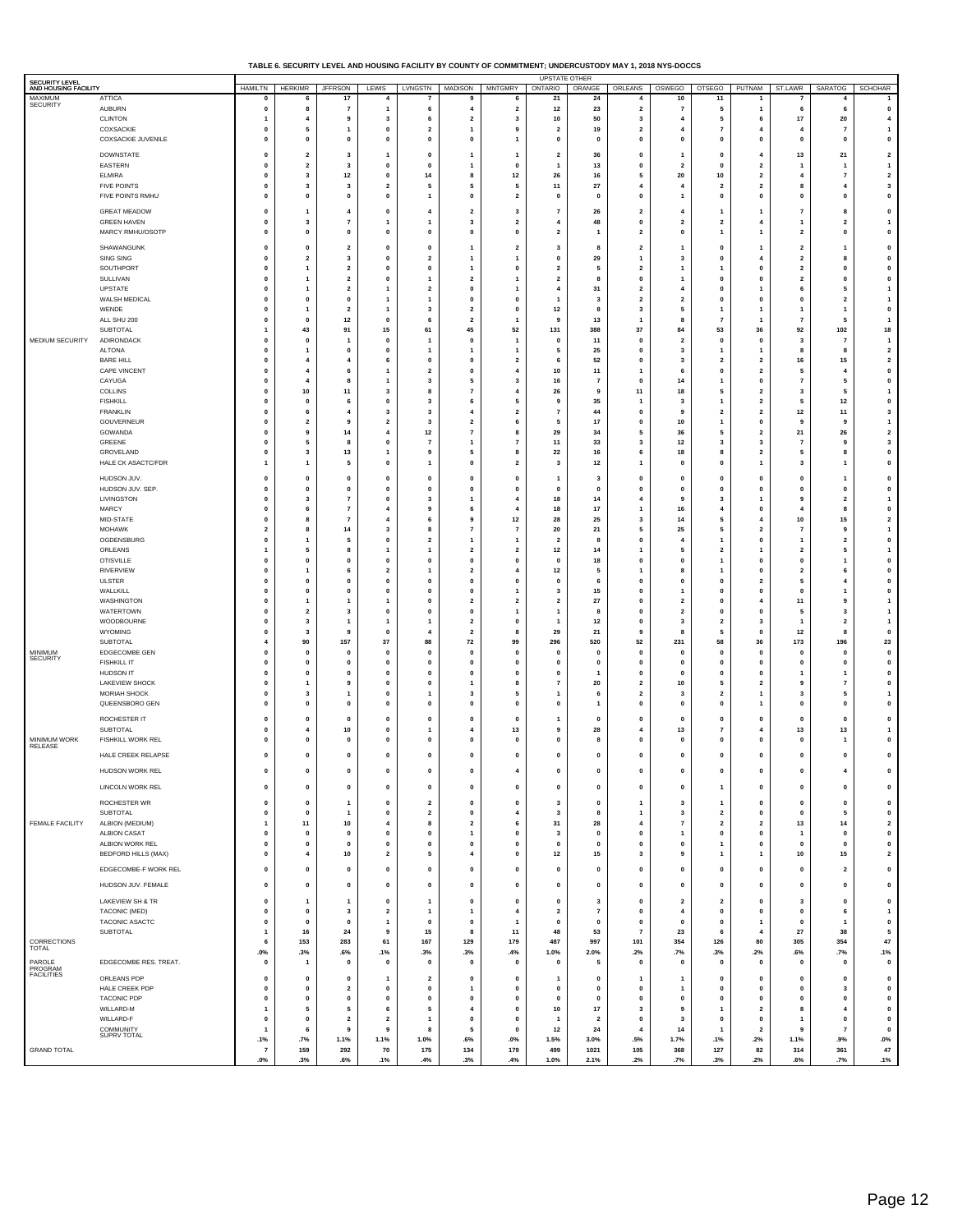| TABLE 6. SECURITY LEVEL AND HOUSING FACILITY BY COUNTY OF COMMITMENT: UNDERCUSTODY MAY 1. 2018 NYS-DOCCS |  |
|----------------------------------------------------------------------------------------------------------|--|
|                                                                                                          |  |

| SECURITY LEVEL                                                                                                                 |                                        |                                           |                                         |                              |                                  |                              | <b>UPSTATE OTHER</b>                      |                                           |                               |                                           |                                         |                                                    |                                | NO CODE                     |                                |
|--------------------------------------------------------------------------------------------------------------------------------|----------------------------------------|-------------------------------------------|-----------------------------------------|------------------------------|----------------------------------|------------------------------|-------------------------------------------|-------------------------------------------|-------------------------------|-------------------------------------------|-----------------------------------------|----------------------------------------------------|--------------------------------|-----------------------------|--------------------------------|
|                                                                                                                                | <b>ATTICA</b>                          | <b>SCHUYLR</b><br>$\overline{\mathbf{2}}$ | SENECA<br>$\overline{\mathbf{2}}$       | STEUBEN<br>14                | SULLIVN<br>11                    | <b>TIOGA</b><br>g            | <b>TOMPKNS</b><br>9                       | <b>ULSTER</b><br>15                       | WARREN<br>5                   | WSHNGTN<br>$\overline{4}$                 | WAYNE<br>20                             | <b>WYOMNG</b><br>3                                 | YATES<br>1                     | NO CODE<br>0                | <b>TOTAL</b><br>2024           |
| <b>SECURITY</b>                                                                                                                | <b>AUBURN</b>                          | $\overline{\mathbf{2}}$                   | 2                                       | 8                            | 9                                | 4                            | 6                                         | 10                                        | 3                             | 5                                         | $\overline{7}$                          | $\overline{4}$                                     | 5                              | 8                           | 1495                           |
|                                                                                                                                | <b>CLINTON</b>                         | 3                                         | 3<br>$\mathbf{0}$                       | 6                            | 31                               | 1                            | $\scriptstyle\rm{7}$                      | 37                                        | 19                            | 10                                        | 6                                       | $\overline{4}$                                     | 4                              | 0                           | 2626                           |
|                                                                                                                                | COXSACKIE<br>COXSACKIE JUVENILE        | $\mathbf{0}$<br>$\mathbf{0}$              | 0                                       | $\overline{\mathbf{2}}$<br>0 | 8<br>$\mathbf{0}$                | 1<br>0                       | $\overline{2}$<br>$\mathbf 0$             | 14<br>$\mathbf 0$                         | 3<br>$\bf{0}$                 | 9<br>0                                    | 1<br>$\mathbf{0}$                       | $\mathbf{0}$<br>$\mathbf{0}$                       | $\pmb{0}$<br>$\mathbf{0}$      | $\mathbf 0$<br>0            | 873<br>$\overline{\mathbf{3}}$ |
|                                                                                                                                | <b>DOWNSTATE</b>                       | 1                                         | $\mathbf{0}$                            | $\mathbf{1}$                 | 21                               | $\mathbf{0}$                 | $\mathbf{1}$                              | 20                                        | 16                            | $\overline{\mathbf{r}}$                   | $\mathbf{1}$                            | $\mathbf{0}$                                       | 0                              | $\mathbf{1}$                | 1147                           |
| AND HOUSING FACILITY<br>MAXIMUM<br>MEDIUM SECURITY<br>MINIMUM<br><b>SECURITY</b><br>MINIMUM WORK<br>RELEASE<br>FEMALE FACILITY | EASTERN                                | 0                                         | 0                                       | 2                            | 14                               | 0                            | $\mathbf 2$                               | $\overline{7}$                            | 3                             | 3                                         | 1                                       | $\overline{\mathbf{2}}$                            | 0                              | $\overline{1}$              | 925                            |
|                                                                                                                                | <b>ELMIRA</b>                          | 4                                         | 4                                       | $12$                         | 4                                | 5                            | 9                                         | 10                                        | 3                             | 3                                         | 8                                       | $10\,$                                             | 3                              | 14                          | 1562                           |
|                                                                                                                                | <b>FIVE POINTS</b><br>FIVE POINTS RMHU | $\mathbf{0}$<br>0                         | 1<br>0                                  | 6<br>0                       | 17<br>$\mathbf 0$                | 3<br>0                       | $\mathbf{1}$<br>$\pmb{0}$                 | 16<br>$\mathbf{1}$                        | $\overline{7}$<br>1           | 9<br>$\pmb{0}$                            | $\overline{\mathbf{2}}$<br>0            | 3<br>0                                             | 4<br>0                         | 0<br>0                      | 1254<br>55                     |
|                                                                                                                                | <b>GREAT MEADOW</b>                    | 2                                         | 0                                       | 2                            | 9                                | 1                            | $\overline{\mathbf{2}}$                   | 14                                        | 9                             | $\overline{\mathbf{c}}$                   | $\overline{7}$                          | 3                                                  | 2                              | $\pmb{0}$                   | 1452                           |
|                                                                                                                                | <b>GREEN HAVEN</b>                     | 1                                         | 3                                       | 5                            | 14                               | 1                            | $\mathbf 2$                               | 19                                        | 8                             | 3                                         | 3                                       | $\overline{4}$                                     | 0                              | $\pmb{0}$                   | 1887                           |
|                                                                                                                                | MARCY RMHU/OSOTP                       | $\mathbf{0}$                              | $\mathbf{2}$                            | $\overline{4}$               | $\mathbf 0$                      | $\mathbf{0}$                 | $\mathbf{0}$                              | $\mathbf{1}$                              | 1                             | $\mathbf{0}$                              | $\mathbf{1}$                            | $\mathbf{0}$                                       | $\pmb{0}$                      | $\mathbf 0$                 | 179                            |
|                                                                                                                                | SHAWANGUNK                             | 0                                         | $\mathbf{1}$                            | $\mathbf{1}$                 | 1                                | 1                            | $\pmb{0}$                                 | $\mathbf{1}$                              | 1                             | $\overline{1}$                            | $\overline{1}$                          | $\mathbf{0}$                                       | 0                              | 0                           | 490                            |
|                                                                                                                                | SING SING<br>SOUTHPORT                 | 1<br>0                                    | $\mathbf{1}$<br>0                       | 4<br>2                       | 9<br>$\mathbf 0$                 | 0<br>1                       | $\overline{\mathbf{2}}$<br>$\mathbf{1}$   | 17<br>$\mathbf 2$                         | $\overline{a}$<br>0           | $\overline{\mathbf{2}}$<br>1              | 3<br>$\pmb{0}$                          | $\mathbf{0}$<br>$\overline{\mathbf{2}}$            | 0<br>0                         | $\pmb{0}$<br>0              | 1574<br>363                    |
|                                                                                                                                | SULLIVAN                               | $\mathbf{0}$                              | $\mathbf{0}$                            | $\pmb{0}$                    | $\overline{2}$                   | $\mathbf{0}$                 | 3                                         | 5                                         | 3                             | $\mathbf{1}$                              | $\mathbf{0}$                            | $\mathbf{0}$                                       | $\pmb{0}$                      | $\mathbf 0$                 | 440                            |
|                                                                                                                                | UPSTATE                                | 0                                         | 0                                       | 1                            | 12                               | 1                            | $\overline{\mathbf{2}}$                   | 11                                        | 6                             | $\overline{\mathbf{4}}$                   | $\overline{\mathbf{2}}$                 | 1                                                  | 0                              | 0                           | 988                            |
|                                                                                                                                | WALSH MEDICAL<br>WENDE                 | 0<br>1                                    | $\pmb{0}$<br>0                          | 0<br>5                       | $\overline{1}$<br>$\overline{7}$ | 1<br>$\overline{\mathbf{2}}$ | $\mathbf 2$<br>$\mathbf{1}$               | $\overline{\mathbf{2}}$<br>$\overline{4}$ | $\mathbf 0$<br>$\overline{2}$ | $\overline{1}$<br>$\overline{4}$          | $\pmb{0}$<br>$\overline{7}$             | 1<br>3                                             | 1<br>0                         | $\pmb{0}$<br>4              | 139<br>788                     |
|                                                                                                                                | ALL SHU 200                            | 1                                         | 1                                       | 3                            | 5                                | 0                            | $\mathbf 2$                               | $\overline{7}$                            | 11                            | $\mathbf 2$                               | $\overline{7}$                          | $\overline{4}$                                     | 1                              | 0                           | 845                            |
|                                                                                                                                | <b>SUBTOTAL</b><br>ADIRONDACK          | 18<br>$\mathbf{0}$                        | 20<br>$\mathbf{0}$                      | 78<br>1                      | 175<br>3                         | 31<br>$\mathbf{0}$           | 54<br>$\pmb{0}$                           | 213<br>-6                                 | 105<br>5                      | 71<br>$\mathbf{1}$                        | 77<br>$\mathbf{0}$                      | 44<br>$\mathbf 0$                                  | 21<br>$\mathbf{0}$             | 28<br>$\mathbf{0}$          | 21109<br>198                   |
|                                                                                                                                | <b>ALTONA</b>                          | 0                                         | 0                                       | $\mathbf 2$                  | 5                                | 1                            | $\mathbf{1}$                              | $10\,$                                    | 8                             | 4                                         | $\overline{\mathbf{2}}$                 | $\mathbf{0}$                                       | $\pmb{0}$                      | $\pmb{0}$                   | 473                            |
|                                                                                                                                | <b>BARE HILL</b>                       | $\overline{2}$                            | $\mathbf{0}$                            | $\overline{4}$               | 13                               | $\mathbf{0}$                 | $\mathbf{0}$                              | 33                                        | 8                             | 10                                        | $\mathbf{1}$                            | 3                                                  | $\mathbf{0}$                   | $\pmb{0}$                   | 1337                           |
|                                                                                                                                | CAPE VINCENT<br>CAYUGA                 | 0<br>$\overline{2}$                       | $\overline{\mathbf{2}}$<br>9            | 9<br>9                       | $\overline{2}$<br>$\overline{2}$ | $\overline{\mathbf{2}}$<br>7 | 3<br>15                                   | 6<br>$\overline{4}$                       | 1<br>3                        | 4<br>$\mathbf 2$                          | $\overline{\mathbf{2}}$<br>5            | $\overline{\mathbf{2}}$<br>$\overline{\mathbf{2}}$ | 2<br>1                         | $\overline{1}$<br>$\pmb{0}$ | 814<br>848                     |
|                                                                                                                                | COLLINS                                | $\mathbf{0}$                              | 5                                       | 24                           | 6                                | 3                            | $\overline{7}$                            | 8                                         | 9                             | $\overline{\mathbf{2}}$                   | $\overline{\bf{4}}$                     | 9                                                  | $\overline{2}$                 | 0                           | 876                            |
|                                                                                                                                | <b>FISHKILL</b>                        | 1                                         | $\mathbf{1}$                            | 1                            | 13                               | 0                            | $\mathbf{1}$                              | 26                                        | 10                            | 6                                         | 3                                       | $\overline{1}$                                     | 0                              | 0                           | 1450                           |
|                                                                                                                                | <b>FRANKLIN</b><br>GOUVERNEUR          | $\mathbf{0}$<br>1                         | $\mathbf 2$<br>0                        | 5<br>9                       | 21<br>9                          | $\mathbf{0}$<br>2            | $\overline{2}$<br>$\overline{\mathbf{z}}$ | 35<br>17                                  | 14<br>$\overline{7}$          | 13<br>3                                   | 3<br>$\overline{\bf{4}}$                | $\overline{2}$<br>$\mathbf{1}$                     | $\mathbf{1}$<br>1              | $\pmb{0}$<br>0              | 1344<br>845                    |
|                                                                                                                                | GOWANDA                                | $\overline{4}$                            | $\overline{\mathbf{2}}$                 | 15                           | $\overline{2}$                   | 5                            | 5                                         | 26                                        | 12                            | 13                                        | 6                                       | 6                                                  | 6                              | $\pmb{0}$                   | 1412                           |
|                                                                                                                                | GREENE<br>GROVELAND                    | 1<br>3                                    | $\overline{\mathbf{3}}$<br>6            | $12$<br>12                   | 3<br>6                           | $\mathbf{2}$<br>5            | $\overline{4}$<br>8                       | 14<br>$\overline{7}$                      | 4<br>$\overline{4}$           | $\overline{7}$<br>6                       | 10<br>11                                | 1<br>6                                             | $\mathbf{1}$<br>$\overline{7}$ | $\mathbf 0$<br>0            | 1517<br>946                    |
|                                                                                                                                | HALE CK ASACTC/FDR                     | 0                                         | $\mathbf 0$                             | $\overline{\mathbf{2}}$      | $\overline{4}$                   | $\overline{\mathbf{2}}$      | 3                                         | $12$                                      | $\overline{2}$                | 3                                         | 1                                       | $\mathbf{0}$                                       | $\mathbf 2$                    | $\pmb{0}$                   | 366                            |
|                                                                                                                                | HUDSON JUV.                            | 0                                         | $\pmb{0}$                               | $\pmb{0}$                    | $\mathbf 0$                      | $\bf{0}$                     | $\pmb{0}$                                 | $\pmb{0}$                                 | 1                             | $\pmb{0}$                                 | $\pmb{0}$                               | $\mathbf{0}$                                       | 0                              | $\pmb{0}$                   | 49                             |
|                                                                                                                                | HUDSON JUV. SEP.                       | $\mathbf{0}$                              | $\mathbf{0}$                            | $\mathbf{0}$                 | $\mathbf{0}$                     | $\mathbf{0}$                 | $\mathbf{0}$                              | $\mathbf{0}$                              | $\mathbf 0$                   | $\mathbf{0}$                              | $\mathbf{0}$                            | $\mathbf{0}$                                       | $\pmb{0}$                      | $\mathbf 0$                 | 10                             |
|                                                                                                                                | LIVINGSTON                             | 3<br>1                                    | 5<br>3                                  | $12$                         | 0                                | $\overline{\mathbf{2}}$      | $\scriptstyle\rm{7}$                      | 4<br>8                                    | $\overline{7}$                | $\mathbf 2$                               | $\overline{7}$                          | 3                                                  | 0<br>3                         | 0                           | 810                            |
|                                                                                                                                | <b>MARCY</b><br>MID-STATE              | 1                                         | 5                                       | 6<br>11                      | 5<br>6                           | 0<br>3                       | $\mathbf 2$<br>6                          | 23                                        | 11<br>6                       | 11<br>11                                  | $\overline{7}$<br>3                     | 5<br>$\overline{7}$                                | 2                              | $\pmb{0}$<br>$\pmb{0}$      | 933<br>1356                    |
|                                                                                                                                | <b>MOHAWK</b>                          | 1                                         | 8                                       | 10                           | 5                                | 4                            | 6                                         | $11$                                      | 10                            | 6                                         | $\overline{4}$                          | 4                                                  | 1                              | 0                           | 1241                           |
|                                                                                                                                | OGDENSBURG<br>ORLEANS                  | 1<br>$\overline{2}$                       | $\mathbf{0}$<br>2                       | $\overline{2}$<br>8          | $\mathbf{1}$<br>$\mathbf 0$      | $\mathbf{0}$<br>2            | $\overline{2}$<br>4                       | $\overline{7}$<br>6                       | 3<br>1                        | $\overline{1}$<br>$\overline{\mathbf{c}}$ | $\mathbf{0}$<br>4                       | 1<br>3                                             | $\mathbf{0}$<br>0              | $\mathbf 0$<br>0            | 420<br>717                     |
|                                                                                                                                | <b>OTISVILLE</b>                       | 0                                         | $\pmb{0}$                               | 0                            | 5                                | 0                            | $\mathbf{1}$                              | $\overline{4}$                            | 1                             | $\overline{1}$                            | 1                                       | $\mathbf{0}$                                       | 0                              | $\pmb{0}$                   | 568                            |
|                                                                                                                                | <b>RIVERVIEW</b>                       | $\overline{2}$                            | $\mathbf{1}$                            | 6                            | 3                                | 1                            | 3                                         | 11                                        | $\overline{7}$                | 4                                         | 1                                       | 1                                                  | 1                              | $\pmb{0}$                   | 821                            |
|                                                                                                                                | <b>ULSTER</b><br>WALLKILL              | 0<br>1                                    | 0<br>$\pmb{0}$                          | 1<br>1                       | 3<br>5                           | 0<br>0                       | $\mathbf{1}$<br>$\pmb{0}$                 | 5<br>$12$                                 | $\overline{\mathbf{2}}$<br>0  | 1<br>$\pmb{0}$                            | $\pmb{0}$<br>1                          | 0<br>$\mathbf{0}$                                  | 0<br>0                         | 0<br>$\pmb{0}$              | 677<br>490                     |
|                                                                                                                                | WASHINGTON                             | $\mathbf{0}$                              | $\mathbf{1}$                            | 1                            | 8                                | 2                            | $\pmb{0}$                                 | 16                                        | 19                            | 16                                        | 1                                       | $\mathbf{0}$                                       | $\mathbf{0}$                   | 0                           | 843                            |
|                                                                                                                                | WATERTOWN                              | 1                                         | 1                                       | 3                            | $\overline{4}$                   | 1                            | $\mathbf{1}$                              | $\overline{4}$                            | 1                             | $\overline{\mathbf{4}}$                   | $\pmb{0}$                               | $\overline{\mathbf{2}}$                            | 0                              | 0                           | 507                            |
|                                                                                                                                | WOODBOURNE<br>WYOMING                  | 1<br>3                                    | $\mathbf{0}$<br>$\overline{\mathbf{2}}$ | 3<br>12                      | 10<br>3                          | $\pmb{\mathsf{o}}$<br>5      | $\mathbf{2}$<br>6                         | $12$<br>9                                 | 5<br>5                        | $\pmb{0}$<br>$\overline{2}$               | 3<br>6                                  | $\mathbf{0}$<br>3                                  | 1<br>3                         | $\pmb{0}$<br>0              | 792<br>1331                    |
|                                                                                                                                | SUBTOTAL                               | 31                                        | 58                                      | 181                          | 147                              | 49                           | 92                                        | 336                                       | 166                           | 135                                       | 90                                      | 62                                                 | 34                             | $\overline{1}$              | 23991                          |
|                                                                                                                                | EDGECOMBE GEN<br><b>FISHKILL IT</b>    | $\mathbf{0}$<br>0                         | $\mathbf{0}$<br>0                       | $\mathbf{0}$<br>0            | $\mathbf 0$<br>0                 | $\mathbf{0}$<br>0            | $\mathbf{0}$<br>$\pmb{0}$                 | $\mathbf 0$<br>$\pmb{0}$                  | $\mathbf 0$<br>$\mathbf 0$    | $\mathbf 0$<br>$\pmb{0}$                  | $\mathbf{0}$<br>$\pmb{0}$               | $\mathbf{0}$<br>$\mathbf{0}$                       | $\mathbf{0}$<br>0              | $\mathbf 0$<br>0            | 14<br>$\overline{4}$           |
|                                                                                                                                | <b>HUDSON IT</b>                       | $\mathbf{0}$                              | $\mathbf{0}$                            | $\mathbf{0}$                 | -1                               | $\mathbf{0}$                 | $\mathbf{0}$                              | $\overline{\mathbf{2}}$                   | 0                             | $\mathbf{0}$                              | $\mathbf{0}$                            | $\mathbf{0}$                                       | $\pmb{0}$                      | $\pmb{0}$                   | 44                             |
|                                                                                                                                | <b>LAKEVIEW SHOCK</b>                  | $\overline{\mathbf{2}}$                   | 3                                       | 6                            | 4                                | 2                            | 3                                         | 16                                        | $\overline{7}$                | 6                                         | $\mathbf{0}$                            | 1                                                  | 1                              | 0                           | 540                            |
|                                                                                                                                | MORIAH SHOCK<br>QUEENSBORO GEN         | 1<br>$\mathbf{0}$                         | $\pmb{0}$<br>$\mathbf{0}$               | 0<br>$\mathbf{0}$            | $\overline{2}$<br>$\mathbf 0$    | 1<br>$\bf{0}$                | $\pmb{0}$<br>$\mathbf{0}$                 | 3<br>$\mathbf{0}$                         | $\overline{4}$<br>$\mathbf 0$ | $\mathbf{1}$<br>$\pmb{0}$                 | $\overline{\mathbf{2}}$<br>$\mathbf{0}$ | $\mathbf{0}$<br>$\mathbf{0}$                       | $\pmb{0}$<br>$\pmb{0}$         | $\pmb{0}$<br>$\mathbf 0$    | 209<br>284                     |
|                                                                                                                                | ROCHESTER IT                           | 0                                         | 0                                       | 0                            | 0                                | 0                            | $\pmb{0}$                                 | $\mathbf{0}$                              | $\mathbf 0$                   | $\pmb{0}$                                 | $\mathbf 0$                             | $\mathbf{0}$                                       | 0                              | $\pmb{0}$                   | 6                              |
|                                                                                                                                | <b>SUBTOTAL</b>                        | 3                                         | 3                                       | 6                            | 7                                | 3                            | 3                                         | 21                                        | 11                            | 7                                         | $\overline{\mathbf{2}}$                 | 1                                                  | 1                              | 0                           | 1101                           |
|                                                                                                                                | FISHKILL WORK REL                      | 0                                         | 0                                       | 0                            | $\mathbf{1}$                     | 0                            | $\pmb{0}$                                 | $\mathbf 2$                               | 0                             | $\pmb{0}$                                 | 0                                       | 0                                                  | 0                              | 0                           | 21                             |
|                                                                                                                                | HALE CREEK RELAPSE                     | $\mathbf{0}$                              | $\mathbf{0}$                            | $\mathbf{1}$                 | 0                                | $\bf{0}$                     | $\mathbf{0}$                              | $\mathbf{0}$                              | $\bf{0}$                      | $\pmb{0}$                                 | $\mathbf{0}$                            | $\mathbf{0}$                                       | $\mathbf{0}$                   | $\mathbf{0}$                | 5                              |
|                                                                                                                                | HUDSON WORK REL                        | 0                                         | $\mathbf{0}$                            | $\mathbf{0}$                 | $\mathbf 0$                      | $\bf{0}$                     | $\mathbf{0}$                              | $\overline{2}$                            | 4                             | -1                                        | $\mathbf{0}$                            | $\mathbf{0}$                                       | $\pmb{0}$                      | $\mathbf 0$                 | 61                             |
|                                                                                                                                | LINCOLN WORK REL                       | 0                                         | $\pmb{0}$                               | 0                            | $\pmb{0}$                        | $\pmb{0}$                    | $\pmb{0}$                                 | $\mathbf{1}$                              | $\pmb{0}$                     | $\mathbf{1}$                              | 0                                       | 0                                                  | 0                              | $\pmb{0}$                   | 151                            |
|                                                                                                                                | ROCHESTER WR                           | 0                                         | 1                                       | 2                            | $\pmb{0}$                        | $\overline{\mathbf{2}}$      | $\mathbf{1}$                              | $\pmb{0}$                                 | 0                             | $\pmb{0}$                                 | 0                                       | 0                                                  | 1                              | 0                           | 65                             |
|                                                                                                                                | SUBTOTAL                               | $\mathbf{0}$                              | $\mathbf{1}$                            | 3                            | $\mathbf{1}$                     | $\overline{2}$               | $\mathbf{1}$                              | 5                                         | $\overline{4}$                | $\overline{\mathbf{2}}$                   | $\mathbf{0}$                            | $\mathbf{0}$                                       | $\mathbf{1}$                   | $\mathbf 0$                 | 303                            |
|                                                                                                                                | ALBION (MEDIUM)                        | $\overline{7}$                            | 5                                       | 18                           | $12$                             | $\overline{\mathbf{2}}$      | $\overline{\mathbf{2}}$                   | $11$                                      | 16                            | 16                                        | 8                                       | 9                                                  | $\overline{\mathbf{r}}$        | 9                           | 980                            |
|                                                                                                                                | <b>ALBION CASAT</b><br>ALBION WORK REL | 0<br>$\mathbf{0}$                         | $\pmb{0}$<br>$\mathbf{0}$               | 0<br>$\pmb{0}$               | $\pmb{0}$<br>$\pmb{0}$           | $\pmb{0}$<br>$\mathbf{0}$    | $\pmb{0}$<br>$\overline{1}$               | $\mathbf 2$<br>$\mathbf{0}$               | 1<br>$\mathbf{0}$             | $\pmb{0}$<br>$\pmb{0}$                    | $\pmb{0}$<br>$\mathbf{1}$               | $\pmb{0}$<br>$\mathbf{0}$                          | 0<br>$\pmb{0}$                 | $\pmb{0}$<br>$\mathbf 0$    | 37<br>13                       |
|                                                                                                                                | <b>BEDFORD HILLS (MAX)</b>             | $\overline{4}$                            | 1                                       | 8                            | 8                                | 0                            | $\overline{\mathbf{2}}$                   | 3                                         | 8                             | 3                                         | 0                                       | 5                                                  | 0                              | $\overline{1}$              | 794                            |
|                                                                                                                                | EDGECOMBE-F WORK REL                   | 0                                         | 0                                       | 0                            | $\pmb{0}$                        | $\pmb{0}$                    | $\mathbf 0$                               | $\mathbf{1}$                              | 0                             | $\mathbf 0$                               | 0                                       | 0                                                  | 0                              | $\pmb{0}$                   | 22                             |
|                                                                                                                                | HUDSON JUV. FEMALE                     | $\mathbf{0}$                              | $\mathbf{0}$                            | $\pmb{0}$                    | $\pmb{0}$                        | $\pmb{0}$                    | $\pmb{0}$                                 | $\pmb{0}$                                 | $\mathbf{0}$                  | $\pmb{0}$                                 | $\mathbf{0}$                            | $\mathbf 0$                                        | $\mathbf{0}$                   | $\mathbf 0$                 | $\overline{\mathbf{2}}$        |
|                                                                                                                                | LAKEVIEW SH & TR                       | $\mathbf{1}$                              | 0                                       | 1                            | $\overline{1}$                   | $\mathbf 2$                  | $\pmb{0}$                                 | 5                                         | 5                             | $\pmb{0}$                                 | $\pmb{0}$                               | 0                                                  | $\mathbf{1}$                   | 0                           | 93                             |
|                                                                                                                                | TACONIC (MED)                          | 1                                         | $\mathbf{2}$                            | 0                            | $\mathbf{1}$                     | $\mathbf 0$                  | $\mathbf 2$                               | 5                                         | $\overline{7}$                | 4                                         | $\mathbf{0}$                            | $\overline{\mathbf{2}}$                            | 0                              | $\pmb{0}$                   | 298                            |
|                                                                                                                                | TACONIC ASACTC                         | 0                                         | 0                                       | 0                            | $\pmb{0}$                        | $\pmb{0}$                    | $\pmb{0}$                                 | $\mathbf{1}$                              | $\pmb{0}$                     | $\pmb{0}$                                 | 0                                       | 0                                                  | 0                              | 0                           | 26                             |
| CORRECTIONS                                                                                                                    | <b>SUBTOTAL</b>                        | 13<br>65                                  | 8<br>90                                 | 27<br>295                    | 22<br>352                        | $\overline{4}$<br>89         | $\overline{7}$<br>157                     | 28<br>603                                 | 37<br>323                     | 23<br>238                                 | 9<br>178                                | 16<br>123                                          | 8<br>65                        | 10<br>39                    | 2265<br>48769                  |
| <b>TOTAL</b>                                                                                                                   |                                        | .1%                                       | .2%                                     | $.6\%$                       | .7%                              | .2%                          | .3%                                       | 1.2%                                      | .7%                           | .5%                                       | .4%                                     | .3%                                                | .1%                            | .1%                         | 100.0%                         |
| PAROLE<br>PROGRAM                                                                                                              | EDGECOMBE RES. TREAT.                  | $\mathbf{0}$                              | $\mathbf{0}$                            | $\mathbf{0}$                 | $\mathbf{0}$                     | $\mathbf{0}$                 | $\mathbf{0}$                              | $\mathbf{0}$                              | $\mathbf{0}$                  | $\mathbf{0}$                              | $\mathbf{0}$                            | $\mathbf{0}$                                       | $\mathbf{0}$                   | $\mathbf 0$                 | 96                             |
| <b>FACILITIES</b>                                                                                                              | ORLEANS PDP                            | 0                                         | 0                                       | 0                            | $\pmb{0}$                        | 1                            | 3                                         | $\mathbf{0}$                              | 0                             | $\pmb{0}$                                 | $\overline{\mathbf{2}}$                 | $\mathbf{0}$                                       | 3                              | 0                           | 68                             |
|                                                                                                                                | HALE CREEK PDP<br><b>TACONIC PDP</b>   | $\mathbf{0}$<br>0                         | $\mathbf{0}$<br>0                       | $\mathbf{0}$<br>0            | $\mathbf{1}$<br>$\pmb{0}$        | $\mathbf 0$<br>$\pmb{0}$     | $\mathbf{0}$<br>$\pmb{0}$                 | $\overline{1}$<br>$\pmb{0}$               | 1<br>0                        | 0<br>$\pmb{0}$                            | $\Omega$<br>$\mathbf{0}$                | $\Omega$<br>0                                      | $\mathbf{0}$<br>0              | $\mathbf{0}$<br>0           | 46<br>$\overline{1}$           |
|                                                                                                                                | WILLARD-M                              | 3                                         | $\overline{4}$                          | 10                           | $\mathbf{2}$                     | $\overline{\mathbf{4}}$      | $\mathbf{1}$                              | 5                                         | 6                             | 3                                         | 5                                       | $\mathbf{1}$                                       | $\mathbf{1}$                   | $\mathbf 0$                 | 512                            |
|                                                                                                                                | WILLARD-F                              | 0                                         | 3                                       | $\overline{\mathbf{2}}$      | $\overline{\mathbf{1}}$          | 1                            | $\mathbf 0$                               | $\mathbf{1}$                              | $\overline{\mathbf{2}}$       | 1                                         | $\mathbf{0}$                            | $\overline{\mathbf{2}}$                            | 0                              | 0                           | 78                             |
|                                                                                                                                | COMMUNITY<br>SUPRV TOTAL               | 3<br>.4%                                  | $\overline{7}$<br>.9%                   | $12$<br>1.5%                 | $\overline{4}$<br>.5%            | 6<br>.7%                     | 4<br>.5%                                  | $\overline{\mathbf{7}}$<br>.9%            | 9<br>1.1%                     | $\overline{\mathbf{4}}$<br>.5%            | $\overline{7}$<br>.9%                   | 3<br>.4%                                           | 4<br>.5%                       | $\pmb{0}$<br>$.0\%$         | 801<br>100.0%                  |
| <b>GRAND TOTAL</b>                                                                                                             |                                        | 68                                        | 97                                      | 307                          | 356                              | 95                           | 161                                       | 610                                       | 332                           | 242                                       | 185                                     | 126                                                | 69                             | 39                          | 49570                          |
|                                                                                                                                |                                        | .1%                                       | .2%                                     | .6%                          | .7%                              | .2%                          | .3%                                       | 1.2%                                      | .7%                           | .5%                                       | .4%                                     | .3%                                                | .1%                            | .1%                         | 100.0%                         |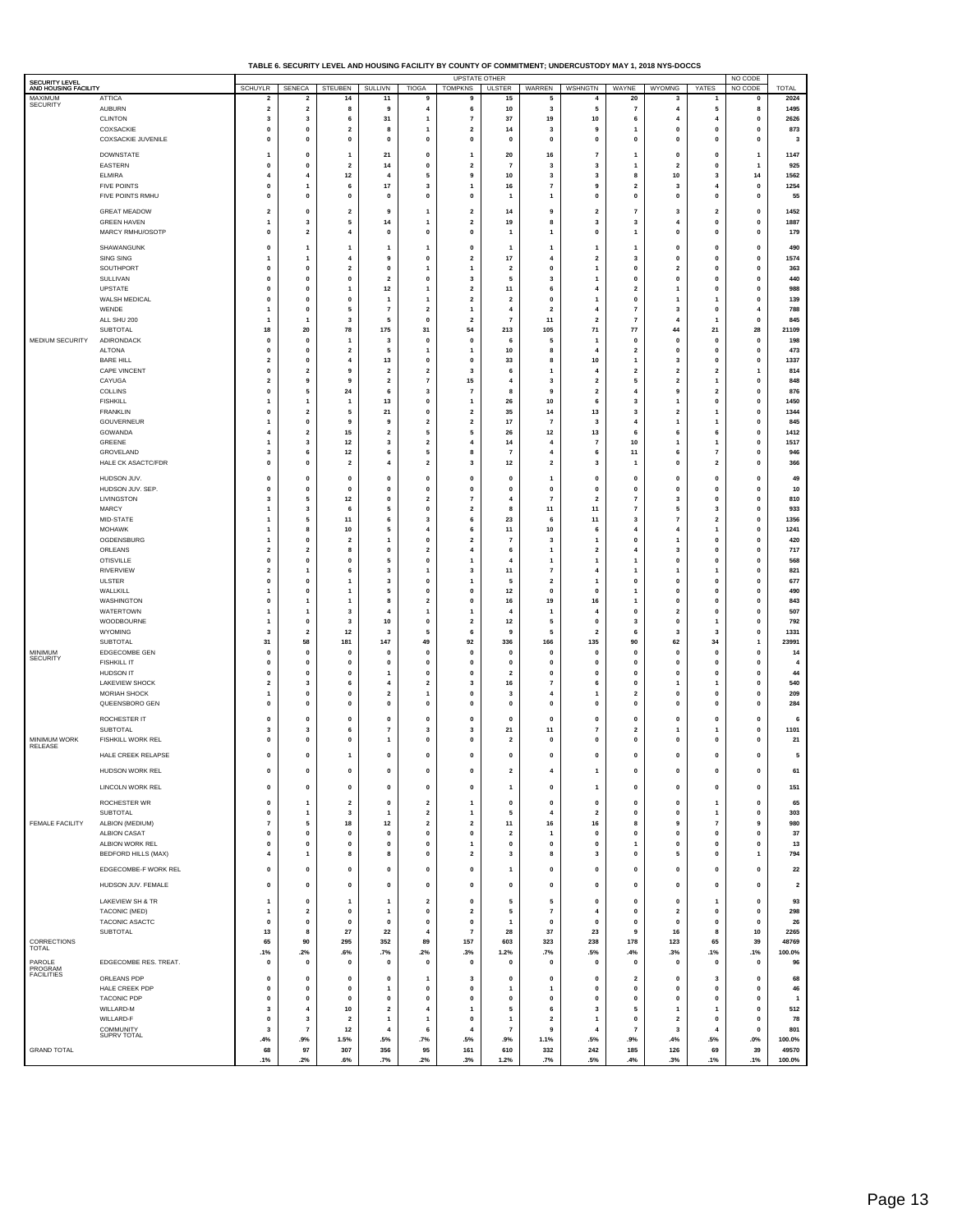**TABLE 7. SECURITY LEVEL AND HOUSING FACILITY BY RELIGIOUS AFFILIATION; UNDERCUSTODY MAY 1, 2018 NYS-DOCCS**

| SECURITY LEVEL<br>AND HOUSING FACILITY |                                                    | CATHOLIC             | PROTESTANT                              | <b>ISLAM</b>            | <b>JEWISH</b>           | <b>RASTAFARIAN</b>      | NATION OF                | <b>ASIAN RELIGION</b>   | <b>GREEK</b><br>ORTHODOX             | NATIVE<br>AMERICAN                        | OTHER                       | NOT SPECIFID                            | <b>TOTAL</b>            |
|----------------------------------------|----------------------------------------------------|----------------------|-----------------------------------------|-------------------------|-------------------------|-------------------------|--------------------------|-------------------------|--------------------------------------|-------------------------------------------|-----------------------------|-----------------------------------------|-------------------------|
| MAXIMUM SECURITY                       | <b>ATTICA</b>                                      | 314                  | 555                                     | 241                     | 139                     | 248                     | 143                      | 11                      | $\overline{1}$                       | 13                                        | 114                         | 245                                     | 2024                    |
|                                        | <b>AUBURN</b>                                      | 235                  | 325                                     | 200                     | 114                     | 196                     | 113                      | 11                      | $\overline{\mathbf{2}}$              | 13                                        | 117                         | 169                                     | 1495                    |
|                                        | <b>CLINTON</b>                                     | 487                  | 614                                     | 357                     | 209                     | 414                     | 134                      | 15                      | $\mathbf 0$                          | $\overline{7}$                            | 120                         | 269                                     | 2626                    |
|                                        | COXSACKIE                                          | 191                  | 185                                     | 115                     | 69                      | 108                     | 51                       | 4                       | $\overline{\mathbf{2}}$              | 10                                        | 64                          | 74                                      | 873                     |
|                                        | <b>COXSACKIE JUVENILE</b>                          | 0                    | $\mathbf 0$                             | $\overline{\mathbf{2}}$ | 0                       | $\pmb{0}$               | 0                        | 0                       | $\mathbf 0$                          | 0                                         | $\mathbf{0}$                | $\mathbf{1}$                            | $\mathbf{3}$            |
|                                        | <b>DOWNSTATE</b>                                   | 199                  | 248                                     | 146                     | 65                      | 166                     | 24                       | $\overline{\mathbf{2}}$ | $\pmb{0}$                            | 31                                        | 24                          | 242                                     | 1147                    |
|                                        | EASTERN                                            | 157                  | 273                                     | 164                     | 34                      | 117                     | 48                       | 19                      | $\mathbf{1}$                         | $\scriptstyle\rm 7$                       | 51                          | 54                                      | 925                     |
|                                        | ELMIRA                                             | 235                  | 309                                     | 193                     | 127                     | 201                     | 112                      | 9                       | $\mathbf 0$                          | $12$                                      | 95                          | 269                                     | 1562                    |
|                                        | <b>FIVE POINTS</b>                                 | 219                  | 217                                     | 145                     | 111                     | 245                     | 116                      | 3                       | $\mathbf{0}$                         | 8                                         | 73                          | 117                                     | 1254                    |
|                                        | FIVE POINTS RMHU                                   |                      | 5                                       | 17                      | 13                      | 9                       | 5                        | $\mathbf 0$             | $\overline{1}$                       | 0                                         | $\mathbf 0$                 | -1                                      | 55                      |
|                                        | <b>GREAT MEADOW</b>                                | 248                  | 265                                     | 236                     | 120                     | 230                     | 102                      | 16                      | $\mathbf{1}$                         | $\overline{7}$                            | 73                          | 154                                     | 1452                    |
|                                        | <b>GREEN HAVEN</b>                                 | 342                  | 531                                     | 284                     | 129                     | 211                     | 125                      | 23                      | $\mathbf{1}$<br>$\mathbf{0}$         | 10                                        | 104                         | 127                                     | 1887                    |
|                                        | MARCY RMHU/OSOTP                                   | 32<br>90             | 44<br>131                               | 21<br>80                | 26                      | $\overline{7}$          | $12$<br>46               | 3<br>5                  | $\mathbf 0$                          | $\overline{\mathbf{2}}$<br>$\overline{2}$ | 14                          | 18                                      | 179                     |
|                                        | SHAWANGUNK<br>SING SING                            | 276                  | 398                                     | 268                     | 34<br>108               | 65<br>214               | 99                       | 14                      | $\mathbf{1}$                         | 8                                         | 18<br>98                    | 19<br>90                                | 490<br>1574             |
|                                        | SOUTHPORT                                          | -52                  | 57                                      | 48                      | 35                      | 67                      | 36                       | $\overline{\mathbf{2}}$ | $\mathbf{0}$                         | $\mathbf{1}$                              | 21                          | 44                                      | 363                     |
|                                        | SULLIVAN                                           | 93                   | 102                                     | 61                      | 33                      | 52                      | 34                       | 4                       | $\mathbf{1}$                         | $\overline{\mathbf{2}}$                   | 31                          | 27                                      | 440                     |
|                                        | UPSTATE                                            | 179                  | 165                                     | 107                     | 85                      | 239                     | 57                       | 6                       | $\mathbf{1}$                         | 10                                        | 51                          | 88                                      | 988                     |
|                                        | WALSH MEDICAL                                      | 33                   | 45                                      | 11                      | 20                      | $\overline{\mathbf{4}}$ | $\overline{2}$           | $\overline{2}$          | $\pmb{0}$                            | $\overline{1}$                            | -1                          | 20                                      | 139                     |
|                                        | WENDE                                              | 127                  | 235                                     | 97                      | 62                      | 88                      | 43                       | 4                       | $\mathbf{1}$                         | $\overline{7}$                            | 42                          | 82                                      | 788                     |
|                                        | ALL SHU 200                                        | 158                  | 125                                     | 108                     | 62                      | 150                     | 29                       | $\overline{2}$          | $\overline{\mathbf{2}}$              | 9                                         | 55                          | 145                                     | 845                     |
|                                        | SUBTOTAL                                           | 3671                 | 4829                                    | 2901                    | 1595                    | 3031                    | 1331                     | 155                     | 15                                   | 160                                       | 1166                        | 2255                                    | 21109                   |
| MEDIUM SECURITY                        | ADIRONDACK                                         | 58                   | 48                                      | 15                      | 10                      | 22                      | $\overline{2}$           | $\bf{0}$                | $\pmb{0}$                            | 4                                         | $\overline{2}$              | 37                                      | 198                     |
|                                        | <b>ALTONA</b>                                      | 136                  | 111                                     | 61                      | 22                      | 59                      | $\overline{4}$           | 4                       | $\mathbf 0$                          | $\overline{\mathbf{2}}$                   | 14                          | 60                                      | 473                     |
|                                        | <b>BARE HILL</b>                                   | 310                  | 311                                     | 152                     | 71                      | 190                     | 40                       | 9                       | $\overline{\mathbf{2}}$              | 20                                        | 58                          | 174                                     | 1337                    |
|                                        | <b>CAPE VINCENT</b>                                | 189                  | 143                                     | 85                      | 58                      | 130                     | 32                       | 4                       | $\mathbf 0$                          | 5                                         | 39                          | 129                                     | 814                     |
|                                        | CAYUGA                                             | 163                  | 197                                     | 79                      | 50                      | 94                      | 18                       | $\overline{\mathbf{3}}$ | $\overline{\mathbf{2}}$              | 14                                        | 34                          | 194                                     | 848                     |
|                                        | COLLINS                                            | 165                  | 224                                     | 91                      | 65                      | 55                      | 21                       | 5                       | $\mathbf 0$                          | $\overline{7}$                            | 42                          | 201                                     | 876                     |
|                                        | <b>FISHKILL</b>                                    | 327                  | 420                                     | 204                     | 75                      | 140                     | 39                       | 6                       | $\overline{1}$                       | 11                                        | 86                          | 141                                     | 1450                    |
|                                        | <b>FRANKLIN</b>                                    | 319                  | 274                                     | 177                     | 88                      | 166                     | 36                       | 5                       | $\overline{1}$                       | 23                                        | 87                          | 168                                     | 1344                    |
|                                        | GOUVERNEUR                                         | 181                  | 170                                     | 88                      | 58                      | 108                     | 16                       | 3                       | $\mathbf 0$                          | 8                                         | 45                          | 168                                     | 845                     |
|                                        | GOWANDA                                            | 344                  | 357                                     | 113                     | 66                      | 140                     | 23                       | $\overline{7}$          | $\mathbf{0}$                         | $12$                                      | 57                          | 293                                     | 1412                    |
|                                        | GREENE                                             | 349                  | 333                                     | 169                     | 72                      | 186                     | 22                       | 10                      | $\overline{\mathbf{2}}$              | 26                                        | 61                          | 287                                     | 1517                    |
|                                        | GROVELAND                                          | 193                  | 222<br>86                               | 83                      | 53                      | 81                      | 14<br>9                  | 8                       | $\overline{\mathbf{2}}$<br>$\pmb{0}$ | 9<br>$\overline{\mathbf{1}}$              | 46                          | 235                                     | 946                     |
|                                        | HALE CK ASACTC/FDR<br>HUDSON JUV.                  | 87<br>$\overline{7}$ | 5                                       | 35<br>9                 | 13<br>$\mathbf 0$       | 41<br>8                 | $\pmb{0}$                | 0<br>0                  | $\pmb{0}$                            | 0                                         | 19<br>$\mathbf{0}$          | 75<br>20                                | 366<br>49               |
|                                        | HUDSON JUV. SEP.                                   | $\overline{2}$       | $\overline{2}$                          | $\overline{\mathbf{2}}$ | $\mathbf{0}$            | $\mathbf 0$             | $\pmb{0}$                | 0                       | $\mathbf 0$                          | 0                                         | $\mathbf 0$                 | 4                                       | 10                      |
|                                        | LIVINGSTON                                         | 163                  | 173                                     | 92                      | 34                      | 109                     | 25                       | 3                       | $\pmb{0}$                            | $\overline{4}$                            | 37                          | 170                                     | 810                     |
|                                        | MARCY                                              | 204                  | 217                                     | 102                     | 81                      | 82                      | 18                       | $\overline{2}$          | $\mathbf{0}$                         | 11                                        | 42                          | 174                                     | 933                     |
|                                        | MID-STATE                                          | 287                  | 327                                     | 162                     | 108                     | 133                     | 26                       | 10                      | $\mathbf{1}$                         | 8                                         | 81                          | 213                                     | 1356                    |
|                                        | <b>MOHAWK</b>                                      | 295                  | 290                                     | 137                     | 70                      | 120                     | 22                       | 3                       | $\pmb{0}$                            | 11                                        | 62                          | 231                                     | 1241                    |
|                                        | OGDENSBURG                                         | 126                  | 71                                      | 51                      | 17                      | 57                      | $10$                     | 1                       | $\mathbf{1}$                         | 3                                         | $\overline{7}$              | 76                                      | 420                     |
|                                        | ORLEANS                                            | 143                  | 178                                     | 88                      | 39                      | 110                     | 11                       | 1                       | $\mathbf 0$                          | 5                                         | 31                          | 111                                     | 717                     |
|                                        | <b>OTISVILLE</b>                                   | 132                  | 164                                     | 80                      | 30                      | 64                      | 25                       | 8                       | 3                                    | $\mathbf{1}$                              | 29                          | 32                                      | 568                     |
|                                        | <b>RIVERVIEW</b>                                   | 211                  | 165                                     | 95                      | 39                      | 106                     | 13                       | $\overline{\mathbf{2}}$ | $\mathbf{1}$                         | 13                                        | 38                          | 138                                     | 821                     |
|                                        | <b>ULSTER</b>                                      | 187                  | 123                                     | 98                      | 35                      | 71                      | 11                       | 6                       | 3                                    | 13                                        | 17                          | 113                                     | 677                     |
|                                        | WALLKILL                                           | 128                  | 101                                     | 83                      | 22                      | 60                      | 14                       | $\overline{\mathbf{2}}$ | $\mathbf{1}$                         | 5                                         | 23                          | 51                                      | 490                     |
|                                        | WASHINGTON                                         | 195                  | 154                                     | 106                     | 39                      | 148                     | 20                       | 6                       | $\overline{\mathbf{2}}$              | $15\,$                                    | 48                          | 110                                     | 843                     |
|                                        | WATERTOWN                                          | 145                  | 82                                      | 51                      | 19                      | 62                      | 22                       | 1                       | $\mathbf{1}$                         | 5                                         | 13                          | 106                                     | 507                     |
|                                        | WOODBOURNE                                         | 195                  | 230                                     | 97                      | 47                      | 57                      | 44                       | 10                      | $\overline{\mathbf{2}}$              | 11                                        | 37                          | 62                                      | 792                     |
|                                        | WYOMING                                            | 269                  | 301                                     | 140                     | 72                      | 165                     | 30                       | $\overline{\mathbf{2}}$ | $\mathbf 0$                          | 13                                        | 64                          | 275                                     | 1331                    |
|                                        | SUBTOTAL                                           | 5510                 | 5479                                    | 2745                    | 1353                    | 2764                    | 567                      | 121                     | 25                                   | 260                                       | 1119                        | 4048                                    | 23991                   |
| MINIMUM SECURITY                       | EDGECOMBE GEN<br><b>FISHKILL IT</b>                | $\overline{2}$       | $\overline{\mathbf{2}}$<br>$\mathbf{1}$ | 6<br>$\mathbf{0}$       | 0<br>$\mathbf 0$        | 1<br>$\overline{2}$     | $\mathbf 0$<br>$\pmb{0}$ | 1<br>$\mathbf{0}$       | $\mathbf 0$<br>$\pmb{0}$             | 0<br>$\mathbf 0$                          | $\mathbf 0$<br>$\mathbf{0}$ | $\overline{\mathbf{2}}$<br>$\mathbf{0}$ | 14<br>$\overline{4}$    |
|                                        | HUDSON IT                                          | 1<br>15              | 15                                      | 1                       | $\overline{\mathbf{2}}$ | 5                       | $\pmb{0}$                | 0                       | $\mathbf 0$                          | $\pmb{0}$                                 | $\mathbf 0$                 | 6                                       | 44                      |
|                                        | LAKEVIEW SHOCK                                     | 154                  | 125                                     | 37                      | 15                      | 44                      | $\pmb{0}$                | 3                       | $\pmb{0}$                            | 8                                         | $\overline{7}$              | 147                                     | 540                     |
|                                        | MORIAH SHOCK                                       | 54                   | 33                                      | 9                       | $\overline{7}$          | 14                      | $\pmb{0}$                | 1                       | $\mathbf{1}$                         | $\mathbf{1}$                              | $\overline{1}$              | 88                                      | 209                     |
|                                        | QUEENSBORO GEN                                     | 71                   | 58                                      | 57                      | 14                      | 28                      | 5                        | 3                       | $\mathbf{0}$                         | $\overline{2}$                            | 9                           | 37                                      | 284                     |
|                                        | ROCHESTER IT                                       | 1                    | $\overline{\mathbf{2}}$                 | $\mathbf{0}$            | $\mathbf 0$             | $\overline{1}$          | $\pmb{0}$                | 0                       | $\mathbf{0}$                         | 0                                         | $\mathbf{0}$                | $\overline{\mathbf{2}}$                 | 6                       |
|                                        | SUBTOTAL                                           | 298                  | 236                                     | 110                     | 38                      | 95                      | 5                        | 8                       | $\mathbf{1}$                         | $11$                                      | 17                          | 282                                     | 1101                    |
| MINIMUM WORK                           | <b>FISHKILL WORK REL</b>                           |                      | 8                                       | 0                       | $\mathbf 0$             | $\overline{4}$          | $\pmb{0}$                | $\mathbf{0}$            | $\mathbf{0}$                         | $\mathbf 0$                               |                             | 4                                       | ${\bf 21}$              |
| RELEASE                                | HALE CREEK RELAPSE                                 | $\mathbf 0$          | $\mathbf{1}$                            | 1                       | $\Omega$                | $\mathbf 0$             | $\mathbf{0}$             | $\mathbf 0$             | $\mathbf{0}$                         | $\mathbf 0$                               | $\mathbf 0$                 | 3                                       | 5                       |
|                                        | HUDSON WORK REL                                    | 14                   | 18                                      | 3                       | $\overline{4}$          | $\scriptstyle\rm 7$     | 3                        | 0                       | $\mathbf{0}$                         | $\mathbf 0$                               | 3                           | 9                                       | 61                      |
|                                        | LINCOLN WORK REL                                   | 63                   | 44                                      | 15                      | $\overline{7}$          | 11                      | $\overline{1}$           | $\mathbf 0$             | $\mathbf{0}$                         | $\mathbf 0$                               | $\overline{4}$              | 6                                       | 151                     |
|                                        | ROCHESTER WR                                       |                      | 19                                      |                         |                         |                         |                          |                         |                                      |                                           |                             | 26                                      |                         |
|                                        | SUBTOTAL                                           | 90                   | 90                                      | 22                      | 12                      | 26                      | $\overline{4}$           | 0                       | $\mathbf{0}$                         | $\mathbf 0$                               | 11                          | 48                                      | 303                     |
| FEMALE FACILITY                        | ALBION (MEDIUM)                                    | 312                  | 351                                     | 112                     | 24                      | 9                       | 3                        | 4                       | $\mathbf{1}$                         | $\overline{\mathbf{2}}$                   | $\overline{7}$              | 155                                     | 980                     |
|                                        | <b>ALBION CASAT</b>                                | 18                   | $\overline{7}$                          | 4                       | 0                       | $\mathbf{1}$            | $\pmb{0}$                | 0                       | $\mathbf 0$                          | $\pmb{0}$                                 | $\mathbf 0$                 | $\overline{7}$                          | 37                      |
|                                        | ALBION WORK REL                                    | 5                    | $\mathbf{3}$                            | $\mathbf{0}$            | $\mathbf 0$             | $\mathbf{0}$            | $\pmb{0}$                | 1                       | $\pmb{0}$                            | $\mathbf 0$                               | -1                          | 3                                       | 13                      |
|                                        | <b>BEDFORD HILLS (MAX)</b><br>EDGECOMBE-F WORK REL | 198                  | 282<br>9                                | 112                     | 23<br>$\mathbf 0$       | 9<br>$\pmb{0}$          | 8<br>$\pmb{0}$           | 6<br>$\mathbf{1}$       | $\mathbf 0$                          | 8<br>$\mathbf 0$                          | 8<br>$\mathbf 0$            | 140                                     | 794                     |
|                                        |                                                    | $\overline{7}$       |                                         | $\mathbf 0$             |                         |                         |                          |                         | $\pmb{0}$                            |                                           |                             | 5                                       | 22                      |
|                                        | HUDSON JUV. FEMALE                                 | 0                    | $\mathbf{1}$                            | $\mathbf 0$             | $\mathbf{0}$            | $\mathbf{0}$            | $\pmb{0}$                | $\mathbf{0}$            | $\mathbf{0}$                         | $\mathbf 0$                               | $\mathbf 0$                 | -1                                      | $\overline{\mathbf{2}}$ |
|                                        | LAKEVIEW SH & TR                                   | 26                   | 47                                      | $\overline{4}$          | $\mathbf 0$             | $\mathbf{1}$            | $\pmb{0}$                | 0                       | $\mathbf 0$                          | $\pmb{0}$                                 | $\overline{1}$              | 14                                      | 93                      |
|                                        | TACONIC (MED)                                      | 84                   | 128                                     | 38                      | 5                       | $\mathbf{0}$            | $\pmb{0}$                | $\overline{4}$          | $\pmb{0}$                            | $\mathbf 0$                               | $\overline{\mathbf{3}}$     | 36                                      | 298                     |
|                                        | TACONIC ASACTC                                     | 9                    | 10                                      | $\mathbf{1}$            | $\overline{\mathbf{2}}$ | 0                       | $\pmb{0}$                | 0                       | $\mathbf 0$                          | 0                                         | $\mathbf{0}$                | $\overline{\mathbf{4}}$                 | 26                      |
|                                        | SUBTOTAL                                           | 659                  | 838                                     | 271                     | 54                      | 20                      | 11                       | 16                      | $\mathbf{1}$                         | 10                                        | 20                          | 365                                     | 2265                    |
| CORRECTIONS TOTAL                      |                                                    | 10228                | 11472                                   | 6049                    | 3052                    | 5936                    | 1918                     | 300                     | 42                                   | 441                                       | 2333                        | 6998                                    | 48769                   |
|                                        |                                                    | 21.0%                | 23.5%                                   | 12.4%                   | 6.3%                    | 12.2%                   | 3.9%                     | .6%                     | .1%                                  | .9%                                       | 4.8%                        | 14.3%                                   | 100.0%                  |
| PAROLE PROGRAM<br><b>FACILITIES</b>    | EDGECOMBE RES. TREAT.                              | 15                   | 21                                      | 16                      | 3                       | 22                      |                          | $\mathbf{1}$            | $\mathbf 0$                          | $\overline{\mathbf{1}}$                   | $\overline{4}$              | 12                                      | 96                      |
|                                        | ORLEANS PDP                                        | 6                    | 15                                      | 3                       | 3                       | 11                      | 3                        | 0                       | $\mathbf 0$                          | $\mathbf{1}$                              | $\overline{\mathbf{2}}$     | 24                                      | 68                      |
|                                        | HALE CREEK PDP                                     | 9                    | 9                                       | $\overline{\mathbf{2}}$ | 4                       | 6                       | $\overline{1}$           | $\mathbf{0}$            | $\pmb{0}$                            | $\overline{2}$                            | -1                          | 12                                      | 46                      |
|                                        | <b>TACONIC PDP</b>                                 | 0                    | $\mathbf{1}$                            | 0                       | $\mathbf{0}$            | 0                       | $\pmb{0}$                | 0                       | $\mathbf 0$                          | 0                                         | $\mathbf{0}$                | 0                                       | $\mathbf{1}$            |
|                                        | WILLARD-M                                          | 90                   | 52                                      | 59                      | 88                      | 94                      | 5                        | 1                       | $\pmb{0}$                            | 10                                        | 15                          | 98                                      | 512                     |
|                                        | WILLARD-F                                          | 26                   | 13                                      | 12                      | $\overline{4}$          | $\overline{2}$          | $\pmb{0}$                | 0                       | $\mathbf 0$                          | -1                                        | $\overline{1}$              | 19                                      | 78                      |
|                                        | COMMUNITY SUPRV<br>TOTAL                           | 146                  | 111                                     | 92                      | 102                     | 135                     | 10                       | $\overline{2}$          | $\pmb{0}$                            | 15                                        | 23                          | 165                                     | 801                     |
|                                        |                                                    | 18.2%                | 13.9%                                   | 11.5%                   | 12.7%                   | 16.9%                   | 1.2%                     | .2%                     | $.0\%$                               | 1.9%                                      | 2.9%                        | 20.6%                                   | 100.0%                  |
| <b>GRAND TOTAL</b>                     |                                                    | 10374<br>20.9%       | 11583<br>23.4%                          | 6141<br>12.4%           | 3154<br>6.4%            | 6071<br>12.2%           | 1928<br>3.9%             | 302<br>.6%              | 42<br>.1%                            | 456<br>.9%                                | 2356<br>4.8%                | 7163<br>14.5%                           | 49570<br>100.0%         |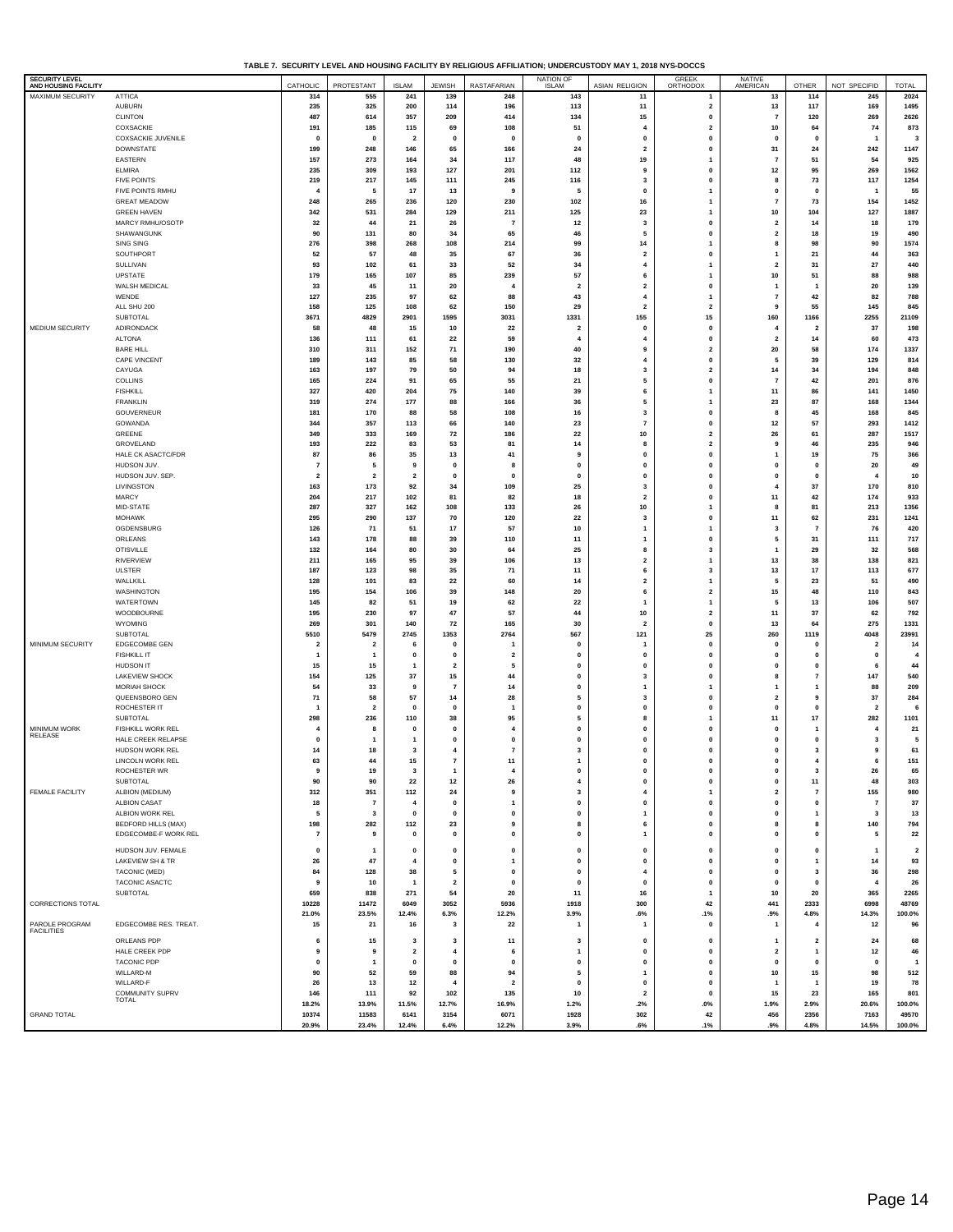| TABLE 8. SECURITY LEVEL AND HOUSING FACILITY BY MARITAL STATUS: UNDERCUSTODY MAY 1. 2018 NYS-DOCCS |
|----------------------------------------------------------------------------------------------------|
|----------------------------------------------------------------------------------------------------|

|                                               | IABLE 6. SECURII I LEVEL AND HOUSING FACILI I DI MARIIAL SIATUS, UNDERCUSTUDI MATI, ZUIG NIS-DOCCS |                         |                         |                         |                         |                         |                         |                         |
|-----------------------------------------------|----------------------------------------------------------------------------------------------------|-------------------------|-------------------------|-------------------------|-------------------------|-------------------------|-------------------------|-------------------------|
| <b>SECURITY LEVEL</b><br>AND HOUSING FACILITY |                                                                                                    | NEVER<br>MARRIED        | MARRIED                 | <b>COMMON LAW</b>       | SEPARATD/DIV<br>ORCD    | WIDOWED                 | NOT CODED               | <b>TOTAL</b>            |
| MAXIMUM SECURITY                              | <b>ATTICA</b>                                                                                      | 1252                    | 499                     | 20                      | 221                     | 19                      | 13                      | 2024                    |
|                                               | <b>AUBURN</b>                                                                                      | 926                     | 384                     | 15                      | 139                     | 14                      | 17                      | 1495                    |
|                                               | <b>CLINTON</b>                                                                                     | 1735                    | 581                     | 44                      | 215                     | 37                      | 14                      | 2626                    |
|                                               | <b>COXSACKIE</b>                                                                                   | 568                     | 198                     | 9                       | 83                      | 8                       | $\overline{7}$          | 873                     |
|                                               | <b>COXSACKIE JUVENILE</b>                                                                          | 3                       | $\pmb{0}$               | 0                       | 0                       | 0                       | $\pmb{0}$               | 3                       |
|                                               |                                                                                                    |                         |                         |                         |                         |                         |                         |                         |
|                                               | <b>DOWNSTATE</b>                                                                                   | 706                     | 194                     | 13                      | 69                      | 7                       | 158                     | 1147                    |
|                                               | EASTERN                                                                                            | 455                     | 339                     | 29                      | 80                      | 13                      | 9                       | 925                     |
|                                               | <b>ELMIRA</b>                                                                                      | 992                     | 342                     | 21                      | 155                     | 15                      | 37                      | 1562                    |
|                                               | <b>FIVE POINTS</b>                                                                                 | 884                     | 239                     | 16                      | 98                      | 10                      | 7                       | 1254                    |
|                                               | FIVE POINTS RMHU                                                                                   | 41                      | 5                       | $\overline{\mathbf{2}}$ | 6                       | 0                       | $\mathbf{1}$            | 55                      |
|                                               | <b>GREAT MEADOW</b>                                                                                | 994                     | 295                     | 31                      | 100                     | 17                      | 15                      | 1452                    |
|                                               | <b>GREEN HAVEN</b>                                                                                 | 1017                    | 624                     | 52                      | 148                     | 35                      | 11                      | 1887                    |
|                                               | MARCY RMHU/OSOTP                                                                                   | 124                     | 31                      | 2                       | 16                      | 4                       | $\overline{\mathbf{2}}$ | 179                     |
|                                               |                                                                                                    |                         |                         |                         |                         |                         |                         |                         |
|                                               | SHAWANGUNK                                                                                         | 242                     | 194                     | 12                      | 36                      | 4                       | $\mathbf 2$             | 490                     |
|                                               | SING SING                                                                                          | 905                     | 491                     | 38                      | 116                     | 17                      | $\overline{7}$          | 1574                    |
|                                               | SOUTHPORT                                                                                          | 259                     | 81                      | 8                       | 13                      | 2                       | 0                       | 363                     |
|                                               | SULLIVAN                                                                                           | 248                     | 131                     | 14                      | 36                      | 7                       | 4                       | 440                     |
|                                               | <b>UPSTATE</b>                                                                                     | 764                     | 160                     | 8                       | 46                      | 7                       | 3                       | 988                     |
|                                               | WALSH MEDICAL                                                                                      | 54                      | 37                      | 4                       | 32                      | 11                      | 1                       | 139                     |
|                                               | WENDE                                                                                              | 491                     | 195                     | 9                       | 69                      | 12                      | 12                      | 788                     |
|                                               | ALL SHU 200                                                                                        | 658                     | 128                     | 12                      | 38                      | 1                       | 8                       | 845                     |
|                                               | <b>SUBTOTAL</b>                                                                                    | 13318                   | 5148                    | 359                     | 1716                    | 240                     | 328                     | 21109                   |
| <b>MEDIUM SECURITY</b>                        | <b>ADIRONDACK</b>                                                                                  | 144                     | 30                      | 2                       | 20                      | 1                       | 1                       | 198                     |
|                                               | <b>ALTONA</b>                                                                                      | 338                     | 86                      | 6                       | 41                      | $\overline{\mathbf{2}}$ | $\pmb{0}$               | 473                     |
|                                               |                                                                                                    |                         |                         |                         |                         |                         |                         |                         |
|                                               | <b>BARE HILL</b><br><b>CAPE VINCENT</b>                                                            | 953<br>611              | 240<br>125              | 26<br>18                | 103<br>51               | 8<br>3                  | $\overline{7}$<br>6     | 1337<br>814             |
|                                               |                                                                                                    |                         |                         |                         |                         |                         |                         |                         |
|                                               | CAYUGA                                                                                             | 576                     | 155                     | 5                       | 92                      | 14                      | 6                       | 848                     |
|                                               | <b>COLLINS</b>                                                                                     | 517                     | 209                     | 3                       | 129                     | 10                      | 8                       | 876                     |
|                                               | <b>FISHKILL</b>                                                                                    | 890                     | 352                     | 27                      | 146                     | 20                      | 15                      | 1450                    |
|                                               | <b>FRANKLIN</b>                                                                                    | 934                     | 247                     | 17                      | 131                     | 9                       | 6                       | 1344                    |
|                                               | <b>GOUVERNEUR</b>                                                                                  | 577                     | 153                     | 14                      | 91                      | 7                       | 3                       | 845                     |
|                                               | GOWANDA                                                                                            | 932                     | 284                     | 20                      | 154                     | 12                      | 10                      | 1412                    |
|                                               | <b>GREENE</b>                                                                                      | 1171                    | 187                     | 25                      | 112                     | 8                       | 14                      | 1517                    |
|                                               | GROVELAND                                                                                          | 587                     | 184                     | 9                       | 147                     | 11                      | 8                       | 946                     |
|                                               | HALE CK ASACTC/FDR                                                                                 | 267                     | 62                      | 10                      | 25                      | 1                       | 1                       | 366                     |
|                                               |                                                                                                    |                         |                         |                         |                         |                         |                         |                         |
|                                               | HUDSON JUV.                                                                                        | 47                      | $\mathbf{1}$            | 0                       | $\mathbf 0$             | 0                       | $\mathbf{1}$            | 49                      |
|                                               | HUDSON JUV. SEP.                                                                                   | 10                      | $\mathbf{0}$            | 0                       | 0                       | 0                       | 0                       | 10                      |
|                                               | LIVINGSTON                                                                                         | 541                     | 161                     | 12                      | 84                      | 8                       | 4                       | 810                     |
|                                               | <b>MARCY</b>                                                                                       | 669                     | 137                     | 9                       | 103                     | 7                       | 8                       | 933                     |
|                                               | MID-STATE                                                                                          | 938                     | 233                     | 17                      | 140                     | 16                      | 12                      | 1356                    |
|                                               | <b>MOHAWK</b>                                                                                      | 811                     | 234                     | 14                      | 151                     | 12                      | 19                      | 1241                    |
|                                               | OGDENSBURG                                                                                         | 317                     | 59                      | 11                      | 31                      | 1                       | 1                       | 420                     |
|                                               | ORLEANS                                                                                            | 497                     | 131                     | 12                      | 66                      | 6                       | 5                       | 717                     |
|                                               | <b>OTISVILLE</b>                                                                                   | 310                     | 186                     | 23                      | 35                      | 12                      | $\overline{\mathbf{2}}$ | 568                     |
|                                               | <b>RIVERVIEW</b>                                                                                   | 573                     | 149                     | 18                      | 78                      | 2                       | 1                       | 821                     |
|                                               | <b>ULSTER</b>                                                                                      | 495                     | 112                     | 16                      | 50                      | 2                       | $\mathbf 2$             | 677                     |
|                                               | WALLKILL                                                                                           | 328                     | 107                     | 13                      | 35                      | 4                       | 3                       | 490                     |
|                                               | WASHINGTON                                                                                         | 606                     | 148                     | 12                      | 65                      | 8                       | 4                       | 843                     |
|                                               | <b>WATERTOWN</b>                                                                                   | 354                     | 95                      | 13                      | 41                      | 2                       | $\mathbf 2$             | 507                     |
|                                               | WOODBOURNE                                                                                         | 415                     | 276                     | 19                      | 64                      | 16                      | $\mathbf 2$             | 792                     |
|                                               | <b>WYOMING</b>                                                                                     | 929                     | 254                     | 21                      | 105                     | $\overline{7}$          | 15                      | 1331                    |
|                                               | SUBTOTAL                                                                                           | 16337                   | 4597                    | 392                     | 2290                    | 209                     | 166                     | 23991                   |
| MINIMUM SECURITY                              | EDGECOMBE GEN                                                                                      | 13                      | $\mathbf{1}$            | 0                       | $\mathbf 0$             | 0                       | 0                       | 14                      |
|                                               | <b>FISHKILL IT</b>                                                                                 | $\overline{\mathbf{2}}$ | $\overline{\mathbf{2}}$ | 0                       | 0                       | $\mathbf 0$             | 0                       | 4                       |
|                                               | <b>HUDSON IT</b>                                                                                   | 28                      | 10                      | 0                       | 6                       | 0                       | 0                       | 44                      |
|                                               | <b>LAKEVIEW SHOCK</b>                                                                              | 427                     | 75                      | 6                       | 29                      | 0                       | 3                       | 540                     |
|                                               | <b>MORIAH SHOCK</b>                                                                                | 174                     | 27                      |                         |                         |                         |                         | 209                     |
|                                               | QUEENSBORO GEN                                                                                     | 206                     | 43                      | 7                       | 21                      | 5                       | $\overline{\mathbf{2}}$ | 284                     |
|                                               | ROCHESTER IT                                                                                       | 3                       | $\mathbf{1}$            | 0                       | $\mathbf 2$             | $\pmb{0}$               | $\pmb{0}$               | 6                       |
|                                               | SUBTOTAL                                                                                           | 853                     | 159                     |                         | 63                      | 6                       | 6                       | 1101                    |
|                                               | FISHKILL WORK REL                                                                                  |                         |                         | 14                      |                         |                         |                         |                         |
| MINIMUM WORK<br><b>RELEASE</b>                | HALE CREEK RELAPSE                                                                                 | 15<br>4                 | 6                       | 0                       | 0<br>0                  | 0                       | 0<br>0                  | 21                      |
|                                               |                                                                                                    |                         | 1                       | 0                       |                         | 0                       |                         | 5                       |
|                                               | HUDSON WORK REL                                                                                    | 33                      | 17                      | 0                       | 8                       | $\overline{\mathbf{2}}$ | $\mathbf{1}$            | 61                      |
|                                               | <b>LINCOLN WORK REL</b>                                                                            | 92                      | 40                      | 8                       | 10                      | 1                       | $\mathbf{0}$            | 151                     |
|                                               | ROCHESTER WR                                                                                       | 39                      | 21                      | 0                       | 5                       | $\pmb{0}$               | $\mathbf{0}$            | 65                      |
|                                               | SUBTOTAL                                                                                           | 183                     | 85                      | 8                       | 23                      | 3                       | $\overline{1}$          | 303                     |
| FEMALE FACILITY                               | ALBION (MEDIUM)                                                                                    | 618                     | 177                     | 1                       | 153                     | 20                      | 11                      | 980                     |
|                                               | <b>ALBION CASAT</b>                                                                                | 23                      | 6                       | 0                       | 8                       | 0                       | $\pmb{0}$               | 37                      |
|                                               | ALBION WORK REL                                                                                    | 5                       | $\overline{\mathbf{2}}$ | 0                       | 6                       | 0                       | $\pmb{0}$               | 13                      |
|                                               | <b>BEDFORD HILLS (MAX)</b>                                                                         | 499                     | 144                     | 2                       | 83                      | 31                      | 35                      | 794                     |
|                                               |                                                                                                    |                         |                         |                         |                         |                         |                         |                         |
|                                               | EDGECOMBE-F WORK REL                                                                               | 16                      | 4                       | 0                       | 2                       | 0                       | 0                       | 22                      |
|                                               |                                                                                                    |                         |                         |                         |                         |                         |                         |                         |
|                                               | HUDSON JUV. FEMALE                                                                                 | $\overline{\mathbf{2}}$ | $\mathbf{0}$            | 0                       | $\mathbf 0$             | 0                       | 0                       | $\overline{\mathbf{2}}$ |
|                                               | LAKEVIEW SH & TR                                                                                   | 71                      | 15                      | 0                       | 6                       | 1                       | 0                       | 93                      |
|                                               | TACONIC (MED)                                                                                      | 185                     | 67                      | 2                       | 33                      | 10                      | 1                       | 298                     |
|                                               | TACONIC ASACTC                                                                                     | 19                      | 4                       | 0                       | 3                       | 0                       | 0                       | 26                      |
|                                               | SUBTOTAL                                                                                           | 1438                    | 419                     | 5                       | 294                     | 62                      | 47                      | 2265                    |
|                                               |                                                                                                    |                         |                         |                         |                         |                         |                         |                         |
| CORRECTIONS<br>TOTAL                          |                                                                                                    | 32129                   | 10408                   | 778                     | 4386                    | 520                     | 548                     | 48769                   |
|                                               |                                                                                                    | 65.9%                   | 21.3%                   | 1.6%                    | 9.0%                    | 1.1%                    | 1.1%                    | 100.0%                  |
| PAROLE PROGRAM<br><b>FACILITIES</b>           | EDGECOMBE RES. TREAT.                                                                              | 81                      | 8                       | 1                       | 5                       | 0                       | 1                       | 96                      |
|                                               | ORLEANS PDP                                                                                        | 52                      | 9                       | 0                       | 6                       | 0                       | $\mathbf{1}$            | 68                      |
|                                               | HALE CREEK PDP                                                                                     | 40                      | 4                       | 0                       | $\overline{\mathbf{2}}$ | 0                       | 0                       | 46                      |
|                                               | <b>TACONIC PDP</b>                                                                                 | -1                      | $\pmb{0}$               | 0                       | 0                       | 0                       | 0                       | $\mathbf{1}$            |
|                                               | WILLARD-M                                                                                          | 401                     | 56                      | 5                       | 42                      | 5                       | 3                       | 512                     |
|                                               |                                                                                                    |                         |                         |                         |                         |                         |                         |                         |
|                                               | WILLARD-F                                                                                          | 49                      | 15                      | 0                       | 13                      | 1                       | 0                       | 78                      |
|                                               | <b>COMMUNITY SUPRV</b><br><b>TOTAL</b>                                                             | 624                     | 92                      | 6                       | 68                      | 6                       | 5                       | 801                     |
|                                               |                                                                                                    | 77.9%                   | 11.5%                   | .7%                     | 8.5%                    | .7%                     | .6%                     | 100.0%                  |
| <b>GRAND TOTAL</b>                            |                                                                                                    | 32753                   | 10500                   | 784                     | 4454                    | 526                     | 553                     | 49570                   |
|                                               |                                                                                                    | 66.1%                   | 21.2%                   | 1.6%                    | 9.0%                    | 1.1%                    | 1.1%                    | 100.0%                  |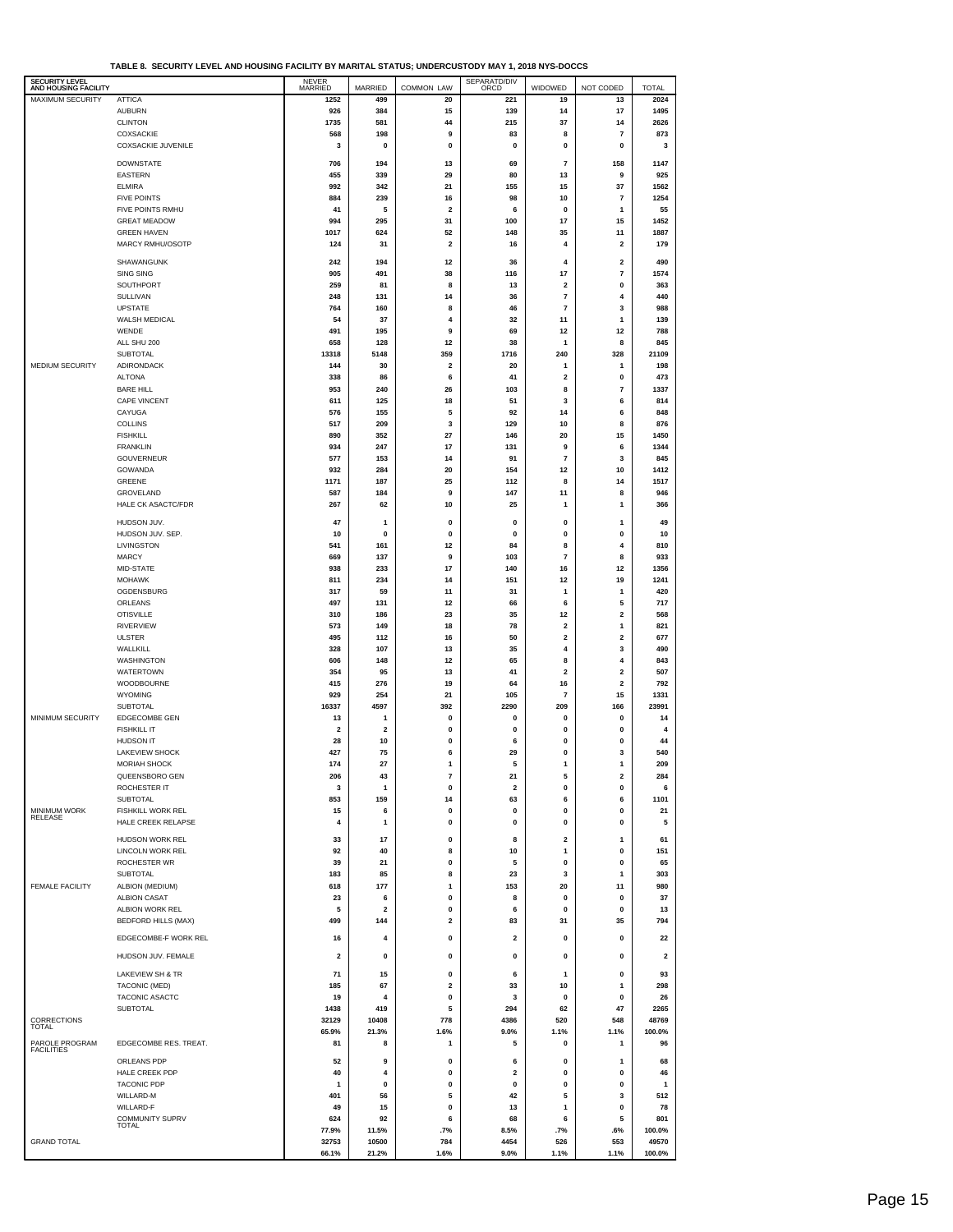**TABLE 9. SECURITY LEVEL AND HOUSING FACILITY BY INMATE REPORTED EDUCATION LEVEL; UNDERCUSTODY MAY 1, 2018 NYS-DOCCS**

| SECURITY LEVEL<br>AND HOUSING FACILITY |                                        | 6 GRADE OR                    | 7TH GRADE                     | 8TH GRADE                    | 9TH GRADE               | 10TH GRADE                     | 11TH GRADE              | 12TH GRADE     | POST<br>SECONDRY             | NOT CODED               | <b>TOTAL</b>            |
|----------------------------------------|----------------------------------------|-------------------------------|-------------------------------|------------------------------|-------------------------|--------------------------------|-------------------------|----------------|------------------------------|-------------------------|-------------------------|
| <b>MAXIMUM SECURITY</b>                | <b>ATTICA</b>                          | 33                            | 20                            | 83                           | 154                     | 218                            | 164                     | 703            | 105                          | 544                     | 2024                    |
|                                        | <b>AUBURN</b>                          | 24                            | 14                            | 69                           | 97                      | 168                            | 107                     | 512            | 78                           | 426                     | 1495                    |
|                                        | <b>CLINTON</b>                         | 81                            | 29                            | 103                          | 168                     | 288                            | 233                     | 852            | 201                          | 671                     | 2626                    |
|                                        | COXSACKIE<br>COXSACKIE JUVENILE        | 17<br>0                       | 12<br>0                       | 42<br>$\mathbf 0$            | 70<br>3                 | 101<br>$\mathbf 0$             | 79<br>$\pmb{0}$         | 291<br>0       | 55<br>0                      | 206<br>0                | 873<br>3                |
|                                        |                                        |                               |                               |                              |                         |                                |                         |                |                              |                         |                         |
|                                        | <b>DOWNSTATE</b><br><b>EASTERN</b>     | 19<br>26                      | 4<br>6                        | 45<br>26                     | 54<br>70                | 106<br>80                      | 101<br>65               | 359<br>287     | 46                           | 413<br>303              | 1147<br>925             |
|                                        | <b>ELMIRA</b>                          | 22                            | 15                            | 70                           | 111                     | 188                            | 127                     | 549            | 62<br>80                     | 400                     | 1562                    |
|                                        | <b>FIVE POINTS</b>                     | 10                            | 11                            | 55                           | 112                     | 165                            | 114                     | 414            | 59                           | 314                     | 1254                    |
|                                        | FIVE POINTS RMHU                       | 1                             | $\mathbf{1}$                  | 5                            | $\overline{\mathbf{2}}$ | $\overline{7}$                 | 6                       | 15             | 3                            | 15                      | 55                      |
|                                        | <b>GREAT MEADOW</b>                    | 26                            | 23                            | 63                           | 132                     | 167                            | 141                     | 449            | 86                           | 365                     | 1452                    |
|                                        | <b>GREEN HAVEN</b><br>MARCY RMHU/OSOTP | 40<br>$\mathbf{2}$            | 33<br>$\overline{\mathbf{2}}$ | 81<br>8                      | 146<br>22               | 173<br>15                      | 123<br>15               | 531<br>53      | 149<br>14                    | 611<br>48               | 1887<br>179             |
|                                        |                                        |                               |                               |                              |                         |                                |                         |                |                              |                         |                         |
|                                        | SHAWANGUNK<br>SING SING                | 12<br>38                      | 8<br>13                       | 20<br>62                     | 39<br>115               | 36<br>148                      | 32<br>128               | 143<br>451     | 45<br>110                    | 155<br>509              | 490<br>1574             |
|                                        | SOUTHPORT                              | 5                             | $\overline{\mathbf{2}}$       | 13                           | 37                      | 49                             | 29                      | 133            | 22                           | 73                      | 363                     |
|                                        | SULLIVAN                               | 9                             | 9                             | 15                           | 55                      | 44                             | 33                      | 124            | 34                           | 117                     | 440                     |
|                                        | <b>UPSTATE</b>                         | 18                            | 6                             | 45                           | 103                     | 146                            | 98                      | 319            | 47                           | 206                     | 988                     |
|                                        | WALSH MEDICAL<br>WENDE                 | $\overline{\mathbf{2}}$<br>14 | 3<br>11                       | 5<br>50                      | 12<br>73                | $\overline{7}$<br>90           | 5<br>68                 | 51<br>240      | 15<br>40                     | 39<br>202               | 139<br>788              |
|                                        | ALL SHU 200                            | 10                            | 3                             | 47                           | 85                      | 119                            | 89                      | 326            | 19                           | 147                     | 845                     |
|                                        | <b>SUBTOTAL</b>                        | 409                           | 225                           | 907                          | 1660                    | 2315                           | 1757                    | 6802           | 1270                         | 5764                    | 21109                   |
| MEDIUM SECURITY                        | ADIRONDACK                             | 3                             | 3                             | 8                            | 14                      | 26                             | 19                      | 76             | $12$                         | 37                      | 198                     |
|                                        | <b>ALTONA</b><br><b>BARE HILL</b>      | 8<br>22                       | $\overline{4}$                | 22<br>67                     | 28<br>122               | 43<br>147                      | 43<br>105               | 207<br>509     | 32                           | 86<br>287               | 473<br>1337             |
|                                        | <b>CAPE VINCENT</b>                    | 22                            | 14<br>$\overline{7}$          | 41                           | 70                      | 113                            | 72                      | 330            | 64<br>31                     | 128                     | 814                     |
|                                        | CAYUGA                                 | 13                            | 8                             | 33                           | 82                      | 94                             | 57                      | 354            | 46                           | 161                     | 848                     |
|                                        | <b>COLLINS</b>                         | 12                            | 16                            | 40                           | 67                      | 83                             | 55                      | 362            | 50                           | 191                     | 876                     |
|                                        | <b>FISHKILL</b><br><b>FRANKLIN</b>     | 33<br>28                      | 18<br>8                       | 60<br>62                     | 101<br>111              | 125<br>156                     | 112<br>132              | 447<br>516     | 105<br>72                    | 449<br>259              | 1450<br>1344            |
|                                        | GOUVERNEUR                             | 10                            | 10                            | 21                           | 63                      | 82                             | 71                      | 381            | 53                           | 154                     | 845                     |
|                                        | GOWANDA                                | 37                            | 12                            | 56                           | 119                     | 138                            | 111                     | 607            | 75                           | 257                     | 1412                    |
|                                        | GREENE                                 | 28                            | 14                            | 81                           | 145                     | 220                            | 170                     | 569            | 61                           | 229                     | 1517                    |
|                                        | GROVELAND                              | 11                            | 11                            | 42                           | 64                      | 82                             | 74                      | 406            | 60                           | 196                     | 946                     |
|                                        | HALE CK ASACTC/FDR                     | $\overline{\mathbf{2}}$       | 3                             | 16                           | 21                      | 48                             | 35                      | 161            | 24                           | 56                      | 366                     |
|                                        | HUDSON JUV.                            | 0                             | 1                             | $\overline{4}$               | 20                      | 15                             | $\overline{\mathbf{2}}$ | 4              | 0                            | 3                       | 49                      |
|                                        | HUDSON JUV. SEP.<br>LIVINGSTON         | 0<br>19                       | 0<br>6                        | $\mathbf{1}$<br>20           | 6<br>74                 | $\overline{\mathbf{2}}$<br>107 | 0<br>81                 | 1<br>318       | 0<br>37                      | $\pmb{0}$<br>148        | 10<br>810               |
|                                        | <b>MARCY</b>                           | 10                            | 9                             | 32                           | 80                      | 95                             | 84                      | 326            | 67                           | 230                     | 933                     |
|                                        | MID-STATE                              | 18                            | 11                            | 44                           | 115                     | 137                            | 99                      | 527            | 82                           | 323                     | 1356                    |
|                                        | <b>MOHAWK</b>                          | 25                            | 15                            | 46                           | 75                      | 126                            | 105                     | 494            | 56                           | 299                     | 1241                    |
|                                        | OGDENSBURG<br>ORLEANS                  | 9<br>11                       | 5<br>$\overline{7}$           | 22<br>27                     | 36<br>63                | 48<br>74                       | 48<br>84                | 177<br>277     | 17<br>42                     | 58<br>132               | 420<br>717              |
|                                        | <b>OTISVILLE</b>                       | 9                             | 11                            | 18                           | 36                      | 59                             | 41                      | 197            | 51                           | 146                     | 568                     |
|                                        | <b>RIVERVIEW</b>                       | 20                            | 10                            | 31                           | 58                      | 99                             | 93                      | 346            | 36                           | 128                     | 821                     |
|                                        | <b>ULSTER</b>                          | 25                            | 6                             | 39                           | 61                      | 88                             | 66                      | 240            | 43                           | 109                     | 677                     |
|                                        | WALLKILL                               | 5                             | 8                             | 8                            | 23                      | 57                             | 46                      | 212            | 33                           | 98                      | 490                     |
|                                        | WASHINGTON<br><b>WATERTOWN</b>         | 23<br>15                      | $\overline{\phantom{a}}$<br>6 | 38<br>21                     | 69<br>46                | 118<br>61                      | 84<br>46                | 273<br>191     | 56<br>27                     | 175<br>94               | 843<br>507              |
|                                        | WOODBOURNE                             | 45                            | 12                            | 25                           | 54                      | 74                             | 54                      | 254            | 62                           | 212                     | 792                     |
|                                        | WYOMING                                | 22                            | 21                            | 53                           | 111                     | 158                            | 128                     | 535            | 58                           | 245                     | 1331                    |
|                                        | <b>SUBTOTAL</b>                        | 485                           | 263                           | 978                          | 1934                    | 2675                           | 2117                    | 9297           | 1352                         | 4890                    | 23991                   |
| MINIMUM SECURITY                       | EDGECOMBE GEN<br><b>FISHKILL IT</b>    | 0<br>0                        | 0<br>0                        | $\overline{\mathbf{1}}$<br>0 | 0<br>0                  | $\mathbf 0$<br>0               | $\overline{1}$<br>1     | 6<br>2         | $\overline{\mathbf{2}}$<br>1 | 4<br>0                  | 14<br>$\overline{4}$    |
|                                        | <b>HUDSON IT</b>                       | 0                             | 0                             | $\mathbf 0$                  | -1                      | $\mathbf{1}$                   | $\overline{\mathbf{2}}$ | 28             | 5                            | $\overline{7}$          | 44                      |
|                                        | <b>LAKEVIEW SHOCK</b>                  | 6                             | 5                             | 18                           | 41                      | 70                             | 67                      | 245            | 22                           | 66                      | 540                     |
|                                        | MORIAH SHOCK                           | 0                             | $\pmb{0}$                     | 9                            | 11                      | 25                             | 21                      | 112            | $12$                         | 19                      | 209                     |
|                                        | QUEENSBORO GEN<br>ROCHESTER IT         | $\mathbf 2$<br>0              | 0<br>$\pmb{0}$                | 12<br>$\mathbf 0$            | 20<br>$\pmb{0}$         | 43<br>$\mathbf 0$              | 36<br>$\pmb{0}$         | 103<br>5       | 11<br>$\mathbf{1}$           | 57<br>$\pmb{0}$         | 284<br>6                |
|                                        | SUBTOTAL                               | 8                             | 5                             | 40                           | 73                      | 139                            | 128                     | 501            | 54                           | 153                     | 1101                    |
| MINIMUM WORK<br><b>RELEASE</b>         | FISHKILL WORK REL                      | 0                             | $\pmb{0}$                     | $\overline{\mathbf{2}}$      | 0                       | $\mathbf 0$                    | $\mathbf{1}$            | 13             | 1                            | $\overline{\mathbf{4}}$ | 21                      |
|                                        | HALE CREEK RELAPSE                     | 0                             | $\pmb{0}$                     | $\mathbf 0$                  | $\pmb{0}$               | $\mathbf 0$                    | $\pmb{0}$               | 3              | $\pmb{0}$                    | $\overline{2}$          | 5                       |
|                                        | HUDSON WORK REL                        | 0                             | 0                             | $\mathbf{1}$                 | 3                       | 6                              | 3                       | 31             | 5                            | 12                      | 61                      |
|                                        | LINCOLN WORK REL                       | $\mathbf{2}$                  | 0                             | 5                            | 12                      | 14                             | 14                      | 75             | 16                           | 13                      | 151                     |
|                                        | ROCHESTER WR<br><b>SUBTOTAL</b>        | $\mathbf{2}$<br>4             | 0<br>$\pmb{0}$                | $\mathbf 0$<br>8             | $\overline{4}$<br>19    | 8<br>28                        | 5<br>23                 | 31<br>153      | 5<br>27                      | 10<br>41                | 65<br>303               |
| <b>FEMALE FACILITY</b>                 | ALBION (MEDIUM)                        | 10                            | 19                            | 49                           | 81                      | 83                             | 56                      | 397            | 239                          | 46                      | 980                     |
|                                        | <b>ALBION CASAT</b>                    | 0                             | $\mathbf{1}$                  | 3                            | $\overline{\mathbf{2}}$ | $\overline{1}$                 | $\mathbf{1}$            | 15             | 14                           | $\pmb{0}$               | 37                      |
|                                        | ALBION WORK REL                        | 0                             | $\mathbf 0$                   | $\overline{1}$               | $\pmb{0}$               | $\mathbf 0$                    | $\pmb{0}$               | 8              | $\overline{\mathbf{2}}$      | $\overline{\mathbf{2}}$ | 13                      |
|                                        | <b>BEDFORD HILLS (MAX)</b>             | 13                            | 19                            | 39                           | 56                      | 74                             | 52                      | 292            | 177                          | 72                      | 794                     |
|                                        | EDGECOMBE-F WORK REL                   | 0                             | $\mathbf{1}$                  | $\pmb{0}$                    | $\mathbf{1}$            | 3                              | $\overline{\mathbf{2}}$ | 10             | 5                            | $\pmb{0}$               | 22                      |
|                                        | HUDSON JUV. FEMALE                     | 0                             | 0                             | 0                            | 0                       | 0                              | 0                       | 1              | 0                            | 1                       | $\overline{\mathbf{2}}$ |
|                                        | LAKEVIEW SH & TR                       | 0                             | -1                            | 5                            | 5                       | 8                              | 3                       | 40             | 28                           | 3                       | 93                      |
|                                        | <b>TACONIC (MED)</b>                   | 6                             | 5                             | 12                           | 23                      | 35                             | 26                      | 104            | 68                           | 19                      | 298                     |
|                                        | TACONIC ASACTC                         | 0                             | $\pmb{0}$                     | $\overline{2}$               | $\overline{\mathbf{2}}$ | $\mathbf 0$                    | $\overline{\mathbf{2}}$ | 16             | 4                            | $\pmb{0}$               | 26                      |
|                                        | <b>SUBTOTAL</b>                        | 29                            | 46                            | 111                          | 170                     | 204                            | 142                     | 883            | 537                          | 143                     | 2265                    |
| CORRECTIONS<br><b>TOTAL</b>            |                                        | 935<br>1.9%                   | 539<br>1.1%                   | 2044<br>4.2%                 | 3856<br>7.9%            | 5361<br>11.0%                  | 4167<br>8.5%            | 17636<br>36.2% | 3240<br>6.6%                 | 10991<br>22.5%          | 48769<br>100.0%         |
| PAROLE PROGRAM                         | EDGECOMBE RES. TREAT.                  | $\mathbf{2}$                  | 0                             | $\overline{\mathbf{2}}$      | 14                      | 13                             | 11                      | 24             | 4                            | 26                      | 96                      |
| <b>FACILITIES</b>                      | ORLEANS PDP                            | 0                             | $\overline{\mathbf{2}}$       | 6                            | $\overline{4}$          | 8                              | 6                       | 31             | 0                            | 11                      | 68                      |
|                                        | HALE CREEK PDP                         | 0                             | $\mathbf 0$                   | 3                            | $\overline{4}$          | 11                             | $\mathbf{2}$            | 17             | $\mathbf{1}$                 | 8                       | 46                      |
|                                        | <b>TACONIC PDP</b>                     | 0                             | $\pmb{0}$                     | $\mathbf 0$                  | $\pmb{0}$               | $\mathbf 0$                    | $\mathbf{1}$            | $\pmb{0}$      | $\mathbf 0$                  | $\pmb{0}$               | $\overline{1}$          |
|                                        | WILLARD-M                              | 4                             | $\overline{\mathbf{2}}$       | 24                           | 44                      | 44                             | 49                      | 234            | 27                           | 84                      | 512                     |
|                                        | WILLARD-F<br><b>COMMUNITY SUPRV</b>    | 1<br>$\overline{7}$           | $\pmb{0}$<br>4                | $\overline{7}$<br>42         | 5<br>71                 | 3<br>79                        | 3<br>72                 | 36<br>342      | 19<br>51                     | $\overline{4}$<br>133   | 78<br>801               |
|                                        | <b>TOTAL</b>                           | .9%                           | .5%                           | 5.2%                         | 8.9%                    | 9.9%                           | 9.0%                    | 42.7%          | 6.4%                         | 16.6%                   | 100.0%                  |
| <b>GRAND TOTAL</b>                     |                                        | 942                           | 543                           | 2086                         | 3927                    | 5440                           | 4239                    | 17978          | 3291                         | 11124                   | 49570                   |
|                                        |                                        | 1.9%                          | 1.1%                          | 4.2%                         | 7.9%                    | 11.0%                          | 8.6%                    | 36.3%          | 6.6%                         | 22.4%                   | 100.0%                  |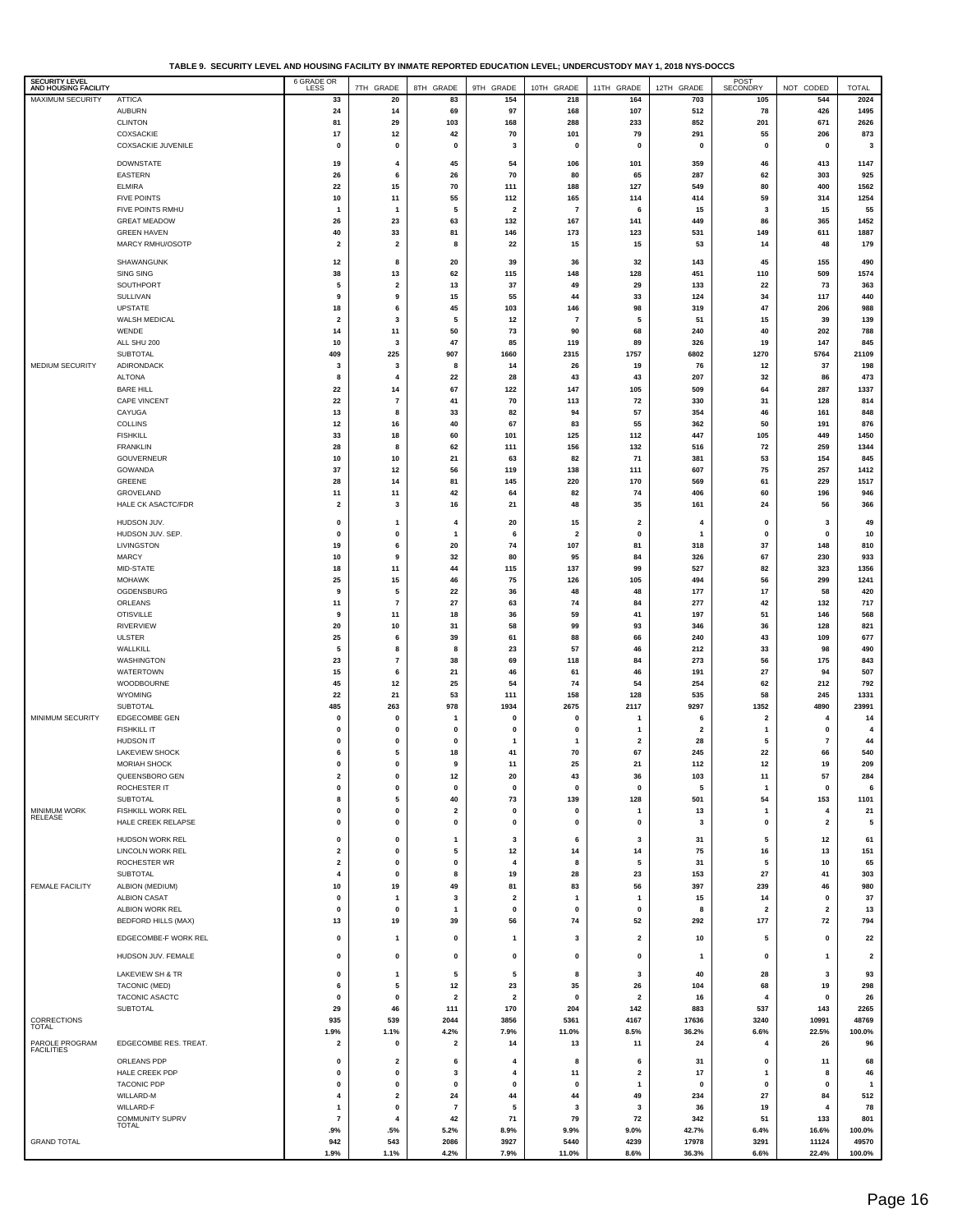**TABLE 10. SECURITY LEVEL AND HOUSING FACILITY BY LENGTH OF STAY AT CURRENT FACILITY (IN MONTHS); UNDERCUSTODY MAY 1, 2018 NYS-DOCCS**

| SECURITY LEVEL<br>AND HOUSING FACILITY |                                           | 0-2 MONTHS          | 3-5 MONTHS              | 6-8 MONTHS                  | 9-11 MONTHS                  | 12-17<br>MONTHS               | 18-23<br>MONTHS                    | 24-35<br>MONTHS             | 36-47<br>MONTHS               | 48-71<br><b>MONTHS</b>        | 72 + MONTHS                               | NOT CODED         | <b>TOTAL</b>         | AVERAGE<br>TIME IN<br><b>MONTHS</b> |
|----------------------------------------|-------------------------------------------|---------------------|-------------------------|-----------------------------|------------------------------|-------------------------------|------------------------------------|-----------------------------|-------------------------------|-------------------------------|-------------------------------------------|-------------------|----------------------|-------------------------------------|
| MAXIMUM                                | <b>ATTICA</b>                             | 348                 | 260                     | 219                         | 183                          | 242                           | 160                                | 175                         | 82                            | 116                           | 239                                       | 0                 | 2024                 | 28.6                                |
| SECURITY                               | <b>AUBURN</b>                             | 355                 | 213                     | 165                         | 128                          | 192                           | 88                                 | 102                         | 58                            | 86                            | 108                                       | $\mathbf{0}$      | 1495                 | 20.8                                |
|                                        | <b>CLINTON</b>                            | 476                 | 338                     | 296                         | 226                          | 305                           | 223                                | 278                         | 158                           | 127                           | 199                                       | 0                 | 2626                 | 23.9                                |
|                                        | COXSACKIE                                 | 191                 | 134                     | 106                         | 83                           | 101                           | 55                                 | 95                          | 42                            | 30                            | 36                                        | 0                 | 873                  | 16.9                                |
|                                        | COXSACKIE<br><b>JUVENILE</b>              | $\mathbf{1}$        | $\mathbf{1}$            | $\mathbf{1}$                | 0                            | 0                             | 0                                  | $\mathbf{0}$                | $\mathbf{0}$                  | $\mathbf 0$                   | $\mathbf 0$                               | $\mathbf 0$       | 3                    | 4.8                                 |
|                                        | <b>DOWNSTATE</b>                          | 862                 | 60                      | 31                          | 14                           | 29                            | 31                                 | 55                          | 15                            | 23                            | 27                                        | 0                 | 1147                 | 7.8                                 |
|                                        | EASTERN<br><b>ELMIRA</b>                  | 84<br>539           | 58<br>154               | 61<br>167                   | 62                           | 102<br>125                    | 75                                 | 124                         | 100<br>68                     | 127<br>71                     | 132<br>117                                | $\mathbf 0$       | 925<br>1562          | 37.1                                |
|                                        | <b>FIVE POINTS</b>                        | 342                 | 198                     | 112                         | 125<br>79                    | 159                           | ${\bf 77}$<br>79                   | 119<br>97                   | 53                            | 59                            | 76                                        | 0<br>0            | 1254                 | 19.9<br>20.2                        |
|                                        | <b>FIVE POINTS</b>                        | 23                  | 16                      | 5                           | 6                            | $\overline{\mathbf{2}}$       | $\overline{2}$                     | -1                          | $\mathbf{0}$                  | $\mathbf 0$                   | $\mathbf{0}$                              | $\mathbf 0$       | 55                   | 5.4                                 |
|                                        | RMHU                                      |                     |                         |                             |                              |                               |                                    |                             |                               |                               |                                           |                   |                      |                                     |
|                                        | <b>GREAT MEADOW</b><br><b>GREEN HAVEN</b> | 327<br>232          | 225<br>136              | 191<br>144                  | 121<br>133                   | 191<br>207                    | 94<br>151                          | 95<br>232                   | 71<br>125                     | 44<br>145                     | 93<br>382                                 | $\mathbf 0$<br>0  | 1452<br>1887         | 19.4<br>45.6                        |
|                                        | MARCY                                     | 68                  | 36                      | 17                          | 16                           | 14                            | 5                                  | 10                          | 12                            | $\mathbf{1}$                  | $\mathbf 0$                               | 0                 | 179                  | 9.2                                 |
|                                        | RMHU/OSOTP                                |                     |                         |                             |                              |                               |                                    |                             |                               |                               |                                           |                   |                      |                                     |
|                                        | SHAWANGUNK<br>SING SING                   | 72<br>273           | 31<br>128               | 40<br>91                    | 33<br>88                     | 51<br>128                     | 25<br>84                           | 56<br>147                   | 31<br>119                     | 42<br>227                     | 109<br>289                                | 0<br>$\mathbf 0$  | 490<br>1574          | 45.0<br>40.2                        |
|                                        | SOUTHPORT                                 | 174                 | 83                      | 31                          | 16                           | 25                            | 15                                 | 10                          | $\overline{\mathbf{2}}$       | 3                             | $\overline{4}$                            | 0                 | 363                  | 7.9                                 |
|                                        | SULLIVAN                                  | 86                  | 49                      | 35                          | 27                           | 37                            | 20                                 | 30                          | 30                            | 42                            | 84                                        | 0                 | 440                  | 42.6                                |
|                                        | UPSTATE                                   | 594                 | 140                     | 55                          | 15                           | 43                            | 40                                 | 28                          | 20                            | 20                            | 33                                        | 0                 | 988                  | 9.9                                 |
|                                        | WALSH MEDICAL                             | 32                  | 19                      | 13                          | 8                            | 20                            | 11                                 | 12                          | 5                             | $\overline{7}$                | 12                                        | 0                 | 139                  | 23.0                                |
|                                        | WENDE<br>ALL SHU 200                      | 149<br>800          | 86<br>31                | 76<br>9                     | 52<br>$\mathbf 0$            | 84<br>$\overline{\mathbf{3}}$ | 43<br>$\pmb{\mathsf{o}}$           | 91<br>-1                    | 45<br>$\mathbf{0}$            | 64<br>1                       | 98<br>$\mathbf{0}$                        | 0<br>0            | 788<br>845           | 30.6<br>$1.2$                       |
|                                        | SUBTOTAL                                  | 6028                | 2396                    | 1865                        | 1415                         | 2060                          | 1278                               | 1758                        | 1036                          | 1235                          | 2038                                      | $\mathbf 0$       | 21109                | 25.0                                |
| MEDIUM SECURITY                        | ADIRONDACK                                | $\overline{1}$      | 26                      | 54                          | 33                           | 37                            | 28                                 | 14                          | 4                             | $\mathbf{1}$                  | $\mathbf 0$                               | $\mathbf 0$       | 198                  | 13.1                                |
|                                        | <b>ALTONA</b>                             | 97                  | 92                      | 82                          | 74                           | 67                            | 33                                 | 23                          | $\overline{a}$                | $\mathbf{1}$                  | $\mathbf 0$                               | $\mathbf 0$       | 473                  | 9.4                                 |
|                                        | <b>BARE HILL</b>                          | 344                 | 235                     | 177                         | 139                          | 170                           | 99                                 | 118                         | 30                            | 18                            | $\overline{7}$                            | 0                 | 1337                 | 11.5                                |
|                                        | CAPE VINCENT                              | 205                 | 128                     | 152                         | 90                           | 90                            | 62                                 | 58                          | 21                            | 5                             | 3                                         | 0                 | 814                  | 10.5                                |
|                                        | CAYUGA<br><b>COLLINS</b>                  | 217<br>205          | 130<br>119              | 119<br>140                  | 61<br>79                     | 107<br>125                    | 69<br>63                           | 87<br>56                    | 34<br>33                      | 13<br>29                      | 11<br>27                                  | $\mathbf 0$<br>0  | 848<br>876           | 13.2<br>16.1                        |
|                                        | <b>FISHKILL</b>                           | 309                 | 177                     | 152                         | 154                          | 199                           | 116                                | 181                         | 63                            | 63                            | 36                                        | 0                 | 1450                 | 16.9                                |
|                                        | <b>FRANKLIN</b>                           | 403                 | 243                     | 205                         | 142                          | 152                           | 69                                 | 86                          | 28                            | 10                            | 6                                         | 0                 | 1344                 | 9.9                                 |
|                                        | GOUVERNEUR                                | 225                 | 150                     | 111                         | 91                           | 124                           | 58                                 | 51                          | 20                            | 11                            | $\overline{4}$                            | 0                 | 845                  | 11.1                                |
|                                        | <b>GOWANDA</b>                            | 361                 | 319                     | 248                         | 158                          | 148                           | 84                                 | 71                          | 17                            | 3                             | $\overline{\mathbf{3}}$                   | $\mathbf 0$       | 1412                 | 8.9                                 |
|                                        | GREENE<br>GROVELAND                       | 407<br>286          | 229<br>168              | 218<br>86                   | 171<br>121                   | 215<br>116                    | 105<br>64                          | 118<br>64                   | 32<br>22                      | 16<br>12                      | 6<br>$\overline{7}$                       | 0<br>$\mathbf 0$  | 1517<br>946          | 10.8<br>11.1                        |
|                                        | HAI F CK                                  | 214                 | 117                     | 33                          | $\mathbf 0$                  | $\overline{\mathbf{2}}$       | $\mathbf{0}$                       | $\mathbf{0}$                | $\mathbf{0}$                  | $\mathbf 0$                   | $\mathbf{0}$                              | 0                 | 366                  | 3.1                                 |
|                                        | ASACTC/FDR                                |                     |                         |                             |                              |                               |                                    |                             |                               |                               |                                           |                   |                      |                                     |
|                                        | HUDSON JUV.<br>HUDSON JUV. SEP.           | 32<br>10            | 8<br>$\mathbf{0}$       | 4<br>$\pmb{0}$              | 4<br>0                       | 1<br>0                        | $\pmb{0}$<br>$\pmb{0}$             | $\mathbf 0$<br>$\mathbf{0}$ | 0<br>$\pmb{0}$                | $\mathbf 0$<br>0              | $\mathbf 0$<br>$\mathbf 0$                | 0<br>0            | 49<br>10             | 3.2<br>$1.2$                        |
|                                        | LIVINGSTON                                | 188                 | 131                     | 142                         | 63                           | 100                           | 48                                 | 81                          | 36                            | 14                            | $\overline{7}$                            | 0                 | 810                  | 12.7                                |
|                                        | MARCY                                     | 262                 | 165                     | 126                         | 92                           | 115                           | 79                                 | 53                          | 29                            | 6                             | 6                                         | $\mathbf 0$       | 933                  | 10.8                                |
|                                        | MID-STATE                                 | 330                 | 230                     | 213                         | 148                          | 164                           | 98                                 | 106                         | 39                            | 21                            | $\overline{7}$                            | $\mathbf 0$       | 1356                 | 11.4                                |
|                                        | <b>MOHAWK</b>                             | 281                 | 230                     | 174                         | 156                          | 164                           | 94                                 | 71                          | 40                            | 15                            | 16                                        | 0                 | 1241                 | 12.0                                |
|                                        | OGDENSBURG<br>ORLEANS                     | 152<br>232          | 76<br>113               | 51<br>91                    | 43<br>55                     | 56<br>71                      | 22<br>57                           | 17<br>53                    | $\overline{\mathbf{2}}$<br>20 | -1<br>15                      | $\mathbf{0}$<br>10                        | 0<br>0            | 420<br>717           | 7.7<br>12.3                         |
|                                        | <b>OTISVILLE</b>                          | 99                  | 54                      | 61                          | 53                           | ${\bf 77}$                    | 39                                 | 83                          | 35                            | 43                            | 24                                        | $\mathbf 0$       | 568                  | 21.5                                |
|                                        | RIVERVIEW                                 | 241                 | 149                     | 141                         | 76                           | 88                            | 65                                 | 43                          | 10                            | 8                             | $\mathbf 0$                               | 0                 | 821                  | 9.2                                 |
|                                        | <b>ULSTER</b>                             | 568                 | 41                      | 22                          | 14                           | 8                             | 14                                 | 8                           | $\mathbf{1}$                  | $\overline{1}$                | $\mathbf 0$                               | 0                 | 677                  | 2.4                                 |
|                                        | WALLKILL                                  | 109                 | 84                      | 78                          | 43                           | 95                            | 49                                 | 29                          | $\overline{\mathbf{2}}$       | $\mathbf{1}$                  | $\mathbf{0}$                              | 0                 | 490                  | 10.1                                |
|                                        | WASHINGTON<br><b>WATERTOWN</b>            | 263<br>141          | 156<br>103              | 108<br>64                   | 88<br>41                     | 85<br>77                      | 60<br>41                           | 57<br>32                    | 18<br>6                       | $\overline{7}$<br>$\mathbf 0$ | $\overline{1}$<br>$\overline{\mathbf{2}}$ | $\mathbf 0$<br>0  | 843<br>507           | 9.6<br>9.5                          |
|                                        | WOODBOURNE                                | 132                 | 73                      | 77                          | 87                           | 99                            | 89                                 | 129                         | 38                            | 42                            | 26                                        | 0                 | 792                  | 20.1                                |
|                                        | <b>WYOMING</b>                            | 331                 | 218                     | 180                         | 122                          | 191                           | 110                                | 111                         | 34                            | 25                            | 9                                         | $\mathbf 0$       | 1331                 | 12.0                                |
|                                        | SUBTOTAL                                  | 6645                | 3964                    | 3309                        | 2398                         | 2943                          | 1715                               | 1800                        | 618                           | 381                           | 218                                       | 0                 | 23991                | 11.6                                |
| MINIMUM<br>SECURITY                    | EDGECOMBE GEN                             | 13                  | -1                      | 0                           | $\mathbf 0$                  | $\mathbf{0}$                  | $\pmb{0}$                          | $\mathbf{0}$                | $\mathbf{0}$                  | $\mathbf 0$                   | $\mathbf{0}$                              | $\mathbf 0$       | 14                   | $\boldsymbol{.8}$                   |
|                                        | <b>FISHKILL IT</b><br>HUDSON IT           | $\mathbf 0$<br>25   | 3<br>11                 | $\pmb{0}$<br>$\overline{4}$ | 1<br>$\overline{\mathbf{2}}$ | 0<br>$\mathbf{1}$             | $\pmb{0}$<br>$\mathbf{1}$          | $\mathbf 0$<br>$\mathbf 0$  | 0<br>0                        | 0<br>0                        | $\mathbf 0$<br>$\mathbf 0$                | 0<br>$\mathbf 0$  | $\overline{4}$<br>44 | $6.5\,$<br>3.6                      |
|                                        | <b>LAKEVIEW SHOCK</b>                     | 340                 | 159                     | 38                          | $\pmb{0}$                    | $\overline{\mathbf{2}}$       | $\mathbf{1}$                       | $\mathbf{0}$                | $\mathbf 0$                   | $\mathbf 0$                   | $\mathbf{0}$                              | 0                 | 540                  | 2.5                                 |
|                                        | MORIAH SHOCK                              | 123                 | 85                      | $\overline{1}$              | $\pmb{0}$                    | $\mathbf 0$                   | $\pmb{0}$                          | $\mathbf{0}$                | 0                             | 0                             | $\mathbf 0$                               | $\mathbf 0$       | 209                  | 2.8                                 |
|                                        | QUEENSBORO<br>GEN                         | 258                 | 8                       | 5                           | $\mathbf{1}$                 | 4                             | $\overline{\mathbf{2}}$            | $\overline{2}$              | 1                             | $\overline{\mathbf{2}}$       | 1                                         | 0                 | 284                  | 2.9                                 |
|                                        | ROCHESTER IT                              | -1                  | 3                       | $\overline{1}$              | $\mathbf{1}$                 | $\mathbf{0}$                  | $\mathbf{0}$                       | $\mathbf 0$                 | $\mathbf 0$                   | $\mathbf 0$                   | $\mathbf{0}$                              | 0                 | 6                    | 5.8                                 |
|                                        | SUBTOTAL                                  | 760                 | 270                     | 49                          | 5                            | $\overline{7}$                | 4                                  | $\overline{\mathbf{2}}$     | 1                             | $\overline{2}$                | 1                                         | 0                 | 1101                 | 2.7                                 |
| <b>MINIMUM WORK</b><br>RELEASE         | <b>FISHKILL WORK</b><br>REL               | 12                  | $\overline{4}$          | 3                           | $\mathbf{1}$                 | $\mathbf{1}$                  | $\pmb{\mathsf{o}}$                 | $\mathbf{0}$                | $\mathbf{0}$                  | $\mathbf 0$                   | $\mathbf 0$                               | $\mathbf{0}$      | 21                   | 4.0                                 |
|                                        | HAI E CREEK                               | -5                  | o                       |                             | 0                            | o                             | 0                                  |                             |                               | c                             | o                                         |                   | 5                    | .2                                  |
|                                        | RELAPSE<br><b>HUDSON WORK</b>             | 31                  | 11                      | 8                           | 5                            | 4                             | $\mathbf 2$                        | 0                           | 0                             | $\pmb{0}$                     | $\pmb{0}$                                 | 0                 | 61                   | 4.9                                 |
|                                        | REL                                       |                     |                         |                             |                              |                               |                                    |                             |                               |                               |                                           |                   |                      |                                     |
|                                        | LINCOLN WORK<br>REL                       | 73                  | 22                      | 23                          | 14                           | 13                            | $\bf 6$                            | $\pmb{0}$                   | 0                             | $\pmb{0}$                     | $\pmb{0}$                                 | 0                 | 151                  | 5.5                                 |
|                                        | ROCHESTER WR                              | 31                  | 18                      | 8                           | 4                            | 4                             | $\pmb{0}$                          | $\pmb{0}$                   | 0                             | $\pmb{0}$                     | $\mathbf 0$                               | 0                 | 65                   | 4.1                                 |
|                                        | <b>SUBTOTAL</b>                           | 152                 | 55                      | 42                          | 24                           | 22                            | 8                                  | $\pmb{0}$                   | $\mathbf 0$                   | $\mathbf 0$                   | $\mathbf 0$                               | $\mathbf{0}$      | 303                  | 4.9                                 |
| FEMALE FACILITY                        | ALBION (MEDIUM)<br><b>ALBION CASAT</b>    | 234<br>28           | 168<br>9                | 121<br>$\mathbf 0$          | 75<br>$\mathbf{0}$           | 140<br>$\mathbf{0}$           | 88<br>$\pmb{\mathsf{o}}$           | 93<br>$\mathbf 0$           | 31<br>$\mathbf 0$             | 20<br>$\mathbf{0}$            | 10<br>$\mathbf 0$                         | 0<br>$\mathbf 0$  | 980<br>37            | 12.8<br>2.4                         |
|                                        | ALBION WORK REL                           | 11                  | $\mathbf{0}$            | $\mathbf 0$                 | $\overline{2}$               | $\pmb{0}$                     | $\mathbf{0}$                       | $\mathbf{0}$                | $\mathbf 0$                   | $\mathbf 0$                   | $\mathbf{0}$                              | $\mathbf 0$       | 13                   | 2.6                                 |
|                                        | <b>BEDFORD HILLS</b>                      | 269                 | 47                      | 46                          | 43                           | 67                            | 36                                 | 49                          | 40                            | 54                            | 143                                       | 0                 | 794                  | 37.5                                |
|                                        | (MAX)<br>EDGECOMBE-F                      | 15                  |                         |                             | $\mathbf{1}$                 |                               | $\pmb{0}$                          |                             |                               | $\mathbf 0$                   | $\pmb{0}$                                 | 0                 |                      | 4.7                                 |
|                                        | <b>WORK REL</b>                           |                     | $\mathbf{1}$            | 3                           |                              | $\mathbf{1}$                  |                                    | $\mathbf{1}$                | 0                             |                               |                                           |                   | 22                   |                                     |
|                                        | HUDSON JUV.<br>FEMALE                     | $\mathbf{1}$        | 0                       | $\pmb{0}$                   | $\pmb{0}$                    | $\mathbf{1}$                  | $\pmb{0}$                          | $\pmb{0}$                   | 0                             | $\pmb{0}$                     | $\mathbf 0$                               | 0                 | $\mathbf{2}$         | 7.4                                 |
|                                        | LAKEVIEW SH & TR                          | 60                  | 28                      | 5                           | 0                            | $\pmb{0}$                     | $\pmb{0}$                          | $\pmb{0}$                   | 0                             | $\pmb{0}$                     | $\mathbf 0$                               | 0                 | 93                   | 2.5                                 |
|                                        | TACONIC (MED)                             | 81                  | 50                      | 30                          | 27                           | 34                            | ${\bf 27}$                         | 30                          | 6                             | 6                             | $\overline{7}$                            | 0                 | 298                  | 13.5                                |
|                                        | TACONIC ASACTC                            | 10                  | $\overline{1}$          | 15                          | $\mathbf 0$                  | $\mathbf 0$                   | $\mathbf{0}$                       | $\mathbf{0}$                | $\Omega$                      | $\mathbf 0$                   | $\mathbf{0}$                              | $\mathbf{0}$      | 26                   | 4.5                                 |
| CORRECTIONS TOTAL                      | SUBTOTAL                                  | 709<br>14294        | 304<br>6989             | 220<br>5485                 | 148<br>3990                  | 243<br>5275                   | 151<br>3156                        | 173<br>3733                 | ${\bf 77}$<br>1732            | 80<br>1698                    | 160<br>2417                               | 0<br>$\mathbf{0}$ | 2265<br>48769        | 20.7<br>17.6                        |
|                                        |                                           |                     |                         |                             |                              |                               |                                    |                             |                               |                               |                                           |                   |                      |                                     |
| PAROLE<br>PROGRAM                      | EDGECOMBE RES.<br>TREAT.                  | 83                  | $\mathbf{0}$            | $\mathbf 0$                 | $\mathbf{0}$                 | $\mathbf{0}$                  | $\mathbf{0}$                       | $\mathbf{0}$                | $\mathbf{0}$                  | $\mathbf{0}$                  | $\mathbf{0}$                              | 13                | 96                   | $\overline{1}$                      |
| <b>FACILITIES</b>                      | ORLEANS PDP                               | $\mathbf{0}$        | $\mathbf{0}$            | $\pmb{0}$                   | $\pmb{0}$                    | $\mathbf 0$                   | $\pmb{0}$                          | $\mathbf{0}$                | $\mathbf{0}$                  | $\mathbf 0$                   | $\mathbf{0}$                              | 68                | 68                   |                                     |
|                                        | HALE CREEK PDP                            | $\pmb{0}$           | 0                       | $\pmb{0}$                   | $\pmb{0}$                    | 0                             | $\pmb{0}$                          | $\pmb{0}$                   | 0                             | $\pmb{0}$                     | $\mathbf 0$                               | 46                | 46                   |                                     |
|                                        | <b>TACONIC PDP</b><br>WILLARD-M           | $\mathbf{0}$<br>150 | $\mathbf{0}$<br>15      | $\mathbf 0$<br>$\mathbf{1}$ | $\mathbf{0}$<br>$\mathbf{0}$ | $\mathbf 0$<br>$\mathbf{0}$   | $\pmb{\mathsf{o}}$<br>$\mathbf{0}$ | $\mathbf 0$<br>$\mathbf{0}$ | $\mathbf{0}$<br>$\mathbf 0$   | $\mathbf 0$<br>$\mathbf 0$    | $\mathbf{0}$<br>$\mathbf 0$               | 1<br>346          | $\mathbf{1}$<br>512  | 1.6                                 |
|                                        | WILLARD-F                                 | 10                  | $\overline{\mathbf{2}}$ | $\pmb{0}$                   | $\pmb{0}$                    | $\pmb{0}$                     | $\pmb{0}$                          | $\pmb{0}$                   | 0                             | 0                             | $\mathbf 0$                               | 66                | 78                   | 1.7                                 |
|                                        | <b>COMMUNITY</b>                          | 243                 | 17                      | 1                           | 0                            | 0                             | $\pmb{0}$                          | $\mathbf{0}$                | $\mathbf 0$                   | $\mathbf 0$                   | $\mathbf{0}$                              | 540               | 801                  | 1.3                                 |
| <b>GRAND TOTAL</b>                     | SUPRV TOTAL                               | 14537               | 7006                    | 5486                        | 3990                         | 5275                          | 3156                               | 3733                        | 1732                          | 1698                          | 2417                                      | 540               | 49570                | 17.5                                |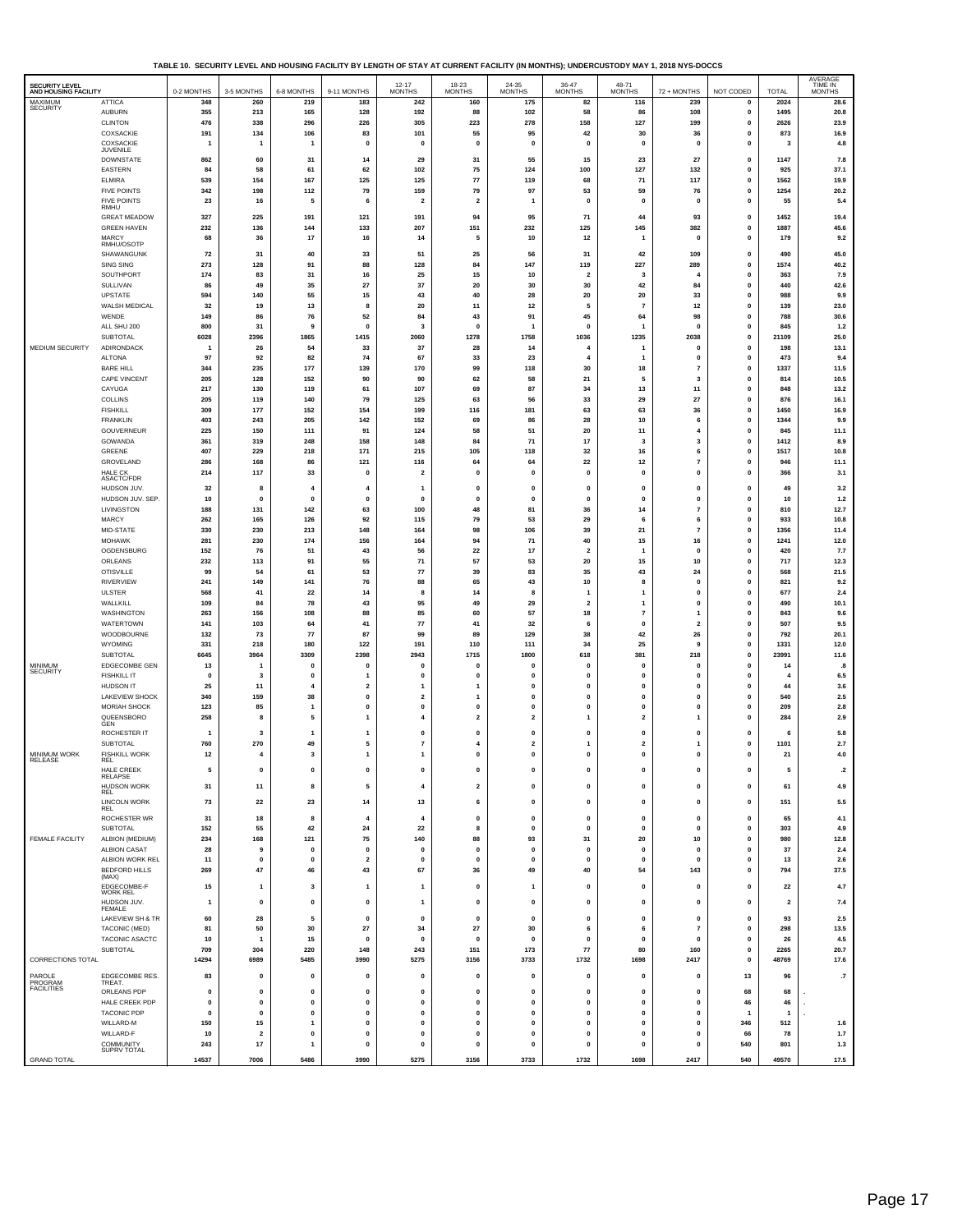| TABLE 11. SECURITY LEVEL AND HOUSING FACILITY BY GENDER: |  |
|----------------------------------------------------------|--|
| UNDERCUSTODY MAY 1, 2018 NYS-DOCCS                       |  |

| SECURITY LEVEL AND HOUSING FACILITY |                                  | MALE     | <b>FEMALE</b> | <b>TOTAL</b> |  |
|-------------------------------------|----------------------------------|----------|---------------|--------------|--|
| <b>MAXIMUM SECURITY</b>             | <b>ATTICA GENERAL</b>            | 1952     | 0             | 1952         |  |
|                                     | ATTICA ICP                       | 72       | 0             | 72           |  |
|                                     | AUBURN GENERAL                   | 1388     | 0             | 1388         |  |
|                                     | AUBURN DEPOT                     | 52       | 0             | 52           |  |
|                                     | <b>AUBURN ICP</b>                | 45       | 0             | 45           |  |
|                                     | AUBURN INTAKE                    | 10       | 0             | 10           |  |
|                                     | <b>CLINTON GENERAL</b>           | 1582     | 0             | 1582         |  |
|                                     | <b>CLINTON ANNEX</b>             | 736      | 0             | 736          |  |
|                                     | <b>CLINTON SOP</b>               | 34       | 0             | 34           |  |
|                                     | <b>CLINTON ICP</b>               | 56       | 0             | 56           |  |
|                                     | <b>CLINTON APPU</b>              | 192      | 0             | 192          |  |
|                                     | <b>CLINTON SNU</b>               | 26       | 0             | 26           |  |
|                                     | COLLINS SHU200                   | 137      | 0             | 137          |  |
|                                     | <b>COXSACKIE</b>                 | 815      | 0             | 815          |  |
|                                     | COXSACKIE REG.MEDICAL UNIT       | 58       | 0             | 58           |  |
|                                     | <b>COXSACKIE JUVENILE</b>        | 3        | 0             | 3            |  |
|                                     | DOWNSTATE GENERAL                | 271      | 0             | 271          |  |
|                                     | DOWNSTATE RECEPTION              | 876      | 0             | 876          |  |
|                                     | <b>EASTERN GENERAL</b>           | 897      | 0             | 897          |  |
|                                     | <b>EASTERN SDU</b>               | 28       | 0             | 28           |  |
|                                     | <b>ELMIRA GENERAL</b>            | 1199     | 0             | 1199         |  |
|                                     | <b>ELMIRA RECEPTION</b>          | 323      | 0             | 323          |  |
|                                     | ELMIRA ICP                       | 40       | 0             | 40           |  |
|                                     | <b>FISHKILL SHU200</b>           | 116      | 0             | 116          |  |
|                                     | <b>FIVE POINTS</b>               | 1130     | 0             | 1130         |  |
|                                     | <b>FIVE POINTS KEEPLOCK</b>      | 83       | 0             | 83           |  |
|                                     | <b>FIVE POINTS ICP</b>           | 20       | 0             | 20           |  |
|                                     | <b>FIVE POINTS RMHU</b>          | 55       | 0             | 55           |  |
|                                     | <b>FIVE POINTS SOP</b>           | 21       | 0             | 21           |  |
|                                     | GOUVERNEUR SHU200                | 152      | 0             | 152          |  |
|                                     | <b>GREAT MEADOW GENERAL</b>      | 1301     | 0             | 1301         |  |
|                                     | <b>GREAT MEADOW ICP</b>          | 120      | 0             | 120          |  |
|                                     | <b>GREAT MEADOW BHU</b>          | 31       | 0             | 31           |  |
|                                     | <b>GREEN HAVEN GENERAL</b>       | 1763     | 0             | 1763         |  |
|                                     | <b>GREEN HAVEN ICP</b>           | 118      | 0             | 118          |  |
|                                     | <b>GREEN HAVEN STP DN</b>        |          | 0             |              |  |
|                                     | <b>GREENE SHU200</b>             | 6<br>135 | 0             | 6            |  |
|                                     | LAKEVIEW SHU200                  |          | 0             | 135          |  |
|                                     |                                  | 117      |               | 117          |  |
|                                     | MARCY RMHU<br><b>MARCY OSOTP</b> | 93       | 0             | 93           |  |
|                                     | MID-STATE SHU200                 | 86<br>82 | 0<br>0        | 86           |  |
|                                     | MOHAWK WALSH MEDICAL             | 139      | 0             | 82           |  |
|                                     |                                  |          |               | 139          |  |
|                                     | ORLEANS SHU200                   | 106      | 0             | 106          |  |
|                                     | SHAWANGUNK                       | 433      | 0             | 433          |  |
|                                     | SHAWANGUNK SOP                   | 57       | 0             | 57           |  |
|                                     | SING SING                        | 1259     | 0             | 1259         |  |
|                                     | <b>SING SING TRANSIT</b>         | 232      | 0             | 232          |  |
|                                     | SING SING CORP                   | 26       | 0             | 26           |  |
|                                     | SING SING ICP                    | 57       | 0             | 57           |  |
|                                     | SOUTHPORT                        | 266      | 0             | 266          |  |
|                                     | SOUTHPORT CADRE                  | 97       | 0             | 97           |  |
|                                     | <b>SULLIVAN</b>                  | 301      | 0             | 301          |  |
|                                     | <b>SUL SPECIAL NEED</b>          | 45       | 0             | 45           |  |
|                                     | SULLIVAN ICP                     | 53       | 0             | 53           |  |
|                                     | SULLIVAN CARP                    | 41       | 0             | 41           |  |
|                                     | <b>UPSTATE GENERAL</b>           | 289      | 0             | 289          |  |
|                                     | <b>UPSTATE SHU</b>               | 602      | 0             | 602          |  |
|                                     | UPSTATE SINGLE CELL              | 97       | 0             | 97           |  |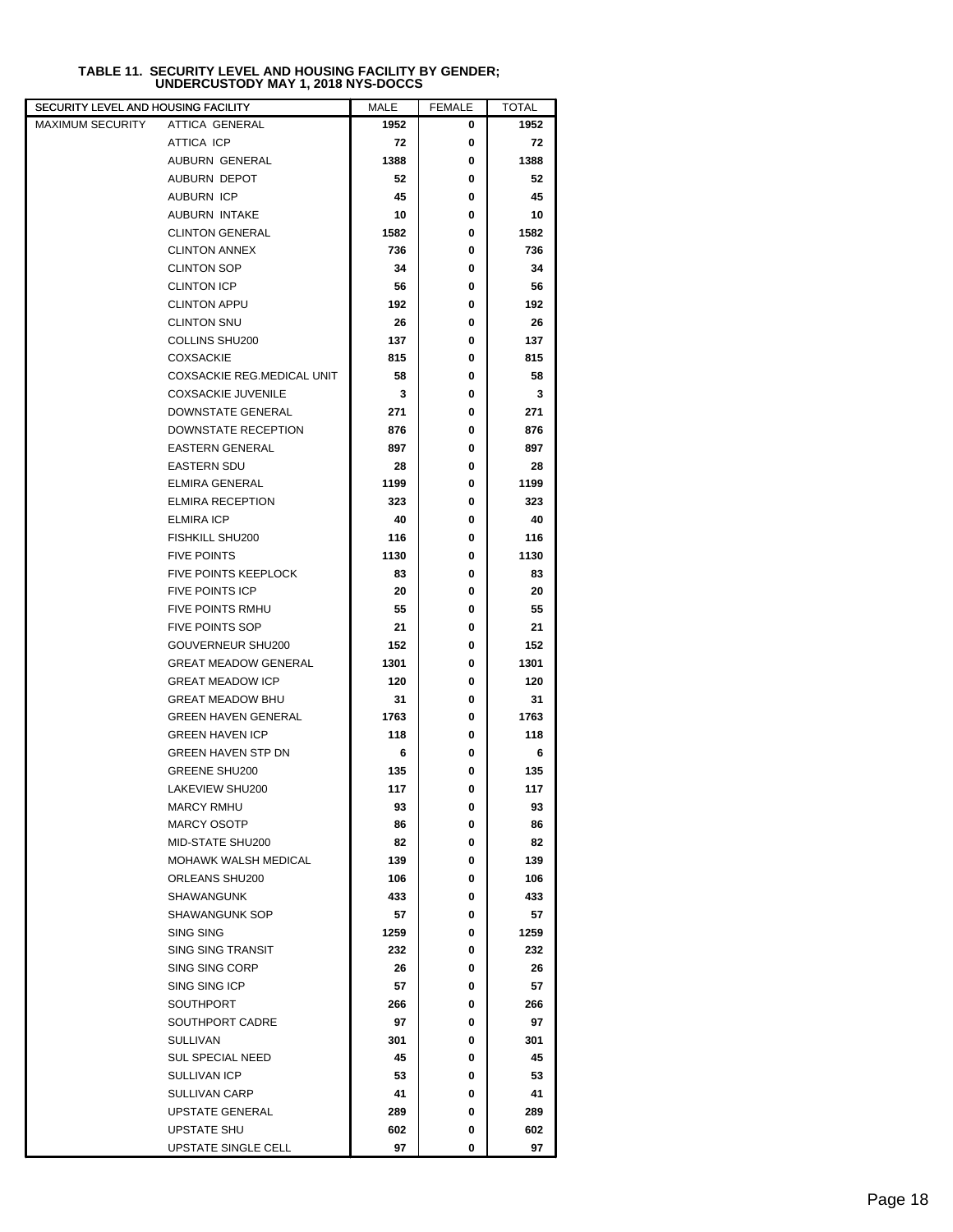| <b>MAXIMUM SECURITY</b><br><b>WENDE</b><br>603<br>0<br>603<br>21<br><b>WENDE RECEPTION</b><br>21<br>0<br><b>WENDE RMU</b><br>79<br>0<br>79<br><b>WENDE SPECIAL NEEDS</b><br>47<br>47<br>0<br><b>WENDE ICP</b><br>30<br>0<br>30<br>WENDE STP DN<br>8<br>0<br>8<br><b>SUBTOTAL</b><br>21109<br>0<br>21109<br><b>ADIRONDACK</b><br><b>MEDIUM SECURITY</b><br>198<br>0<br>198<br>ALTONA<br>473<br>0<br>473<br>BARE HILL<br>1337<br>0<br>1337<br><b>CAPE VINCENT GENERAL</b><br>814<br>0<br>814<br><b>CAYUGA</b><br>848<br>0<br>848<br><b>COLLINS</b><br>876<br>0<br>876<br><b>FISHKILL GENERAL</b><br>1310<br>0<br>1310<br><b>FISHKILL ICP</b><br>19<br>0<br>19<br><b>FISHKILL KEEPLOCK</b><br>69<br>0<br>69 |
|----------------------------------------------------------------------------------------------------------------------------------------------------------------------------------------------------------------------------------------------------------------------------------------------------------------------------------------------------------------------------------------------------------------------------------------------------------------------------------------------------------------------------------------------------------------------------------------------------------------------------------------------------------------------------------------------------------|
|                                                                                                                                                                                                                                                                                                                                                                                                                                                                                                                                                                                                                                                                                                          |
|                                                                                                                                                                                                                                                                                                                                                                                                                                                                                                                                                                                                                                                                                                          |
|                                                                                                                                                                                                                                                                                                                                                                                                                                                                                                                                                                                                                                                                                                          |
|                                                                                                                                                                                                                                                                                                                                                                                                                                                                                                                                                                                                                                                                                                          |
|                                                                                                                                                                                                                                                                                                                                                                                                                                                                                                                                                                                                                                                                                                          |
|                                                                                                                                                                                                                                                                                                                                                                                                                                                                                                                                                                                                                                                                                                          |
|                                                                                                                                                                                                                                                                                                                                                                                                                                                                                                                                                                                                                                                                                                          |
|                                                                                                                                                                                                                                                                                                                                                                                                                                                                                                                                                                                                                                                                                                          |
|                                                                                                                                                                                                                                                                                                                                                                                                                                                                                                                                                                                                                                                                                                          |
|                                                                                                                                                                                                                                                                                                                                                                                                                                                                                                                                                                                                                                                                                                          |
|                                                                                                                                                                                                                                                                                                                                                                                                                                                                                                                                                                                                                                                                                                          |
|                                                                                                                                                                                                                                                                                                                                                                                                                                                                                                                                                                                                                                                                                                          |
|                                                                                                                                                                                                                                                                                                                                                                                                                                                                                                                                                                                                                                                                                                          |
|                                                                                                                                                                                                                                                                                                                                                                                                                                                                                                                                                                                                                                                                                                          |
|                                                                                                                                                                                                                                                                                                                                                                                                                                                                                                                                                                                                                                                                                                          |
|                                                                                                                                                                                                                                                                                                                                                                                                                                                                                                                                                                                                                                                                                                          |
| FISHKILL PROCESSING UNIT<br>$\mathbf 1$<br>1<br>0                                                                                                                                                                                                                                                                                                                                                                                                                                                                                                                                                                                                                                                        |
| <b>FISHKILL RMU</b><br>27<br>0<br>27                                                                                                                                                                                                                                                                                                                                                                                                                                                                                                                                                                                                                                                                     |
| <b>FISHKILL UCI</b><br>24<br>0<br>24                                                                                                                                                                                                                                                                                                                                                                                                                                                                                                                                                                                                                                                                     |
| <b>FRANKLIN</b><br>1344<br>0<br>1344                                                                                                                                                                                                                                                                                                                                                                                                                                                                                                                                                                                                                                                                     |
| <b>GOUVERNEUR</b><br>845<br>0<br>845                                                                                                                                                                                                                                                                                                                                                                                                                                                                                                                                                                                                                                                                     |
| <b>GOWANDA</b><br>1040<br>0<br>1040                                                                                                                                                                                                                                                                                                                                                                                                                                                                                                                                                                                                                                                                      |
| <b>GOWANDA SOP</b><br>372<br>0<br>372                                                                                                                                                                                                                                                                                                                                                                                                                                                                                                                                                                                                                                                                    |
| <b>GREENE</b><br>1517<br>0<br>1517                                                                                                                                                                                                                                                                                                                                                                                                                                                                                                                                                                                                                                                                       |
| <b>GROVELAND</b><br>946<br>0<br>946                                                                                                                                                                                                                                                                                                                                                                                                                                                                                                                                                                                                                                                                      |
| HUDSON GENERAL<br>41<br>0<br>41                                                                                                                                                                                                                                                                                                                                                                                                                                                                                                                                                                                                                                                                          |
| HUDSON JUV SEP UNIT<br>10<br>0<br>10                                                                                                                                                                                                                                                                                                                                                                                                                                                                                                                                                                                                                                                                     |
| <b>HUDSON RECEPTION</b><br>8<br>0<br>8                                                                                                                                                                                                                                                                                                                                                                                                                                                                                                                                                                                                                                                                   |
| <b>HALE CREEK ASACTC</b><br>231<br>0<br>231                                                                                                                                                                                                                                                                                                                                                                                                                                                                                                                                                                                                                                                              |
| HALE CREEK FEEDER<br>135<br>135<br>0                                                                                                                                                                                                                                                                                                                                                                                                                                                                                                                                                                                                                                                                     |
| LIVINGSTON<br>810<br>0<br>810                                                                                                                                                                                                                                                                                                                                                                                                                                                                                                                                                                                                                                                                            |
| <b>MARCY</b><br>876<br>0<br>876                                                                                                                                                                                                                                                                                                                                                                                                                                                                                                                                                                                                                                                                          |
| MARCY ASACTC<br>57<br>0<br>57                                                                                                                                                                                                                                                                                                                                                                                                                                                                                                                                                                                                                                                                            |
| MID-STATE<br>1105<br>0<br>1105                                                                                                                                                                                                                                                                                                                                                                                                                                                                                                                                                                                                                                                                           |
| MID-STATE PC<br>20<br>0<br>20                                                                                                                                                                                                                                                                                                                                                                                                                                                                                                                                                                                                                                                                            |
| <b>MID-STATE ICP</b><br>13<br>0<br>13                                                                                                                                                                                                                                                                                                                                                                                                                                                                                                                                                                                                                                                                    |
| 164<br>MID-STATE SOP<br>0<br>164<br>MID-STATE STP DN                                                                                                                                                                                                                                                                                                                                                                                                                                                                                                                                                                                                                                                     |
| 54<br>54<br>0                                                                                                                                                                                                                                                                                                                                                                                                                                                                                                                                                                                                                                                                                            |
| MOHAWK<br>1241<br>0<br>1241                                                                                                                                                                                                                                                                                                                                                                                                                                                                                                                                                                                                                                                                              |
| OGDENSBURG<br>420<br>420<br>0<br>ORLEANS<br>717<br>717<br>0                                                                                                                                                                                                                                                                                                                                                                                                                                                                                                                                                                                                                                              |
| <b>OTISVILLE</b><br>568<br>568<br>0                                                                                                                                                                                                                                                                                                                                                                                                                                                                                                                                                                                                                                                                      |
| <b>RIVERVIEW</b><br>821<br>821<br>0                                                                                                                                                                                                                                                                                                                                                                                                                                                                                                                                                                                                                                                                      |
| 170<br>170<br>ULSTER<br>0                                                                                                                                                                                                                                                                                                                                                                                                                                                                                                                                                                                                                                                                                |
| ULSTER RECEPTION<br>507<br>0<br>507                                                                                                                                                                                                                                                                                                                                                                                                                                                                                                                                                                                                                                                                      |
| WALLKILL<br>490<br>490<br>0                                                                                                                                                                                                                                                                                                                                                                                                                                                                                                                                                                                                                                                                              |
| <b>WASHINGTON</b><br>843<br>843<br>0                                                                                                                                                                                                                                                                                                                                                                                                                                                                                                                                                                                                                                                                     |
| WATERTOWN<br>507<br>0<br>507                                                                                                                                                                                                                                                                                                                                                                                                                                                                                                                                                                                                                                                                             |
| 0<br>739<br><b>WOODBOURNE</b><br>739                                                                                                                                                                                                                                                                                                                                                                                                                                                                                                                                                                                                                                                                     |
| WOODBOURNE SNU<br>35<br>0<br>35                                                                                                                                                                                                                                                                                                                                                                                                                                                                                                                                                                                                                                                                          |
| WOODBOURNE PC<br>18<br>18<br>0                                                                                                                                                                                                                                                                                                                                                                                                                                                                                                                                                                                                                                                                           |
| WYOMING<br>1331<br>1331<br>0                                                                                                                                                                                                                                                                                                                                                                                                                                                                                                                                                                                                                                                                             |
| 23991<br><b>SUBTOTAL</b><br>0<br>23991                                                                                                                                                                                                                                                                                                                                                                                                                                                                                                                                                                                                                                                                   |

## **TABLE 11. SECURITY LEVEL AND HOUSING FACILITY BY GENDER; UNDERCUSTODY MAY 1, 2018 NYS-DOCCS**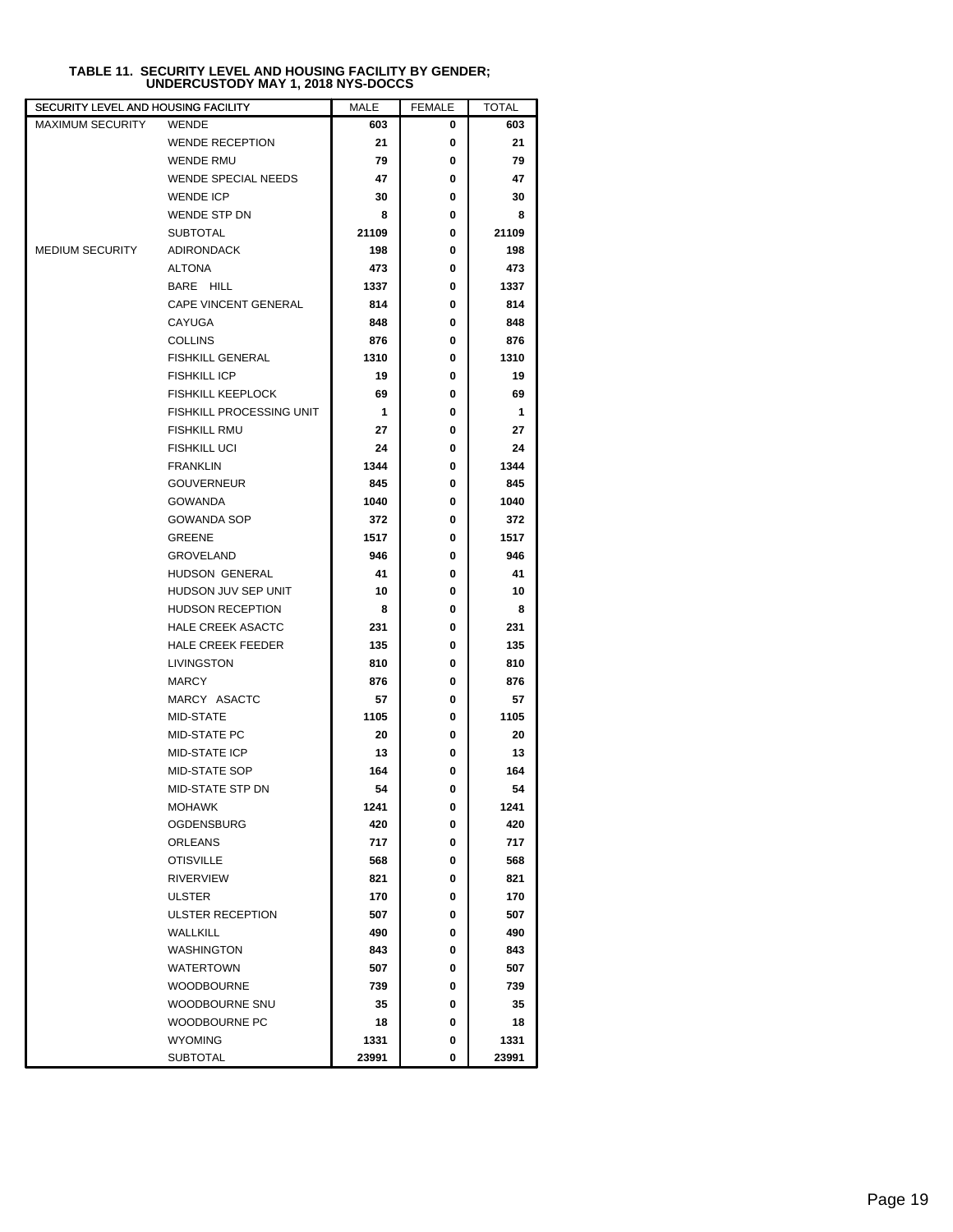| SECURITY LEVEL AND HOUSING FACILITY |                                |       | <b>FEMALE</b>  | <b>TOTAL</b>   |
|-------------------------------------|--------------------------------|-------|----------------|----------------|
| <b>MINIMUM SECURITY</b>             | <b>EDGECOMBE GENERAL</b>       | 14    | 0              | 14             |
|                                     | <b>FISHKILL IT</b>             | 4     | 0              | 4              |
|                                     | <b>HUDSON IND TRAINING</b>     | 44    | 0              | 44             |
|                                     | <b>LAKEVIEW SHOCK</b>          | 430   | 0              | 430            |
|                                     | <b>LAKEVIEW RECEPTION</b>      | 110   | 0              | 110            |
|                                     | MORIAH SHOCK                   | 209   | 0              | 209            |
|                                     | QUEENSBORO GENERAL             | 284   | 0              | 284            |
|                                     | ROCHESTER INDUS TRAINING       | 6     | 0              | 6              |
|                                     | <b>SUBTOTAL</b>                | 1101  | 0              | 1101           |
| <b>MINIMUM WORK RELEASE</b>         | <b>FISHKILL WORK RELEASE</b>   | 21    | 0              | 21             |
|                                     | HUDSON WORK RELEASE            | 61    | 0              | 61             |
|                                     | HALE CREEK RELAPSE             | 5     | 0              | 5              |
|                                     | <b>LINCOLN</b>                 | 151   | 0              | 151            |
|                                     | <b>ROCHESTER</b>               | 65    | 0              | 65             |
|                                     | <b>SUBTOTAL</b>                | 303   | 0              | 303            |
| <b>FEMALE FACILITY</b>              | <b>ALBION FEMALE</b>           | 0     | 952            | 952            |
|                                     | ALBION ICP                     | 0     | 15             | 15             |
|                                     | ALBION WORK RELEASE            | 0     | 13             | 13             |
|                                     | ALBION INTAKE                  | 0     | 13             | 13             |
|                                     | ALBION ASACTC                  | 0     | 37             | 37             |
|                                     | <b>BEDFORD HLS GENERAL</b>     | 0     | 625            | 625            |
|                                     | <b>BEDFORD HLS RECEPTION</b>   | 0     | 127            | 127            |
|                                     | <b>BEDFORD HLS RMU</b>         | 0     | 13             | 13             |
|                                     | <b>BEDFORD HLS ICP</b>         | 0     | 21             | 21             |
|                                     | <b>BEDFORD HILLS TBU</b>       | 0     | 6              | 6              |
|                                     | <b>BEDFORD HILLS SNU</b>       | 0     | $\mathbf{2}$   | $\mathbf{2}$   |
|                                     | EDGECOMBE FEM WORK RELEASE     | 0     | 22             | 22             |
|                                     | <b>HUDSON FEMALE</b>           | 0     | $\overline{2}$ | $\overline{2}$ |
|                                     | LAKEVIEW SHOCK FEM             | 0     | 93             | 93             |
|                                     | <b>TACONIC FEMALE</b>          | 0     | 287            | 287            |
|                                     | <b>TACONIC RELAPSE</b>         | 0     | 1              | $\mathbf 1$    |
|                                     | <b>TACONIC TRANSITIONAL</b>    | 0     | 11             | 11             |
|                                     | <b>TACONIC ASAT</b>            | 0     | 25             | 25             |
|                                     | <b>SUBTOTAL</b>                | 0     | 2265           | 2265           |
| <b>CORRECTIONS TOTAL</b>            |                                | 46504 | 2265           | 48769          |
| PAROLE PROGRAM FACILITIES           | <b>EDGECOMBE RES TREATMENT</b> | 96    | 0              | 96             |
|                                     | <b>HALE CREEK PDP</b>          | 46    | 0              | 46             |
|                                     | ORLEANS PDP                    | 68    | 0              | 68             |
|                                     | TACONIC FEMALE PDP             | 0     | 1              | 1              |
|                                     | <b>WILLARD MALE</b>            | 512   | 0              | 512            |
|                                     | <b>WILLARD FEMALE</b>          | 0     | 78             | 78             |
|                                     | COMM SUPRV TOTAL               | 722   | 79             | 801            |
| <b>GRAND TOTAL</b>                  |                                | 47226 | 2344           | 49570          |

## **TABLE 11. SECURITY LEVEL AND HOUSING FACILITY BY GENDER; UNDERCUSTODY MAY 1, 2018 NYS-DOCCS**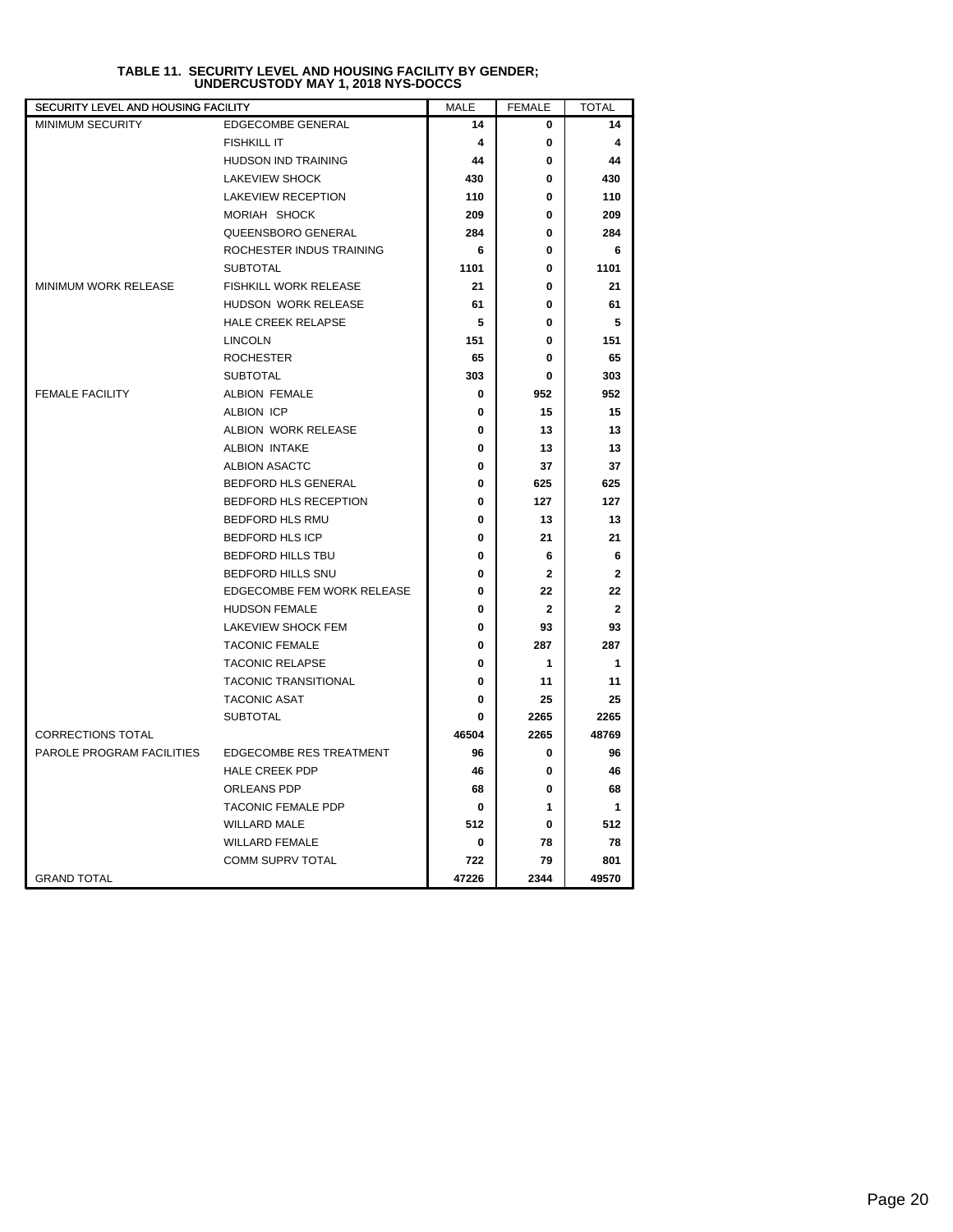| SECURITY LEVEL AND HOUSING FACILITY |                             | <b>INMATE</b> | PAROLEE      | TOTAL |  |
|-------------------------------------|-----------------------------|---------------|--------------|-------|--|
| MAXIMUM SECURITY                    | ATTICA GENERAL              | 1952          | 0            | 1952  |  |
|                                     | ATTICA ICP                  | 72            | 0            | 72    |  |
|                                     | AUBURN GENERAL              | 1387          | 1            | 1388  |  |
|                                     | AUBURN DEPOT                | 52            | 0            | 52    |  |
|                                     | <b>AUBURN ICP</b>           | 45            | 0            | 45    |  |
|                                     | <b>AUBURN INTAKE</b>        | 8             | 2            | 10    |  |
|                                     | <b>CLINTON GENERAL</b>      | 1582          | 0            | 1582  |  |
|                                     | <b>CLINTON ANNEX</b>        | 736           | 0            | 736   |  |
|                                     | <b>CLINTON SOP</b>          | 34            | 0            | 34    |  |
|                                     | <b>CLINTON ICP</b>          | 56            | 0            | 56    |  |
|                                     | <b>CLINTON APPU</b>         | 192           | 0            | 192   |  |
|                                     | <b>CLINTON SNU</b>          | 25            | 1            | 26    |  |
|                                     | COLLINS SHU200              | 137           | 0            | 137   |  |
|                                     | <b>COXSACKIE</b>            | 815           | 0            | 815   |  |
|                                     | COXSACKIE REG.MEDICAL UNIT  | 58            | 0            | 58    |  |
|                                     | <b>COXSACKIE JUVENILE</b>   | 3             | 0            | 3     |  |
|                                     | DOWNSTATE GENERAL           | 271           | 0            | 271   |  |
|                                     | DOWNSTATE RECEPTION         | 851           | 25           | 876   |  |
|                                     | <b>EASTERN GENERAL</b>      | 897           | 0            | 897   |  |
|                                     | <b>EASTERN SDU</b>          | 28            | 0            | 28    |  |
|                                     | <b>ELMIRA GENERAL</b>       | 1199          | 0            | 1199  |  |
|                                     | <b>ELMIRA RECEPTION</b>     | 302           | 21           | 323   |  |
|                                     | <b>ELMIRA ICP</b>           | 40            | 0            | 40    |  |
|                                     | <b>FISHKILL SHU200</b>      | 112           | 4            | 116   |  |
|                                     | <b>FIVE POINTS</b>          | 1110          | 20           | 1130  |  |
|                                     | <b>FIVE POINTS KEEPLOCK</b> | 83            | 0            | 83    |  |
|                                     | <b>FIVE POINTS ICP</b>      | 20            | 0            | 20    |  |
|                                     | <b>FIVE POINTS RMHU</b>     | 55            | 0            | 55    |  |
|                                     | <b>FIVE POINTS SOP</b>      | 21            | 0            | 21    |  |
|                                     | GOUVERNEUR SHU200           | 152           | 0            | 152   |  |
|                                     | <b>GREAT MEADOW GENERAL</b> | 1301          | 0            | 1301  |  |
|                                     | <b>GREAT MEADOW ICP</b>     | 120           | 0            | 120   |  |
|                                     | <b>GREAT MEADOW BHU</b>     | 31            | 0            | 31    |  |
|                                     | <b>GREEN HAVEN GENERAL</b>  | 1750          | 13           | 1763  |  |
|                                     | <b>GREEN HAVEN ICP</b>      | 116           | 2            | 118   |  |
|                                     | <b>GREEN HAVEN STP DN</b>   | 6             | 0            | 6     |  |
|                                     | <b>GREENE SHU200</b>        | 135           | 0            | 135   |  |
|                                     | LAKEVIEW SHU200             | 117           | 0            | 117   |  |
|                                     | <b>MARCY RMHU</b>           | 93            | 0            | 93    |  |
|                                     | <b>MARCY OSOTP</b>          | 86            | 0            | 86    |  |
|                                     | MID-STATE SHU200            | 82            | 0            | 82    |  |
|                                     | MOHAWK WALSH MEDICAL        | 137           | $\mathbf{2}$ | 139   |  |
|                                     | ORLEANS SHU200              | 106           | 0            | 106   |  |
|                                     | <b>SHAWANGUNK</b>           | 433           | 0            | 433   |  |
|                                     | <b>SHAWANGUNK SOP</b>       | 57            | 0            | 57    |  |
|                                     | SING SING                   | 1259          | 0            | 1259  |  |
|                                     | <b>SING SING TRANSIT</b>    | 232           | 0            | 232   |  |
|                                     | <b>SING SING CORP</b>       | 26            | 0            | 26    |  |
|                                     | SING SING ICP               | 57            | 0            | 57    |  |
|                                     | <b>SOUTHPORT</b>            | 266           | 0            | 266   |  |
|                                     | SOUTHPORT CADRE             | 97            | 0            | 97    |  |
|                                     | <b>SULLIVAN</b>             | 299           | 2            | 301   |  |
|                                     | <b>SUL SPECIAL NEED</b>     | 44            | 1            | 45    |  |
|                                     | <b>SULLIVAN ICP</b>         | 53            | 0            | 53    |  |
|                                     | SULLIVAN CARP               | 41            | 0            | 41    |  |
|                                     | <b>UPSTATE GENERAL</b>      | 289           | 0            | 289   |  |
|                                     | <b>UPSTATE SHU</b>          | 602           | 0            | 602   |  |
|                                     | UPSTATE SINGLE CELL         | 97            | 0            | 97    |  |

# **TABLE 12. SECURITY LEVEL AND HOUSING FACILITY BY OFFENDER STATUS; UNDERCUSTODY MAY 1, 2018 NYS-DOCCS**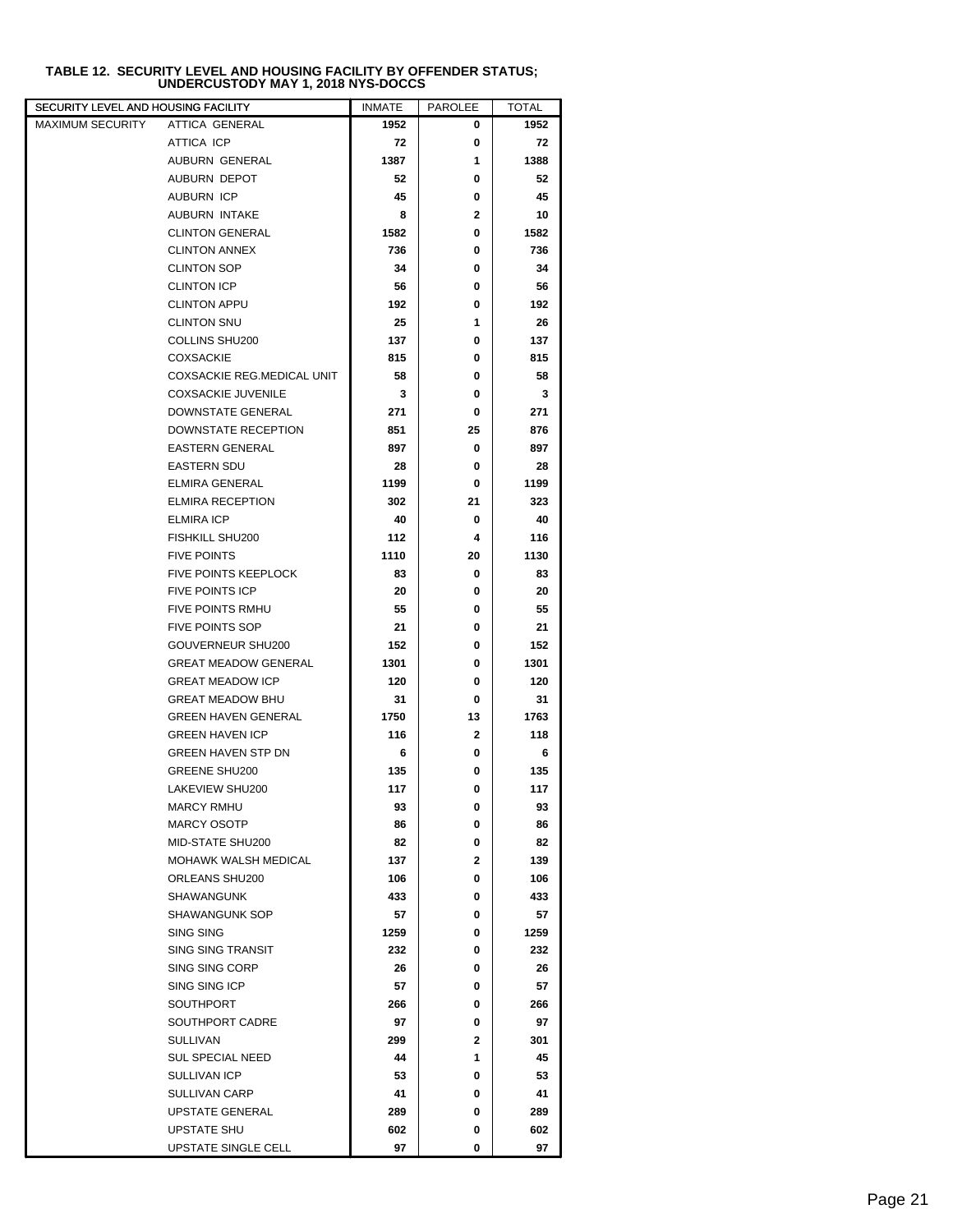| SECURITY LEVEL AND HOUSING FACILITY |                            | <b>INMATE</b> | <b>PAROLEE</b> | <b>TOTAL</b> |
|-------------------------------------|----------------------------|---------------|----------------|--------------|
| <b>MAXIMUM SECURITY</b>             | <b>WENDE</b>               | 603           | 0              | 603          |
|                                     | <b>WENDE RECEPTION</b>     | 13            | 8              | 21           |
|                                     | <b>WENDE RMU</b>           | 76            | 3              | 79           |
|                                     | <b>WENDE SPECIAL NEEDS</b> | 46            | 1              | 47           |
|                                     | <b>WENDE ICP</b>           | 30            | 0              | 30           |
|                                     | WENDE STP DN               | 8             | 0              | 8            |
|                                     | <b>SUBTOTAL</b>            | 21003         | 106            | 21109        |
| <b>MEDIUM SECURITY</b>              | <b>ADIRONDACK</b>          | 198           | 0              | 198          |
|                                     | <b>ALTONA</b>              | 473           | 0              | 473          |
|                                     | BARE HILL                  | 1337          | 0              | 1337         |
|                                     | CAPE VINCENT GENERAL       | 814           | 0              | 814          |
|                                     | CAYUGA                     | 847           | 1              | 848          |
|                                     | <b>COLLINS</b>             | 876           | 0              | 876          |
|                                     | <b>FISHKILL GENERAL</b>    | 1230          | 80             | 1310         |
|                                     | <b>FISHKILL ICP</b>        | 18            | 1              | 19           |
|                                     | <b>FISHKILL KEEPLOCK</b>   | 69            | 0              | 69           |
|                                     | FISHKILL PROCESSING UNIT   | 1             | 0              | 1            |
|                                     | <b>FISHKILL RMU</b>        | 17            | 10             | 27           |
|                                     | <b>FISHKILL UCI</b>        | 23            | 1              | 24           |
|                                     | <b>FRANKLIN</b>            | 1343          | 1              | 1344         |
|                                     | <b>GOUVERNEUR</b>          | 845           | 0              | 845          |
|                                     | <b>GOWANDA</b>             | 1040          | 0              | 1040         |
|                                     | <b>GOWANDA SOP</b>         | 372           | 0              | 372          |
|                                     | <b>GREENE</b>              | 1517          | 0              | 1517         |
|                                     | <b>GROVELAND</b>           | 946           | 0              | 946          |
|                                     | HUDSON GENERAL             | 41            | 0              | 41           |
|                                     | HUDSON JUV SEP UNIT        | 10            | 0              | 10           |
|                                     | <b>HUDSON RECEPTION</b>    | 8             | 0              | 8            |
|                                     | <b>HALE CREEK ASACTC</b>   | 231           | 0              | 231          |
|                                     | HALE CREEK FEEDER          | 131           | 4              | 135          |
|                                     | LIVINGSTON                 | 810           | 0              | 810          |
|                                     | <b>MARCY</b>               | 874           | 2              | 876          |
|                                     | MARCY ASACTC               | 57            | 0              | 57           |
|                                     | MID-STATE                  | 1098          | 7              | 1105         |
|                                     | MID-STATE PC               | 20            | 0              | 20           |
|                                     | MID-STATE ICP              | 13            | 0              | 13           |
|                                     | MID-STATE SOP              | 164           | 0              | 164          |
|                                     | MID-STATE STP DN           | 54            | 0              | 54           |
|                                     | <b>MOHAWK</b>              | 1241          | 0              | 1241         |
|                                     | <b>OGDENSBURG</b>          | 420           | 0              | 420          |
|                                     | <b>ORLEANS</b>             | 715           | $\mathbf{2}$   | 717          |
|                                     | <b>OTISVILLE</b>           | 568           | 0              | 568          |
|                                     | <b>RIVERVIEW</b>           | 821           | 0              | 821          |
|                                     | ULSTER                     | 170           | 0              | 170          |
|                                     | ULSTER RECEPTION           | 494           | 13             | 507          |
|                                     | <b>WALLKILL</b>            | 490           | 0              | 490          |
|                                     | <b>WASHINGTON</b>          | 843           | 0              | 843          |
|                                     | <b>WATERTOWN</b>           | 507           | 0              | 507          |
|                                     | <b>WOODBOURNE</b>          | 731           | 8              | 739          |
|                                     | WOODBOURNE SNU             | 34            | 1              | 35           |
|                                     | WOODBOURNE PC              | 17            | 1              | 18           |
|                                     | <b>WYOMING</b>             | 1331          | 0              | 1331         |
|                                     | <b>SUBTOTAL</b>            | 23859         | 132            | 23991        |

### **TABLE 12. SECURITY LEVEL AND HOUSING FACILITY BY OFFENDER STATUS; UNDERCUSTODY MAY 1, 2018 NYS-DOCCS**